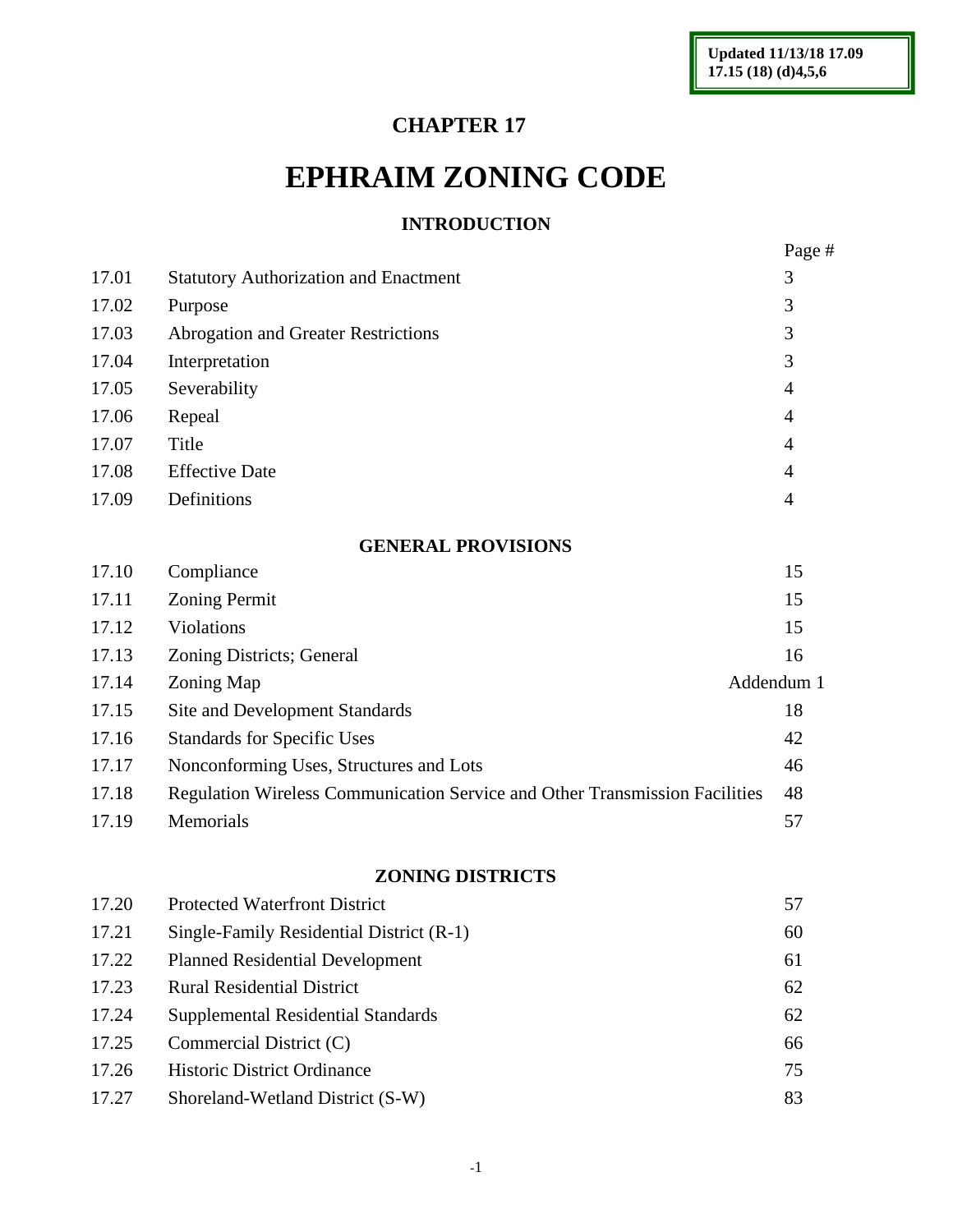## **ADMINISTRATION**

| 17.35 | <b>Plan Committee</b>                                          | 122 |
|-------|----------------------------------------------------------------|-----|
| 17.36 | Zoning Administrator                                           | 122 |
| 17.37 | Determination of Lot Dimensions and References                 | 124 |
| 17.38 | Permits Required                                               | 125 |
| 17.39 | Concept Reviews/Design Review Subcommittee                     | 126 |
| 17.40 | <b>Formal Application</b>                                      | 126 |
| 17.41 | Review and Decision on Applications for Regular Zoning Permits | 127 |
| 17.42 | Applicability of Building Code                                 | 127 |
| 17.43 | Zoning Administrator to Inspect                                | 127 |
| 17.44 | Procedures for Conditional Uses                                | 128 |
| 17.45 | Procedures for Design Review                                   | 132 |
| 17.46 | <b>Certification of Compliance</b>                             | 132 |
| 17.47 | Permit Responsibility                                          | 133 |
| 17.48 | Land Disturbance Permit Requirements                           | 133 |
| 17.49 | <b>Public Hearings</b>                                         | 133 |
| 17.50 | Board of Zoning and Building Appeals                           | 133 |
| 17.51 | Amendments                                                     | 135 |
| 17.52 | Penalty                                                        | 136 |
|       | <b>Zoning Code Index</b>                                       | 137 |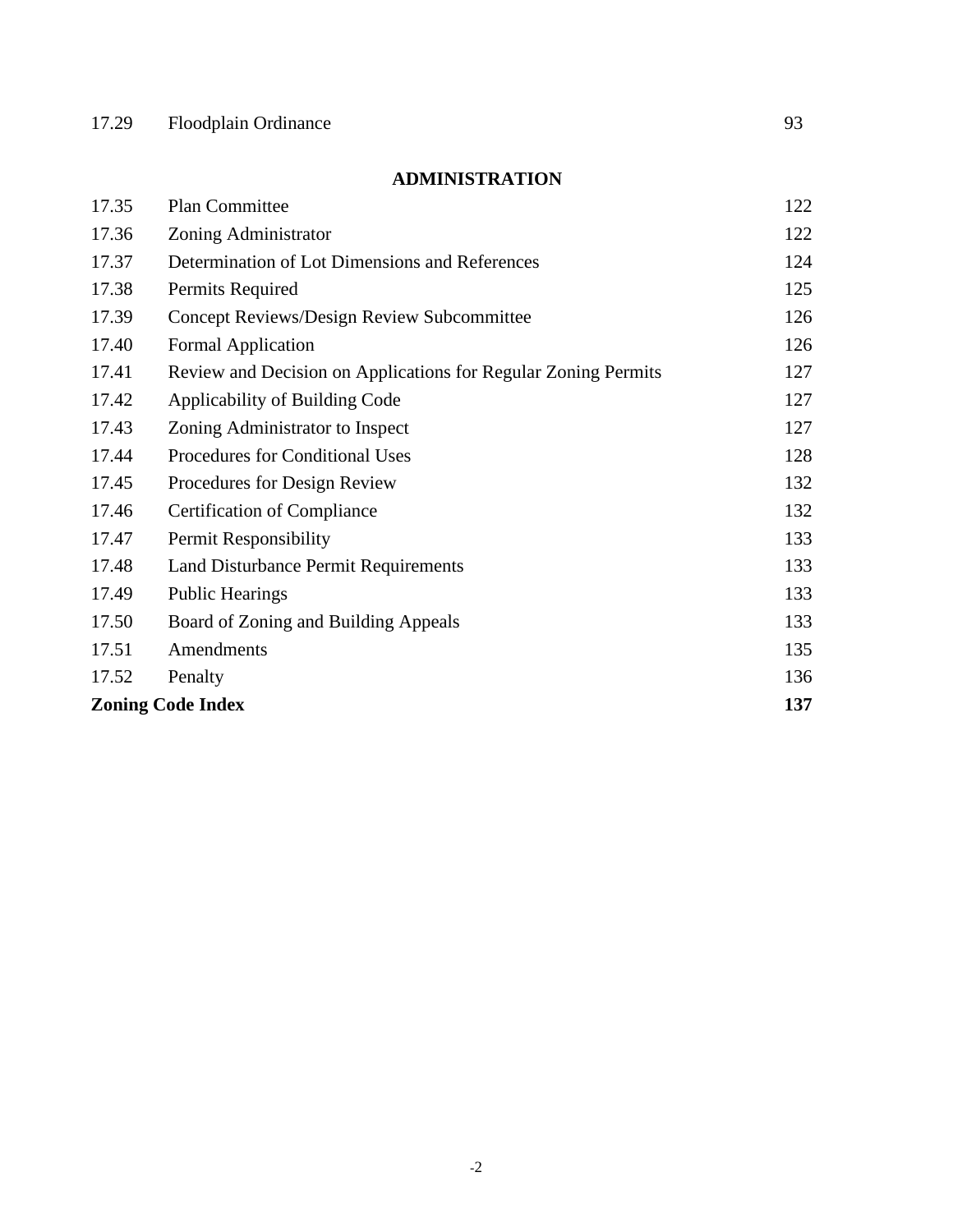#### **INTRODUCTION**

#### <span id="page-2-0"></span>**17.01 STATUTORY AUTHORIZATION AND ENACTMENT.**

In accordance with authority granted by Wisconsin Statutes, the village board does ordain these zoning regulations.

#### <span id="page-2-1"></span>**17.02 PURPOSE**.

The purpose of this chapter is to promote and preserve the health, safety, morals, prosperity and general Welfare of the Village and to preserve the distinctive atmosphere and character of the village. By adopting this chapter, the village Board intends to accomplish these purposes by regulating and restricting the uses of structures, lands, and waters; regulating and restricting lot coverage, population distribution and density and the size and location of structures so as to lessen congestion in and promote safety and efficiency of the streets and highways; secure safety from fire, flooding panic and other dangers; provide adequate light, air sanitation and drainage; prevent over crowding; avoid undue population concentration; facilitate the adequate provision of public facilities and utilities; stabilize and protect property values; further the appropriate use of land and conservation of natural resources; preserve and promote the beauty of the community; and implement the communities comprehensive plan and plan components. It is further intended to provide for the administration and enforcement of this chapter and to provide penalties for its violation.

Specific to Ephraim's atmosphere and character, it is the intention that the Village, as viewed both from the shore and the water, be protected from structures and other features that would detract from its natural scenic value and appearance. This includes but is not limited to solid dock structures within the Eagle Harbor area that would diminish the impression of openness of the area as recommended by the Coastal Management Plan. Structures should be as much as practical consistent with the homogeneous style of the Village and structures which by style and design are visually distinct and apart from the architectural and historical character of the Village should not be permitted. Specific regulations in the Zoning Ordinance exist in Historic Preservation, Protected Waterfront and the R-1 Districts. It is further intended to provide for the administration and enforcement of this chapter and to provide penalties for its violation.

#### <span id="page-2-2"></span>**17.03 ABROGATION AND GREATER RESTRICTION**.

It is not intended by this chapter to repeal, abrogate, annul, impair or interfere with any existing easements, covenants, deed restrictions, agreements, ordinances, rules, regulations or permits previously adopted or issued pursuant to laws. However, wherever this chapter imposes greater restrictions, the provisions of this chapter shall govern.

#### <span id="page-2-3"></span>**17.04 INTERPRETATION.**

In their interpretation and application, the provisions of this chapter shall be held to be minimum requirements and shall be liberally construed in favor of the village and shall not be deemed a limitation or repeal of any other power granted by Wisconsin Statues.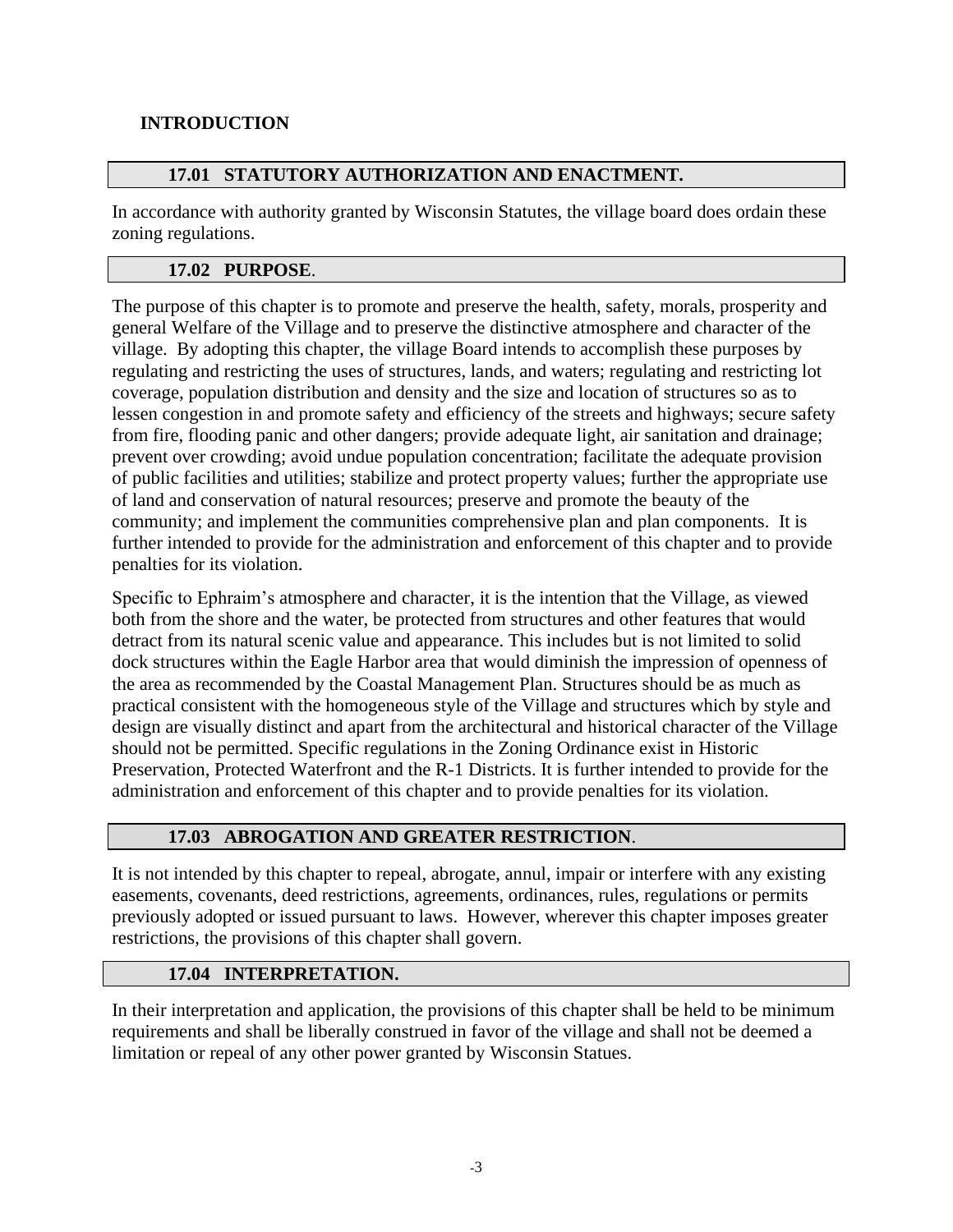#### <span id="page-3-0"></span>**17.05 SEVERABILITY**.

If any section, clause, provisions or portion of this chapter is adjudged unconstitutional or invalid by a court of competent jurisdiction, the remainder of the chapter shall not be affected thereby.

#### **17.06 REPEAL**.

All other ordinances or parts of ordinances of the Village inconsistent with his chapter to the extent of the inconsistency only are hereby repealed.

#### **17.07 TITLE**.

<span id="page-3-1"></span>This chapter shall be known as, referred to or cited as the "Zoning Ordinance, Village of Ephraim, Wisconsin."

#### <span id="page-3-2"></span>**17.08 EFFECTIVE DATE**.

The effective date of any portion of this chapter shall be the date on which the particular provision was originally adopted by the Village Board or the effect date following publication of such adoption. Each provision shall be traced historically to determine the date on which the present language or language that is not materially different originally took effect for purposes of determining nonconformity or similar statutes of properties.

## <span id="page-3-3"></span>**17.09 DEFINITIONS**.

Except where specifically defined herein, in all words used in this chapter shall carry the meanings as defined in Webster's Unabridged 3<sup>rd</sup> New International Dictionary or a dictionary based upon it. Words used in the plural include the singular. The word "shall" is mandatory.

**ADAPTIVE RE-USE** – A use representing compatible and appropriate change, as determined by both the Historic Preservation Committee and the Plan Committee.

**ADDITION.** New construction performed on a building which increases the outside dimensions of the structure. An addition increases floor area of a structure.

**ALTERATION.** A substantial change or modification to a structure or to systems involved within a structure other than an addition or repair.

**BASEMENT.** A floor or space, partly or wholly underground, and having no more than onehalf of its height, nor more than seven (7) feet exposed above the finished grade, or base elevation at the exterior walls of the building, whichever is less. Exception: That portion of any exterior wall providing pedestrian or vehicular access to the basement may project entirely out of the ground and still be considered a basement.

**BED & BREAKFAST.** Any place of lodging that (1) provides 8 or fewer rooms for rent to no more than a total of 20 tourists or transients; (2) provides no meals other than breakfast and provides the breakfast only to renters of the place; (3) is the owner's personal residence; (4) is occupied by the owner at the time of rental; (5) was originally built and occupied as a single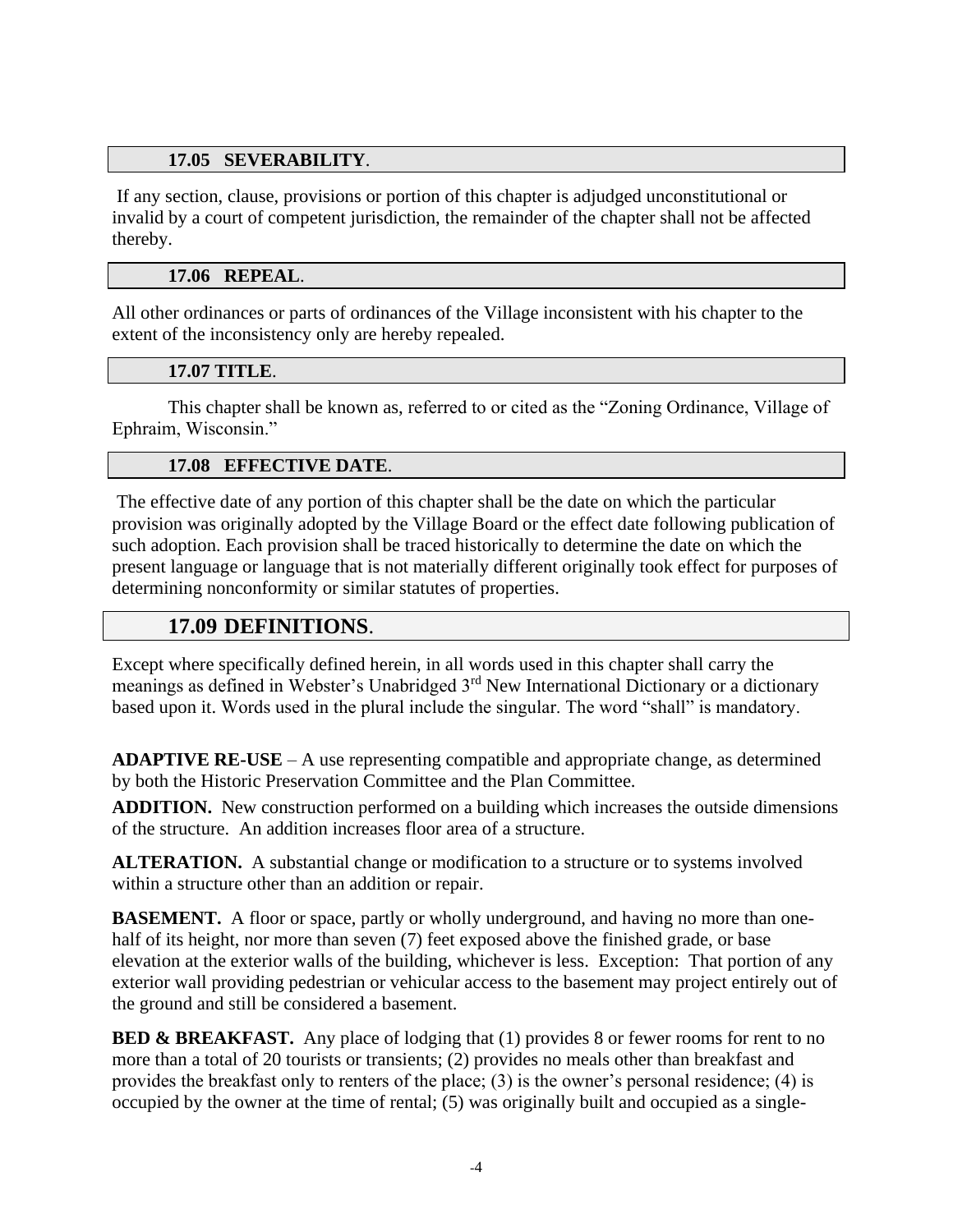family residence or, prior to use as a place of lodging, was converted to use and occupied as a single-family residence, and (6) has had completed, before May 11, 1990, any structural additions to the dimensions of the original structure, including by renovation, except that this limit does not apply to any of the following: a structural addition, including a renovation, made to a structure after May 11, 1990, within the dimensions of the original structure (or) a structural addition, made to a structure that was originally constructed at least 50 years before an initial or renewal application for a permit is made and for which no use other than a bed & breakfast establishment is proposed. The structural addition under this subdivision shall comply with the rules under Wisc. Stat 101.63(1) and (1m) (State electrical, heating and ventilating statutes).

**BENCHMARK** – Topographical points used to determine both pre-construction (existing) and post-construction (finished) grades on a property, which points shall be determined by owner and Zoning Administrator and/or Plan Committee prior to application for permit.

**BOATHOUSE.** A building which fronts on and opens to the water and has its only use the protection or storage of boats used for noncommercial purposes in conjunction with a residence.

**BUILDING.** Any roofed, enclosed structure used, designed or intended for the protection or shelter of persons, animals or property.

**BUILDING, ACCESSORY**. A detached building subordinate in area, extent or purpose to the principal building or use of which is incidental and related to that of the principal building or use of the premises and located on the same lot as the principal building or use.

**BUILDING, PRINCIPAL**. A building in which is conducted the principal use or uses on the lot.

**BULKHEAD LINE**. A geographic line along a reach of a navigable body of water that has been adopted by Village ordinance and approved by the Department of Natural Resources pursuant to s.s.30.11, Wis. Stats., and which allows filling on the landward side.

**CAMPGROUND.** An area or facility designated, maintained, intended or used for the purpose of supplying accommodations for overnight lodging in recreational vehicles, travel trailers, camping trailers, tents, bedrolls, sleeping bags or similar equipment and being open to the public and designated as a campground, camping resort or similar designation and set aside for free or paying purpose. Inclusion of some lodging buildings or other service facilitates within premises that is otherwise a campground does not remove the use from this definition.

**CEMETERY.** Land used for burial of the dead and dedicated for such purpose, including columbarium's, crematories, mausoleums, and mortuaries when operated in conjunction with and within the boundary of such cemetery.

**CERTIFIED SURVEY MAP.** A map of a land division prepared in accordance with SEC. 236.34 of the Wisconsin Statutes and in full compliance with the applicable provisions of this Ordinance. A certified survey has the same legal force and effect as a land division plat.

**CHANGE OF USE** An action that results in a significant change in the way a property, structure or space is used. Examples would include but not be limited to: remodeling that changes unfinished storage space into finished living space; a change in commercial use from food service to retail sales; a change from residential use to commercial use.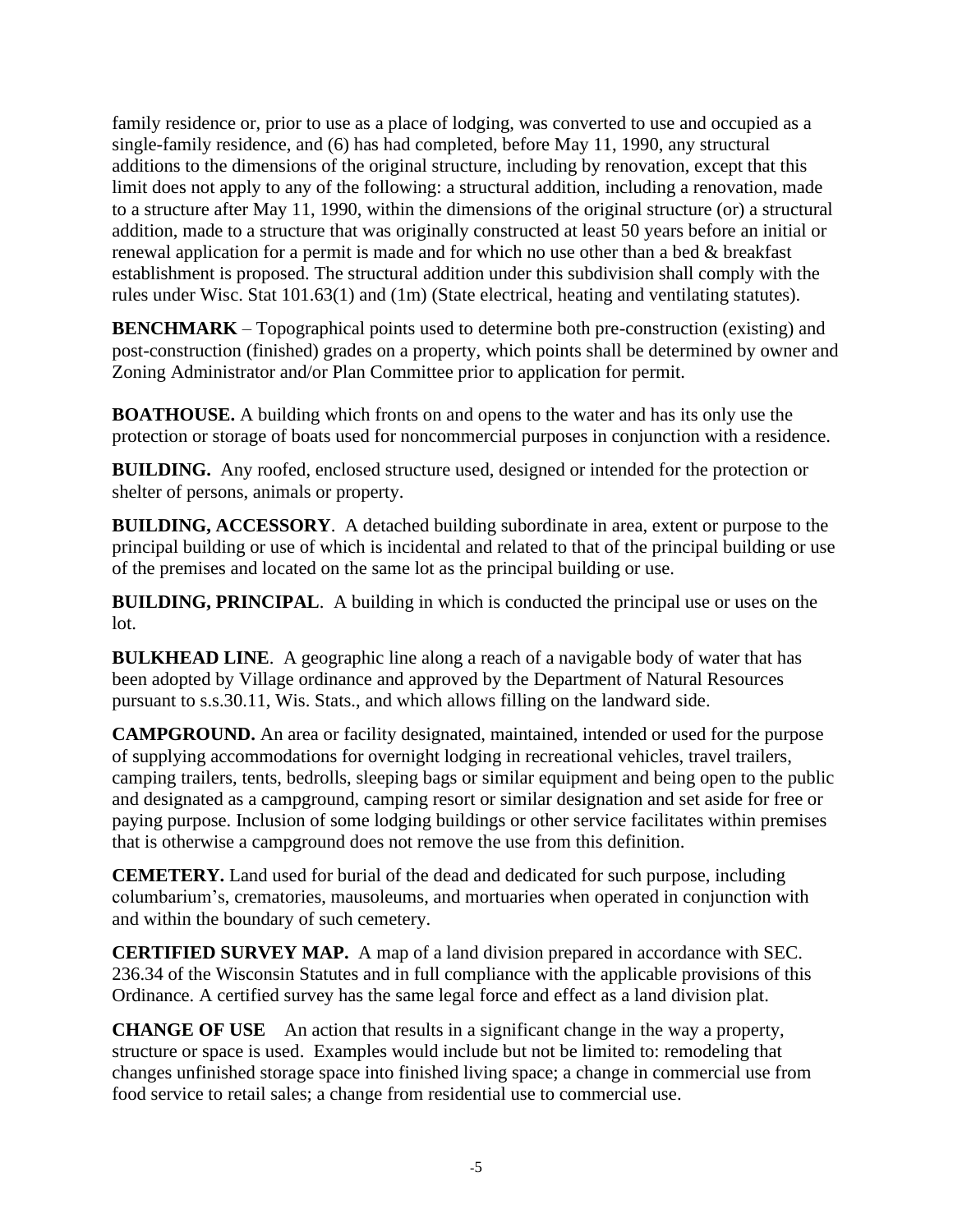**CHANNEL.** An Open natural or artificial watercourse with definite bed and banks to confine and conduct normal flow of water.

**COMM./Comm. -** Department of Commerce

**COMMENCE, COMMENCES, COMMENCED**. The doing of some act upon the ground on which a building or structure is to be erected and in pursuance of a design to erect, the result of which act would be known to a person viewing the premises from observation alone that the erection of a building or structure on that land had begun.

**COMMERCIAL TRANSIENT LODGING**. As defined in ordinance 17.16(2) and further in 17.25.

**CONDITIONAL USE**. A conditional use is a special exception that can be applied, because of its unique characteristics and impact on the community which otherwise is not allowed as matter of right. Such use may only be allowed by the Village Plan Committee or Board of Appeals following procedures of this chapter. A conditional use may require two meetings for final determination by the Plan Committee.

**CRAWLWAYS or CRAWL SPACE.** An enclosed area below the first usable floor of a building, generally less than five (5) feet in height used for providing limited access to plumbing and electrical utilities.

**DENSITY**: As used in this ordinance, density refers to the number of commercial transient lodging units or multi-family housing units allowed on a particular parcel of land.

**DEPARTMENT.** As it pertains to the Shoreland-Wetland zoning ordinance, the Wisconsin Department of Natural Resources.

**DEVELOPMENT**. Any manmade change to improved or unimproved real estate, including but not limited to the construction of buildings, structures or accessory structures; the construction of additions or substandard alterations to buildings, structures, or accessory structures; the placement of buildings or structures; ditching, lagooning, dredging, filling, grading, paving, excavation or drilling operations; and the deposition or extraction of earthen materials.

**DIMENSIONAL STANDARDS**. The minimum lot size; total lot coverage; minimum lot width; front, rear and side setbacks; minimum building separation; total residential unit maximum; residential footprint maximum; height regulations; and regulations of buildable lots that are less than minimum lot size, proscribed and regulated by this ordinance.

**DORMER.** A vertical projection in a sloping roof with or without a window (i.e., the roofed structure containing the window). A dormer is considered an alteration to a building, and it must stay within the roof line and not increase the floor area dimensions.



**DOWNLIGHTING**. Any fixture aimed in such a way as to project the light downward below the horizontal plane passing through the lamp.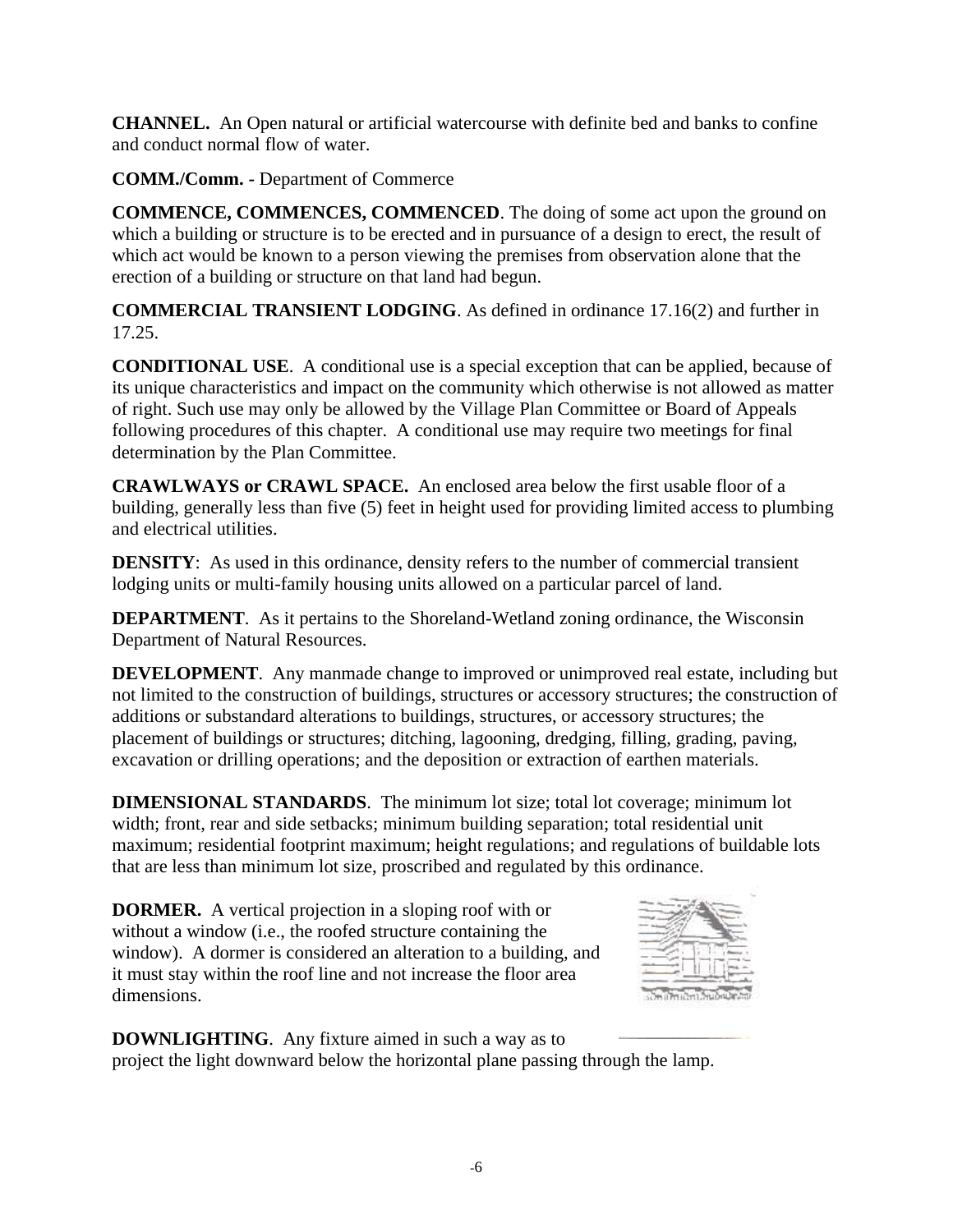**DRAINAGE SYSTEM.** One or more artificial ditches, tile drains or similar devices which collect surface runoff or groundwater and convey it to a point of discharge.

**DWELLING.** This term is used in this chapter to signify residential occupancy of parcel and structures of a long term or housekeeping nature as contrasted with transient occupancy. Residential occupancy can include certain accessory usages. Some of these, such as home occupations, are specifically treated in this chapter. Other, including casual renting of dwelling units on a noncommercial basis, are treated less specifically, but are allowable if subordinate to and fully consistent with customary usage of residential areas.

**DWELLING, MULTI-FAMILY**. A building including 3 or more dwelling units.

**DWELLING, SINGLE FAMILY**. A building containing 1 dwelling unit.

**DWELLING, 2 FAMILY**. A building containing 2 dwelling units.

**DWELLING UNIT.** A room or rooms connected together constituting a separate, independent Housekeeping establishment, physically separated from any other rooms or dwelling units that may be in the same structure and containing its own independent kitchen, bath and sleeping facilities sized and equipped to facilitate permanent housekeeping occupancy.

**ENCROACH**. To advance beyond limits set in this chapter, such as a setback line.

**ENVIRONMENTAL CONTROL FACILITY**. Any facility, temporary or permanent, which is reasonably expected to abate, reduce or aid in the prevention, measurement, control or monitoring of noise, air or water pollutants, solid waste and thermal pollution, radiation or other pollutants, including facilities installed principally to supplement or to replace existing property or equipment not meeting or allegedly not meeting acceptable pollution control standards or which are to be supplemented ore replaced by other pollution control facilities.

**FAMILY.** One or more persons occupying the premises and living together for residential, nontransient purposes as a single housekeeping unit.

**FARM LIVESTOCK.** Cows, horses, goats, sheep, pigs, donkeys. The keeping of rabbits or poultry, such as chickens, geese or ducks shall be classified with farm livestock only if more than 24 such mature animals or poultry are kept for each 2 acres of land area.

**FENCE**. An artificially constructed barrier of wood, metal, stone, or other manufactured material intended to enclose an area for purpose of privacy, security, or confinement; as a visual or audible screen device; or for esthetic ornamentation.

**FENCE, SEE THROUGH**. A fence which obscures 50% or less of the view through the fence.

**FENCE, SOLID.** A fence which obscures more than 50% of the view through the fence.

**FILLING**. Placing the material to alter land contours, displace water with soil, paving or similar material or the placing shoreline protection measures.

**FLOOD or FLOODING.** Means a general and temporary condition of part inundation or complete inundation of normally dry land areas caused by:

(a) The overflow or rise of inland waters;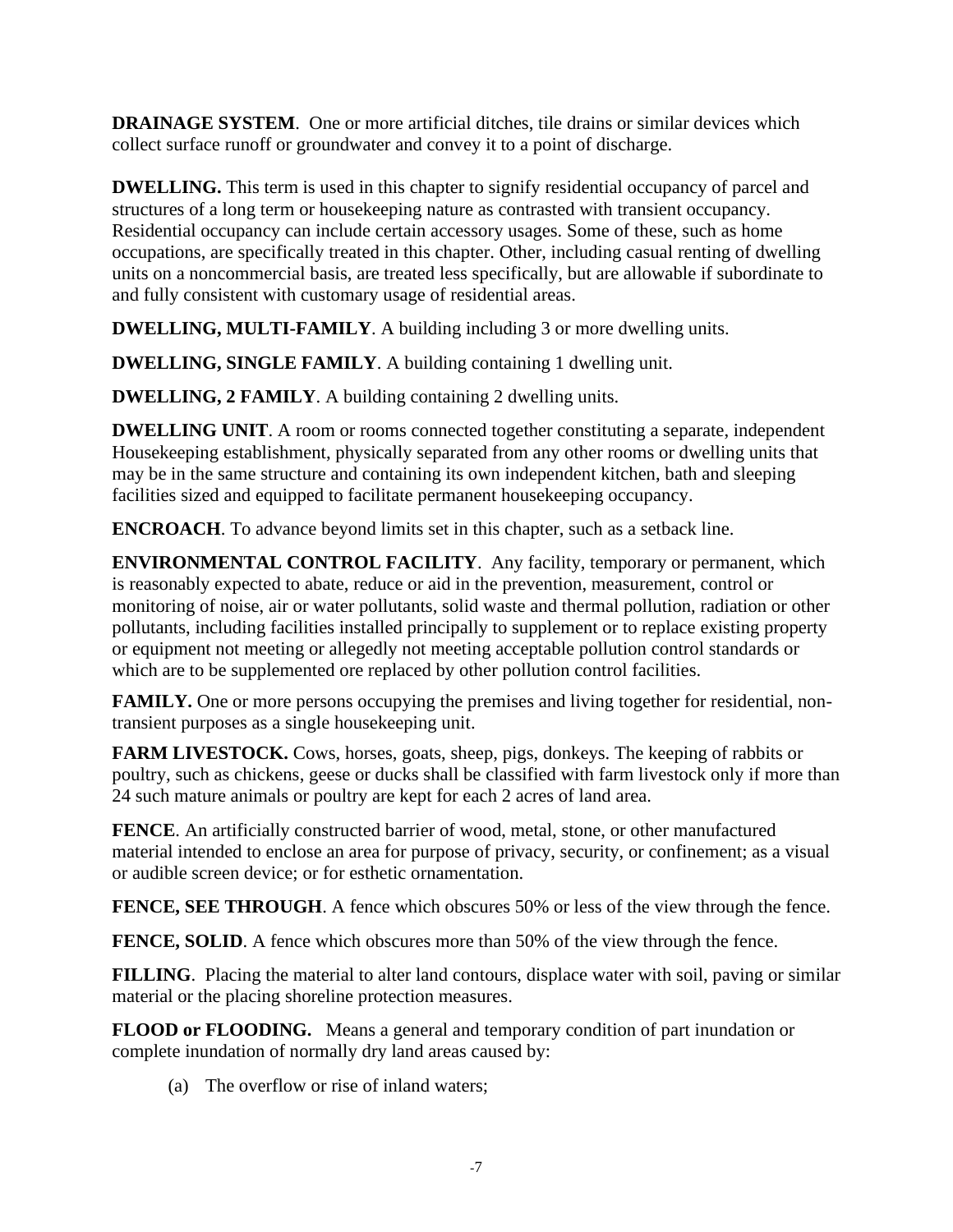- (b) The rapid accumulation or runoff of surface waters from any source;
- (c) The sudden increase caused by unusually high water levels in a natural body of water, accompanied by a severe storm, or by an unanticipated force of nature, such as a seiche, or by some similarly unusual event.

**FLOOD FREQUENCY.** The probability of a flood occurrence which is generally determined from statistical analyses. The frequency of a particular flood event is usually expressed as occurring, on the average, once in a specified number of years or as a percent (%) chance of occurring in any given year.

**FLOODFRINGE.** That portion of the floodplain outside of the floodway which is covered by flood waters during the regional flood and generally associated with standing water rather than flowing water.

**FLOOD HAZARD BOUNDARY MAP.** A map prepared by FEMA designating approximate flood hazard areas. Flood hazard areas are designated as unnumbered A-Zones and do not contain floodway lines or regional flood elevations. Said map forms the basis for both the regulatory and insurance aspects of the National Flood Insurance Program.

**FLOODPLAIN.** That land which has been or may be hereafter covered by floodwater during the regional flood. The floodplain includes the floodway and the floodfringe, and may include other designated floodplain areas for regulatory purposes.

**FLOODPROOFING.** Means any combination of structural provisions, changes or adjustments to properties and structures, water and sanitary facilities and contents of buildings subject to flooding, for the purpose of reducing or eliminating flood damage.

**FLOOD PROTECTION ELEVATION.** An elevation two feet above the water surface profile elevation designated for the regional flood.

**FLOODWAY.** The channel of a river or stream and those portions of the floodplain adjoining the channel, required to carry the regional flood discharge.

**FLOOR AREA.** The sum of the areas (exterior dimensions) of buildings several floors having a height of at least 6' measured from the floor to the ceiling and the area of balconies, decks and porches. Commercial establishments, not including gas stations, that regularly use outdoor areas for sales, servicing, food preparation and consumption shall have such areas counted as floor area.

A floor shall be counted toward floor area if the vertical distance from average grade to the floor below is less than the vertical distance to the ceiling above.

## **FLOOR AREA: RENTAL UNITS WITH COMMERCIAL TRANSIENT LODGING**

**FACILITIES**. In allocating that portion of total floor area within a building or part thereof devoted to commercial transient lodging that is within rental units, spaces shall be measured internally. Enclosed balconies, enclosed decks, and enclosed porches assigned to particular units shall be included in each unit and continuous enclosed decks and enclosed porches assigned to particular units shall be included in each unit and continual enclosed decks fronting across several units shall be proportionally assigned to respective units.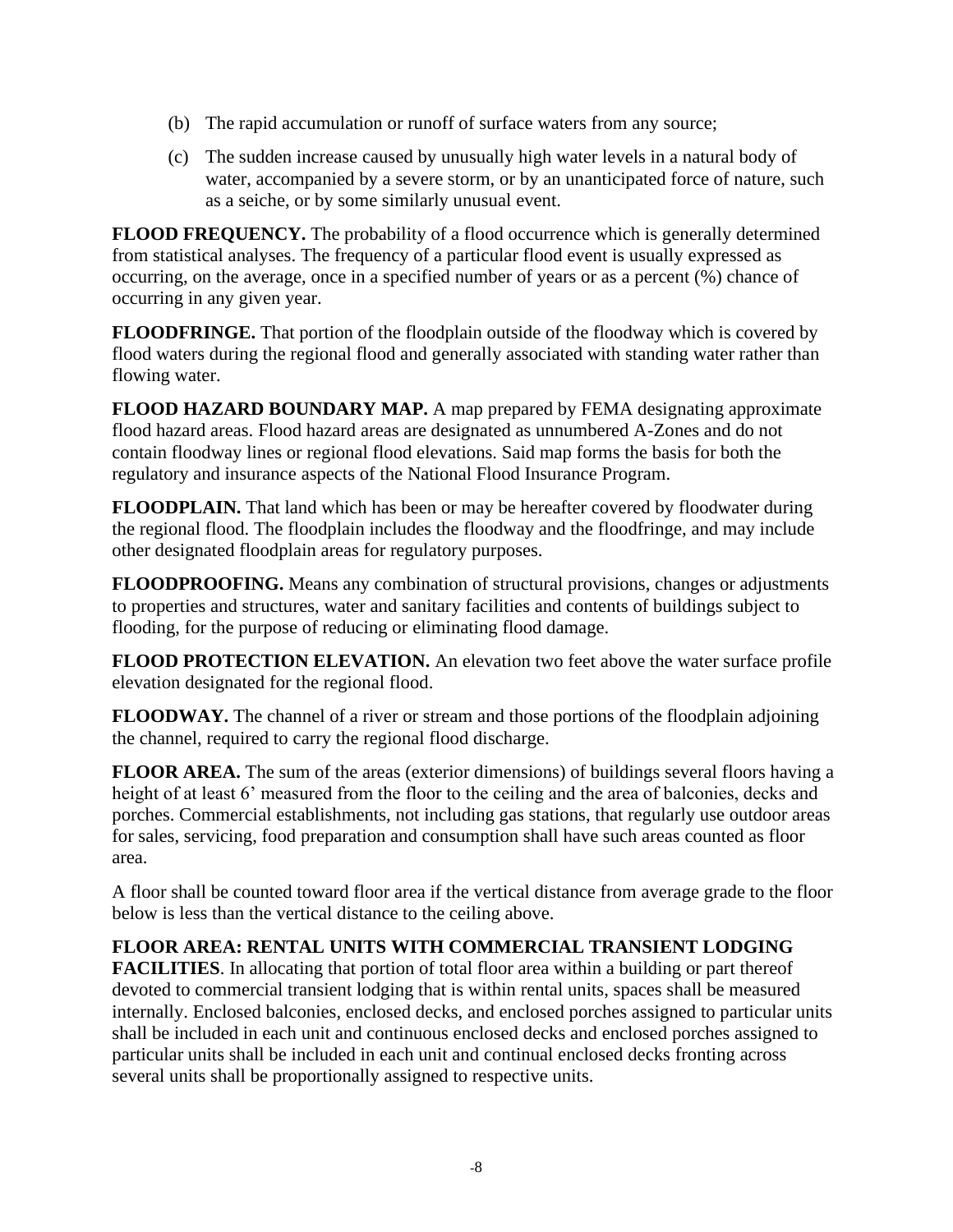**RESTAURANTS WITH SEATING AND RETAIL SALES AREAS**. Internal measurements shall be made of space devoted to customer usage, including counter and cash register space. **(5/1/89)**

**FOOTPRINT.** The dimensions of a single horizontal plane bounded by the exterior walls of the building expressed in square feet. *Passed 7/11/05 See Section 17.24 for attached garage exemptions to this definition. Passed 10/09/06*

**GARAGE, PRIVATE.** A structure primarily intended for and used for the enclosed storage or shelter of motor vehicles or boats of the family resident upon the premises. Carports are considered to be garages.

**GARAGE SALE.** The sale of tangible personal property, such as, but not limited to, clothing, household effects, tools, garden implements, toys, or other secondhand items. Also includes terms such as "yard sale", "estate sale", and "rummage sale". *Passed 9/13/2010*

#### **GRADE**

**(a)** Existing Footprint Grade: The average height based on elevation measurements of at least four benchmark points (see BENCHMARK definition), measured at exterior foundation of the building.

**(b)** Finished Footprint Grade: The final height of the ground surface **on which the building sits** after completion of all site preparation work, or after development, measured at exterior foundation of the building and as compared to the previously determined benchmark points. *Passed 7/11/05*

**GROUP HOMES.** (A/K/A community living arrangements). Defined by cross references to s.s.62.23. (7) (I) and 46.03 (22), Wis. Stats.

**HEIGHT**. The vertical distance from the average elevation of the ground adjoining a building or structure to the highest point of the roof of a building, measured from a benchmark which shall be determined by owner and Zoning Administrator prior to application for permit.

**HIGH WATER LINE OR MARK (ORDINARY).** The line or mark on the bank or shore up to which the presence and action of surface water is so continuous as to leave a distinct mark, such as by erosion, destruction or prevention of terrestrial vegetation, predominance of aquatic vegetation or other easily recognized characteristics.

**HOME OCCUPATION/***BUSINESS.* An occupation conducted within a person's residence, *or in an existing accessory building on the same property as the person's residence.* with "**residence"** defined as the person's dwelling place but **does** not include the garages or other outbuildings. *Passed 6/11/2012*

**IMPERVIOUS SURFACES**. Those surfaces which do not absorb rain. All buildings, parking areas, driveways, roads, sidewalks, and other areas in concrete, asphalt, gravel, and solid or crushed stone, as well as paver blocks when used for parking or driveways are considered impervious surfaces within this definition, and therefore considered lot coverage.

**INTENSITY/INTENSIFICATION:** The comparative degree of perceived increase or exaggeration from one use or condition to a proposed use or condition as it applies to parking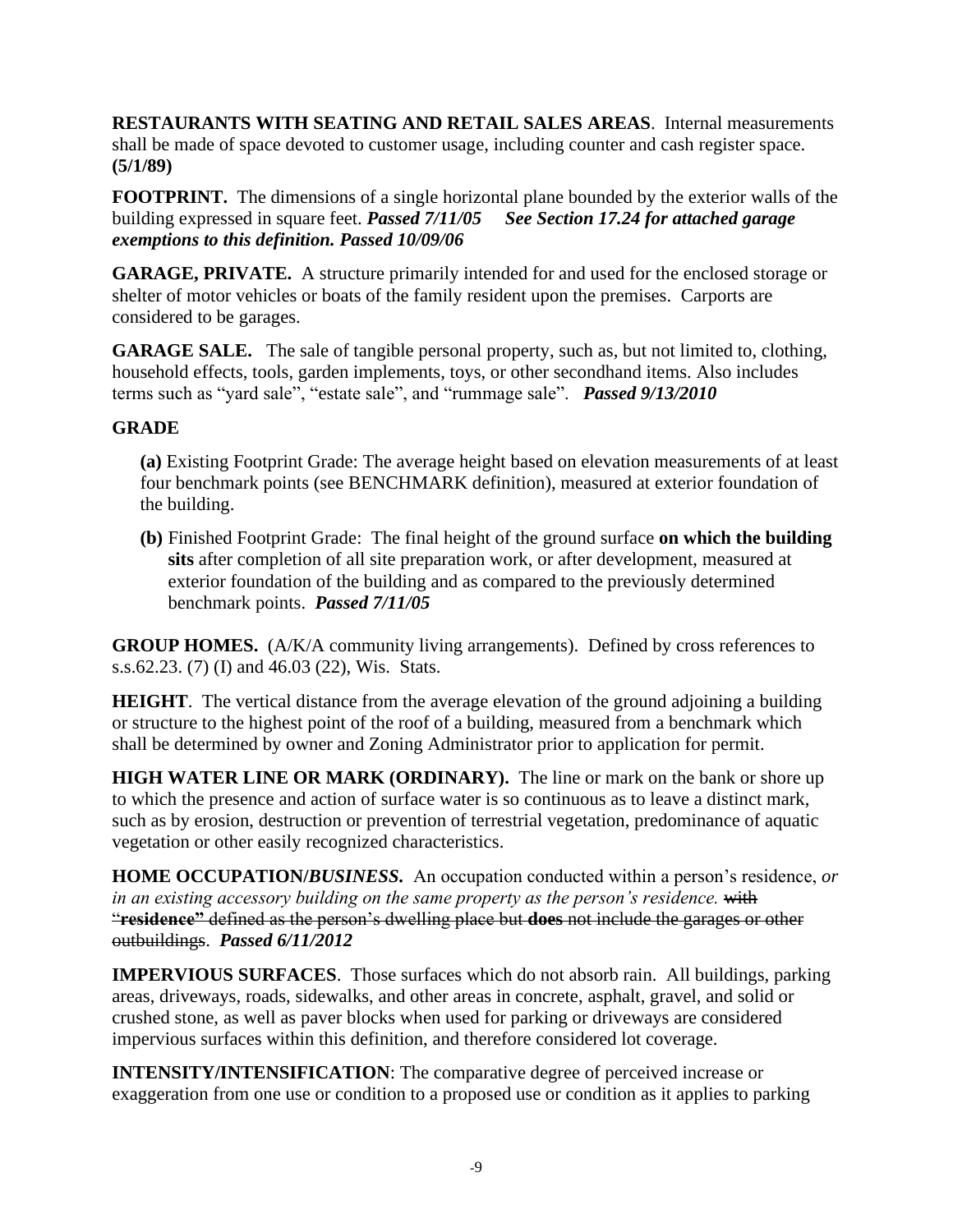needs, traffic patterns, visual magnitude or altered atmosphere or character on a particular parcel of land. *(3/12/90)*

**INTERVAL OCCUPANCY LODGING (TIMESHARING)**. A facility comprised of 2 or more units in which the exclusive right of use, possession or occupancy of dwelling units circulates among the various owners or lessees thereof in accordance with a fixed time schedule on a periodically recurring basis.

**LIVING AREA**: A finished space within a dwelling unit with walls, floors and ceilings of materials generally accepted for interior construction, with a ceiling height of at least seven feet. This definition includes hallways, closets, dormers, laundry room facilities, stairs, breezeways, and storage rooms if they are a functional part of the living area and not part of an unfinished area such as an unfinished attic or below-grade **unfinished** basement. In rooms with sloped ceilings (.e.g. finished attics) living area is considered that portion of the room with a ceiling height of at least five feet if at least one-half of the finished area of the room has a ceiling height of at least seven feet**.** *Passed 7/11/05*

**LOCKOUT SUITES: Commercial** transient lodging or multi-family units with more than one entrance from the hallway, common areas or exterior, and able to be divided into more than one unit for use by owners and/or renters by locking interior doors. *(5/13/96)*

**LOT**. A parcel of land of specified description. This chapter differentiates between lots of record (real estate parcels of record at the register of deeds) and zoning deeds (see definition herein).

**LOT COVERAGE, MAXIMUM**. The area of lot that consists of impervious surface in ratio to total lot area.

**LOT LINE**. The line bounding a lot and subject to determinations made under 17.37 of this chapter.

**LOT LINE, FRONT**. The lot line that most nearly qualifies as the lot line opposite from the rear lot line.

**LOT LINE, REAR.** A lot line that most nearly qualifies as the lot line most distant from the public or private road from which the lot takes access.

**LOT LINE, SIDE**. Any lot line other than a front or rear lot line.

**LOT SIZE, LOT AREA**. The area of a horizontal plane bounded by lot lines and subject to determinations made under ordinance 17.37 of this chapter.

**LOT WIDTH**. Lot widths determined on an average width basis: the number computed by using distances between side lot lines which are perpendicular to the line bisecting the angle from the side lot lines using the widest portion of the lot containing the minimum lot area.

**LOT, ZONING**. See definition of zoning lot.

**MANUFACTURED BUILDING**. A manufactured building has the following features or characteristics: it is produced in a factory; designed and constructed for transportation to a site for installation and use when connected to required utilities; either an independent, individual building or a module combination with other elements to form a building on the site. The term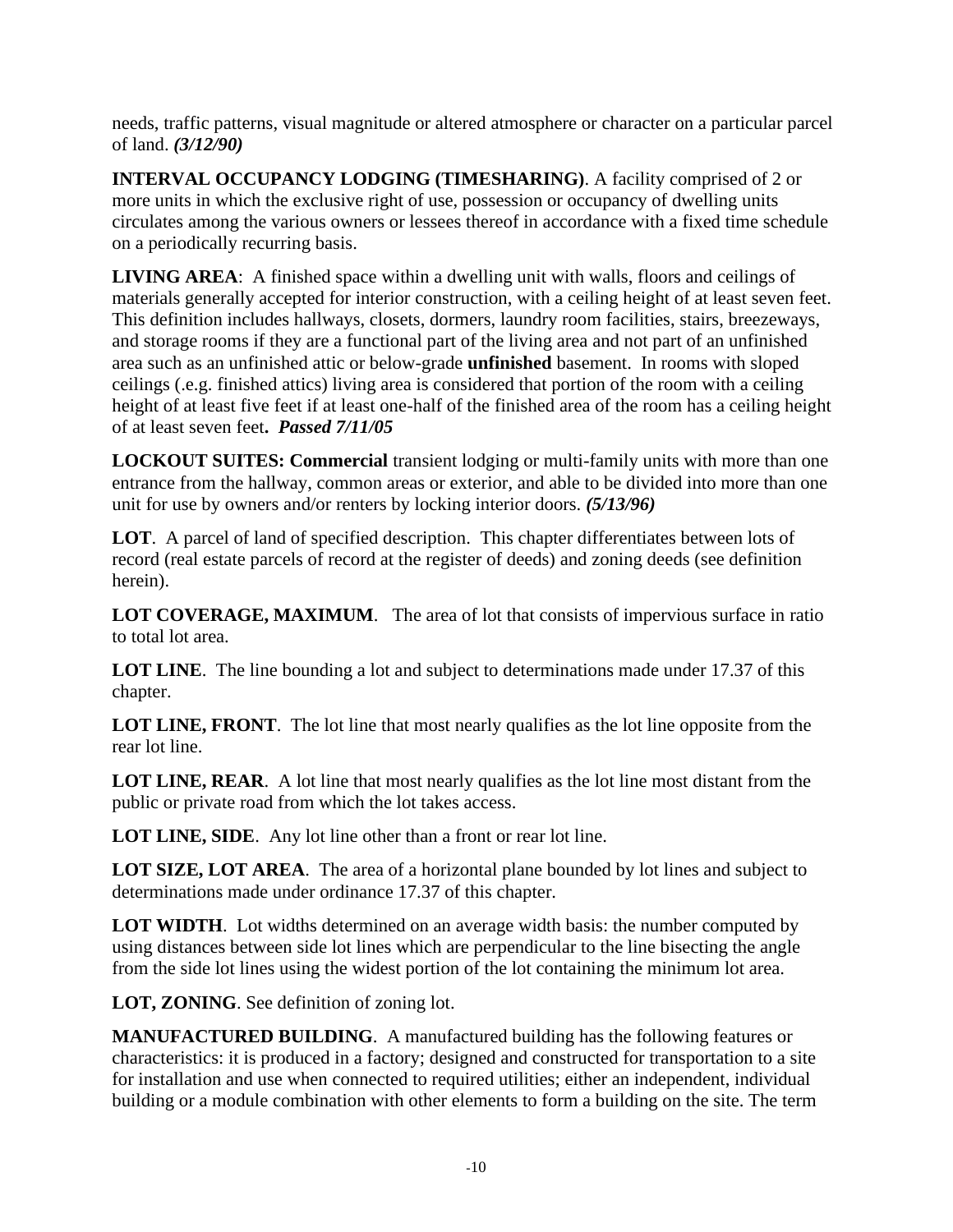"manufactured building" is not intended to apply to the use of prefabricated subelements incorporated in the course of construction of buildings on the site, but only to major elements requiring minor or incidental on-site combination or installation.

**MANUFACTURED HOUSING.** A manufactured building or portion of a building originally designed for long term residential use.

**MEMORIAL.** A plaque intended to celebrate, commemorate, or honor the memory of a person or an event.

**MEMORIAL STRUCTURE**. Supporting structure of a freestanding memorial.

**MOBILE HOME**. Manufactured housing built on a chassis.

#### **MULTI-FAMILY A land use that allows more than one dwelling unit on a single minimum-sized parcel** (see DWELLING UNIT) *Passed 7/11/05*

**NAVIGABLE WATERS**. Lake Superior, Lake Michigan, all natural inland lakes within Wisconsin, and all streams, ponds, sloughs, flowages and other waters within the territorial limits of this state, including the Wisconsin portion of boundary waters, which are navigable under the laws of this state. Under section 144.26(2)(d) Wisc. Stats., notwithstanding any other provision of law or administrative rule promulgated thereunder, shoreland ordinances required under sections 61.351 or 62.221, Wisc. Stats., and chapter NR 117, Wisc. Adm. Code, do not apply to lands adjacent to farm drainage ditches if (1) such lands are not adjacent to a natural navigable stream or river; (b) those parts of such drainage ditches adjacent to such lands were not navigable streams before ditching; and (c) such lands are maintained in nonstructural agricultural use.

Wisconsin Supreme Court has declared navigable bodies of water that have a bed differentiated from adjacent uplands and levels or flow sufficient to support navigation by a recreational craft of the shallowest draft on an annually recurring basis [Muench vs. Public Service Commission, 261 Wis. 492 (1952) and DeGaynor and Co., Inc. vs. Department of Natural Resources, 70 Wis. 2d 936 (1975)]. For example, a stream which is navigable by skiff or canoe during normal spring high water is navigable in fact, under the laws of this state though it may be dry during other seasons.

## **PARCEL.** See **LOT.**

**PAVER BLOCKS**. Grid blocks designed for use as driving or parking surface, installed with cavities for planting of grass to minimize impervious surface and substantially reduce runoff. (8/2/93)

**PLAN COMMISSION.** The clearly constituted village body charged with functions identified herein. The commission may be known as the Plan Committee or similar designation.

**PLANNED RESIDENTIAL DEVELOPMENT (PRD)** A conditional land use allowing for clustered single-family homes (or duplexes), through condominium ownership, on larger tracts of land so that a maximum amount of green space is preserved.*Passed 7/11/05*

#### **PW DESIGN REVIEW-** *Design review required of proposed modifications and reproductions to residences in the PW district. Separate design criteria exist for the modification of an*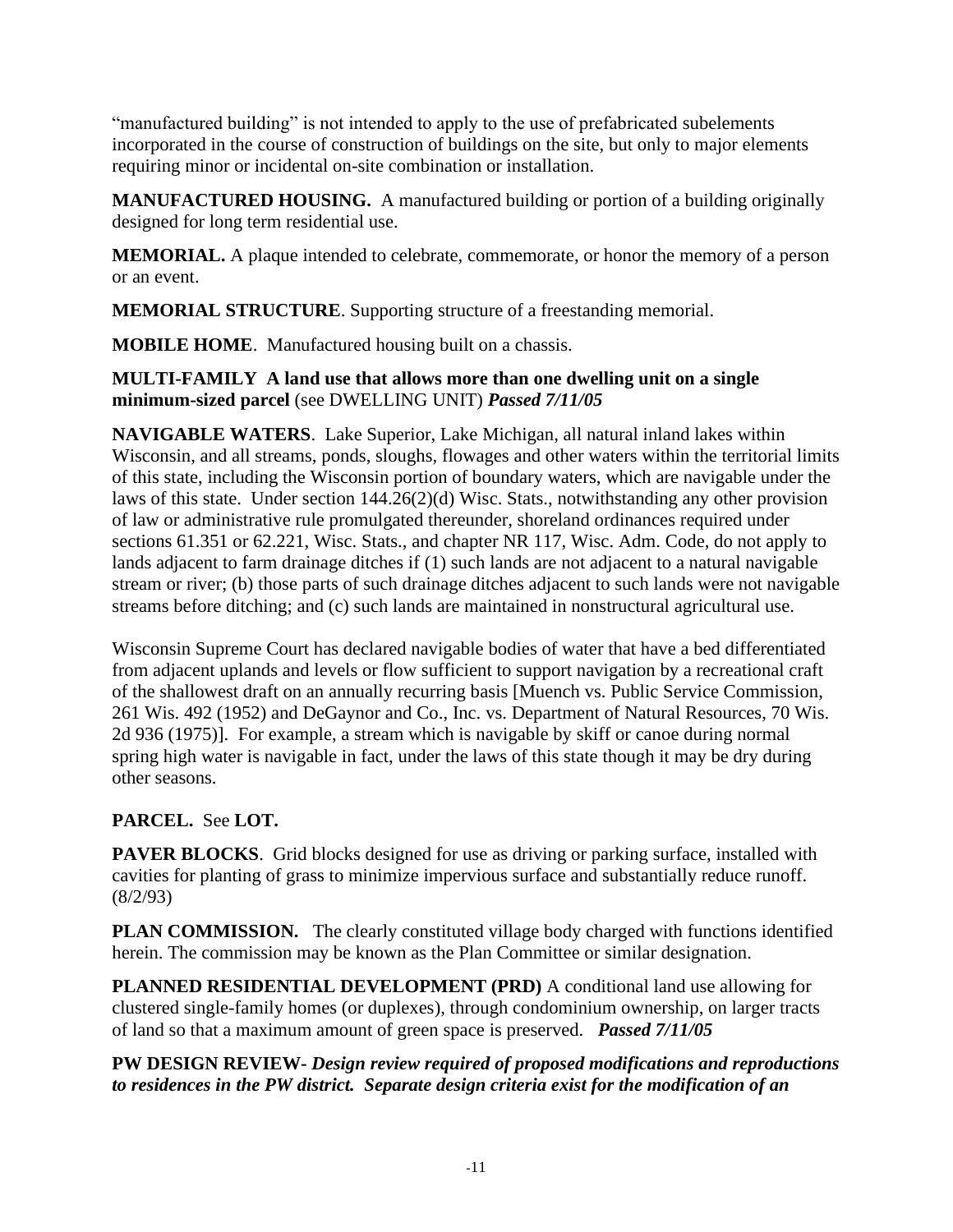#### *existing structure and for the reproduction of such structure. These criteria can be found in the PW ordinance, 17.20. (3/10/08)*

**ROADSIDE STAND**. A farm building used or intended to be used solely by the owner or tenant of the farm on which such building is located for the sale of farm products raised on such farm.

**SETBACK**. A minimum horizontal distance from a lot line or from the normal high water line. See definitions of YARD, FRONT, REAR, and SIDE, which supplement this definition.

**SHORELANDS.** Lands within the following distances from the ordinary high-water mark of navigable waters: 1,000 feet from a lake, pond or flowage; and 300 feet from a river or stream or to the landward side of the floodplain, whichever distance is greater.

**SHORELAND-WETLAND DISTRICT**. The Zoning District, created in the shorelandwetland section of this ordinance, comprised of lands that are designated as wetlands on the Department wetland inventory maps which have been adopted and made a part of this ordinance.

**SIGN.** Any words, letters, figures, numerals, phrases, sentences, emblems, devices, designs, trade names or trademarks by which any thing is made known and which are used to promote an individual, firm, association, corporation, profession, business, commodity or product, which is visible from any public road or from the water. A vending machine in an open visible location, such as ice and soda machines, shall be treated as signs if they display messages satisfying this definition. The telephone signs on the booth itself, vending machine signs not discernible from any street and signs on gas pumps shall be exempt for the purpose of this chapter.

## *Reflected Light. Means of lighting a sign in which light is cast towards the face of a sign while remaining shielded from the front and sides.*

SIGN, - BACKLIT. Sign illuminated by a light source behind the face of the sign

SIGN, LIT FROM WITHIN. Sign illuminated by a light source inside the sign structure that casts a light on the face of the sign.

SIGN, EXTERNALLY LIT. Sign illuminated by a directed light source not located on the sign structure that floods the entire sign structure with light *Changed June 11, 2013*

**SIGN, GROSS AREA**. The total area of the sign used for communication purposes, including the spaces between open type letters and figures, including the background structure or other decoration, shall be included in determining the area of the sign. If a sign has 2 or more faces or panels, the area of all faces or panels shall be included in determining the area of the sign, except that where 2 such faces are placed back to back or at  $90^{\circ}$  or less, only one panel or one side of the sign is used to calculate the area.

**SIGN, OFF-PREMISES.** A sign not placed on the lot on which the individual, firm, association, corporation, profession, commodity or product promoted is located.

**SIGN, ON-PREMISES**. Sign placed on the same lot on which the individual, firm, association, corporation, profession, business, commodity or product promoted is located.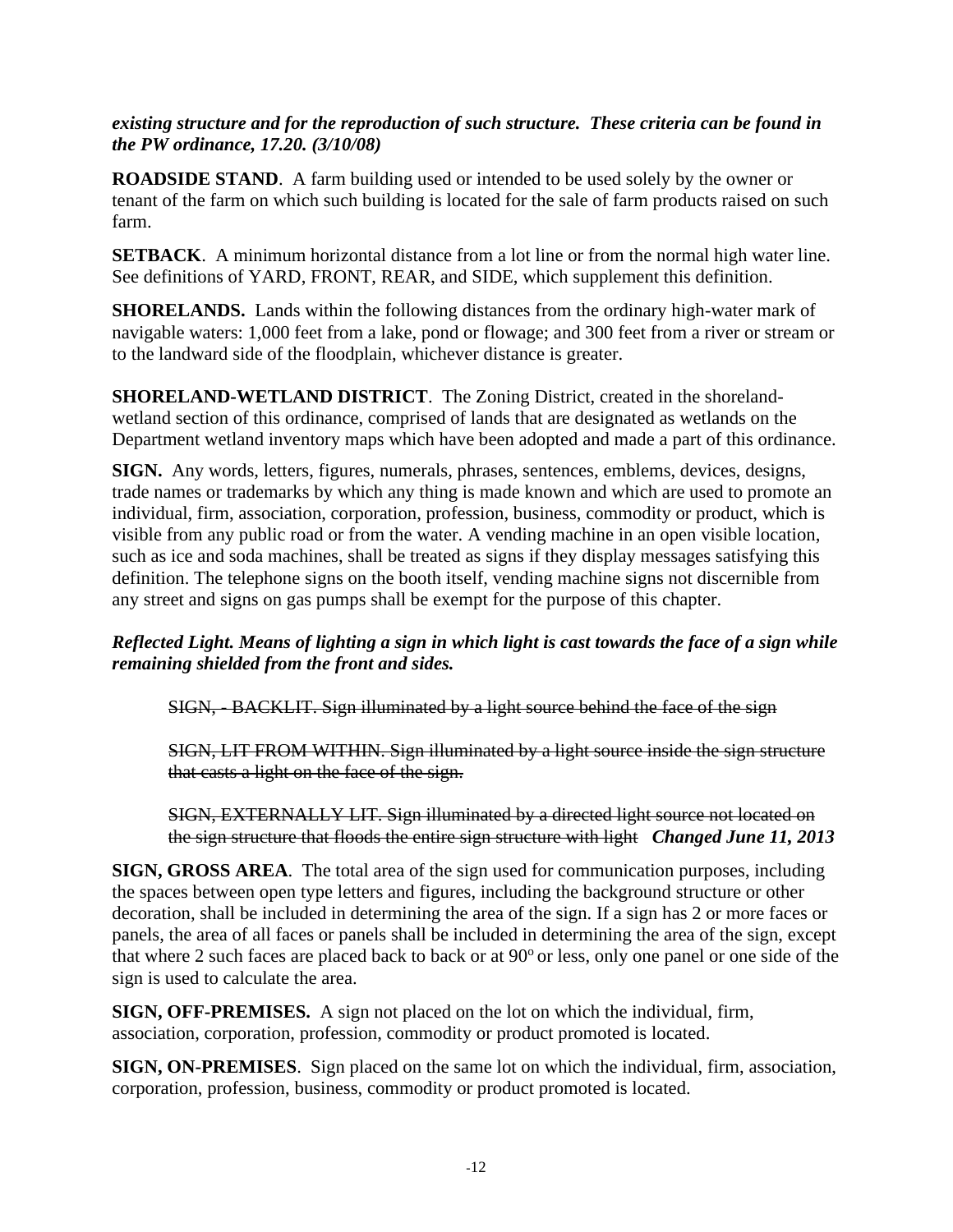**SPECIAL EXCEPTION.** A "special exception" is for a physical condition on a property, such as height, form of paving, etc., as opposed to the use of a property. It is granted in the ordinance but only under certain stated conditions or when intent of the special exception section 17.25(6) is met. A special exception may require more than one meeting for final determination by the Plan Committee.

**STRUCTURE ALTERATION**. Any change in the supporting members of a building, such as foundations, bearing walls, columns, beams or girders, or any substantial change in the roof and exterior wall.

**STRUCTURE, PRINCIPAL**. The structure containing the use of the property. Whenever doubt arises as to what is the principal structure, the Plan Committee shall investigate and determine the same.

**STRUCTURE**. Anything, including a building, constructed or erected, or any **man-made** production or piece of **work** built up or composed of parts and joined together in some definitive manner, the use of which requires a fixed location on the ground or attachment to something having permanent location on **or in** the ground. For the purposes of this chapter, movable facilities, such as partitions, fences, barriers, vending carts and the like, are structures when and if fixed in a location for such a duration that regular patterns of occupancy and circulation are established around the facility. Land surface recontouring for sanitation or other purposes does not constitute a structure. *Passed 7/11/05*

**STRUCTURE, ACCESSORY**. A detached structure, subordinate in area, extent, or purpose to the principal structure or use, the use of which is incidental **and** related to that of the principal structure or use of the premises, which is located on the same lot as that of the principal structure or use. *Passed 7/11/05*

**SUBSTANTIAL** *CHANGE OR MODIFICATION***.** Any structural repair, reconstruction or improvement of a structure, the cost of which equals or exceeds fifty percent (50%) of the present equalized assessed value of the structure either before the improvement or repair is started, or if the structure has been damaged and is being restored, before the damage occurred. The term does not, however, include: *Passed 7/11/05*

- a) any project for improvement of a structure to comply with existing state or local health, sanitary, or safety code specifications which existed before the improvement began, was identified by a municipal official and are necessary to assure safe living conditions, or
- b) Any alteration of a designated historic structure or site documented as deserving preservation by the Wisconsin State Historical Society, or listed on the National Register of Historic Places provided the alteration will not preclude the structure's continued designation as an historical structure (Rev. Federal Rule Oct. 1990).

Ordinary maintenance repairs are not considered structural repairs, modifications or additions. Such ordinary maintenance repairs include internal and external painting., decorating, paneling, and the replacement of doors, windows or other nonstructural components. "Substantial improvement" begins when the first alteration of any wall, ceiling, floor or other structural part of the building commences, whether or not that alteration affects the external dimensions of the structure.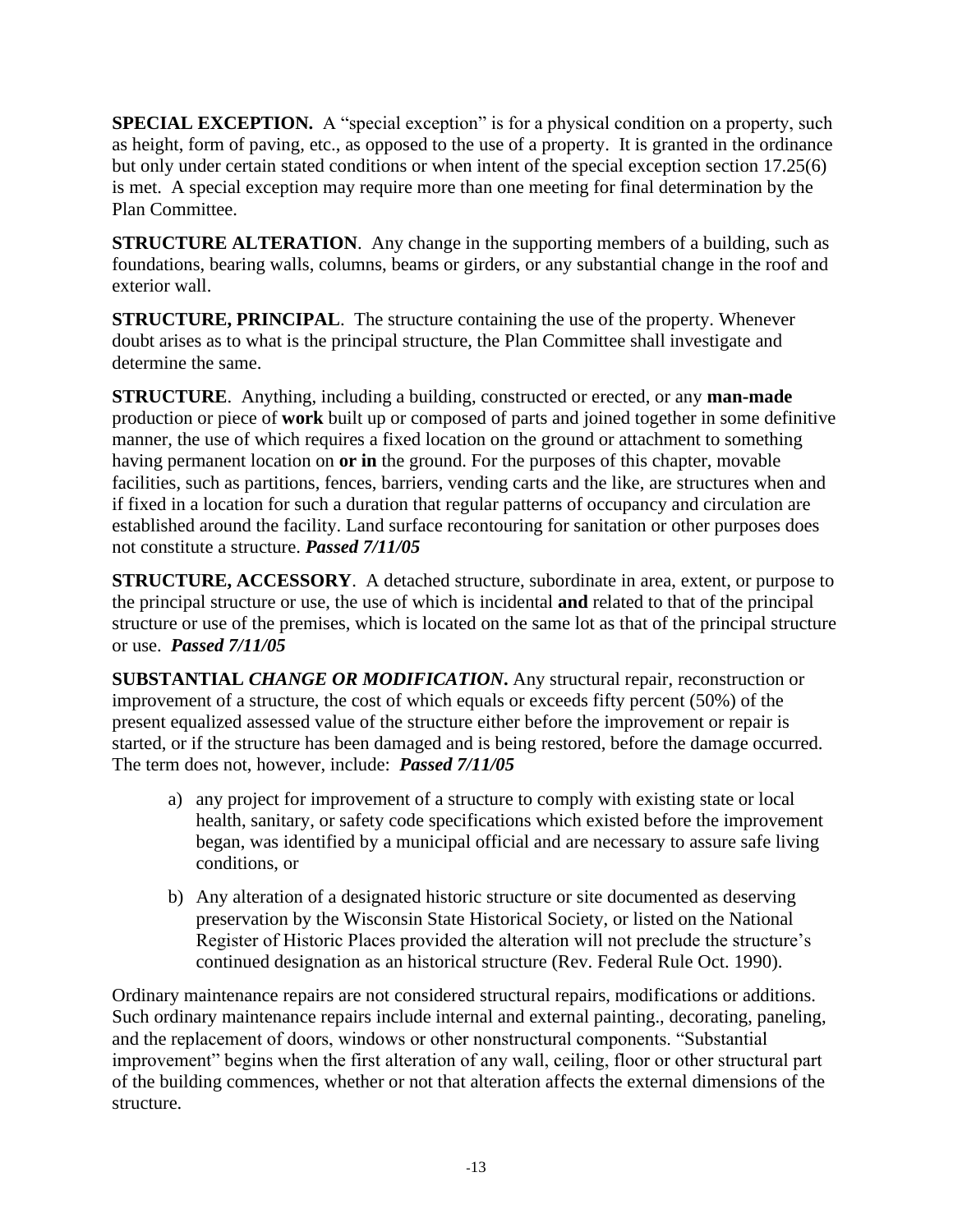## **TIMESHARING**. See INTERIM INTERVAL OCCUPANCY FACILITY.

**USE.** Any purpose for which a building, structure or tract of land may be designed, arranged intended maintained or occupied or any activity, occupation, business or operation carried on or intended to be carried on in a building, structure or on the tract of land.

**USE, ACCESSORY**. A subordinate use, clearly incidental and related to the principal use of the premises and located on the same lot as that of the principal building, structure or use.

**USE, PRINCIPAL**. The primary dominant, and characterizing use of a premises or parcel of land.

**UTILITY, PUBLIC**. A state regulated business or service that is of public consequence and need, such as electricity, gas, water, or telephone or telegraphic service.

**UNNECESSARY HARDSHIP**. Circumstance where special conditions, which were not selfcreated, affect a particular property and make strict conformity with the restrictions governing area, setbacks, frontage, height or density unnecessarily burdensome or unreasonable in light of the purposes of this ordinance.

**VARIANCE**. An authorization granted by the Board of Appeals to construct or alter a building or structure in a manner than deviates from the dimensional standards of this ordinance.

**WETLAND**. That area where water is at, near, or above the land surface long enough to be capable of supporting aquatic or hydrophilic vegetation and which has soils indicative of wet conditions **as** delineated by the Wisconsin DNR, or Door County Soil and Water, or other wetland expert as approved by the Village Board. *Passed 04/10/06*

**WETLAND ALTERATION**. Any filling, flooding, draining, dredging, ditching, tiling, excavating, temporary water level stabilization measures, or dike and dam construction in a wetland area..

**YARD.** An open space on the same lot with a building or structure unoccupied and unobstructed from the ground upward.

**YARD, FRONT**. A yard extending across the full width of a lot between the front lot line and the closest portion of a building or structure to the front line, the depth of which shall be the least distances between such references.

**YARD, REAR**. A yard extending across the full width of a lot between the rear lot line and the closest portion of a building or structure to the rear of the lot line, the depth of which shall be the least distance between such references.

**YARD, SIDE.** A yard extending on both sides of a lot between the side lot line and the closest portion of a building or structure to the side lot lines, the depth of which shall be the distance between such references.

**ZONING LOT***.* A tract of land designated for purposes of this chapter as the development site. A zoning lot may or may not coincide with a lot of record.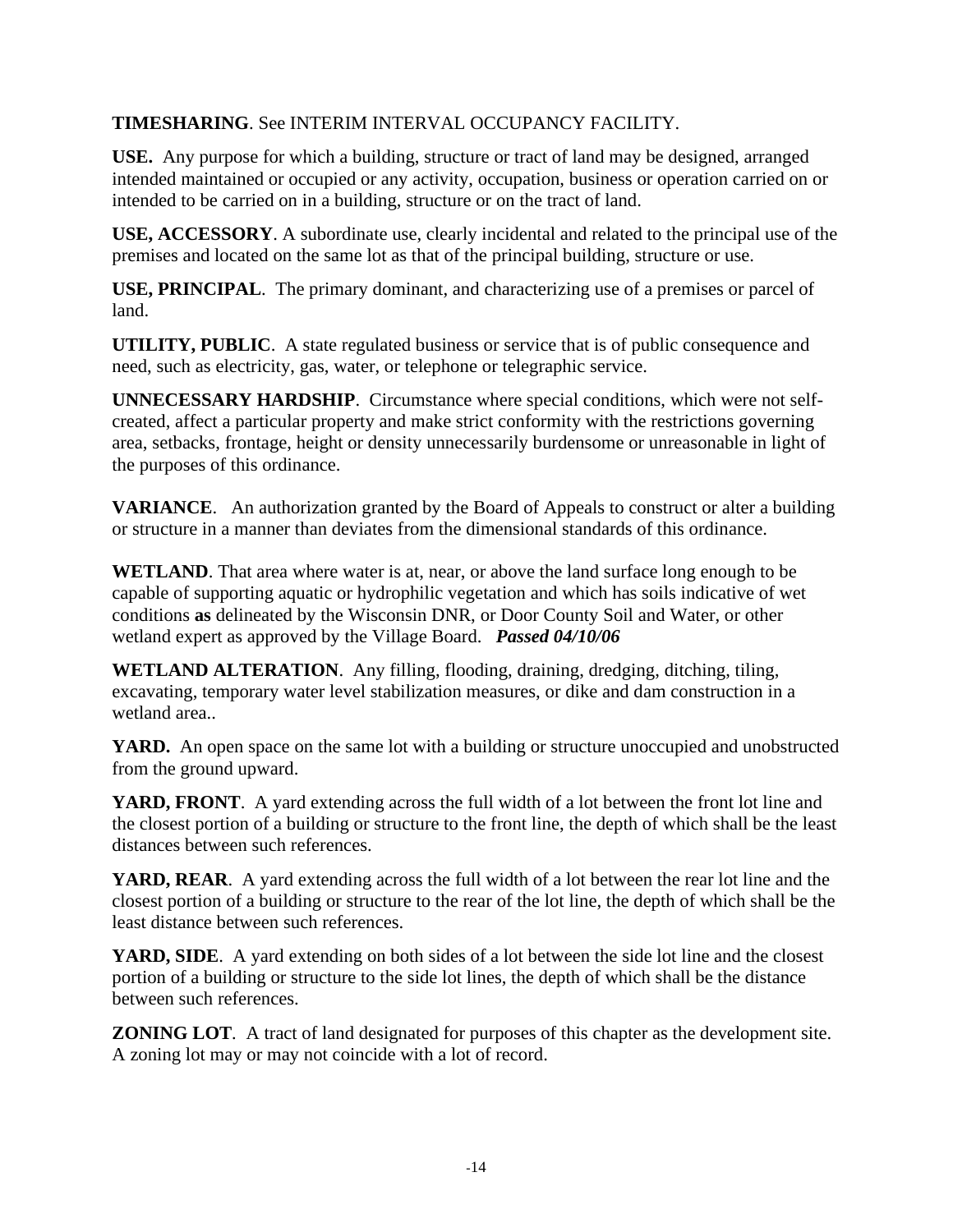#### **17.10-12**

#### **GENERAL PROVISIONS**

#### <span id="page-14-0"></span>**17.10 COMPLIANCE**.

The use of any building, structure or land; the removal of shoreland cover; and the location, erection, relocation, reconstruction, extension, enlargement, conversion or structure or part thereof shall be in full compliance with the provisions of this chapter. *Passed 7/11/05*

#### **17.11 ZONING PERMITS**.

**(1) ZONING PERMIT REQUIREMENTS.** Any change in the use of any building, structure or land and any location, erection, relocation, reconstruction, extension, enlargement, conversion, interior renovation of a commercial structure (12/10/01) or structural alteration of any building, structure or part thereof shall require prior authorization of a zoning permit or zoning permits, unless specifically exempted there from by this chapter.

**(2) TYPES OF ZONING PERMITS**. There are hereby established 2 types of zoning permits: regular zoning permits, conditional use permits, and special exception permits. Standards and procedures for each type of permit are specified in ordinance 17.38 of this chapter.

#### <span id="page-14-1"></span>**17.12 VIOLATIONS**.

(1) No person shall use any building, structure or **use** land; in violation of provisions of this ordinance. In case of any violation, the Plan Committee or the Zoning Administrator may bring a compliant against the alleged violator and report the violation to the Village Attorney, whose duty it shall be to expeditiously prosecute such alleged violator. Any person, firm, association or corporation or representative agent failing to comply with the provisions of this chapter may be subject to prosecution and to imposition of injunction and/or penalties under the terms of this chapter and of ordinance 25.04 of this Code of Ordinances. *Passed 7/11/05*

(2) If the violation is failure to obtain a required permit, a permit fee shall be required. The fee shall be 5 times the normal fee. This fee shall not release the application from full compliance with this chapter nor from prosecution from violation of this chapter.

(3) A separate offense shall be deemed to be committed on each day on which a violation of this chapter occurs and also for each day that the violation continues after the date set by order issued in the name of the Village or by a court for its removal or correction.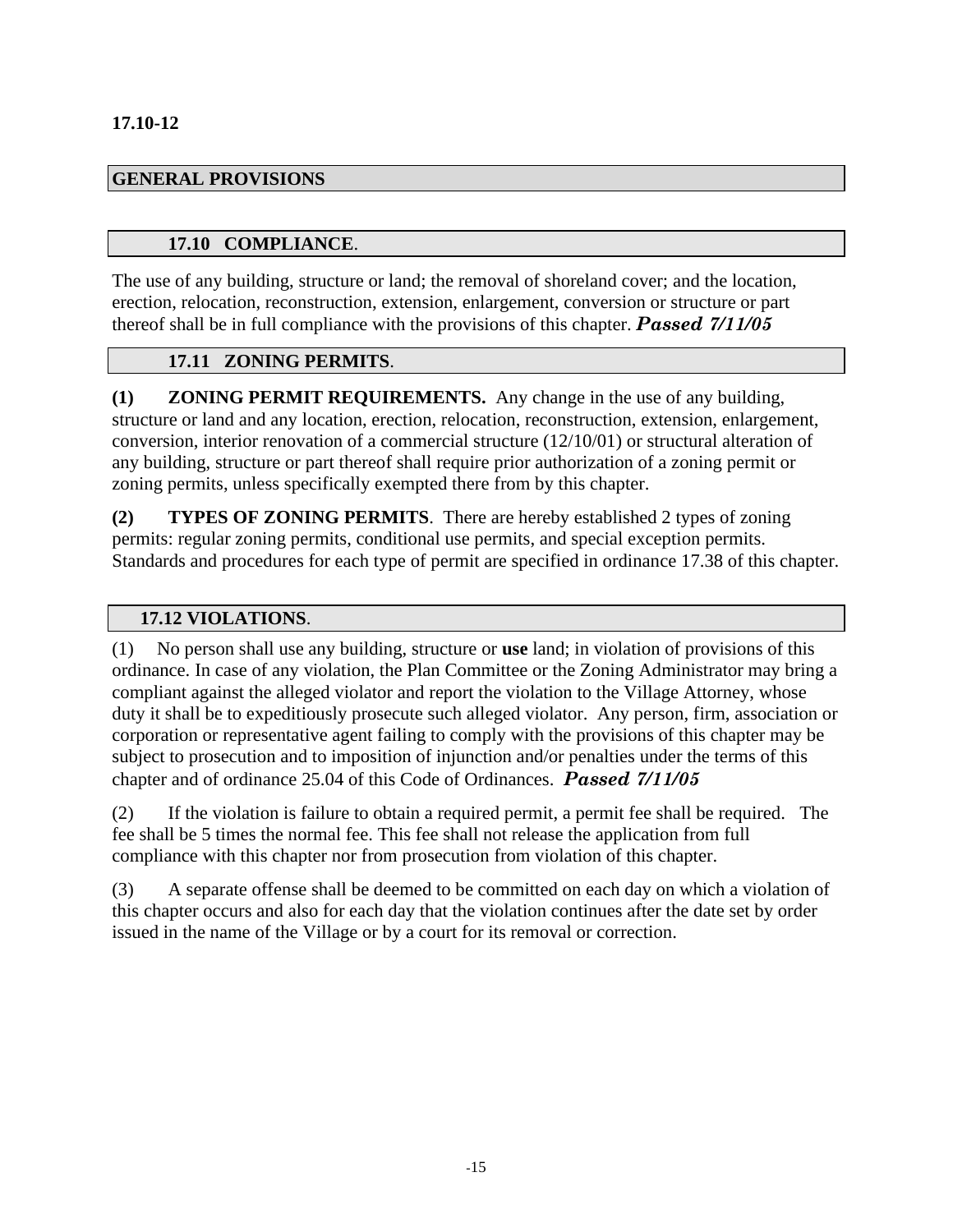#### <span id="page-15-0"></span>**17.13 ZONING DISTRICTS--GENERAL**.

**(1) ESTABLISHMENT**. For the purpose of this chapter, the lands in incorporated areas of the Village are hereby divided into the following use districts:

> Single Family Residential (R-1) Rural Residential (R-R) Commercial (C) Protected Waterfront (PW) Wetland-Overlay (W) Shoreland-Wetland Overlay (S-W)

**(2) BOUNDARIES**. The boundaries of the zoning districts are hereby established as shown in the Village zoning map, which with all explanatory material therein is hereby made a part of this chapter. Such boundaries shall normally follow Village Corporate limits; U.S. Public Land Survey lines; lot or property lines; centerlines of streets, roads, highways and easements; or such lines extended or by boundaries of zoning lots. The location zoning district boundaries which do not coincide with the lines described above shall be determined by the scale of the map. In cases where the zoning district boundaries are intended to coincide with the soil mapping units or wetland mapping units, the "Soil Survey of Door County, Wisconsin," (USDA, 1978), and the Wisconsin Wetland inventory maps shall be utilized in determining the exact location of the district boundaries.

**(3) VACATED RIGHTS-OF-WAY**. The vacating of public rights-of-way shall cause the land vacated to be automatically placed in the same zoning district as the abutting side to which the vacated land reverts.

**(4) ANNEXATIONS**. Annexations to or consolidations with the Village subsequent to the effective date of this chapter shall be placed in the **RR** District, unless the annexation ordinance temporarily places the land in another district. Within 90 days from the effective date of the annexation or consolidation, the Village Plan Committee shall evaluate and recommend a permanent district classification to the Village Board. *Passed 7/11/05*

## <span id="page-15-1"></span>**17.14 ZONING MAP**.

A certified copy of the zoning map shall be adopted and approved with the text as part of this chapter and shall bear upon its face the attestation of the Village President and Village Clerk and shall be available to the public in the office of the Village Clerk.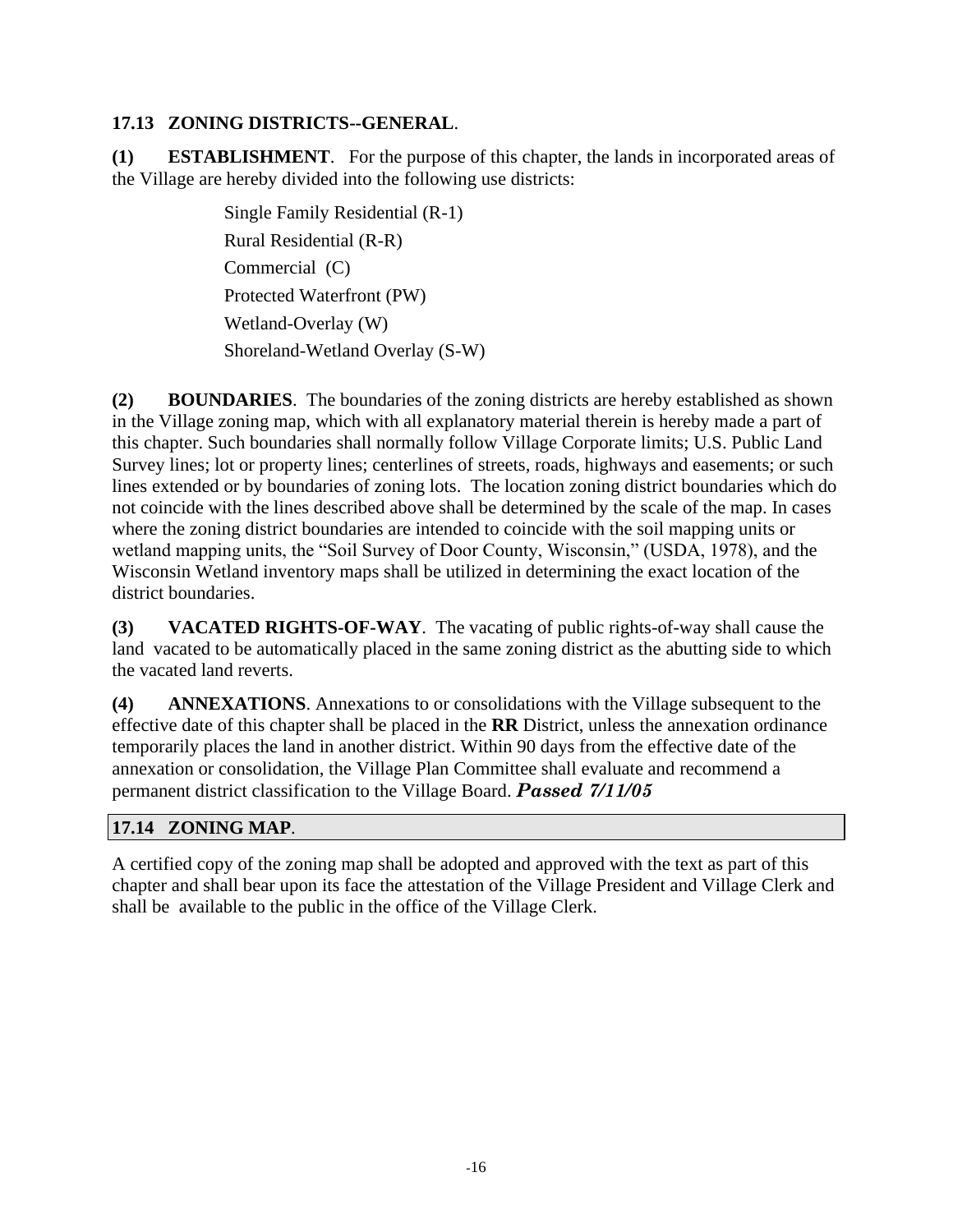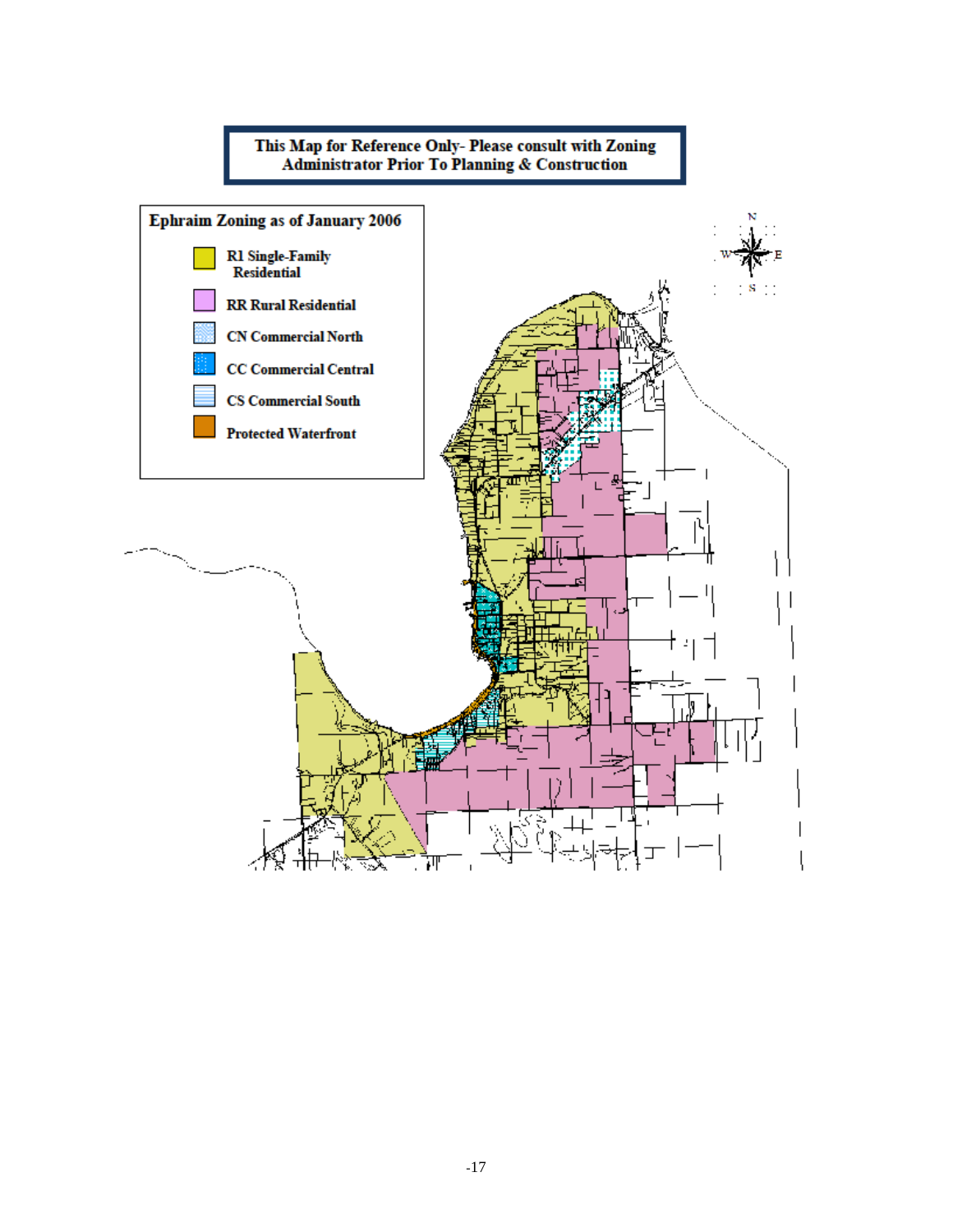## <span id="page-17-0"></span>**17.15 SITE AND DEVELOPMENT STANDARDS.**

#### (1) **SUITABILITY STANDARDS**.

(a) Each applicant for any form of zoning approval shall identify any areas within the site that are known subject to the following suitability limitations:

- 1. Soils classified as poorly drained or very poorly drained by the United States Department of Agriculture, Soil Conservation Service, in the "Soil Survey of Door County, Wisconsin," issued December, 1978.
- 2. Open space areas shown on an adopted Village Park and open space plan.
- 3. Wetlands meeting the definition of s.s. 23.32, Wis. Stats.
- 4. Drainways shown on an adopted Village Plan for surface water drainage.

(b) Any areas so identified may not be the site of structural development, earth disturbance or paving, except for minimal drives or bridges judged by the Plan Committee to be absolutely necessary for use of other portions of the Wetland and Shoreland- Wetland Districts shall be governed by the standards of the applicable district as well as this section, whichever is more restrictive.

## (2) **LOTS.** *6/8/98*

(a) *Residential Lots*. Each principal structure shall have a separate lot of record meeting all applicable dimensional requirements. Each principal structure on a lot requires a separate zoning lot meeting all applicable dimensional requirements. No lots may be reduced in size or altered in dimension if doing so will result in the lot or structures within the lot not meeting applicable dimensional requirements. *Passed 7/11/05*

(b) **Commercial Lots.** The Plan Committee may require that separate zoning lots be described for each principal structure or it may, instead, establish building separations. Plan Committee approval of more than one principal structure for a commercial lot of record does not modify ordinance density standards. No lots may be reduced in size or altered in dimension if doing so will result in the lot or structures within the lot not meeting applicable dimensional requirements.

(c) See also ordinance 17.17 (3) regarding nonconforming lots and ordinance 17.37 regarding zoning lots.

(3) **ACCESSORY STRUCTURES**. The following residential accessory structures are allowable upon issuance of a regular zoning permit, including but not limited to: landscape features, garages, carports and other parking structures, patios, decks, storage buildings, sheds and similar enclosures, pet houses and runs, tree houses over 64 square, storage of building materials, swimming pools, tennis courts, freestanding solar equipment, air conditioning equipment, heat pumps, antennas.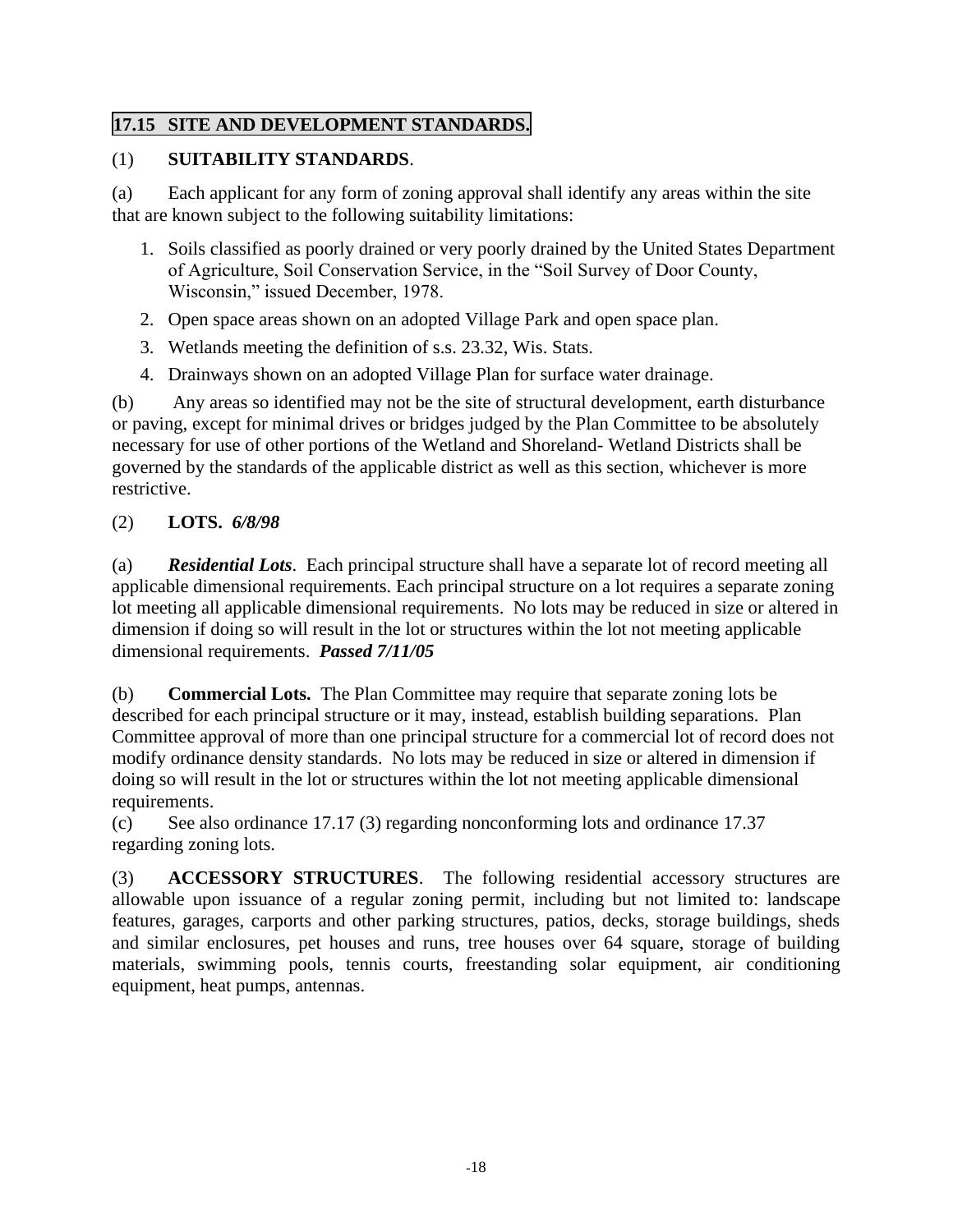|                                                            | <b>PW</b>                               | R1                                                                                                  | <b>RR</b>                                                                                           | $C-S$                                                                                         | $ C-C $                                                                                       | $C-N$                                                                                         |
|------------------------------------------------------------|-----------------------------------------|-----------------------------------------------------------------------------------------------------|-----------------------------------------------------------------------------------------------------|-----------------------------------------------------------------------------------------------|-----------------------------------------------------------------------------------------------|-----------------------------------------------------------------------------------------------|
| <b>Total</b><br><b>Square</b><br>Footage<br><b>Maximum</b> | No new<br>Accessory<br><b>Stuctures</b> | 1,000 square feet or 70%<br>of the floor area of<br>Principal Structure which<br>ever is less $(*)$ | 1,000 square feet or 70%<br>of the floor area of<br>Principal Structure which<br>ever is less $(*)$ | 1,000 square feet or 70%<br>of the floor area of<br>Principal Structure which<br>ever is less | 1,000 square feet or 70%<br>of the floor area of<br>Principal Structure which<br>ever is less | 1,000 square feet or 70%<br>of the floor area of<br>Principal Structure which<br>ever is less |
| Height<br><b>Maximum</b>                                   | No new<br>Accessory<br><b>Stuctures</b> | $15'(**)$                                                                                           | 28'                                                                                                 | $15'(**)$                                                                                     | $15'$ (**)                                                                                    | $15'(**)$                                                                                     |
| Front<br><b>Setback</b>                                    | No new<br>Accessory<br><b>Stuctures</b> | 40 ' from road right of<br>way $(*** )$                                                             | 75 ' from road right of<br>way $(***)$                                                              | 40 ' from road right of<br>way $(***")$                                                       | 40 ' from road right of<br>way $(***)$                                                        | 75 ' from road right of<br>way $(***")$                                                       |
| <b>Rear</b><br><b>Setback</b>                              | No new<br>Accessory<br><b>Stuctures</b> | 10'                                                                                                 | 10'                                                                                                 | 10 <sup>1</sup>                                                                               | 10'                                                                                           | 10'                                                                                           |
| <b>Side</b><br><b>Setback</b>                              | No new<br>Accessory<br><b>Stuctures</b> | 10'                                                                                                 | 10'                                                                                                 | 10 <sup>1</sup>                                                                               | 10 <sup>1</sup>                                                                               | 10 <sup>1</sup>                                                                               |
| <b>Building</b><br><b>Separation</b>                       | No new<br>Accessory<br><b>Stuctures</b> | N/A                                                                                                 | N/A                                                                                                 | 25'                                                                                           | 25'                                                                                           | 25'                                                                                           |

## **(A) Dimensional Standards for Accessory Structures Table of Standards**

Footnotes:

\* In R-1 and RR, larger accessory structures are allowed on a conditional use basis

- \*\* Accessory structures in all districts except RR shall not exceed 15' in height, except in cases wherein the owner wishes to match the design of the principal structure, wherein a special exception is required.
- \*\*\* Accessory Structures must also have a greater front setback than existing or proposed principal buildings. An accessory structure may be placed in front of a principal building by conditional use permit, provided the setback from road right of way is still met.
- **(B)** Additional standards for accessory structures:
	- (1) Accessory structures shall not contain living quarters.
	- (2) No more than one accessory building shall be permitted on a lot in a residential district. Additional accessory buildings shall only be allowed by conditional use.
	- (3) Swimming pools for the purpose of this chapter shall include any pool, pond, lake or open tank not located within a completely enclosed building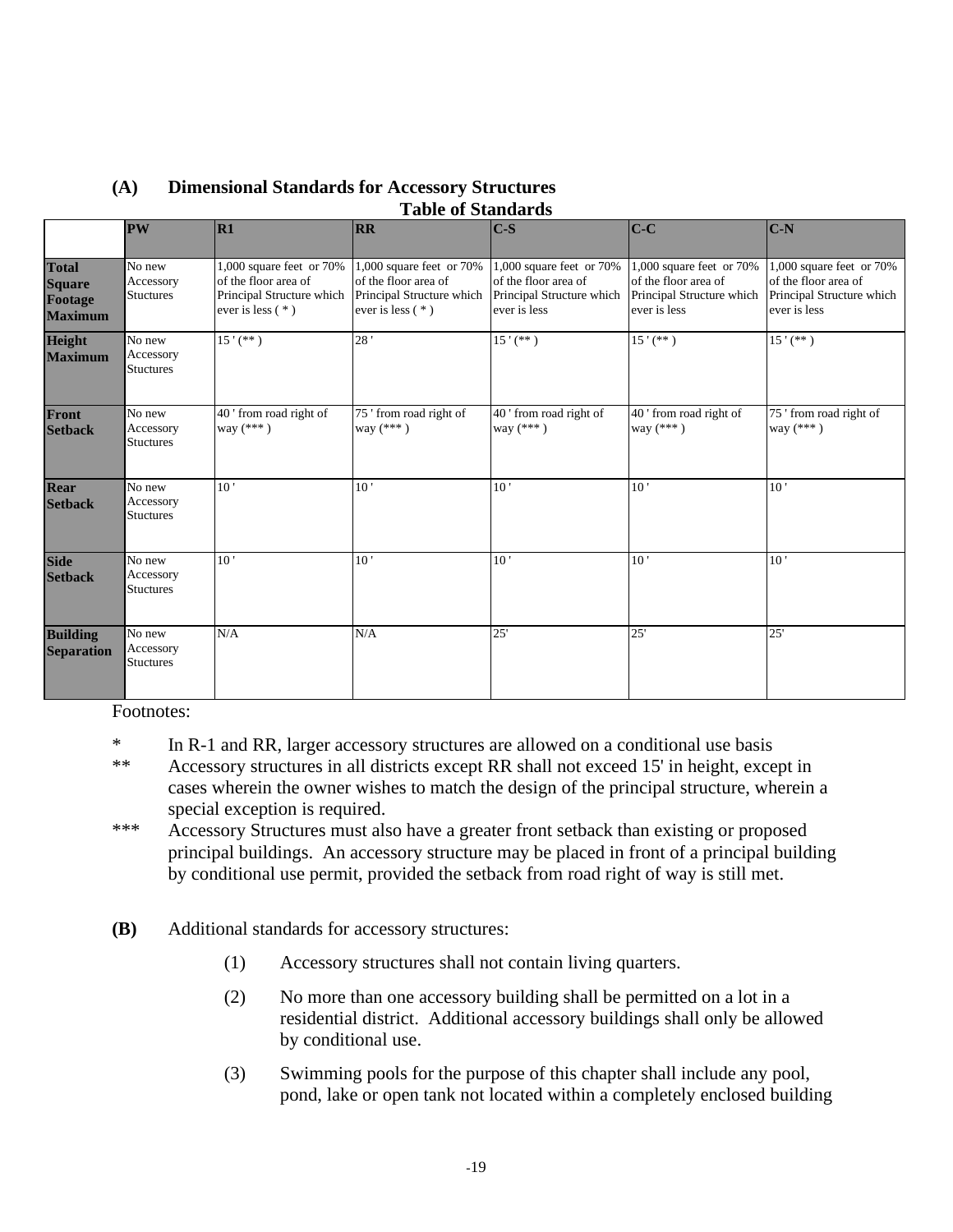and containing water to a depth at any point greater than 2'. A swimming pool shall be walled or fenced to prevent uncontrolled access by children from the street or adjacent properties.

- *(*4) Plumbing may be installed in residentially used accessory structures with a conditional use permit, provided that:
	- All other sections of chapter 17 pertaining to accessory structures are met in full
	- Sanitary approval is given either by the Door County Sanitarian's office or the Village of Ephraim Wastewater Treatment Department
	- A restrictive agreement be recorded with the County verifying the condition of EMC 17.15(3)b(1) that accessory structures shall not contain living quarters. Added December 11, 2012
- (5) New Accessory Buildings can only be constructed on a lot with an existing principal building (residence or business) with two exceptions; Lots in the Rural Residential District where one accessory building, and/or vacant lots where an immediately adjacent lot under common ownership has a principal building on it.

#### 17.15(4) HOME BUSINESS

**HOME BUSINESS**. Home businesses are conditional uses in the R-1 & R-R Zoning districts. A permit granted for home business does not imply commercial designation. The following standards shall apply:

- (a) The activity must be clearly secondary and incidental.
- (b) The activity must not significantly alter the residential character of the dwelling unit, dwelling structure, or the parcel.
- (c) The activity must not unreasonably interfere with residential occupancy of other parcels in the neighborhood.
- (d) The activity must not create environmental, safety or health hazards, such as noise, light, odors, vibrations, electrical emissions or other fire or safety hazards that are noticeably out of character with those produced in normal residential occupancies in the neighborhood.
- (e) Traffic generated by the vocational activity may not exceed that which is customary to residential occupancy in the neighborhood.
- (f) Signage for the vocational activity shall be governed by the sign sections of this chapter.
- (g) The parcel and structure must contain adequate area to accommodate that vocational activity without interfering with residential occupancy of other parcels in the neighborhood.
- (h) *Existing accessory structures being used to conduct home occupations shall be limited to 600 square feet in space. If the existing accessory building is larger*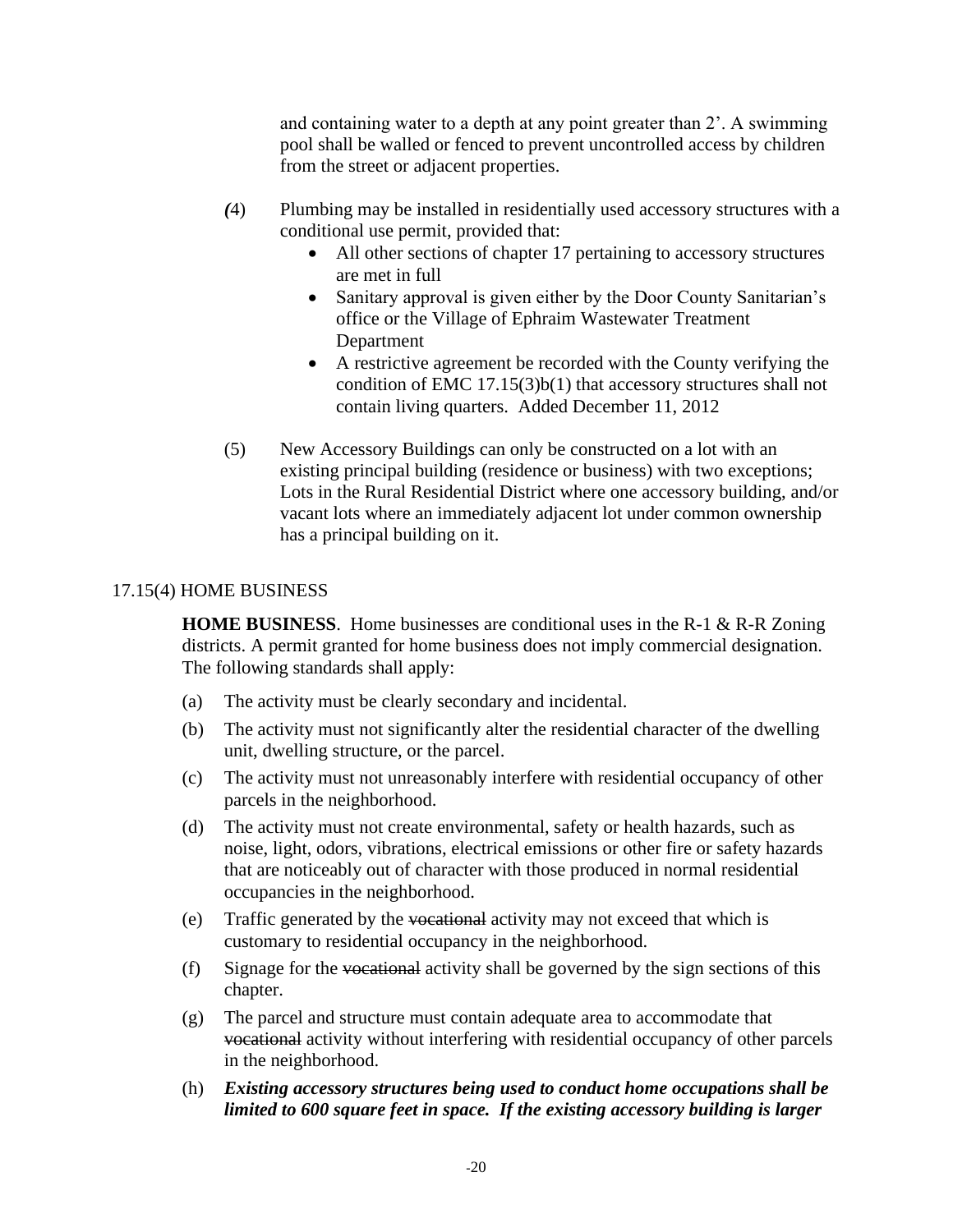*than 600 square feet, a portion of the building can be partitioned off creating a dedicated business space no larger than 600 square feet. Existing accessory structures used to conduct home occupations shall be subject to all applicable residential and commercial building codes.*

- (h)(*i)* A permit granted for home business designation ends with the current owner and is non-transferable to subsequent owners. *2/13/96*
- $\overrightarrow{(i)}$  **(j)** Home businesses considered under this ordinance shall be limited to:
	- (1) Sale of items manufactured on the premises by owners or others living on the premises—representative items would be artwork, pottery, handmade clothing, furniture, woven articles, etc.
	- (2) Day care is permitted as a vocational activity; conditional use approval required if 4 or more persons are cared for.
	- (3) Professional or personal services such as consulting, accounting, secretarial service, catering, small-group training or teaching with specific assurances regarding adherence to (e) and (g) above as regards traffic and sufficient area for the activity.
	- (4) Businesses conducted through technological means, including computer support services.
	- (5) At the discretion of the Plan Committee, other uses may be considered.
- $\overline{\left(\frac{1}{i}\right)}$  Existing businesses within the Village that fit these criteria as well as businesses established after this passage date of 1/5/98 shall complete, file and receive a nonfee permit approved by the Plan Committee.

(k)(*l)* Garage sales as a type of vocational activity are permitted in all districts, provided that not more than 3 are held on single premises per year and that each sale does not exceed 2 days in duration. Plan Committee event review will be required for additional sales or for additional days. Applicant may place one sign, not to exceed 4 square feet, upon the lot where the sale is taking place. Signs at off premises locations are not permitted. *Passed 6/11/2012*

**(5) GROUP HOMES; COMMUNITY LIVING ARRANGEMENTS.** Group home occupation of dwelling units. If the capacity of the group home is 8 or fewer, the use is a permitted use in all residential districts. Group homes with capacity of 9-15 are conditional uses in the PW and **RR** Districts. Group homes with capacity of 16 or more are conditional uses in all residential districts. Village Zoning of Community living arrangements (group homes) is governed by s.s. 62.23 (7) (i), Wis. Stats. V *Passed 7/11/05*

#### **(6) DRIVEWAYS**.

(a) These driveway regulations are set forth to promote the safe and efficient ingress and egress to Village; protect the public investments in highways by preventing premature functional obsolescence; to reduce road accidents caused by frequent and poorly designed points of access; and enhance the appearance of the Village.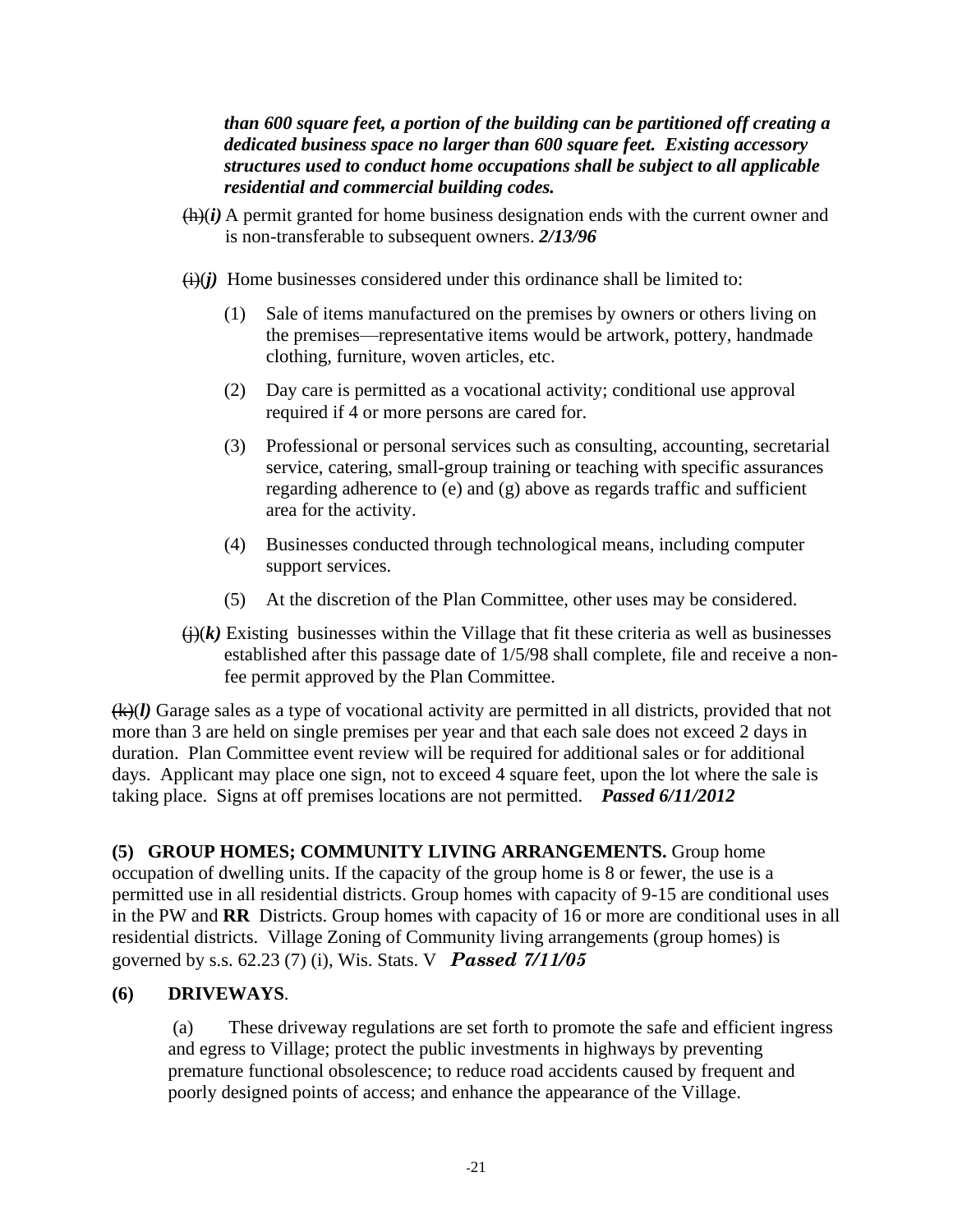(b) In all districts and in connection with every use, there shall be provided at the time of initial establishment of the use or expansion thereof adequate access in accord with the following:

#### 1. Driveways connecting to STH 42**.** *Note: In the case of expansion or redeveloped property, the entire property shall be reviewed in light of this ordinance. (Added: 2/10/03)*

(a) No driveway providing for the movement of traffic between state trunk highways and abutting property may be placed, constructed or altered without the issuance of a driveway permit from the Wisconsin Department of Transportation as authorized by s.s. 86.07(2), Wis. Stats., The design of driveways or street intersections for appropriate sight distance, return radius, angle profile and width shall be based on minimum standards contained in s.s.HY 31.03 to 31.07, Wis. Adm. Code.

(b) The spacing and density of driveway shall conform to the following standards:

Width of Residential Driveways - All residential access drives shall have a minimum width of twelve feet for one-and two-family dwellings, eighteen feet for multi-family uses. Widths greater than eighteen feet may be required for larger multi-family projects, based upon the scope of the project and as determined by the Planning Committee in conjunction with the Fire Chief. *(Added: 2/10/03)*

- *a.* Width of Commercial driveways The width of all commercial access driveways shall be determined by the Fire Chief and Planning Committee, with the minimum width being 16 feet. For larger transient lodging and commercial projects, additional width shall be required. . *(Added: 2/10/03)*
- b. One access or driveway may be permitted for each parcel of land, except where an alternate means of access is available and would better serve the public interest.
- c. The horizontal distance between access points on the State highway shall be no less than 500', unless there is no other way to provide access to an existing parcel.
- d. A maximum of 8 access points per side per mile of highway shall be permitted, unless there is no other way to provide access to an existing parcel.
- e. One temporary driveway may be permitted for each parcel of land which existed at the time of adoption of this chapter. The temporary driveway may be continued until the driveway is relocated and/or altered by connection to a permanent street intersection.
- f. Existing driveways may be continued after the implementation of this chapter. However, if the use of an established driveway is discontinued for a period of one year, the Plan Committee may require alterations or improvements to achieve compliance with the standards set forth in this chapter shall be subject to the requirements set forth herein.
- g. When deemed feasible, the Plan Committee may require that access be provided by way of a frontage road or other internal street system as depicted on the official map of the Village. Frontage road arrangements are Village planning policy for the north commercial area and this section shall be constructed and applied to support that policy.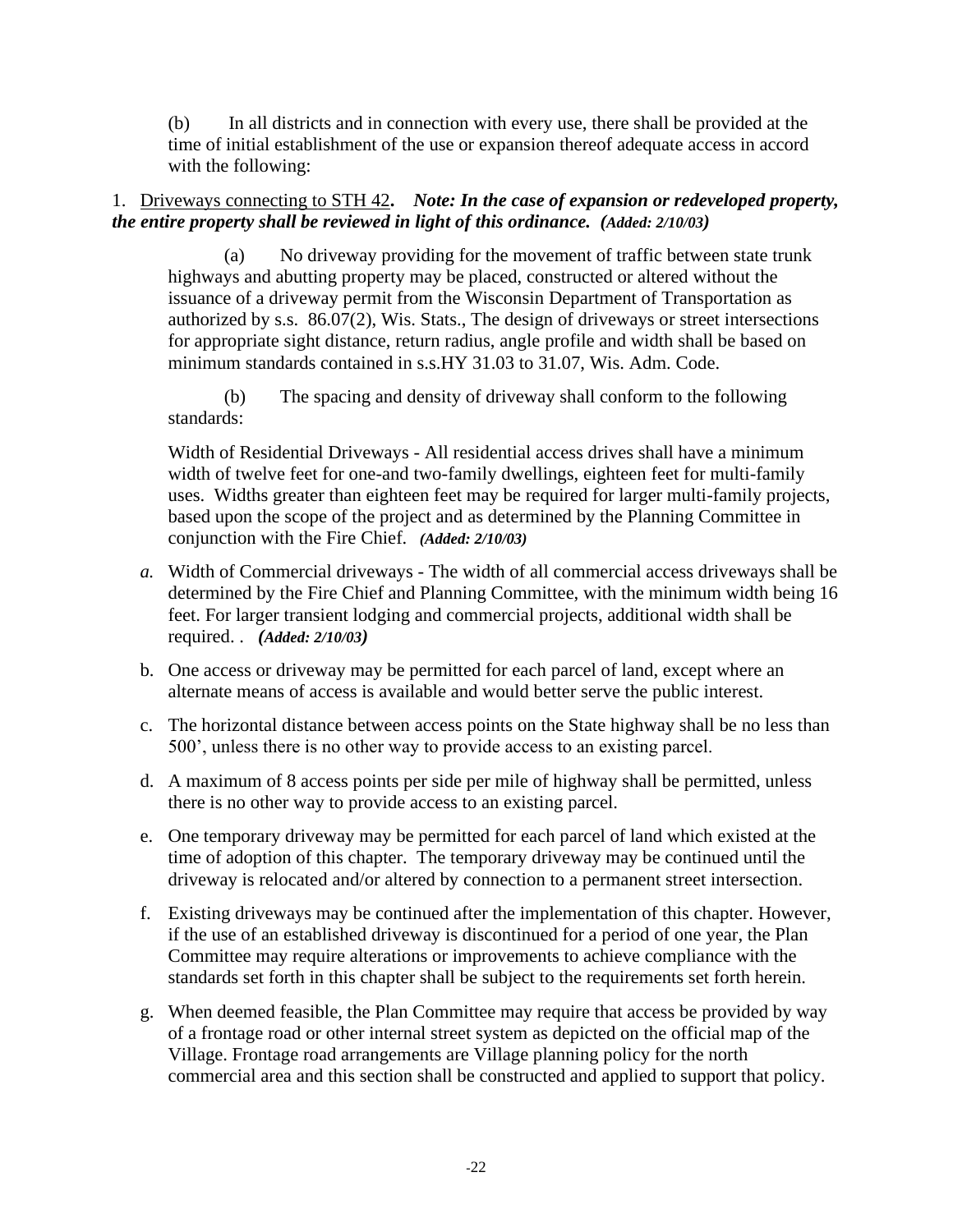- h. All driveways shall be surfaced and graded so as to be dust free and properly drained. Concrete or blacktop surfacing is required of all driveways in the commercial and multifamily zoning districts. All existing driveways serving commercial and multifamily uses shall be in compliance with these surfacing requirements by June 30,1989.
- i. In the course of design review, the Plan Committee shall review and shall establish requirements to assure that driveway arrangements will fully accommodate traffic so that lines of cars are not stacked up on the roadway waiting to turn into the driveway and so that the vehicles do not have to back onto public roads.
- j. Similar review shall be given to driveway access to holding tanks that need to be pumped by truck. Every site that has or may have such a tank shall be laid out so that trucks of the largest dimensions operated by haulers can be completely out of the paved roadway when pumping.

2. **Driveways Connecting to County and Village Streets.** *\* Note: in the case of expansion re: redeveloped property, the entire property shall be reviewed in light of this ordinance. (Added: 2/10/03)*

(a) There shall be no more than 2 access driveways to public or private roads from each commercial and residential lot.

(b) Width of Residential Driveways - All residential access drives shall have a minimum width of twelve feet for one-and two-family dwellings, eighteen feet for multifamily uses. Widths greater than eighteen feet may be required for larger multi-family projects, based upon the scope of the project and as determined by the Planning Committee in conjunction with the Fire Chief. *With prior unanimous approval by the Fire Chief and the Planning Committee, a smaller minimum width for multifamily uses may be allowed, based upon the scope of present and future development. (Added: 11/ 19/03)*

Width of Commercial driveways - The width of all commercial access driveways shall be determined by the Fire Chief and Planning Committee, with the minimum width being 16 feet. For larger transient lodging and commercial projects, additional width shall be required. *(Added: 2/10/03)*

(c) All driveways shall be located at least 5' from a lot line, unless a driveway is commonly shared by the adjacent property owner.

(d) All driveways shall be surfaced and graded so as to be dust free and positively drained. Concrete or blacktop surfacing is required of all driveways in the commercial and multifamily zoning districts. All existing driveways serving commercial and multifamily uses shall be in compliance with these surfacing requirements by June 30, 1989.

(e) In the course of design review, the Plan Committee shall review and establish requirements to assure that driveway arrangements will fully accommodate traffic so that lines of cars are not stacked up on the roadway waiting to turn into the driveway and so that vehicles do not have to back on to public roads.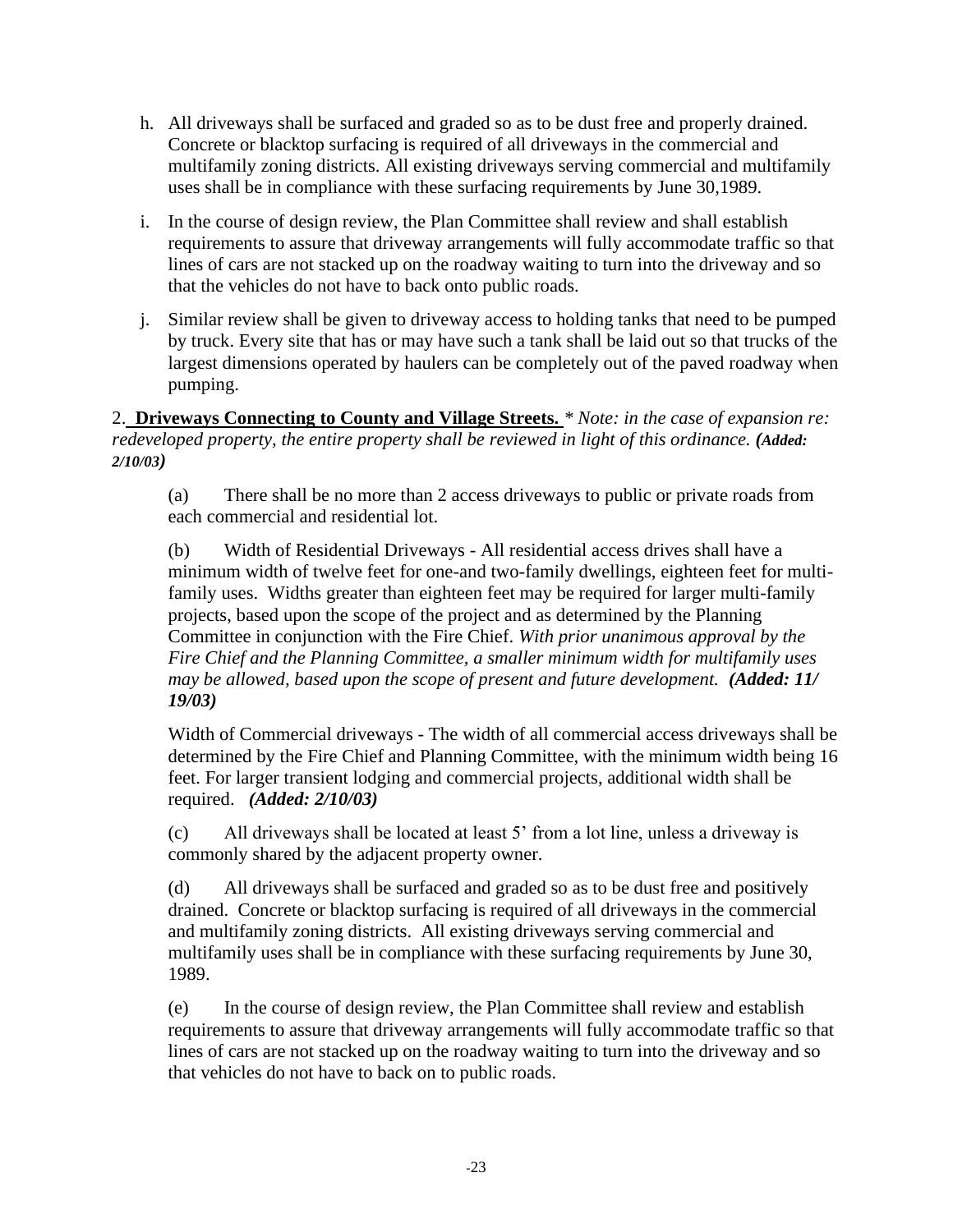(f) Similar review shall be given to on-site driveway access to holding tanks that need to be pumped by truck. Every site that has or may have such a tank shall be laid out so that trucks of the largest dimensions operated by haulers can be completely out of the paved roadway when pumping.

#### **(7) TRAFFIC VISIBILITY; VISION CLEARANCE**.

(a) A vision triangle formed by the intersection of centerlines of public and/or private roads and a line connecting points on the centerlines of State roads 200' from the intersection, points on the centerlines of County roads 125' from the intersection and points on the centerlines of Village and private roads 100' from the intersection shall be established at every quadrant of intersecting roads. No obstructions, such as structures, parking or vegetation, shall be permitted in the triangle between the heights of  $2\frac{1}{2}$  and 10' above the point of intersection of the subject centerlines. Official traffic signs and communication and electrical poles may be placed in the vision triangles.

(b) A similar vision triangle shall be required at all private drive entrances to STH 42. The vision triangle shall be 40' from the functioning edge of the drive measured from the point where such drive edge connects with STH 42.

#### **(8) SETBACKS FROM ROADS**.

| (a) |                                                  |  |              |  |  |  |  | <b>Public Roads.</b> The minimum distance that a structure shall be setback from the |  |  |
|-----|--------------------------------------------------|--|--------------|--|--|--|--|--------------------------------------------------------------------------------------|--|--|
|     | centerline of a public road shall be as follows: |  |              |  |  |  |  |                                                                                      |  |  |
|     | $\sim$ $\sim$                                    |  | $\mathbf{r}$ |  |  |  |  |                                                                                      |  |  |

| <b>Class of Road</b> | <b>PW</b> | $R-1$ | $R-4$         | <b>RR</b>        | Commercial |               |       |  |
|----------------------|-----------|-------|---------------|------------------|------------|---------------|-------|--|
|                      |           |       |               |                  | $C-S$      | <b>C-CENT</b> | $C-N$ |  |
| State                |           | 63'   | 73'           | 108'             | 73'        | 108           | 108'  |  |
| County               |           | 63'   | 73            | 108 <sup>°</sup> | 73'        | 108'          | 108'  |  |
| Village              |           | 55'   | $100^{\circ}$ | 100"             | 65'        | 108           | 100"  |  |

\*\*except from German Road to Pine Grove where r/o/way is 39-1/2'

(b) **Private Roads**. The minimum distance that a structure shall be set back from the edge of a private road shall be 30'. If the width of the private road or road easement is described by plat, survey, deed or similar document, the setback shall be measured from the edge of the described road or easement. If the width of the private road or easement is not described, then setback shall be measured from the edge of the traveled roadway. No setback shall be required from private driveways which provide access to 2 lots when the driveway is located along the common lot line.

#### (c) **Road Setback Averaging**.

1. Where an existing principal building located within a distance equal to the minimum lot width for a new lot in the zoning district when measured from the subject property's exterior lot line encroaches the road setback requirement, such building may be used for setback averaging in the following manner: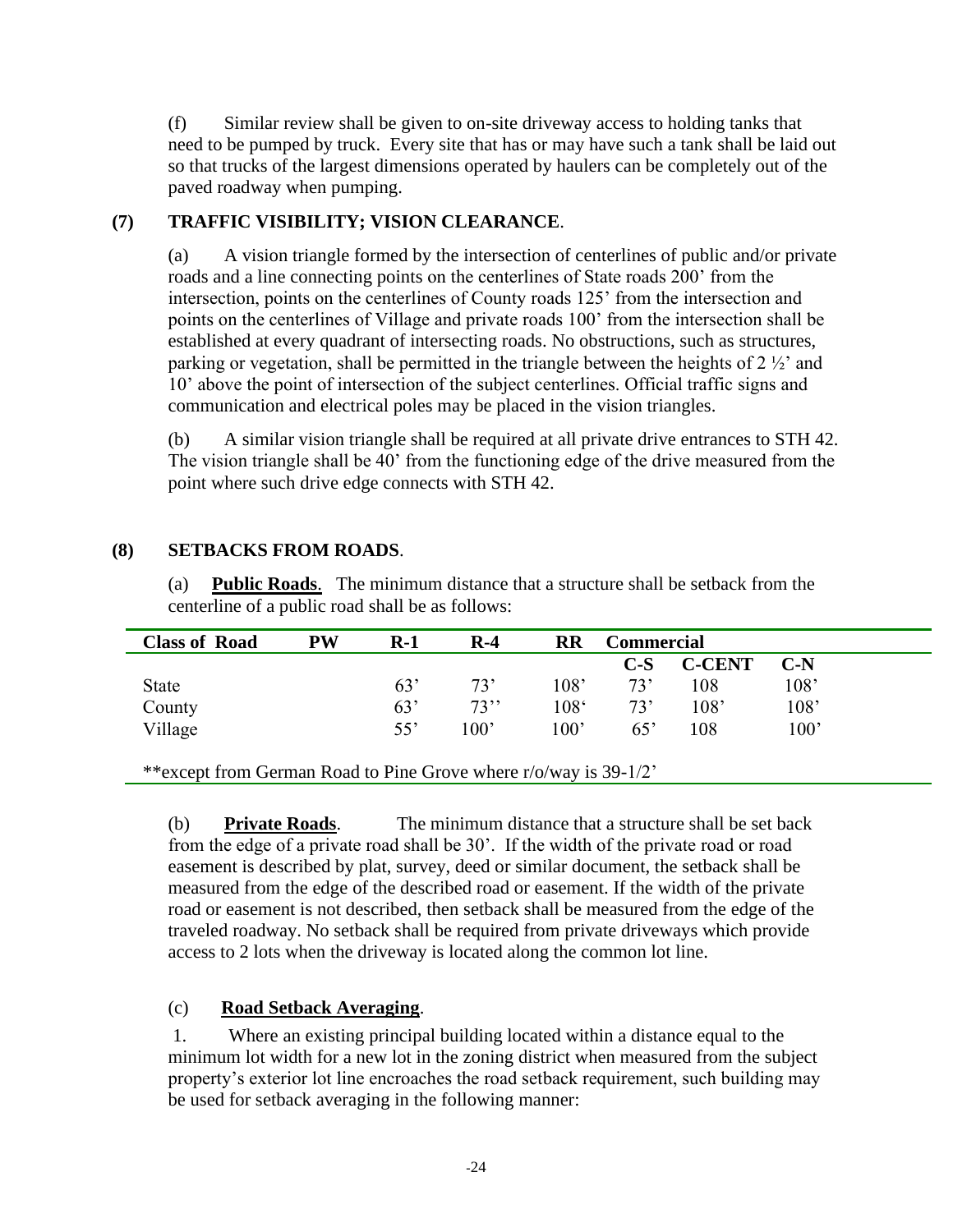(a) Where 2 adjacent lots as described above are each occupied by encroaching principal buildings, the minimum road setback for a new building or structure shall be the average of the setbacks of the 2 adjacent principal buildings. [interpreted to mean on separate lots]

(b) Where an adjacent area as prescribed above is occupied by one encroaching principal building, the minimum road setback for a new building or structure shall be the average of the setback required for that particular road.

2. Allowance of setback averaging is within the sound discretion of the Plan Committee. This section merely establishes the maximum allowable reduction. None need be approved if problems of safety, appearance, congestion, or other concerns are reasonably likely to result.

**(9) OFF-STREET PARKING AND SERVICE AREAS**. In all districts and in connection every use, there shall be provided at the time of any building, structure or use is created, erected, enlarged, extended, or increased adequate on site, off-street parking areas in accordance with the following:

- (a) The size of each parking stall shall not be less than 9' wide and not less than 162 sq. ft., exclusive of the space required for ingress and egress.
- (b) Except as provided in par.(c), each parking space shall be on the same lot as the use it serves and not less than 5' from a lot line. All parking areas shall be connected with approved driveways. Driveways shall be located at least 5' from a lot line unless driveways are commonly shared by adjacent property owners.
- (c) The Plan Committee may apply special exception review in regard to parking spaces on other private property off-premises. The Committee shall specifically review whether the applicant has ownership or long term use control of such property and the distance between the off-premises spaces and the use in question. Such off-premises spaces shall not serve required or optional parking for other premises, unless the Plan Committee determines that shared use will be feasible because of different hours of operation. **(6/8/98)**
- (d) In the course of special exception review, the Plan Committee may allow a portion of required parking spaces to remain unpaved if the Committee determines that the granted use does not require their immediate utilization. Such unpaved spaces shall be reserved on the site plan and the Plan Committee shall have a reserved power to order their paving and use at a later time when the development changes or intensifies. **(6/8/98)**
- (e) Off-street parking areas in the C shall be paved with dust free surface materials as approved by the Plan Committee (concrete, blacktop, paver blocks, etc.) one year from the start of any construction. In certain instances because of the small size of the business, its location, or special circumstances, the Plan Committee may waive the parking requirement regarding paving through Special Exception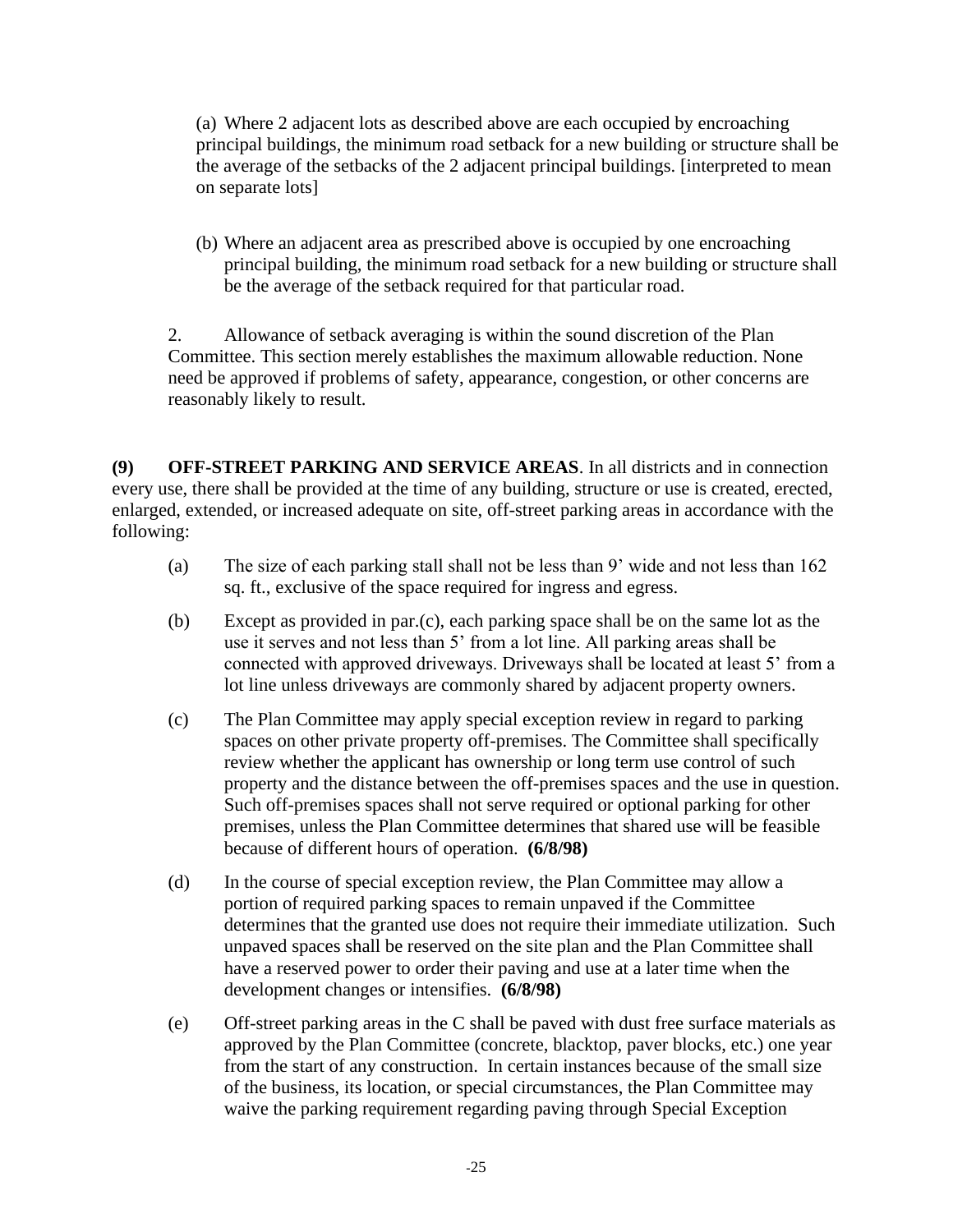application.  $(9/10/01)$  Where the property is a conforming lot, vacant or where new construction may be planned, parking shall be considered a part of lot coverage.

**8/2/93+6/8/98**(e)(1) The use of paver blocks is encouraged to aid in the appearance of green space and for drainage, but is counted as the same lot coverage as gravel or pavement. On existing non-conforming lot where the principal building will be preserved and continued as a principal building, parking blocks may be used as a special exception in order to provide off-street parking where lot coverage restrictions would not allow off-street parking otherwise. Further building construction (not including repair or maintenance) or expansion on that lot would not be permitted unless parking is then counted as lot coverage.

- (f) No planned parking area shall be within 10' of either a dedicated street right-ofway or an existing blacktopped or surfaced road pavement serving as a public way.
- (g) Required off-street parking spaces shall be as follows:
	- 1. Single Family Residences and duplexes. 2 per residential unit.

2. Multi-Family Residences. 2 per residential unit, plus one designated visitor parking space for each 4 residential units. For multiple-occupancy residential housing in the commercial districts, a minimum of 2.5 parking spaces per unit are required (garage space may be counted as parking space). *Passed 7/12/04*

3. Commercial Establishments; Stores, Shops, Theaters, Laundries. One space for each 150 sq. ft. of floor area, plus one for each 2 employees on the maximum shift at the peak employment month.

- 4. Offices, Financial Institutions, Medical Facilities. One space for each 300 sq. ft. of floor area, plus one for each 2 employees on the maximum shift at the peak employment month.
- 5. Marinas *and* Boat Rental. One *Minimum of ½ parking*-space for each slip. *Passed 1/8/2013*
- 6. Restaurants. a. *Fast Food (no seating).* One space for every 15 sq. ft. of floor area. *b. Other*. One space for every 100 sq. ft. of floor area, plus one space for each 2 employees on the maximum shift at the peak employment month.
- 7. Commercial Transient Lodging. 1.2 spaces per unit having 449 sq. ft. or less, 1.5 spaces for each unit having 450 sq. ft. or more and 2 spaces for managers residence.
- 8. Uses not listed. The Plan Committee shall determine the requirements based upon expected usage.
- 9. Combinations. Combinations of any of the above uses on a lot shall require the minimum total number of parking stalls for each individual use.
- 10. Fractional Numbers. Fractional numbers of required spaces shall be rounded upwards.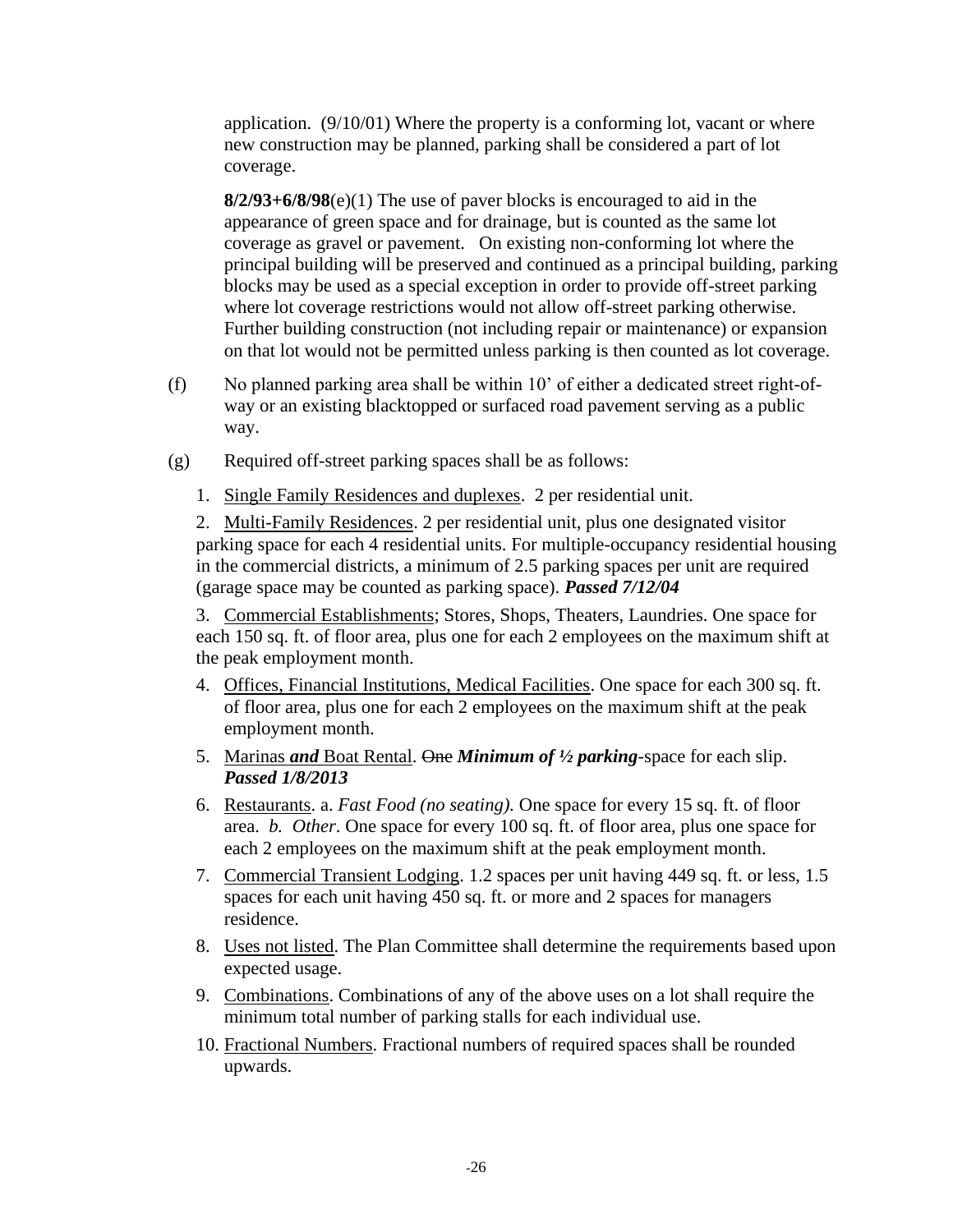(h). All off-street parking areas containing 4 or more parking spaces shall conform to landscaping standards of this section. A landscape plan at a minimum scale of 1" equals 100" shall be submitted to the Village Plan committee. The plan shall show the quality, spacing, size and common name of all landscape materials. The Plan Commission shall approve, conditionally approve or disapprove of the plan. The landscaping plan shall conform to the following minimum landscape standards:

- 1. Buffer strip adjacent to public Rights-of-Way. When an off-street parking area is visible from the public right-of-way and is located within 30' of the right-of way, a buffer strip of at least 10' in width shall be provided between the parking area and the adjacent public right-of-way. Shrubs, a wall, fence, earth berm or other approved material shall be installed to screen the parking area from view along the entire length of this buffer strip. The screen materials shall not be less than 2' nor more than 4' in height. In addition, the buffer strip shall include at least one tree for each 50 linear feet or fraction thereof. The width of approved driveways that cross the buffer strip shall be subtracted from the linear dimension used to determine the number of trees required. The remainder of the buffer strip shall be landscaped with grass, ground cover or other landscape material, excluding automobile accessible paving.
- 2. Perimeter Buffer Strips. When an off-street parking area is not entirely screened visually by an intervening building or structure from abutting property, that portion of such area not so screened shall be provided with a buffer strip not less than 5' in width. The buffer strip shall include plant material, a wall , fence, earth berm or other approved material to form a continuous screen between the off-street parking area and the abutting property. The screen material shall not be less than 5' in height. In addition, the perimeter buffer strip shall include at least one shade tree for each 75 linear feet or fraction thereof. The remainder of the buffer strip shall be landscaped with grass, ground cover or other landscape material, excluding automobile accessible paving.
- 3. Interior Landscaping. Any off-street parking area having 50 or more spaces shall, additionally, provide interior island landscaping, each having a minimum area of 70 sq. ft. for each 10 parking spaces, with each island having at least one shade tree. The remainder of the interior island shall be landscaped with grass, ground cover or other landscape material, excluding automobile accessible paving.
- 4. Modification of Landscape Standards. The Plan Committee shall consider the unique aspects of each site in the review of landscape plans for off-street parking areas and may modify the specific requirements so that the purpose of this paragraph is accomplished. The Plan Committee may modify the requirements in the following situations:

(a) When the abutting property is used for nonresidential uses, the perimeter screening requirements of this paragraph shall be waived, but the perimeter buffer strip is still required and shall contain the shade trees and ground cover materials required by this paragraph.

 (b) When a proposed parking area abuts an existing hedge, wall or other screening feature located on an abutting property, such existing feature may be used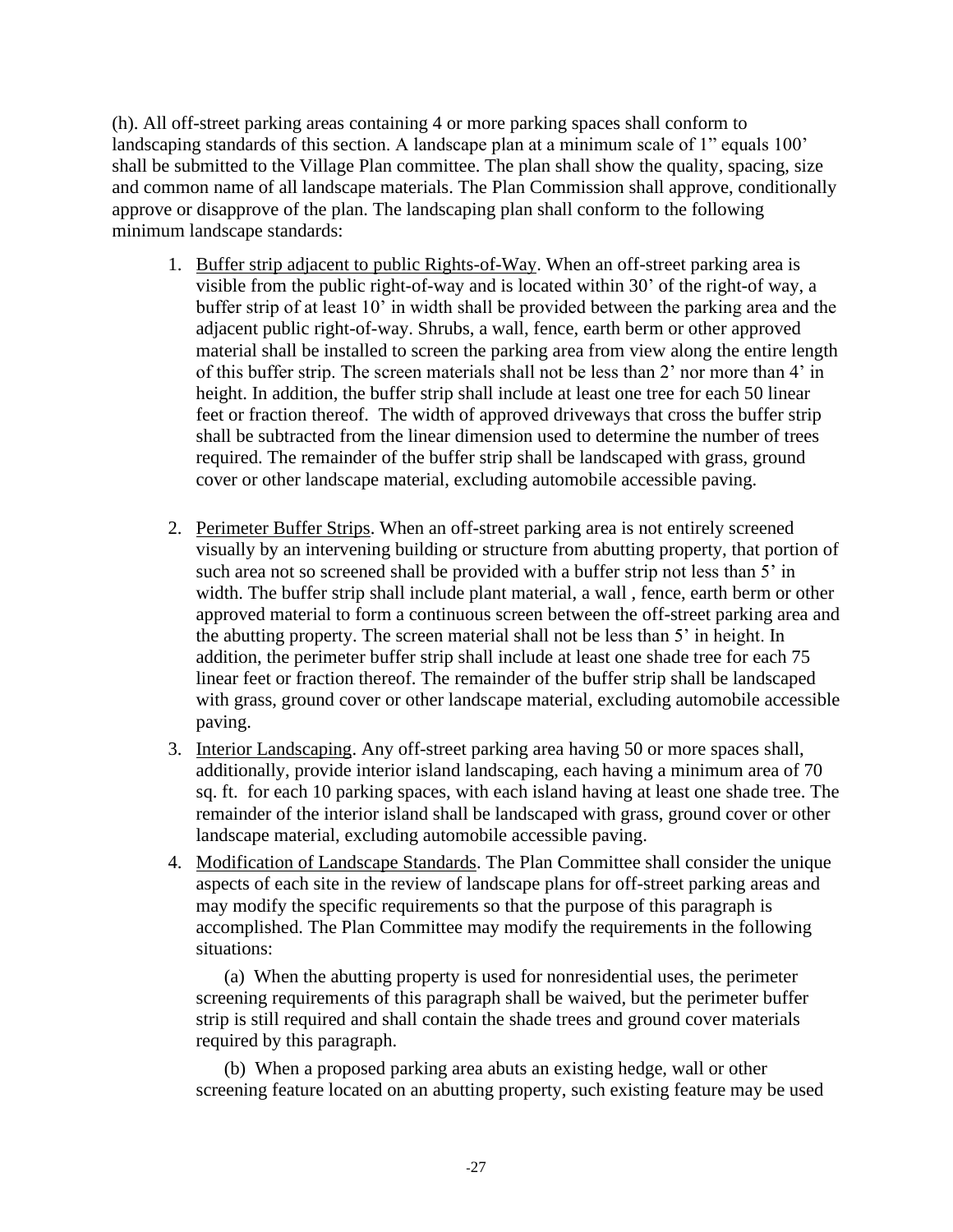to satisfy the perimeter screening requirements of this paragraph, provided such feature meets all applicable standards of this chapter. A perimeter buffer strip is still required and shall contain the shade trees and ground cover materials required by this paragraph. If the existing abutting screen feature should be removed in the future, the on-site screening material shall be required and installed at that time.

 (c) When topographic conditions or preexisting on-site landscaping materials are functionally adequate to satisfy the landscaping requirements.

(d) When off-street parking areas are shared by more than one business or property owner.

- 5. Traffic Visibility Standards. All landscape features shall comply with the traffic visibility and vision clearance standards of sub.(7).
- 6. Installation of Landscaping Material.

(a) All landscaping shall be installed in a sound and workman like manner, according to accept good quality plant materials. Shade trees shall be of a species that is tolerant of an urban environment, is insect and disease resistant, have an average mature crown spread greater than 15' and have trunks which can be maintained clear of branches at least 5' above the ground. Shade trees shall have trunks at least 2 ½" in diameter when planted.

(b) Plant material designed to meet screening requirements shall be planted and maintained so as to form a continuous, unbroken, solid, visual barrier to the required height within a maximum of 2 years after the time of planting. All landscaped areas shall be protected from vehicular encroachment by the use of wheel stops, curbs or other approved similar devices.

- 7. Maintenance of Landscaped Areas. The owner, tenant, and their agent if any, shall be jointly and severally responsible for the maintenance of all landscaping which shall be maintained in good condition so as to present a healthy, neat and orderly appearance and shall be kept free of refuse and debris.
- (i) Off-Street Loading and Unloading. Any building hereafter erected or placed on a lot shall be provided with sufficient off-street loading and unloading space so that no public streets or alleys need be blocked by such activities and so that required parking spaces are not regularly occupied by such loading or unloading.
- (j) Parking lot as Principal Use. No lot or parcel may be used solely for parking, except with conditional use approval. Such usage may not be approved in the PW District.

#### **(10) SETBACKS**.

(a) Structures that are 6" or more in height above the preconstruction grade shall be subject to the setback and other dimensional requirements of this chapter. Setback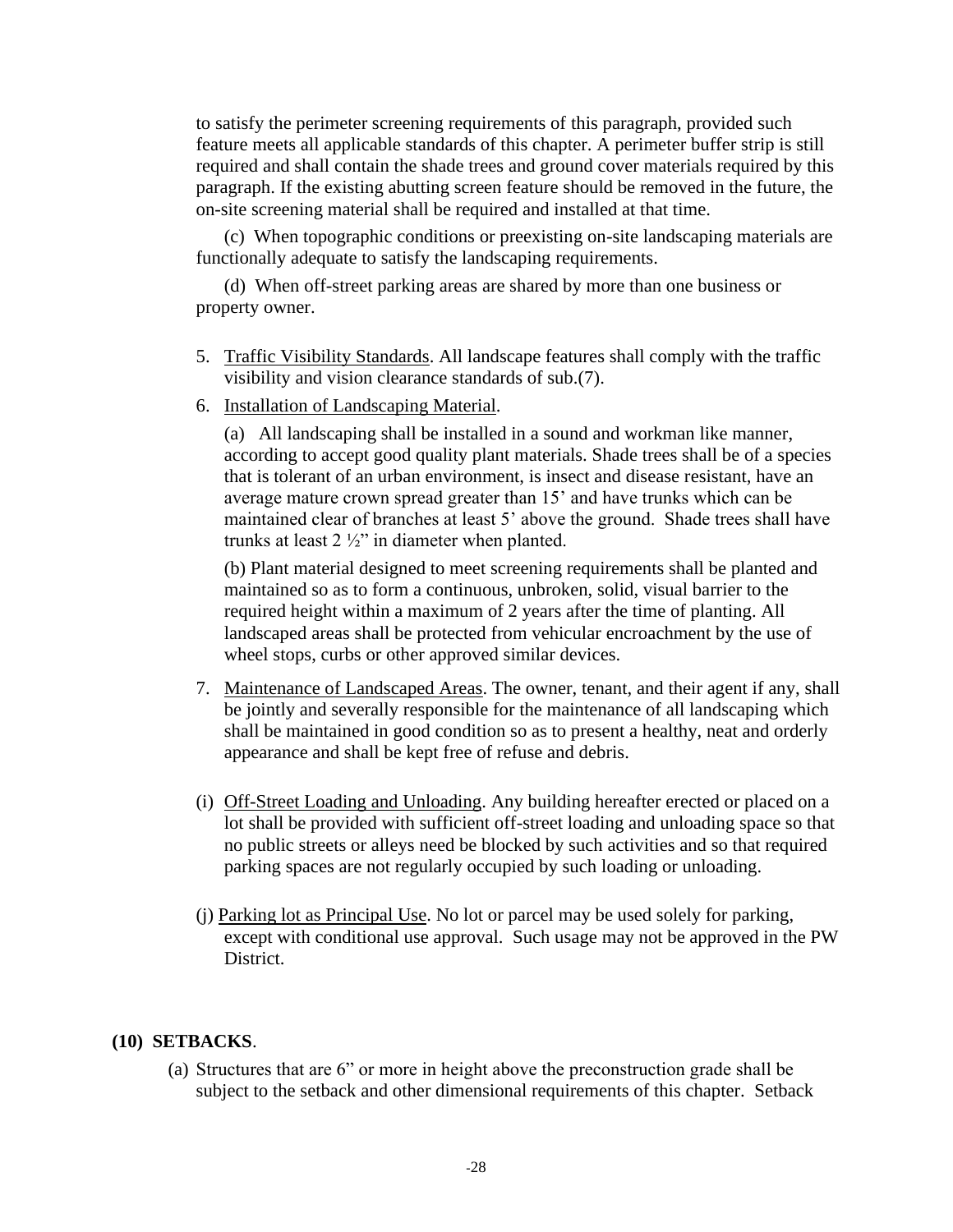requirements shall apply to all projections of structures, such as sills, cornices, steps, porches, decks, eaves, ornamental features, fences and fire escapes. Excluded from this provision are utility poles and signs. Also excluded are ramps designed to provide handicap access to structures existing at the time of adoption or amendment of this chapter, provided that such plans for such facilities are approved by the Plan Committee.

- (b) For the purposes of this chapter, tennis courts, swimming pools (above and in ground pools) and similar uses shall be considered structures, shall require a permit and shall be subject to the setback requirements for accessory structures.
- (c) On corner lots, front yard setbacks shall be established for the frontage of each side of a lot abutting a public street. A lot with 2 streets abutting it shall have one rear yard setback. The side yard shall be the minimum required for the district.
- (d) The averaging rule of par. (8) (c) applies to front setbacks.
- (e) Detached fences shall conform to the setback and other standards contained in ordinance  $17.15(3)(c)$  8. and 9. and the traffic visibility and vision clearance standards contained in sub.(7).

#### **(11) SETBACKS FROM NAVIGABLE WATERS**.

(a) Unless otherwise specified, all structures, except piers, wharves, boat hoists and boathouses, shall be set back at least 75' from all points along the normal high water mark of navigable waters. Boathouses shall not project waterward of the high watermark.

(b) The PW district navigable water setbacks for principal structures from the shoreline of Green Bay shall be 40' or the setback determined by averaging, whichever is greater.

(c) Setback averaging applying the principles and the policies set forth in the par. (8)(c) may be applied to shoreline setbacks, subject to a minimum limit of 40'. Rental cabins shall not qualify as principal structures on parcels sitting or lying within 75' of the shoreline of Green Bay.

#### **(12) HEIGHT LIMITATIONS**.

**(6/8/98)** (a) General Standards. Principal structures in all districts, except PW district, shall not exceed 28' in height. Exceptions may be approved up to but not exceeding a height of 35' by special exception use review upon consideration of views, safety, shadow casting and solar access or the manner in which the height may dominate the appearance of the neighborhood or community. Conditions shall be imposed as appropriate, to avoid use of the approved height to establish an additional story of living space, to require additional side or rear yard setback or other necessary protections.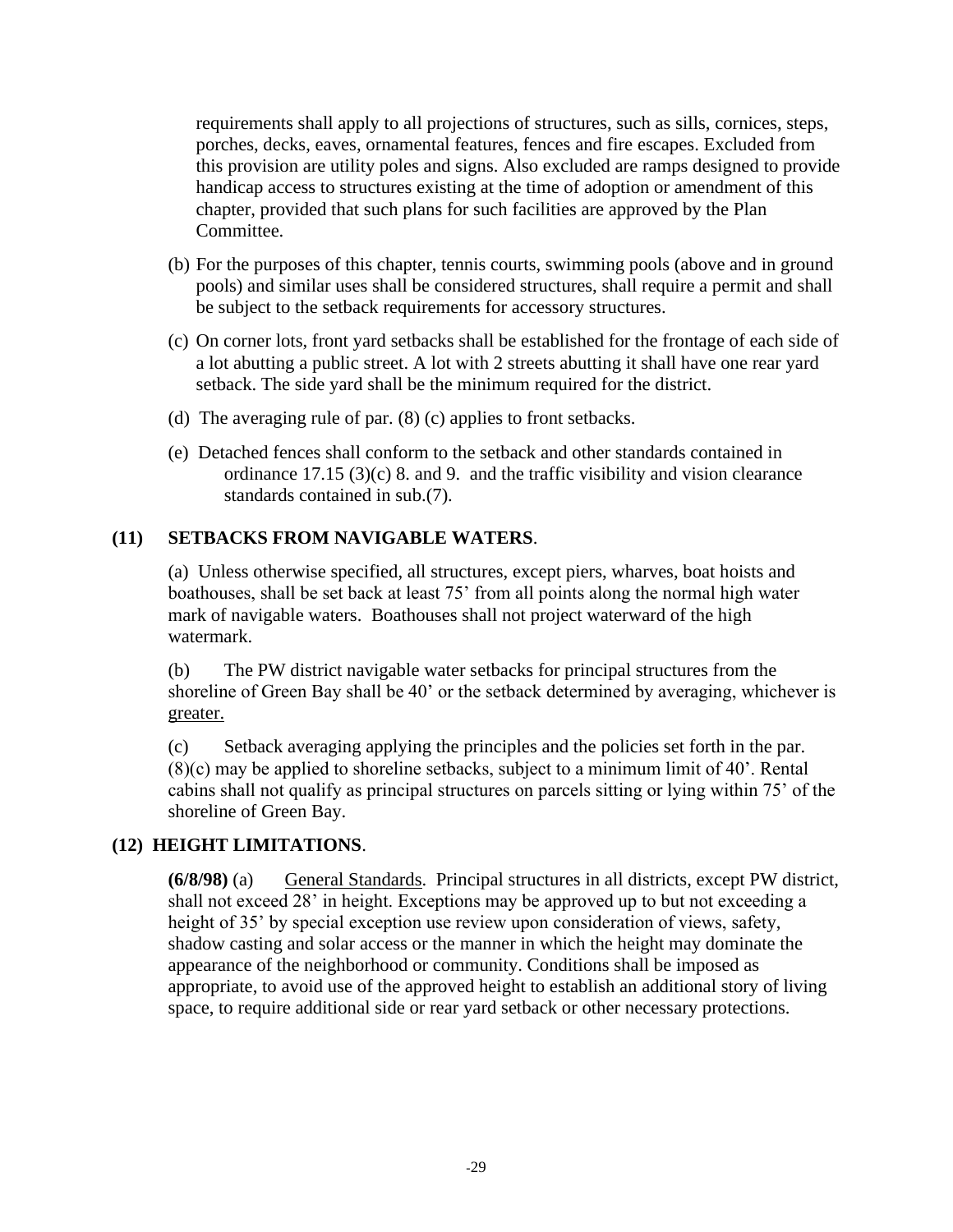(b) **Exceptions**. The height limitations specified above may be exceeded in accordance with the following:

- 1. Architectural Projections, such as spires, belfries, parapet walls, cupolas, domes, flues, and chimneys are allowed to a maximum of 35' from grade. Such architectural projections may exceed the 35' maximum by Planning Committee approval via special exception review.
- 2. Structures owned and operated by public utilities, such as electrical poles and substations, and communication poles, transmitters and antennas are exempt from the height limitations of this chapter.
- 3. Wind generators shall not exceed in height their distance from the nearest lot line.
- 4. Agricultural structures.

(c) Structural Spaces. Structural spaces in excess of 35' in height, whether approved under pars. (a) or (b) above, may not be used for human occupancy. This shall require that the structure has no interior horizontal planes capable of serving as floors or decks at elevations above 20'. The Plan Committee may apply the same prohibition to spaces in excess of 28' in height.

#### **(13) DESIGN REVIEW:**

(a) Intent. The intent of this subsection is to protect the unique architectural and historical character of the Village and to ensure that the appearance of future development is compatible with prevailing motifs and attractive when viewed along and as part of the context of structures and spaces. Design review requirements are intended to protect Village visual character and to promote capability and attractiveness.

The requirements will strengthen the appeal of the Village to residents and visitors, enhance property values and maintain ties with the rich history of the community, all of which are in the public interest.

(b) Design Review Applicable to the Entire Village. Prior to issuance of a permit to allow a permitted use or a conditional use for new construction or alterations requiring permits, the Plan Committee or an entity delegated review power by the Plan Committee shall review and evaluate the design of the proposed project against basic Village wide design review standards. Procedures for this review are found in ordinance 17.39 and 17.45.

- 1. Reasonable variation may occur between the appearance of buildings or structures on nearby lots.
- 2. For purposes of this chapter, the following are identified as standards defining the prevailing visual character of the village:
	- (a) *Building designs*. Architectural appearance should reflect the traditional architecture of the village, which is known for its simple rectangular building forms, gable  $\&$  hip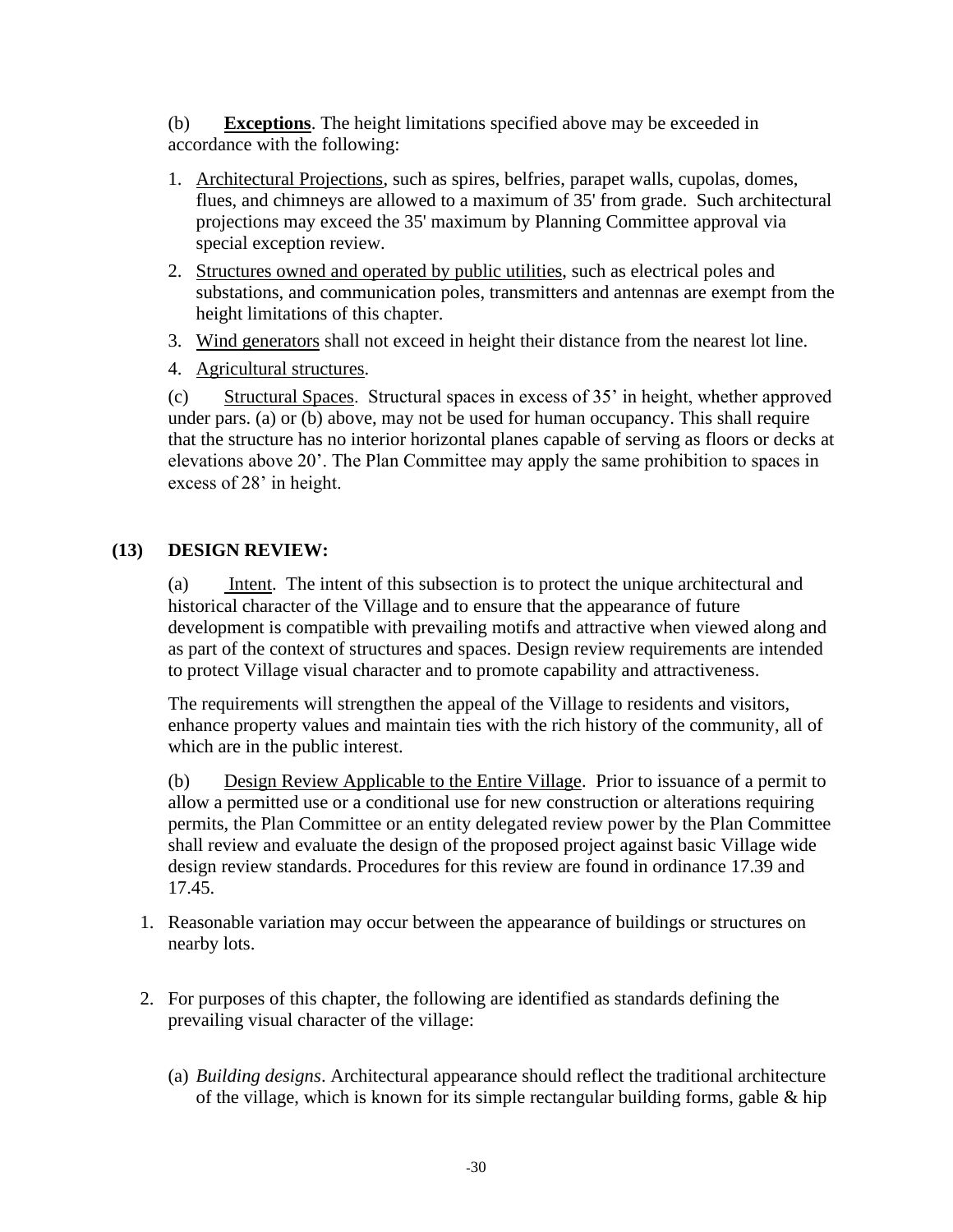roofs and frame construction. This character excludes or at least tends to minimize modern or avant garde architectural styles and standardized, franchised structural expressions.

- (b) *Site planning*. Special consideration should be given to preserving existing vegetation and topography. Pedestrian spaces and circulation systems should be pleasant and convenient.
- (c) *Building color*. White has been the distinctive historic color of the village's central business area. Greens, browns, the grays of weathered wood and other earth tones are acceptable for roofs and exterior walls to help blend them into the landscape.
	- (d) *Materials.* Wood and natural stone are recommended. Unfinished or galvanized metal siding or roofing is discouraged.
	- (e) *Details.* Building details should be simple and without frills.
	- (f) *Landscaping*. Plans submitted for design review shall show landscape treatment when the proposed project requires land disturbance. Where new development, re-development or additions of structures are at or approaching the maximum structural dimensional standards or maximum impervious surface, particular attention shall be given in design review to the compensating landscape features. Plans for tree removal should be included in such applications and shall be subject to review by the Zoning Administrator or Plan Committee prior to cutting **(8/92).** Design review may specify when landscape features are to be installed, size of vegetative elements and management and maintenance requirements. The drainage-ways indicated on a landscape plan maybe required to be documented in drainage easements as a condition of design review approval. Landscaping on all construction projects shall be completed within 30 days after occupancy permit at the discretion of the Plan Committee or Zoning Administrator.
	- (g) *Utility service wiring.* Utility service wiring should be brought to a structure underground if at all possible to avoid unnecessary clutter in the Village.
	- (h) *Bulk.* Any structure in any district that is proposed by way of initial construction or successive additions to have in excess of 5,000 sq. ft. in floor area of 50,000 cu. ft. in bulk require special attention to avoid over building of a site or over powering of environs where prevailing structural sizes are smaller. No single building face of 50' or more in length shall be uninterrupted. Significant variations in material or variation in lines to create diversity and shadow effects are encouraged.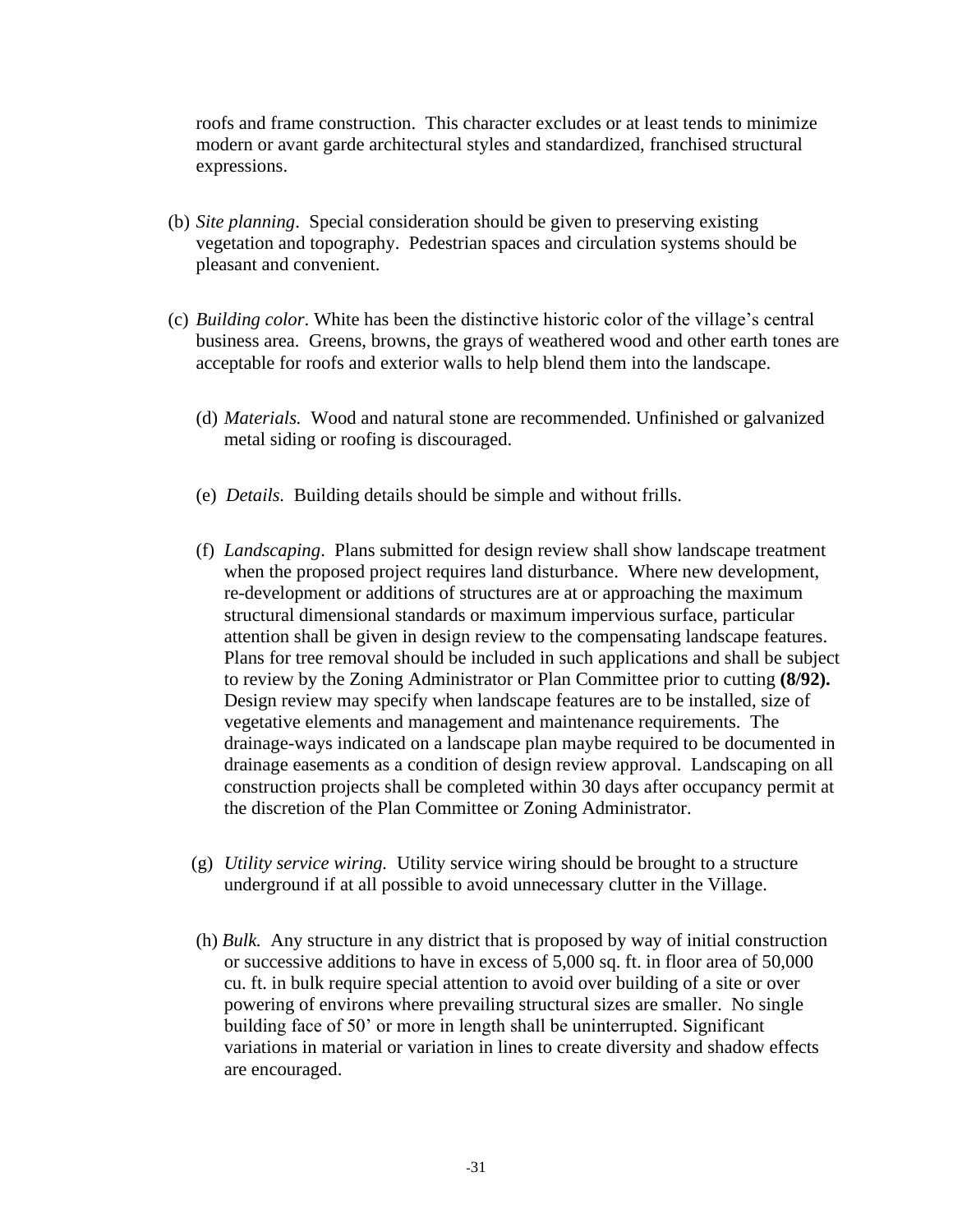- (i) *Roof pitches*. Roof pitches of less than 3:12 or more than 12:12 shall be subject to design review.
- (j) *Other design review standards*. Design review standards found elsewhere in this chapter shall also be applied by cross reference.
- (k) Properties located in the Historic District may be subject to further design standards per 17.26.

#### (**14) FILLING AND GRADING.**

Filling and grading may be authorized in any zoning district, except the wetland district, upon the issuance of a land disturbance permit as provided in ordinance 17.48. Filling within the Village bulkhead line requires a special exception permit. All such proposed fillings, including shoreline protection measures, shall be required to conform with the policies of the Village Coastal Management Plan dated Aug. 9, 1985, as applied by the Plan Committee in special exception for reviews. **(6/8/98)**

#### **(15) REMOVAL OF SHORELAND COVER**.

(a) Tree cutting in a strip paralleling the shoreline and extending 35' inland from all points along the normal high watermark of the shoreline shall be limited in accordance with the following provisions:

- 1. No more than 30% of the length of this strip as measured along the ordinary high waterline shall be clear-cut to the depth of the strip.
- 2. Provided further that cutting of this 30% shall not create a clear-cut opening in this strip greater than 30' wide for every 100' of shoreline measured along the normal high watermark.
- 3. In the remaining 70% length of this strip (distance measured along the normal high watermark), cutting shall leave sufficient cover to screen cars, dwellings, accessory structures, except boathouses, as seen from the water and to control erosion.
	- *(a)* A special cutting plan following greater cutting may be permitted by the Plan Committee by issuance of a special exception permit. In applying for such a permit, the Committee shall require the lot owner to submit a sketch of the lot, including the location of all structures, location of parking, gradient of the land, existing vegetation, proposed cutting and proposed replanting. The Committee may grant such a permit only if it finds that such special cutting plans: *(6/8/98)*
	- 1. Will not cause undue erosion or destruction of scenic beauty.

2. Will provide substantial shielding from the water of dwellings, accessory structures and parking areas. The Committee may condition such a permit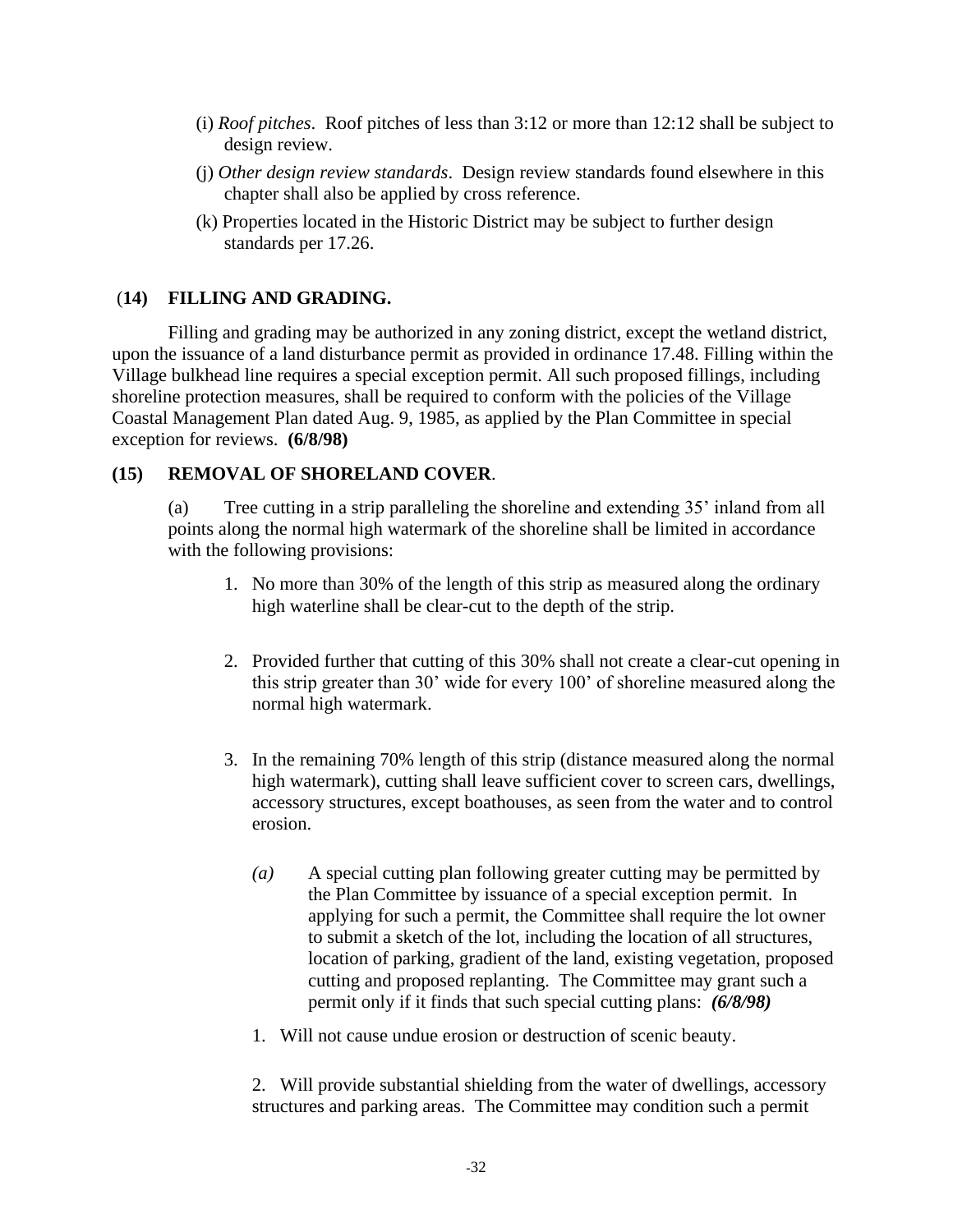upon guarantee of tree planting of the lot owner. Such agreement shall be enforceable in court.

## **(16) UNENCLOSED STORAGE OF MOTOR VEHICLES AND TRAVEL EQUIPMENT.**

The following types of vehicles or travel equipment may be stored on portions of the lot other than driveways or within garages or comparable enclosures only on a transient and accessory basis: licensed and fully operative travel trailers, campers and coaches. No such vehicle or travel equipment may be used for living or housekeeping purposes when parked or stored on the lot or in any location not approved for such use, regardless of where it is placed on that premises. Storage of vehicles that lack licenses that would be required for their use and operation and/or inoperative vehicles shall occur only within garages or comparable enclosures.

#### **(17) SANITARY REQUIREMENTS**.

No building intended for public use or human habitation shall be erected, structurally altered, enlarged or reconstructed nor the use of any building be changed to public use for human habitation unless provision is made for safe and adequate facilities for potable water and disposal of sewage.

(a) Water Supply. Potable water shall be provided to each building intended for public use or human habitation in at least one of the following manners:

- 1. Municipal, community or public water system approved under Ch. NR 111, Wis. Adm. Code.
- 2. Private water supply in accordance with Ch. NR 111, Wis. Adm. Code.
- (b) Sewage Disposal. Every building intended for public use or human habitation shall be provided with a properly functioning system for treatment and disposal of sewage in accordance with Chs. H 63 or NR 110, Wis. Adm. Code, and the Door County Sanitary Code.
	- 1. A Village zoning permit shall not be issued for a building to be erected, structurally altered, enlarged or reconstructed which is served by an existing private domestic sewage system, unless the system has been evaluated and determined to be satisfactory by the Door County Sanitarian provided, however, that the application of this paragraph to structural alteration or reconstruction projects not involving expansion of building area or usable square footage shall be suspended if the property is not under active order from the county or state for a 2 year period commencing on April 7, 1986, pending outcome of Village sewage studies, if the property owner covenants with the Village that this paragraph will apply upon a decision by the Village not to connect the property to a central sewerage.
	- 2. A Village zoning permit shall not be issued for a building to be erected, structurally altered, enlarged or reconstructed which requires connection to a private domestic sewage system, unless the owner first obtains a sanitary permit (PLB 68) or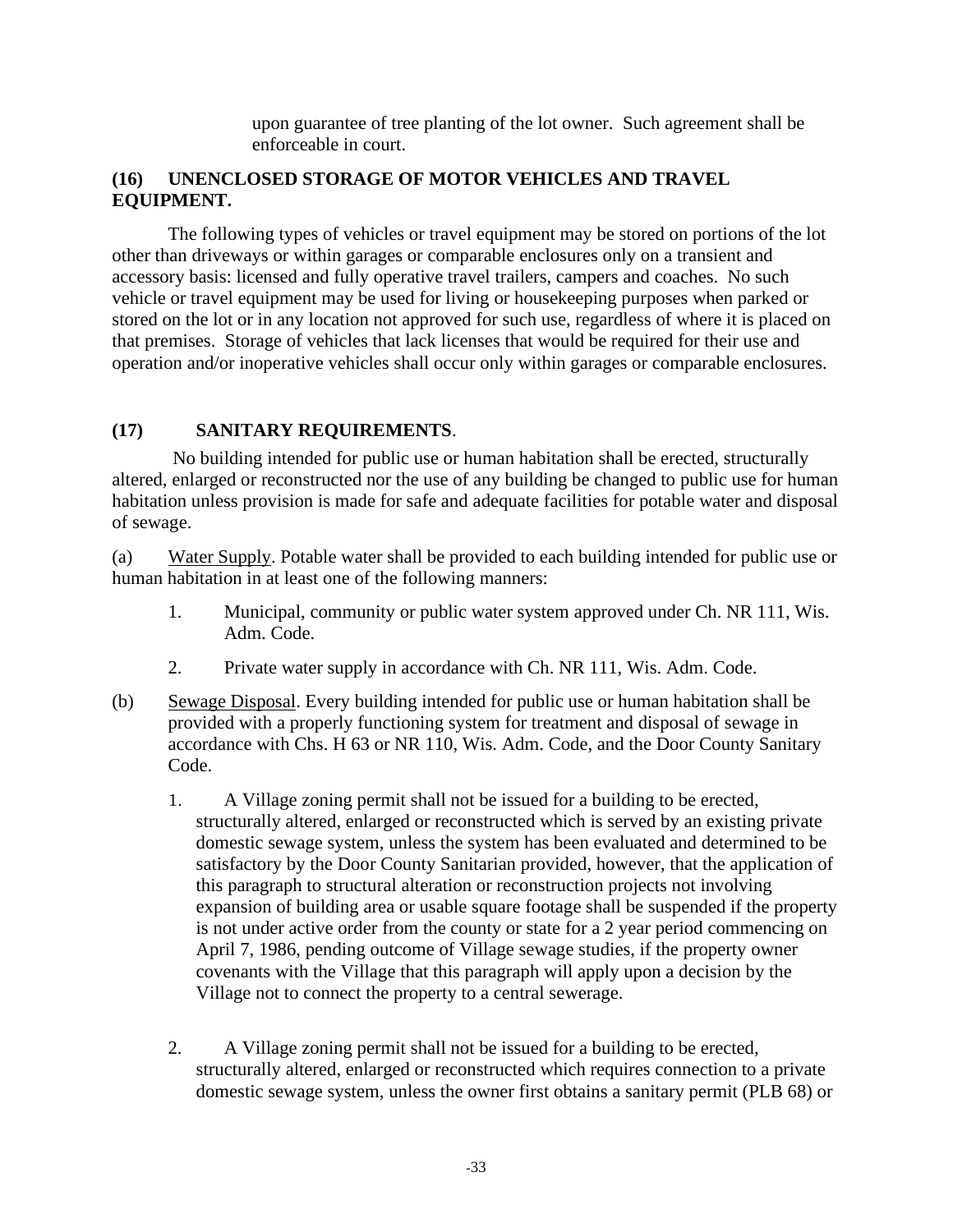other on- site sewage disposal permit for the building from the Door County Sanitarian in accordance with Ch. H 63, Wis. Adm. Code, and Ch. 21, Private Sewage Systems, of the Door County Code. Prior to issuance of a sanitary permit, Form EH-115, Report on Soil Borings and Percolation Tests, must be filed with the Door County Sanitarian and the Wisconsin Department of Industry, Labor and Human Relations and Form PLB 67, County and State Sanitary Permit Application, must be filed with the Door County Sanitarian.

(c) Septage and Storage and Pumping. No septage storage or pumping operation shall be done in a manner that constitutes a nuisance. It is a property owner's responsibility to comply herewith and such owner is not absolved of responsibility by contracting with a hauler or by the legality of the haulers operation under State codes. The following conditions may constitute public nuisances if their effect is to interfere substantially and unreasonably with the comfortable enjoyment of life or use of surrounding properties or of public ways or to threaten public health or safety: spills, overflows, emission of seriously offensive odors and blockage of traffic.

17.15

# **(18) SIGNS**

- (a) The provisions of this sign ordinance are made to establish reasonable and objective regulations for all signs in the Village of Ephraim which are visible to the public, in order to protect the general public health, safety, welfare, convenience, and esthetics. The ordinance is also intended to give helpful directions, and inform regarding available products, businesses, and services.
- (b) Permits Required. No sign shall hereafter be located, erected, moved, reconstructed, extended, enlarged, altered and no sign copy may be changed without a zoning permit for such sign, and without being in full conformity with the requirements of this chapter.
- (c) Signs Exempted. The following signs shall be permitted anywhere within the Village and shall not require a permit: Exempted signs are however subject to par (d) below.
	- 1. Official traffic control signs and information or directional notices erected by federal, State or local units of government.
	- 2. Signs advertising the sale, of the property on which the sign is placed. Such signs shall not exceed 4 sq. ft. in gross area and 5' in height, and must be placed outside the road right-of-way. Open house signs shall be attached to the realtor sign, shall not exceed 1 sq. ft., and shall be attached only during open house hours. Only one such sign shall be allowed along each highway or road on each lot.
	- 3. On-premises "No Hunting" or "No Trespassing" signs, provided that such sign shall not exceed 1 sq. ft. in gross area. Such sign may be affixed to trees. There shall be a minimum distance of 200' between signs.
	- 4. One on-premises nameplate for each residence provided that such nameplate shall not exceed 2 sq. ft. in gross area.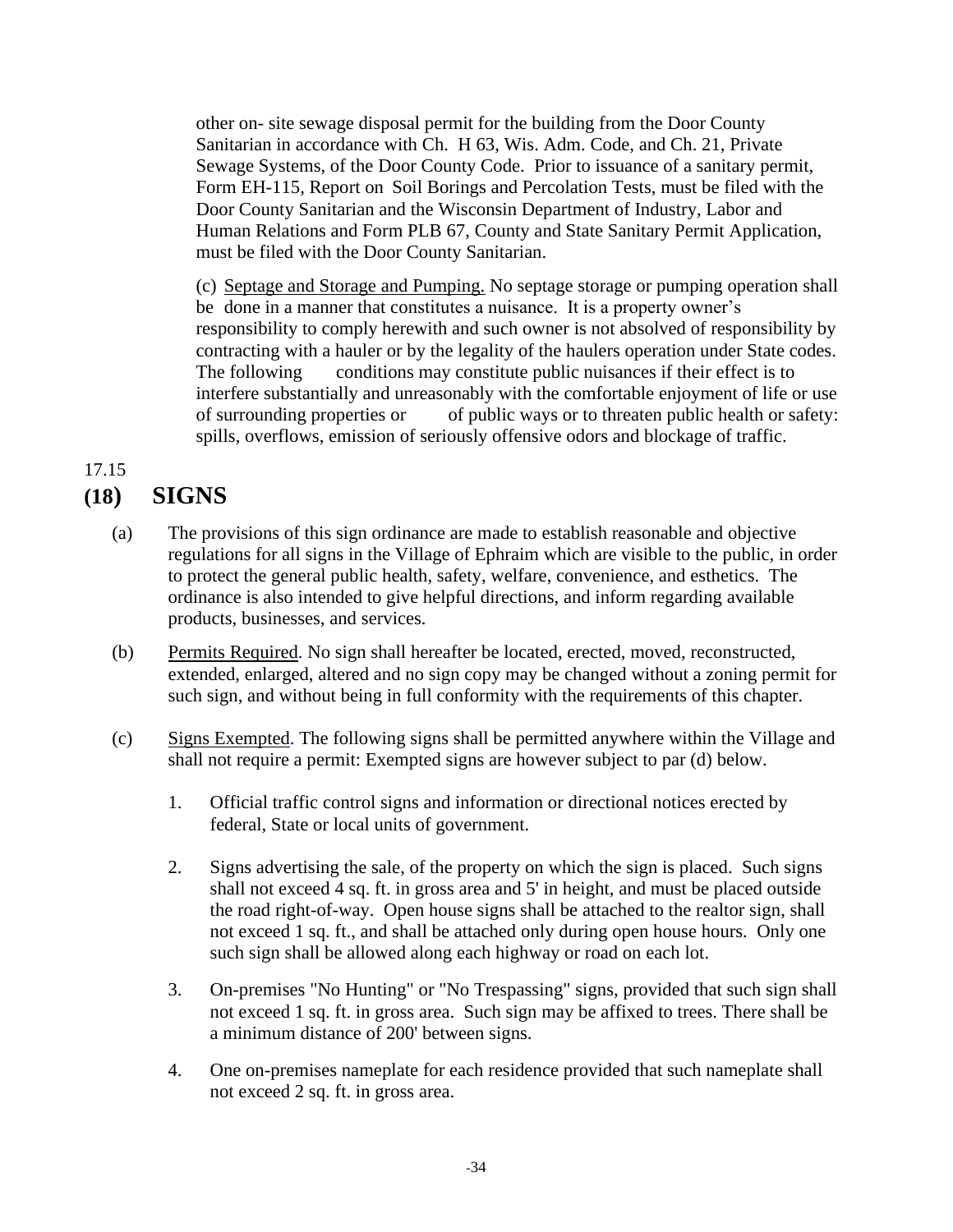- 5. Political and campaign signs on behalf of candidates for public office, political parties or measures on election ballots, provided that such signs may be erected not earlier that 45 days prior to the election and shall be removed within 7 days following such election. Each sign shall not exceed 4 sq. ft. in gross area and shall be set back outside the road right of way. Only one sign for each candidate or measure shall be permitted on a premises.
- 6. "Vacancy/No Vacancy" and "Open/Closed" and "Sale" signs (one each per business), provided they do not exceed 1.5 sq. ft. in area and are set outside the road right of way
- 7. The flying of flag of nations or states, limited to two flagpoles per commercial property.
- 8. Fyr Bal flags if properly displayed on a flagpole or bracket for the month of May and June.
- 9. Commercially available seasonal flags (e.g. spring, summer, fall and winter) if properly mounted on flagpole or mounted via a bracket, not to exceed 15 square feet and only one allowed per principal building; Not to appear in conjunction with open flags in 17.15 (18)(c)(10).
- 10. "Open" flags permitted, (*one per business*) not to exceed 15 square feet. Not to appear in conjunction with seasonal flags in 17.15 (18) (c) (9).
- (d) Prohibited signs and characteristics of signs.
	- 1. No sign shall resemble, imitate or approximate the shape, size, form or color of traffic signs, signals or devices.
	- 2. No sign shall be so located as to interfere with the visibility or effectiveness of any official traffic sign or signal or with driver vision at the access point or intersections.
	- 3. No sign shall be lit in such a way as to impair driver visibility on public roads.
	- *4.* Existing sources of sign illumination shall be so shielded as to cast reflected light on the face of a sign without the direct light source being seen from adjoining roads
	- 5. Existing sign illumination determined by the Planning Committee to be out of compliance with par. 4 (above) shall be required to install new lighting pursuant to par. 6 (below).
	- 6. All new sources of sign illumination shall be so shielded as not to see the source of illumination and as to cast reflected downlighting on the face of a sign without the direct light source being seen from adjoining roads.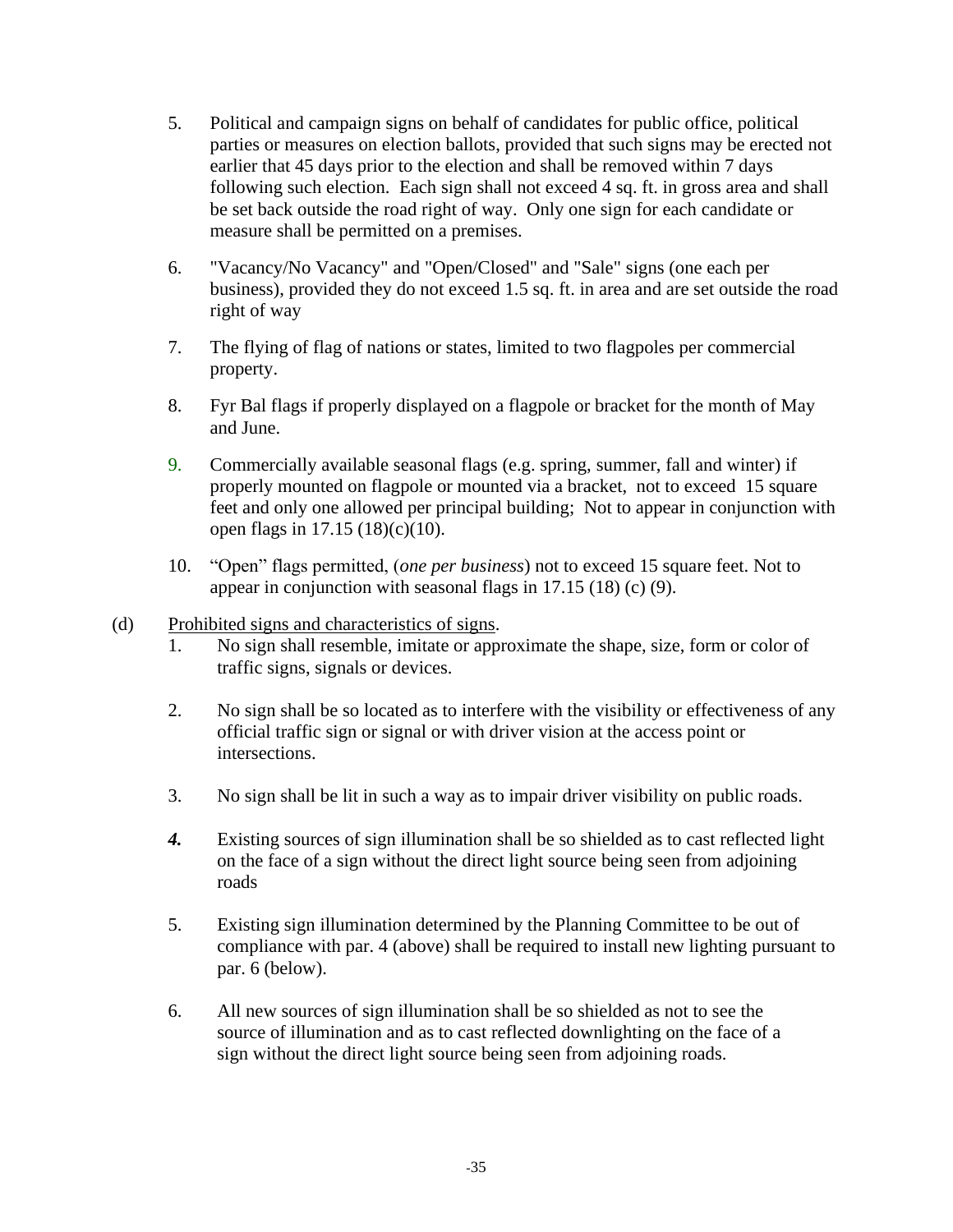- 7. No permanent sign shall identify any business establishment located outside the village.
- 8. The use of any temporary sign, banner, pennant, flag, balloon, streamers or similar articles intended to attract attention to any object, product, place, activity, person, institution, organization or business for advertising of a product, service, show or carnival is prohibited, except by special permit by the Plan Committee for special events and for a specific limited time duration.
- 9. The parking for extensive periods of time of vehicles decorated to advertise attractions not on the same premises where the decorated vehicle is parked is prohibited form of signage.
- (e) Signs in the Residential & PW Districts.
	- 1. Signs identifying a permitted home occupation or home office. Such signs shall not exceed 4 sq. ft. in gross area, shall be set outside the road right-of-way and shall not exceed 5' in height.
	- 2. Signs identifying a business that is legally operating within the residential or PW district. Such signs shall not exceed 8 sq. ft. in gross area, shall be set outside the road right-of-way, and shall not exceed 5' in height.
	- 3. Residential directory signs are permitted at intersections with dead-end streets to identify residences located on the dead-end street. Each sign shall not exceed 1 sq. ft. in gross area, shall be attached to common support posts, and shall be set outside the road right-of-way.
	- 4. A Temporary Banner (see 17.15 (18) f (5) b.)
- (f) Signs in the Commercial District.

General Requirements- Permanent Signage

- 1. Permitted. The following signs are permitted in the Commercial District: wall, permanent window, ground and projecting signs.
- 2. Area Restrictions. The area of all permanent signage shall not exceed 24 sq. ft. in C-North, and 15 sq. ft. in C-Central and C-South (unless 33' right of way setback is used, in which case 24 sq. ft. would be maximum).
- 3. Setbacks. All ground signs shall be set back out of the public right of way. Ground signs set back within the right of way of Highway 42 shall obtain the necessary State permits.
- 4. Additional Requirements.
	- (a) All signs shall be limited to the name or business name, profession or trade of the business or businesses on the same lot, type of business, phone number, internet address*,* as well as the services offered or products sold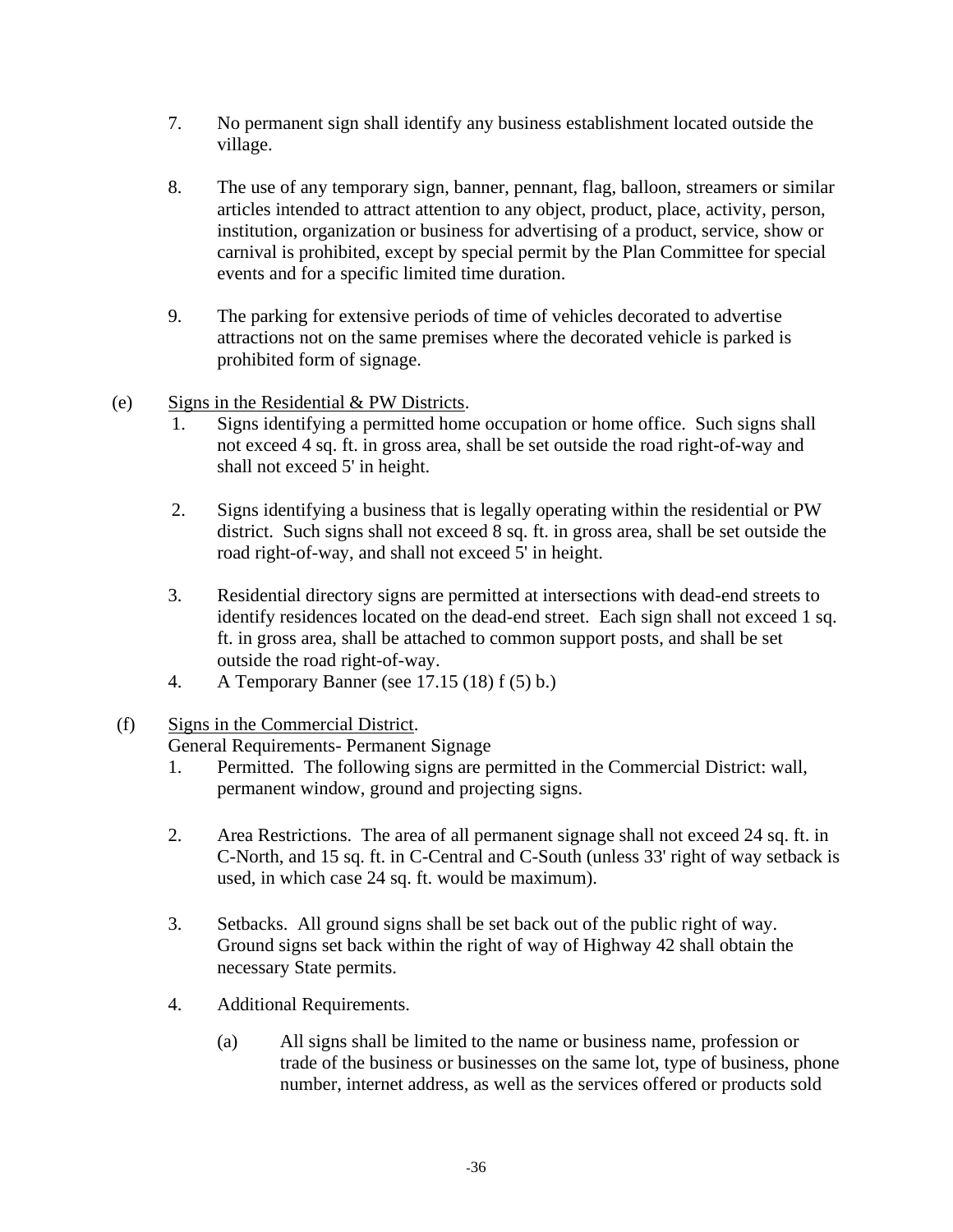on the premises. No prices shall appear on business signs except fuel prices at service stations.

- (b) A wall sign placed against the exterior wall of a building shall not extend more than 6" outside of a building's wall surface and shall not extend above the roof line of the building.
- (c) A projecting sign fastened to, suspended from or supported by a building shall not extend more that 5' into any yard, shall not extend into or over any public right-of-way, shall be at least 10' from all side lot lines, shall not exceed a height of 12' above a sidewalk or driveway and shall maintain a minimum vertical distance of 8' from the bottom of the sign and the sidewalk, driveway or ground elevation.
- (d) A ground sign shall not exceed a height of 10' above grade in C-North and C-Central of Highway 42, or 8' above grade on C-Central side streets or in C-South, except that if the ground sign is within 25' of an intersection or 15' of a driveway, measured from the point of intersection with a right-ofway, then the sign shall be no more than 3' in height.
- (e) Permanent window signs shall be placed only on the inside of commercial buildings and shall not exceed 20% of the glass area of the window in which the sign is displayed.
- 5. General Requirements-Temporary Signage
	- (a) All Temporary Signs shall be placed as follows:
		- Temporary signs may be displayed no more than three times per calendar year and for a period of time not to exceed two weeks per permit.
		- (1) Temporary Business Signs
			- Temporary business signs shall not identify a portion of the business or products sold but rather a special event or circumstance of the business.
			- Shall not exceed 4 square feet when placed on the inside of a commercial building window or when freestanding and placed outside the road right of way.
			- Shall not to exceed 1.5 sq. ft. when placed on the surface of a permanent sign.
		- (2) Temporary Non-Profit Event Signs
			- Shall not exceed 4 square feet when placed outside the road right of way.
			- Shall be approved by the planning committee.
	- (b) Non Fee Temporary Directional Signage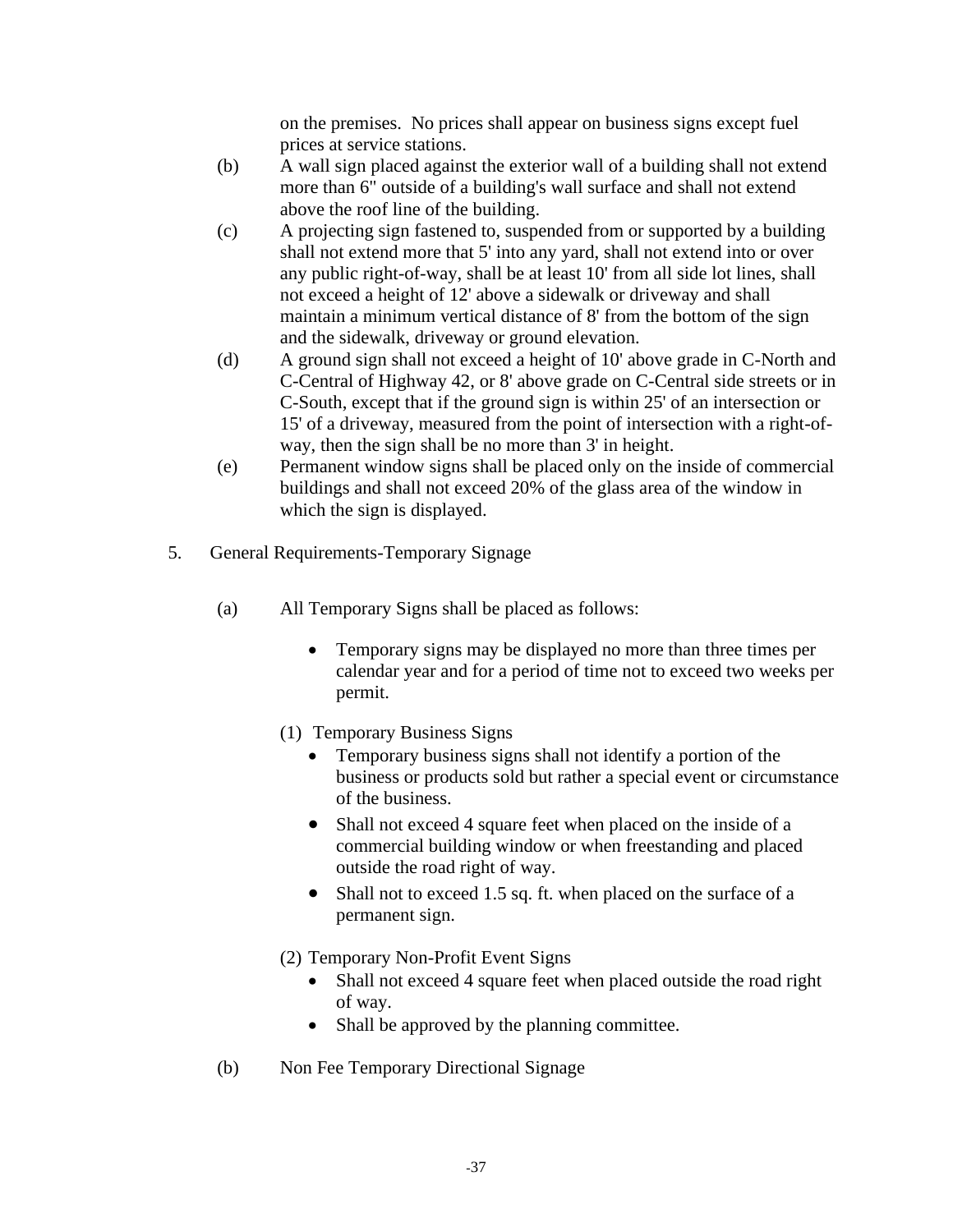- Signage intended to provide direction to real estate for sale, open houses, and garage sales occurring in the Village of Ephraim.
- May be placed for a specific time period during an event and shall be removed immediately upon completion of event.
- Such signs shall be limited to 4 square feet in size and 3 feet in height as measured from the ground to the top of the sign.
- Such signs may be placed on private property with landowner's approval.
- Such signs may be placed on public property with the approval of the Zoning Administrator.
- Only one such sign is permitted per intersection.
- (c) Temporary banners are allowed for non-profit events, special village events, and for commemorating major anniversaries of a business or a historic building, if the following conditions are met:
	- The banner shall not exceed 18 square feet.
	- Shall be placed for a time not to exceed 14 days, and must be removed within 24 hours of the end of the event.
	- All banners, designs, and locations must be approved by the planning committee.
	- Special event banners are limited to a maximum of 20 and shall be displayed on designated streetlights.
	- Commemorative banners may be placed for longer time periods with approval of the planning committee.
	- Streetlight Banners must be installed by Village employees and not by the applicant.
	- The Village reserves the right to assess a fee for installing banners by Village employees.
- 6. More than one Business in a Building or on a lot. When more than one separately licensed business establishment is located in a single building or on one lot, a single sign is permitted for the entire building complex. Such sign shall meet the requirements of subparts. (f) 1.2. & 3 above. In addition to this common sign, each tenant is permitted one sign not to exceed 4 sq. ft. in area located within a 12 feet of the individual business.
- (g) Village Directional Signs. A single directional sign may be permitted, on which may be listed the names of permitted businesses conducted on those Village roads. Accessibility for location of the sign, obstruction of view and other possible factors shall determine whether such directional signs are granted. The Plan Committee shall authorize the erection of all Village directional signs and each business nameplate attached thereto. Applications for such signs and nameplates shall be made in writing to the Plan Committee. The Plan Committee shall determine the location, design, size and type of construction of all such signs. A business shall be listed on one directional sign only. All costs and changes associated with new or altered nameplate signs shall be assumed by the businesses listed thereon.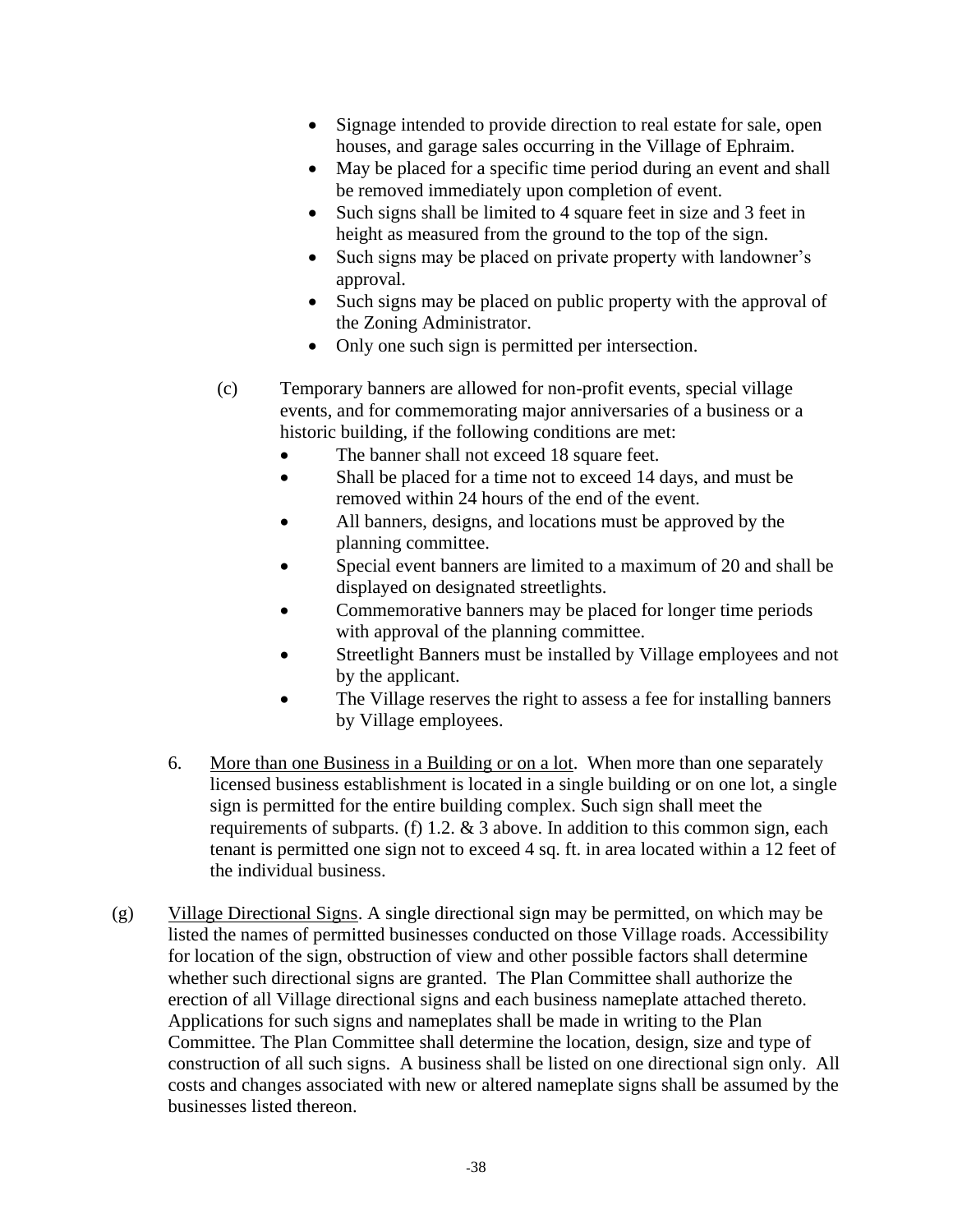(h) Off-Premises Signage - Off-premises signage is not allowed in Ephraim with the following exceptions:

Signage requested for and associated with multi-site tours or multi-site events may be exempted from the off-premises signage prohibition with approval from the Planning committee. Such signage must meet the following requirements:

- 1. Multi-Site Tours/Events
	- a) Signs shall not exceed 8 square feet per site. The number of multi-site tours/events allowed per calendar year and number of sites is subject to approval and may be limited by the Planning Committee.
	- b) Signage may be placed 14 days before the event and must be removed within 24 hours after the event.
	- c) On-going seasonal, multi-site tours/events may be granted off-premises signage for the duration of the season with Planning committee review and approval.
- (i) Legal Nonconforming Signs.
	- 1. Loss of legal nonconforming status. A sign loses its legal non-conforming status if one or more of the following occurs:
		- (a) The sign is structurally altered in any way, except for normal maintenance or repair, which tends to make the sign less in compliance with requirements of this chapter than it was before alteration. Normal maintenance and repair includes rebuilding or reestablishing signs damaged by vehicles, snowplowing, vandalism or storm damage.
		- (b) The sign is relocated.
		- (c) The sign fails to conform to this chapter regarding maintenance and repair, abandonment or dangerous or defective signs.
		- (d) The principal content or nature of the sign, such as the name of a business or product, is changed or altered.
		- (e) On the date of occurrence of any of the above, the sign shall be brought in compliance with this chapter with a new permit secured therefore or shall be removed.
		- (f) Granting of conditional use approval for a premises to allow additional development thereon shall entitle the Plan Committee to require as a condition of such approval that existing signs and new signs be made to conform.
	- 1. Legal Nonconforming Sign Maintenance and Repair. Nothing in this chapter shall relieve the owner or user of a legal nonconforming sign or the owner of the property in which the sign is located from the provisions of this chapter regarding safety, maintenance and repair of signs.
	- 2. Reproduction of Signs by Conditional Use. Signage legally nonconforming as to size, as of the effective date of this language, may be considered for replacement by conditional use. Whereas the existing square footage is not exceeded, and the applicable criteria to be considered (below) are evaluated.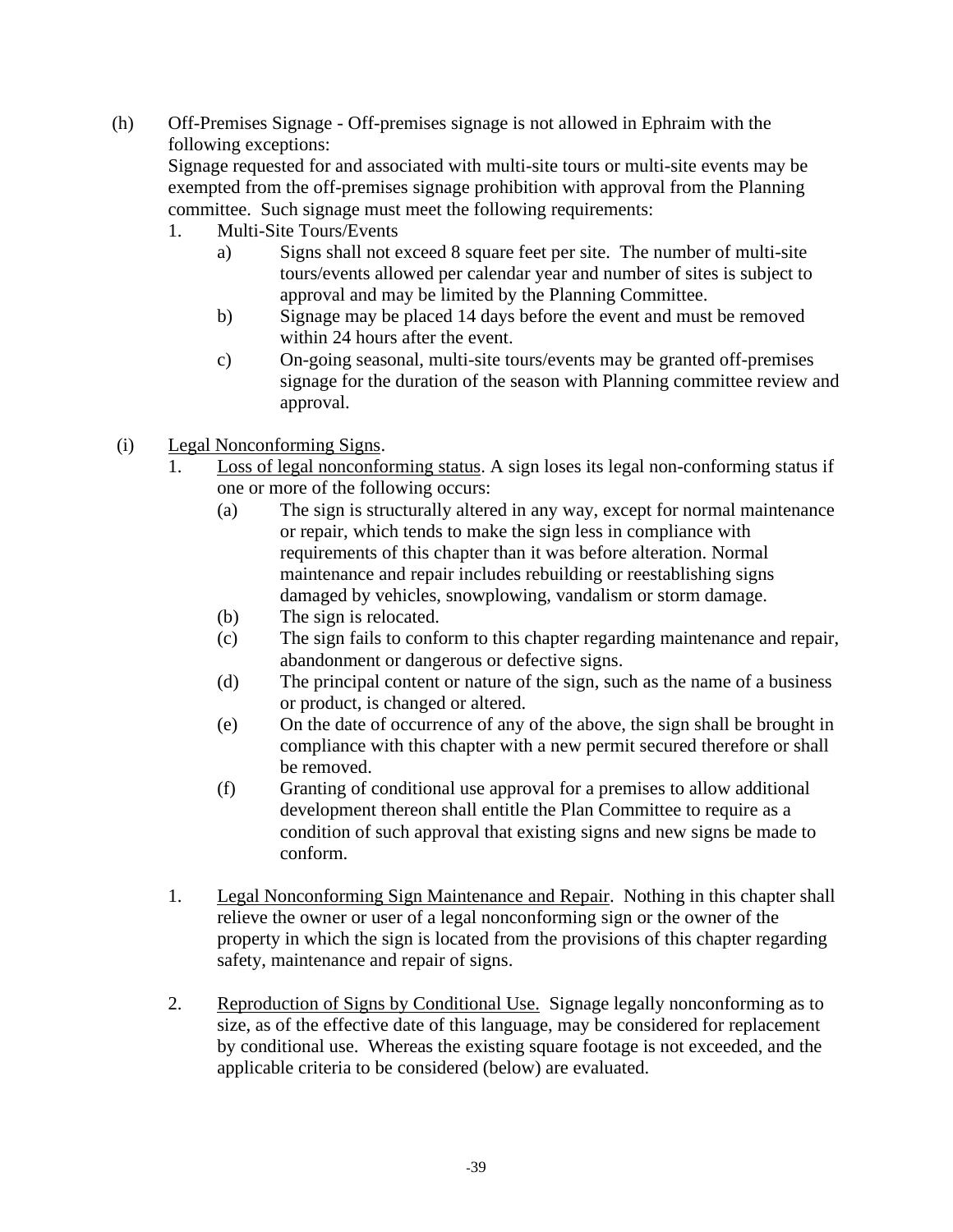- (a) Consideration of whether or not the signage is within the historic district
- (b) Consideration of the visual impact of current signage vs. proposed signage – Changes in location, quantity, wording, color, and or lighting of the  $sign(s)$ .
- (c) Consideration of the overall square footage of signage and its degree of compatible infill with the district.
- (d) Consideration of signage thought to complement historically significant buildings.

# (j) Violations.

- 1. Signs that are not maintained in a safe, presentable and good structural condition.
- 2. Signs advertising a business that is no longer conducted on the premises.
- 3. Any sign erected, established, altered, moved or structurally modified without a permit or altered with a permit, but in violation of the provisions of this chapter.
- (k) Penalties.
	- 1. If the violation is a failure to obtain a permit for a conforming sign, the permit fee shall be five times normal fees.
	- 2. If a property owner fails to remove a sign in violation of the ordinance or bring that sign into compliance with this chapter, the zoning administrator shall give the property owner 30 days written notice to remove the violation. Upon failure to comply with this notice, the Village may cause removal to be executed, the expenses of which will be assessed to the tax roll of the property on which the sign is located. Additional penalties of \$50 per day may be applied after receipt of written notification.

# **(19) Fences**

- (A) A solid fence may be placed on property subject to the following standards:
	- (1) A solid fence shall not be placed on front lot lines or in the required front yard area, except to screen an off-street parking lot in compliance with ordinance 17.15(9)(h) and except stone fences up to 2' high.
	- (2) A solid fence shall not exceed 6' in height when placed between the property lot lines and the required side and rear yard setback area for a principal building.
	- (3) A solid fence may not exceed 9' in height if the fence is placed behind all principal building setback lines.
	- (4) A solid fence shall comply with ordinance 17.15 (7) as to traffic visibility and vision clearance.
- (B) A see through fence may be placed on property subject to the following standards: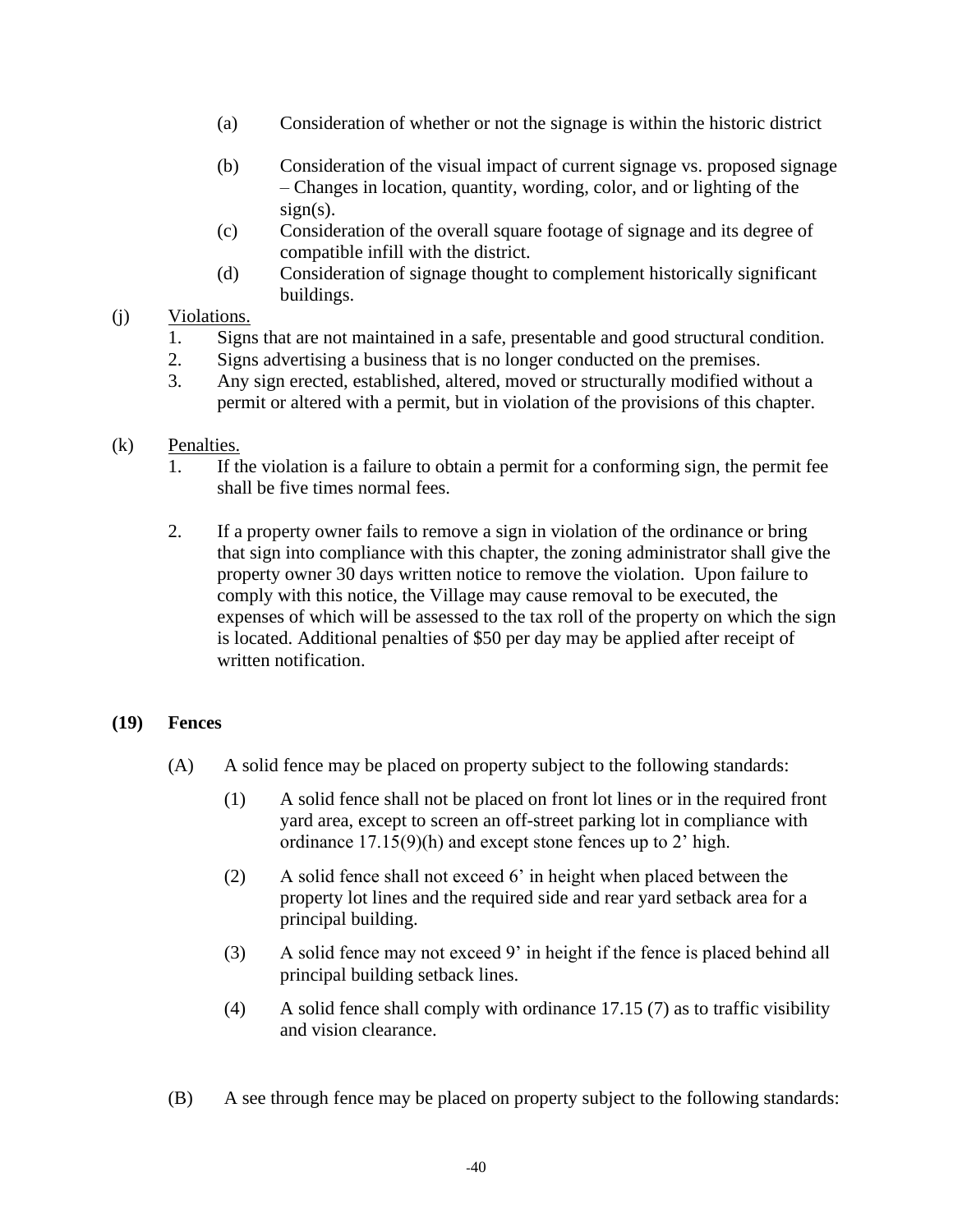- (1) A see through fence shall not exceed 42" in height when placed between the property lot lines and the required setback area for a principal building.
- (2) Chain link fences shall not be placed on front lot lines or in the required front yard area. A chain link fence shall not exceed 14' in height when placed between the property lot line and the required rear and side yard setback area for principal building.
- (3) The use of barbed wire or electrical fences is prohibited in all zoning districts, except the RR district.
- (4) A see-through fence shall comply with ordinance 17.15(7) as to traffic visibility and vision clearance.

#### **(20) SOLAR ENERGY SYSTEMS. As a permitted accessory use.**

- (1) Solar energy systems shall be designed to blend into the architecture of the building to the extent that such provisions do not diminish solar production or increase costs, consistent with WI State Statute §66.0401.
- (2) As a general principle, roof or rooftop placement of such systems are encouraged, with care for placement away from public view and obstruction.
- (3) Building or roof-mounted solar energy systems shall not exceed the maximum allowed height in any zoning district nor shall they extend beyond the perimeter of the building on which the system is mounted or built. Exterior piping for solar hot water systems shall be allowed to extend beyond the perimeter of the building on a side yard exposure.
- (4) Ground-mounted or free-standing solar energy systems are considered accessory structures and are subject to dimensional standards in the applicable zoning district. They must be maintained in functional condition.
- (5) Within the Historic Preservation District, any solar energy system must meet the special standards designed to preserve the unique characteristics of the district within the limitations of WI State Statute §66.0401.
- (6) Applicants must file the appropriate application forms available from the village zoning officer as follows:
	- (a) Rooftop systems apply via general village zoning permit.

(b) Ground-mounted or free-standing systems apply as accessory structures.

(c) All plans within the Historic Preservation District must also submit the Historic Preservation District Solar Checklist and be reviewed by the HPC for recommendation to the Plan Committee.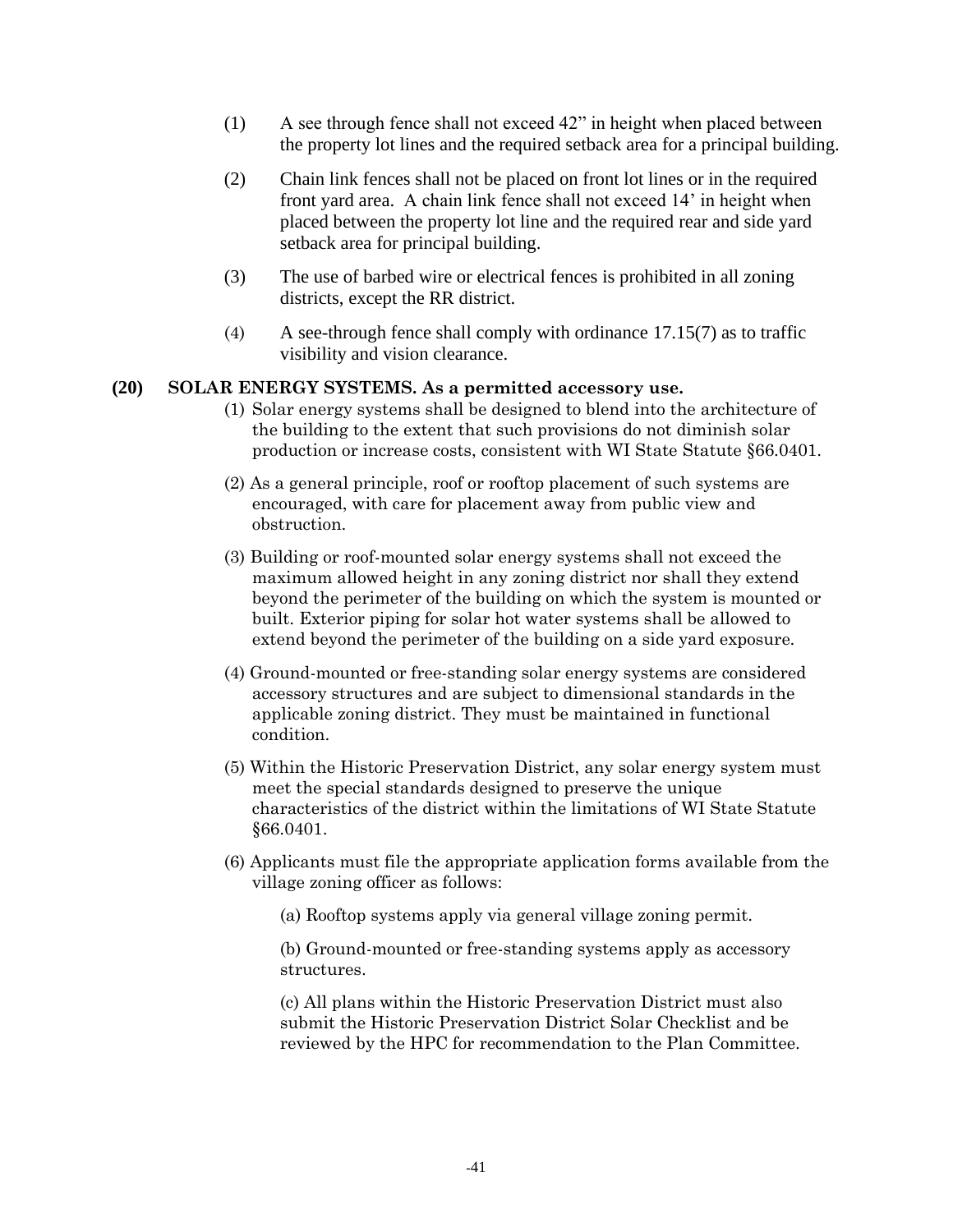### **17.16 STANDARDS FOR SPECIFIC USES.**

### (1) **ANIMALS**.

- a) Commercial raising, preparation, boarding or butchering of animals, such as dogs, cats, rabbits, goats, dairy or beef cattle, pigs, commercial production of eggs, hatching, raising, fattening of poultry are allowable only in the R-4 District.
- b) Buildings housing such animals, barnyards and feedlots shall be at least 100' from any waterway and shall be established and operated so that manure will not drain into any waterway. Buildings housing such animals, barnyards and feedlots shall be at least 200' from any residence other than that of the animals keepers.

### (2) **COMMERCIAL TRANSIENT LODGING.**

(a) Commercial transient lodging is the provision of furnished lodging on a transient basis as defined for State sales tax purposes, that is, occupancy for periods of 30 days or less. The Plan Committee may determine the definition of a unit within this usage. **(1/9/90)** Rental on a casual, non-commercial basis of residential dwelling units is not considered commercial transient lodging. Casual non-commercial use is defined as transient (per State definition) rental of property for 30 days or less, not to exceed 16 weeks per calendar year This is interpreted as applying to rental of the entire dwelling as one rental; separate rental of individual rooms within a dwelling structure would constitute multiple rental units and would be commercial transient lodging rental. **(7/5/94)** Signs erected on rental property shall conform to 17.15(18)(c (4) which restricts signage to 2 square feet; furthermore, on-premise signs for rental houses or cottages in PW, R-1 and R-4 districts shall not advertise the structure as rental property or provide a phone number. Forms of commercial transient lodging that may be considered in the C District are listed in the PERMITTED and CONDITIONAL USES at the beginning of the section on the Commercial District [17.25(2)].

(b) Rental units within projects shall be less than 1,000 sq. ft. in size. Zoning review of permit applications shall include detailed scrutiny of floor plans specifically to assure that buildings and units are physically established in a mode of transient use and not in a mode of non-transient residential use. A commercial transient lodging facility must have an on-premises central office-reception area and storage areas for linens and cleaning supplies. Rental units in such a facility shall not have apartment style lockers of a character normally associated with apartment buildings. Kitchen facilities, if provided, are required to be sized and equipped for limited, transient usage.

(c) Subject to Automatic Sprinkler Ordinance in Building Code Chapter 14. *2/13/96*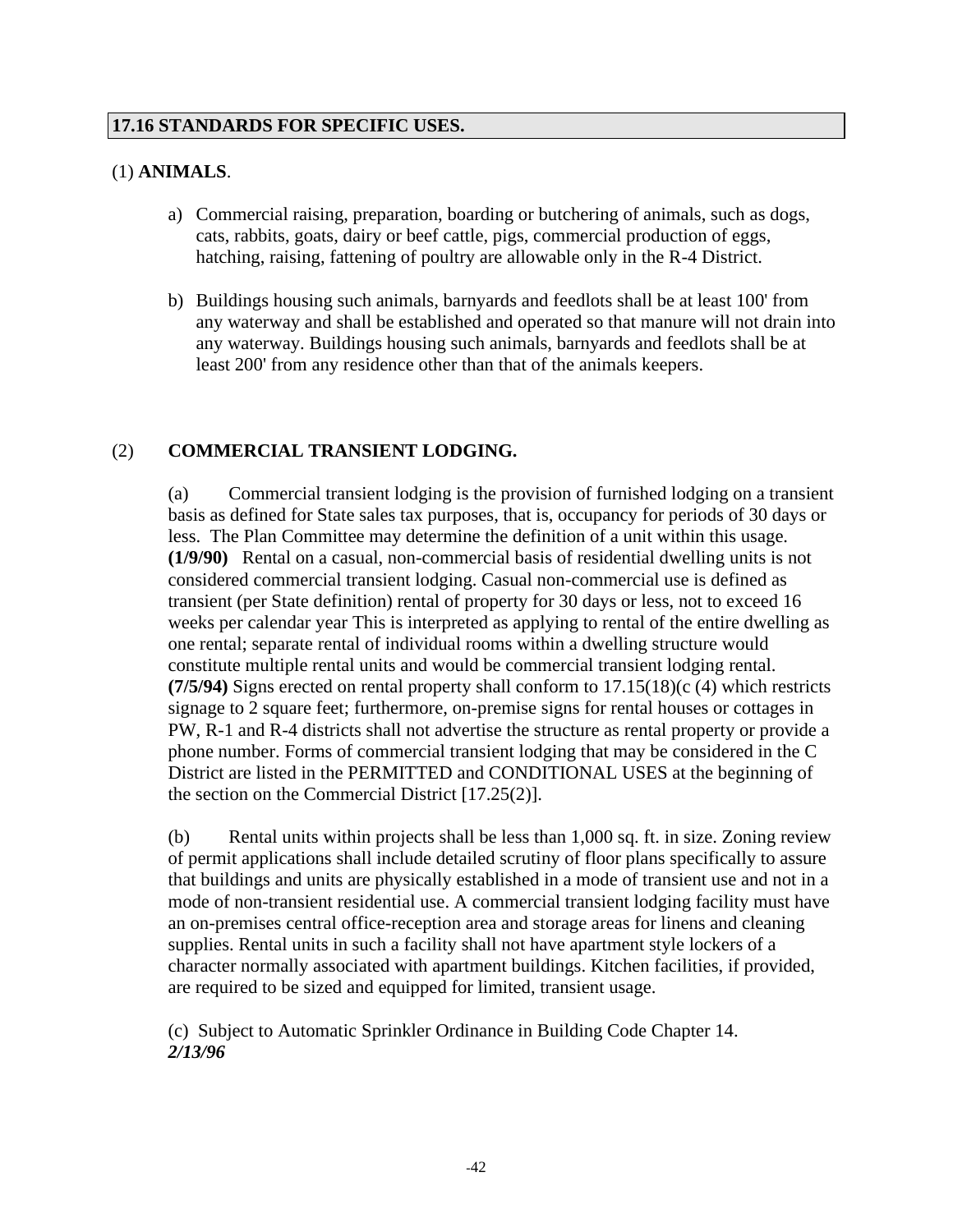(d) Where Commercial Transient Lodging establishments contain units known as "lockout suites" by definition in this ordinance, each rentable unit shall be counted as a separate unit for density purposes**. 5/13/96**

# (3) **TRADE AND CONTRACTOR'S ESTABLISHMENTS.**

Such establishments shall be limited to plumbers, heating and air conditioning contractors, excavators, carpenters, painting contractors, electricians and well drillers. Such uses shall not include the manufacture, fabrication or assembly of parts or equipment other than that incidental to the nature of the activity and for installation at a job site. Display areas for merchandise associated with the business shall not exceed 20% of the floor area devoted to the business.

# (4) **UTILITY FACILITIES**.

Utility services customarily rendered by public utility corporations or municipalities in the nature of electricity, gas, telephone and water and sewer, including the appurtenances used in connection with supplying such services (e.g., substations, equipment building, relay and repeater stations, standpipes, water towers, lift stations and other such structures), shall be permitted in all zoning districts in accordance with the following:

(a) Structures that project 4' or less above average grade elevation of the structure shall be considered as accessory uses requiring a regular zoning permit. Such structures are exempt from the lot area width, yard and setback, but not vision clearance requirements of this chapter.

(b) Structures that project more than 4' above grade elevation of the structure shall considered as special exceptions. Such structures shall be subject to the lot area and width, yard, setback, vision clearance and other applicable requirements of this chapter. *(6/8/98)*

(c) Structures installed at or below grade shall be permitted without a zoning permit requirement.

(d) Telephone, telegraph and power transmission poles and wires are exempt from the lot area, width, yard, setback, vision clearance and zoning permit requirements of this chapter.

# (5) **PUBLIC AND SEMI-PUBLIC FACILITIES**.

This use includes buildings, structures and use of premises for purposes of public administration, drainways for facilities, public scenic and historic sites, museums, travel information centers, schools and other public buildings and structures. The use includes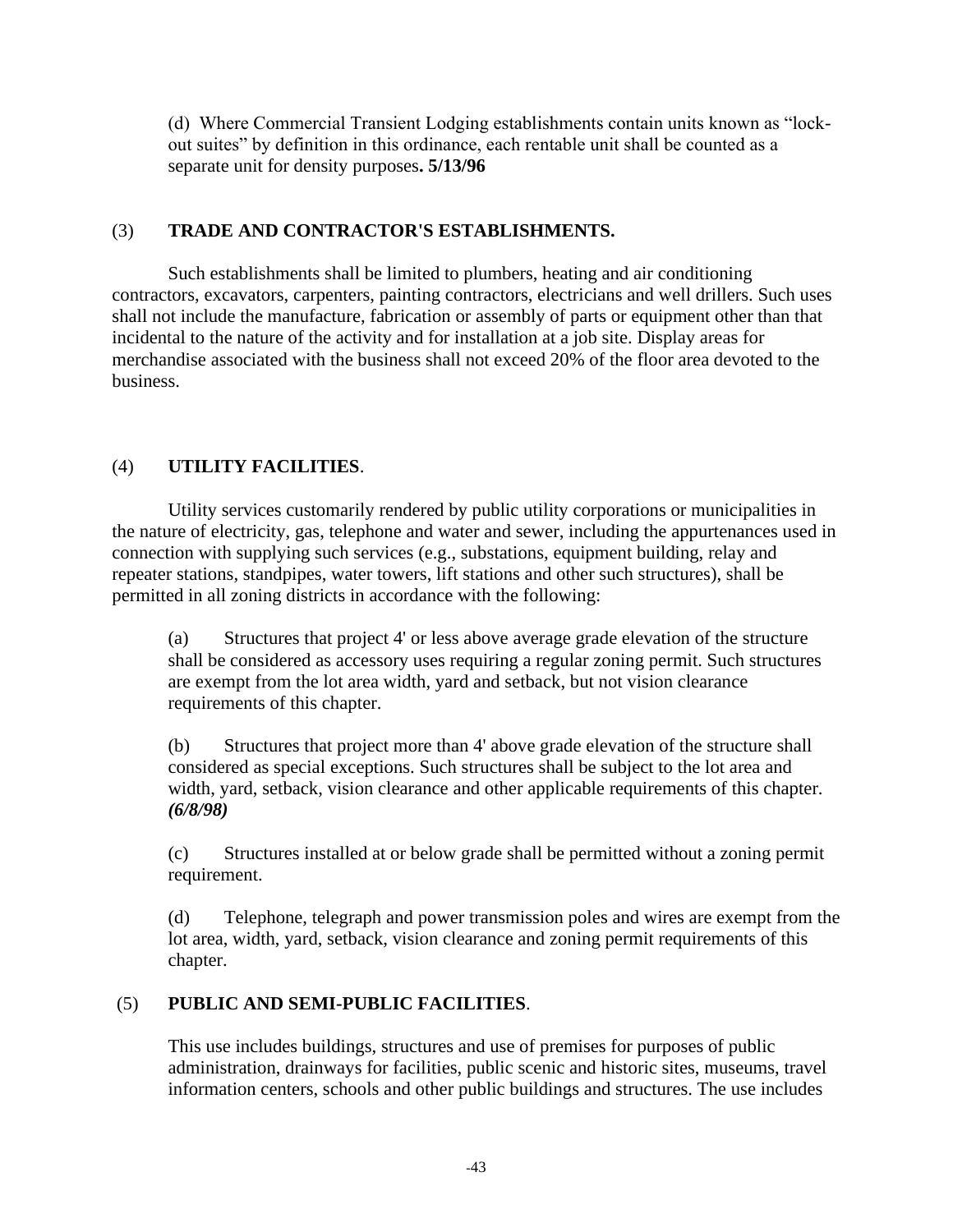similar civic facilities owned by organizations, such as foundations, associations and clubs. The use does not include churches and church facilities or cemeteries which are separately enumerated. A use classifiable as either a public/semi-public facility or a recreational facility shall be regulated as a recreational facility. Each public and semipublic facility shall require a conditional use permit unless specifically identified as a permit use in the applicable district. Facilities of public agencies are exempt from Village zoning only if the Village Attorney so rules in a specific case.

#### (6) **PARKING LOTS**.

All parking lots in all districts are subject to the location, material paving and screening standards of ordinance 17.15(9)(b).

#### (7) **RECREATIONAL FACILITIES**.

Structures or areas designated and/or developed for human enjoyment, refreshment, interaction, diversion or amenity. This includes, but shall not be limited to, parks; playgrounds; play fields; trails and paths and areas or structures associated with skiing, sledding, picnicking, golfing, hiking, sightseeing, fishing, boating and related water sports, swimming and other active recreation. A recreational facility that is part of another use, such as beach associated with a motel, can be treated as a separate and distinct use for purposes of receiving conditional use review if, in the judgment of the Zoning Administrator or Plan Committee, the use is a distinct focus of activity, generating its own set of impact concerns. The Plan Committee shall have responsibility and discretion to identify the overall area likely to be involved in the use, which may extend into the water, and to calculate parking requirements thereto.

#### (8) **OUTDOOR OR MOBILE FACILITIES OR OPERATIONS**.

This includes outdoor sales and/or service areas of business establishments, outdoor cooking and/or food service areas connected with restaurants, establishment and operation of mobile or nonfixed location facilities, such as vending carts or trailers, carnivals, outdoor bazaars, festivals, races or similar contests or parades on public ways, whether temporary or permanent. Such use, whether principal or accessory, requires conditional use approval. Because of the unique nature of such uses, the Plan Committee shall have broad responsibility and discretion to define parking, buffering and similar requirements, to establish conditions and limits or to deny the proposed use if it cannot be conditioned so as not to be unreasonably disruptive.

# (9) **MULTIPLE-OCCUPANCY RESIDENTIAL HOUSING IN THE COMMERCIAL DISTRICT.**

This is a conditional use in all commercial districts, up to 8 units per acre prorated down to the nearest unit with a half acre minimum lot size. Footprint maximums for commercial transient lodging in the particular district shall apply; square footage requirements of residences shall apply, except as defined below. *(Passed 03/14/05***)**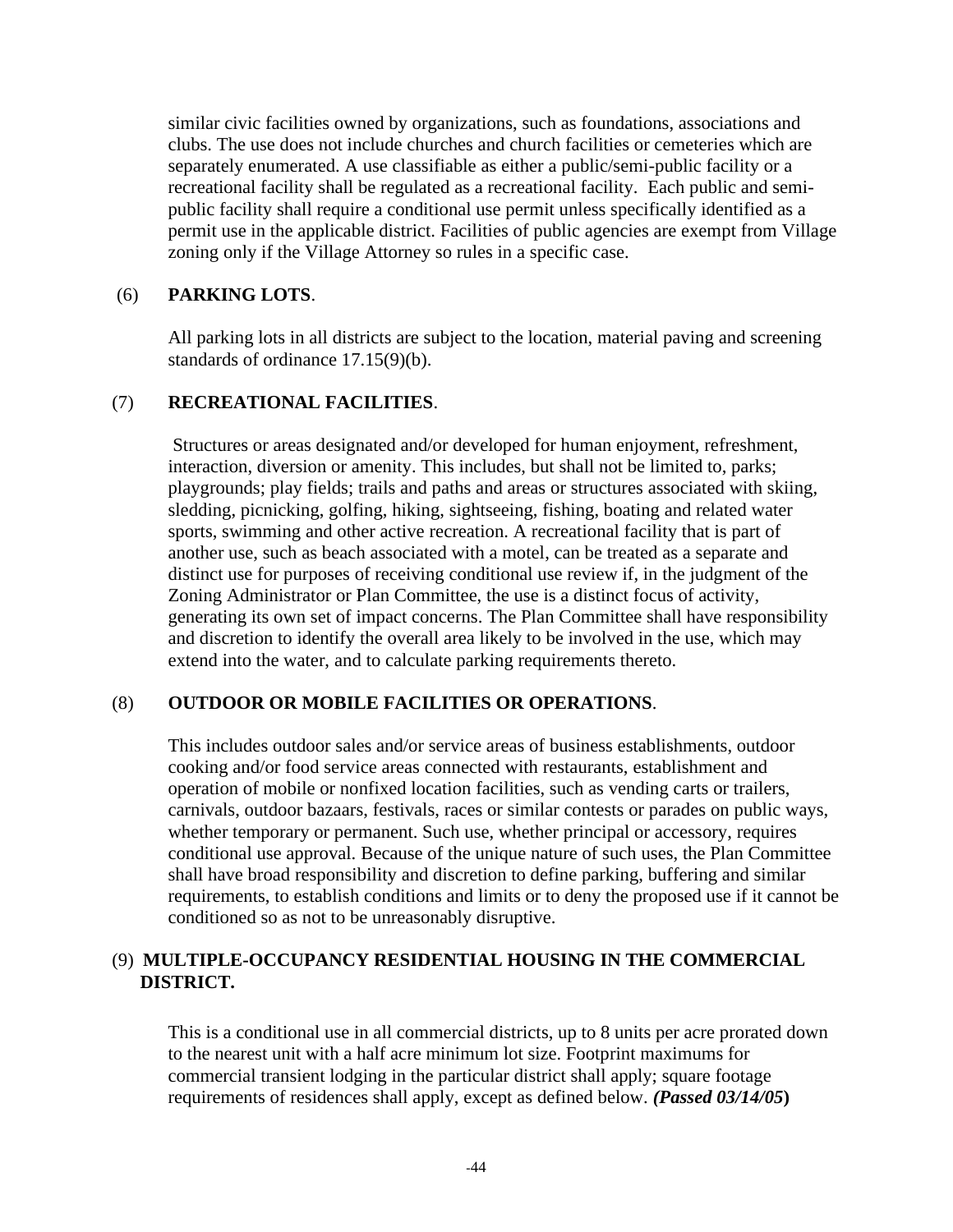Rental restrictions are applicable as in Residential zones of the Village. Multipleoccupancy residential housing must be served by municipal sewer.

(a) As of the date of this ordinance, existing structures located in the commercial zone may be expanded or divided to create new residences of 600 square feet or greater via conditional use approval, including design review. Previous Board of Appeals "Findings of Facts and Conclusions of Law" on the applicant's property must be observed, and existing dimensional standards must be observed, including but not limited to parking and lot coverage. *(Passed 03/14/05)*

# (10) **EXCLUDED USES; ALL DISTRICTS**.

The following activities are specifically prohibited within the Village:

(a) No explosives shall be stored within the limits of the Village, except that a daily supply may be kept in a locked storage box of the type approved by Ch. ILHR 7, Wis. Adm. Code, and in an uninhabited building. A daily supply of detonators shall not be kept within 50' of such daily supply of explosives.

Both such daily supplies of explosives and detonators must be at all times under the supervision and control of a permittee or licensee qualifies under Public Law 91-452,  $91<sup>st</sup>$ Congress 30, October 15,1970. The Fire Chief must be notified in advance of the time and place where explosives are to be used.

(b) The use of fireworks for patriotic displays is permitted only as covered in ordinance 12.06 of this Code of Ordinances.

(c) Dumping of garbage, offal or dead animals.

(d) Mobile homes, trailer or camper parks or camps.

(e) Camping on public or private property with or without the use of tents or similar shelters. [See also ordinance 17.15(16)]

(f) Any other use that may be noxious or offensive to physical senses by reason of the emission of odor, smoke, gas or dust or other offensive or noxious substances or that may be the source of excessive noise or bright lights that are or may be objectionable to the residents.

(g) Mink farms or fox farms for the raising or harboring of such animals.

(h) Non-permanent seasonal structures shall not be allowed.

(11) Village owned properties. Village owned properties shall be subject to the provisions of this ordinance except that the Village Board may grant special exceptions to any dimensional standards required by this ordinance as provided by this section.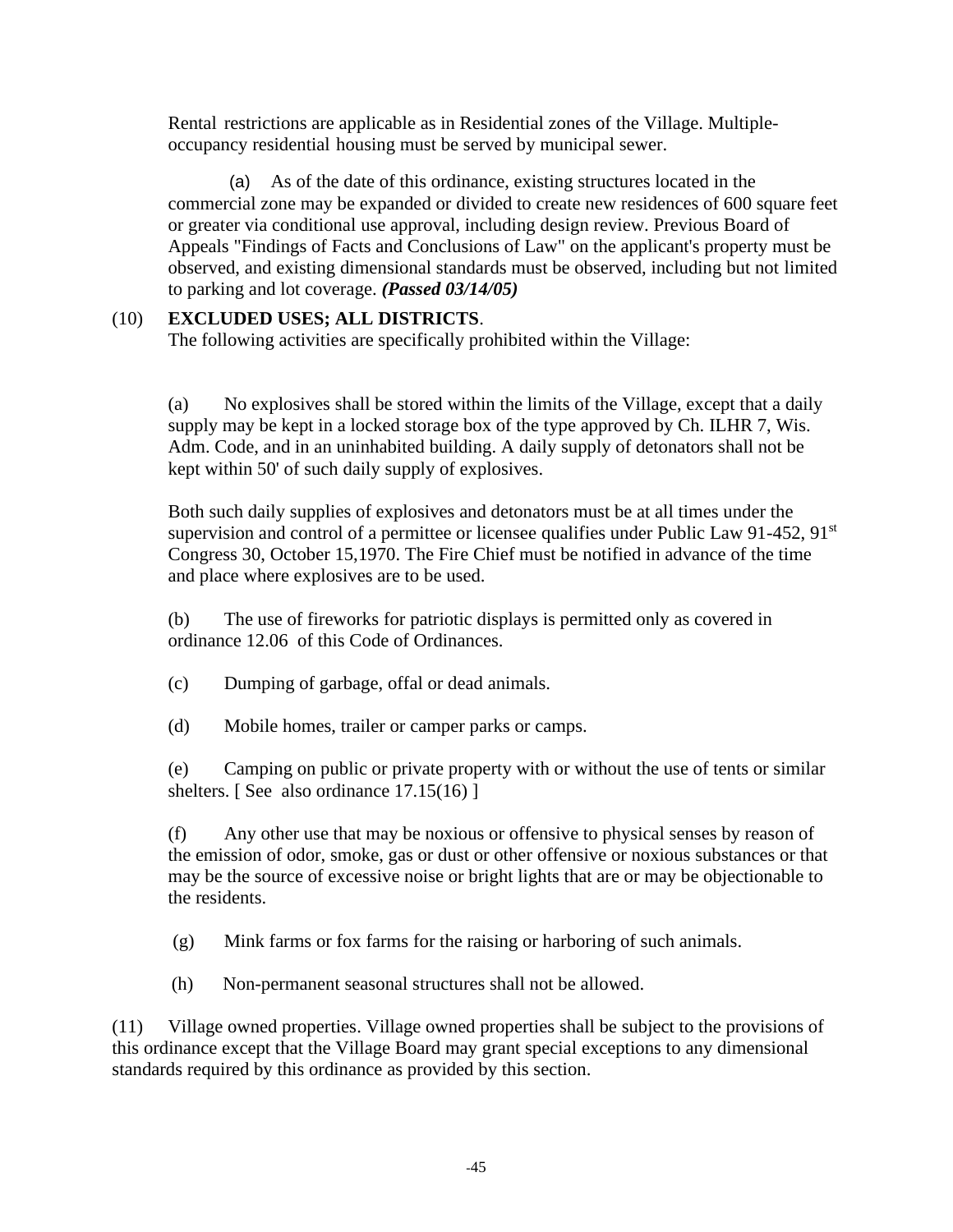(a) After referral of the matter to the Plan Committee and Historic preservation Committee (if applicable) if the proposed use, change of use, or structure is in violation of a dimensional standard the Village Board may , upon majority vote, schedule the matter for a hearing on the granting of a special exception.

(a) The Village shall post notice of such hearing as provided Section 17.49. The notice shall include a general description of the special exception to be considered.

(b) The Village Board shall open the hearing to hear from interested parties. An extraordinary vote of at least 75% of the Board membership present and without conflict shall be required to pass the special exception.

# **17.17 NONCONFORMING USES, STRUCTURES AND LOTS. 4/2/90**

# (1) **NONCONFORMING USES**.

The use of a building, structure or parcel of land existing at the time of the effective date of the adoption or amendment of this chapter that would not be capable of establishment after effective date because the use is not legally permissible under the sue provisions of this chapter for the particular location and/or because the dimensional circumstances of the property do not conform to this chapter is a nonconforming use. Such use may be continued with limitations even though the use does not conform with the provisions of this chapter provided, however:

(a) Continuation means continuation of only the use of the property that was the nonconforming use as of such effective date. If a property owner seeks to substitute a new use for the nonconforming use, a change of use application shall be made and shall be supported with a narrative statement from the applicant explaining the manner and extent to which the substituted use will differ from the nonconforming use. Such application shall be transmitted to the Plan Committee and reviewed at the nearest Plan Committee meeting. The Plan Committee may deny issuance of the permit upon finding that the substituted use is materially different. If the Plan Committee makes a favorable finding or makes no finding at all, the change of use permit for substitution of a comparable use shall be issued. In the course of normal review, conditions may be attached. If the new comparable use is a use that still does not conform with the provisions of this chapter, it shall remain in nonconforming use status.

(b) The right to continue a nonconforming use shall cease if the nonconforming use is discontinued or terminated for a period of 36 months and, thereafter, any future use of the structure or land shall conform to the provisions of this chapter.

(2) **EXISTING NONCONFORMING LOTS**. Where the nonconforming condition is a failure of the lot that was created prior to the effective date of adoption or amendment of this chapter to satisfy the lot size or width requirements or the lot size to density ratios, the condition shall be known as a nonconforming lot. A nonconforming lot condition may be considered for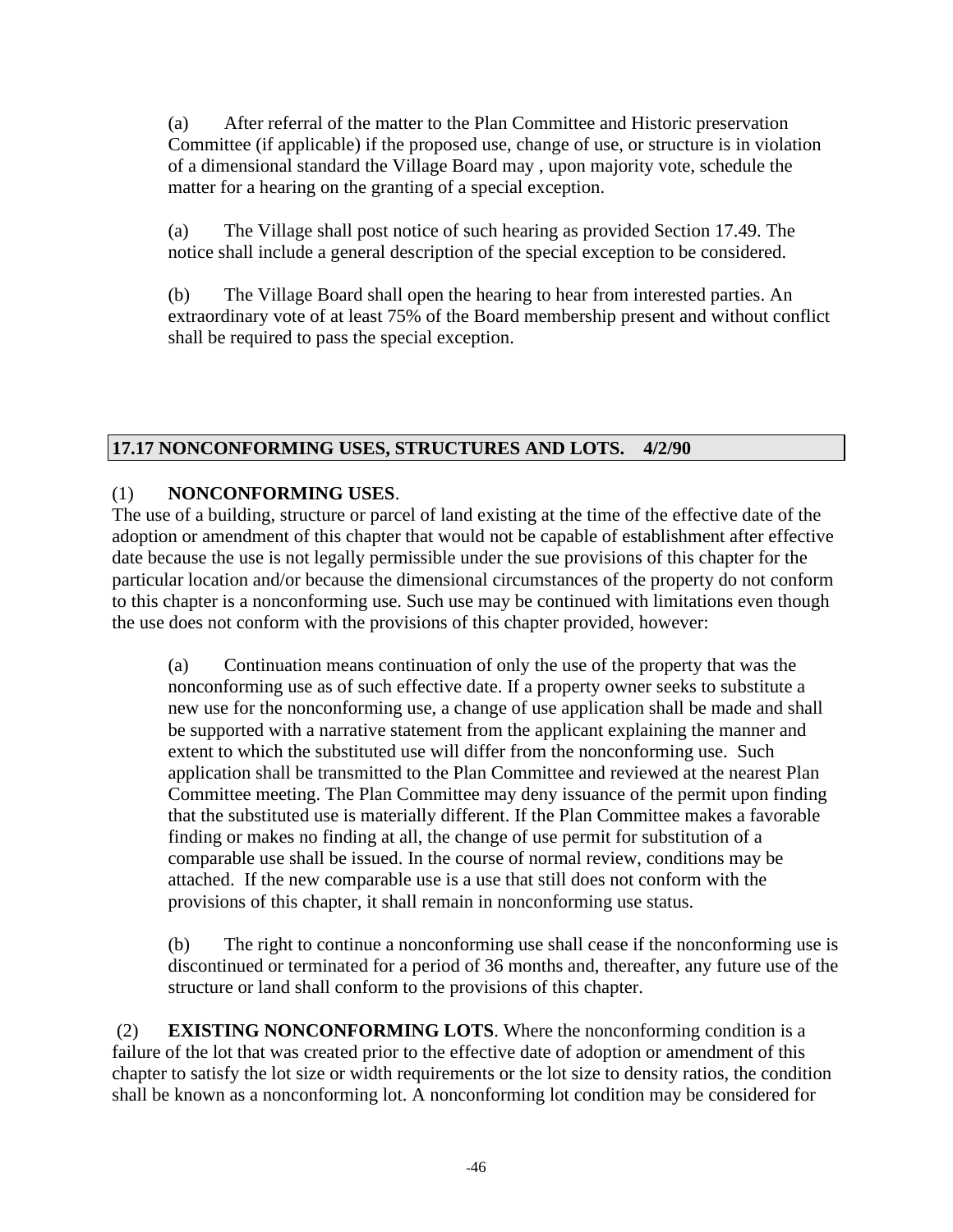development or redevelopment through conditional use review for the establishment of buildings and structures on a vacant nonconforming lot and/or for demolition/removal and replacement of preexisting structures otherwise allowable in the application zoning district in accordance with the following:

(a) Documentation of such lot creation shall be known by duly recorded land subdivision, certified survey map, deed or land contract in the office of the Door County Register of Deeds. Such recorded instruments must predate the time of adoption or amendment of this chapter.

(b) If 2 or more adjoining lots are in the same effective ownership, they shall be considered a single parcel if doing so brings them into conformity or closer to conformity and a survey document shall be created and recorded to unify the parcels.

(c) Conditional use approval is required to allow the use, development or redevelopment of lots having characteristics specified in this section. In conditional use review of development of historically vacant lots, the Plan Committee shall assure that all relevant dimensions and intensity of a project are scaled back in proportion to the substandard dimensions of the lot. The fact that the lots are above the dimensions specified in par. (d) does not guarantee conditional use approval by the Plan Committee, if the Plan Committee is not satisfied that the dimensions and intensity can be successfully scaled back. In conditional use review of redevelopment of lots that have nonconforming structures, the burden of proof and persuasion shall be on the applicant and approval may be given by the Plan Committee only upon a specific finding of community advantages. The Plan Committee is not required to scale back relevant dimensional standards in proportion to the dimensions of the lot.

| <b>TABLE OF STANDARDS</b> |                                                                                           |                     |  |  |  |
|---------------------------|-------------------------------------------------------------------------------------------|---------------------|--|--|--|
| <b>DISTRICT</b>           | <b>MINIMUM WIDTH</b>                                                                      | <b>MINIMUM AREA</b> |  |  |  |
| PW                        | 65'                                                                                       | $6,000$ sq. ft.     |  |  |  |
| $R-1$                     | 65'                                                                                       | $10,000$ sq. ft.    |  |  |  |
| $R-R$                     | 100'                                                                                      | 15,000 sq. ft.      |  |  |  |
| C-South Area              | 65'                                                                                       | $10,000$ sq. ft.    |  |  |  |
| C-Central Area            | 65'                                                                                       | 10,000 sq. ft.      |  |  |  |
| C-North Area              | 100'                                                                                      | 15,000 sq. ft.      |  |  |  |
| Other                     | Lots in other districts are not eligible for<br>conditional use review under this section |                     |  |  |  |

(d) In no case shall development be allowed under this section for nonconforming [zoning] lots that are below the following standards:

The Committee shall not scale back required setbacks or other dimensional requirements. With regard to (4) below and the ability to re-establish structures as a result of calamity, the Committee shall not scale back required setbacks or other dimensional requirements when considering redevelopment of substandard lots.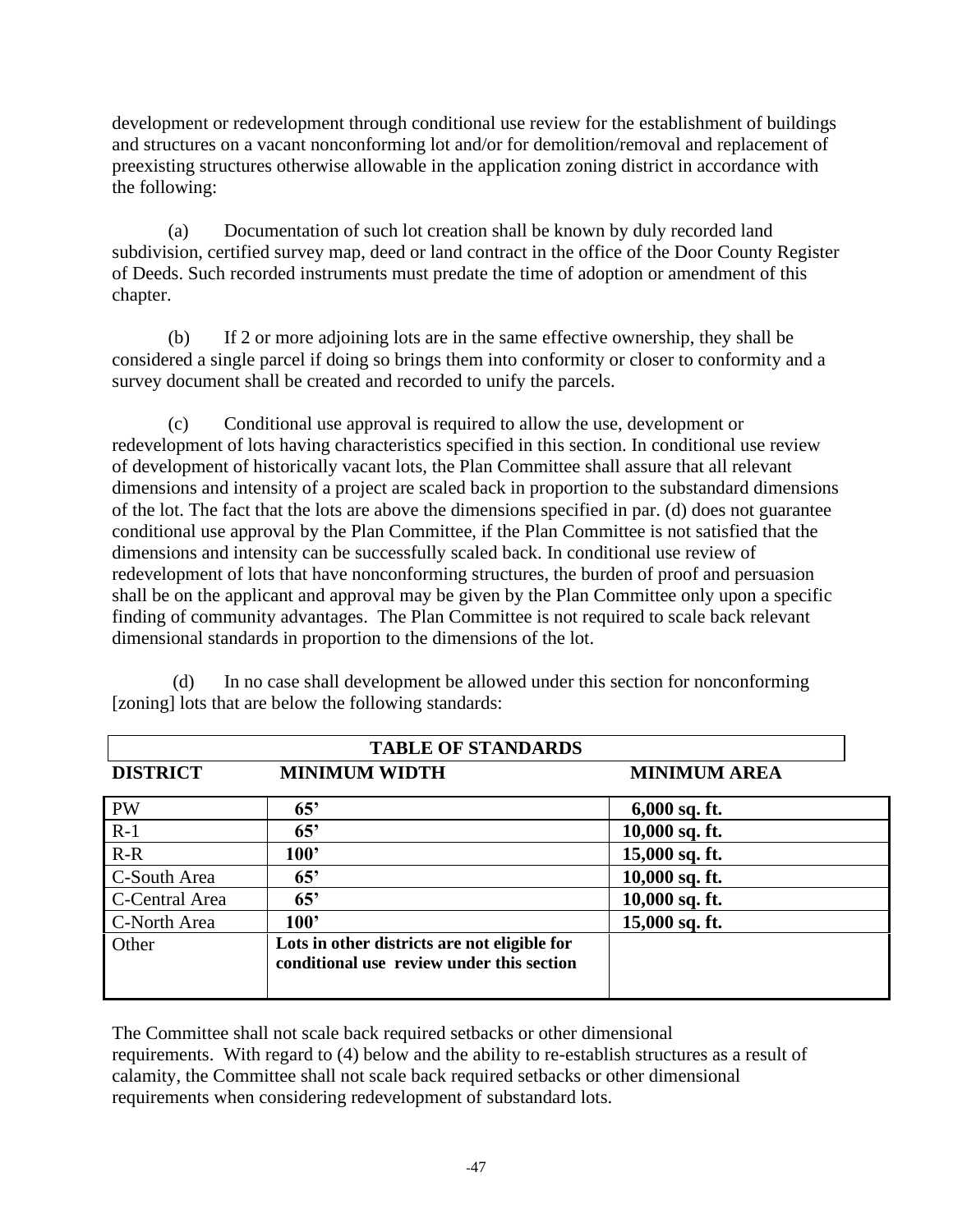(3) **NONCONFORMING STRUCTURES**. A structure shall be considered a nonconforming structure if it does not conform to minimum or maximum square footage requirements, height, setbacks, or other structure requirements of this ordinance, or is used for a non-conforming use. **2/13/96**

(a) If in conjunction with a nonconforming use on the property, continuation includes the right to make ordinary and necessary repairs and upkeep not involving expansion or intensification of the nonconforming use. The right to extend, enlarge or move such a structure is allowed only when require to do so by law or order.

(b) Continuation includes the right, subject to ordinarily conditional use permits and statutory requirements provide in s.s. 62.23(7)(h), Wis. Stats., to enlarge the physical dimensions of a structure that is nonconforming as to dimensional standards, provided that the height, density, setback and floor area provisions of this chapter are met in full for the enlargement. Parking requirements must be updated to conform for the property if enlargement of structure is allowed by the Plan Committee.

# (4) **ADDITIONAL RIGHTS OR PRIVILEGES AVAILABLE TO NONCONFORMING PROPERTIES BY CONDITIONAL USE.**

A nonconforming property shall be allowed to reestablish a structure or structures on the premises when the original structures are damaged as a result of fire, explosion, flooding, storm damage or similar calamity. If site conditions allow, the restoration development shall respect required setbacks and parking standards and determinations to this effect shall be made by the Plan Committee. Subject to such determination, the restoration development shall be allowed to replicate building floor area and bulk.

(see map for Zoning Districts)

# **17.18 REGULATION OF WIRELESS COMMUNICATION SERVICE AND OTHER TRANSMISSION FACILITIES**

**SECTION 1**: Section 17.18, Ephraim Zoning Code, is hereby created to read as follows:

# 1. **PURPOSE. THE PURPOSE OF THE REGULATION REQUIREMENTS OF THIS SECTION ARE TO:**

- a. Accommodate the communication, radio, television, electricity generation needs while protecting the public health, safety and general welfare.
- b. Minimize the visual impacts of wireless communication service and other transmission facilities through site planning and design standards.
- c. Avoid potential damage to adjacent properties from construction, location, operation of wireless communication and other transmission facilities through maximum standards and set back requirements.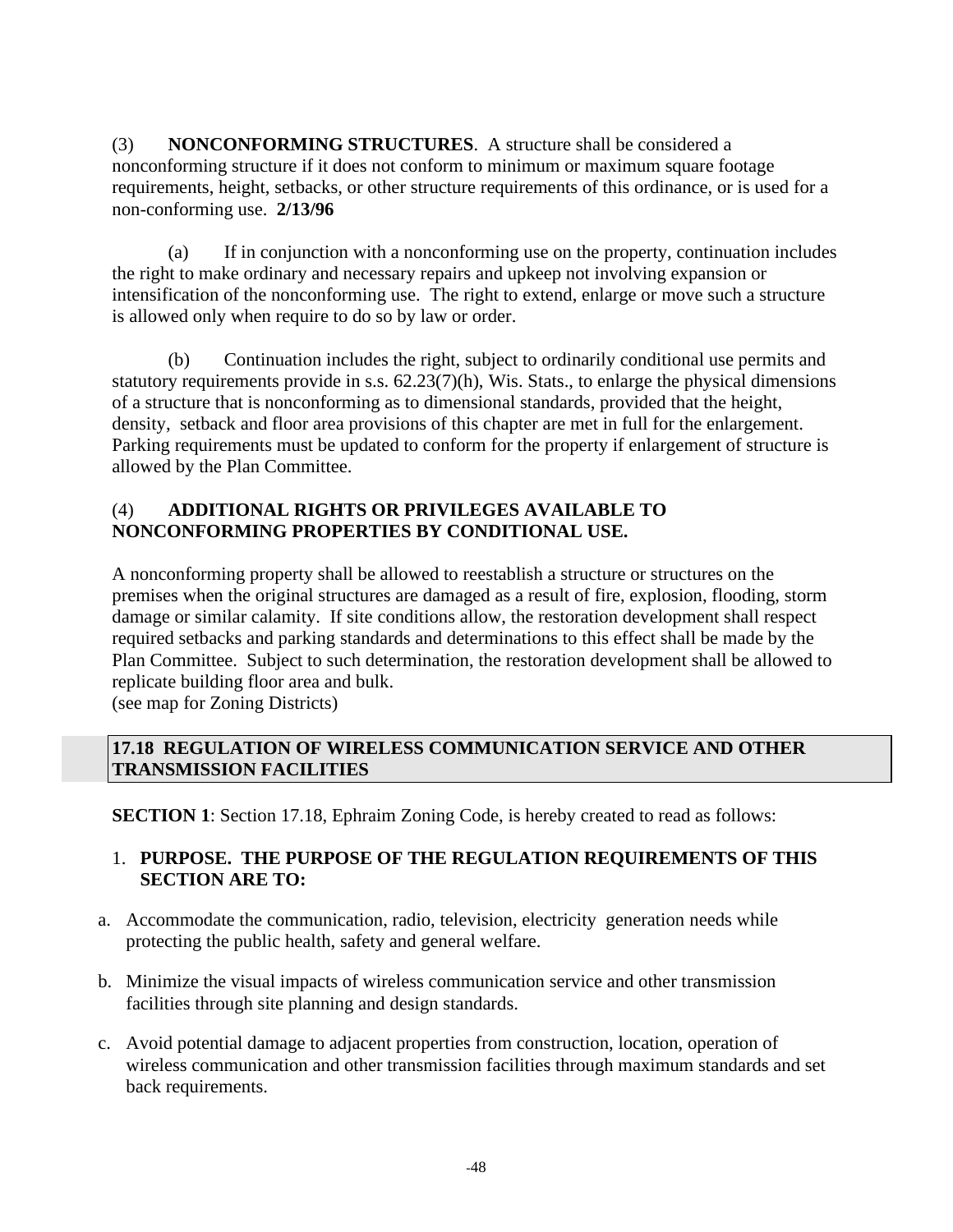- d. Maximize the joint use of existing and approved towers, buildings or structures to accommodate new wireless service to minimize the number of towers needed to service the community.
- e. Accomplish the foregoing while preserving the character of the Village so as to ensure that structures and other features that would detract from the natural scenic value and appearance of the Village be minimized or prohibited.

### **Definitions.**

Alternative tower structure shall mean man made trees, clock towers, bell steeples, flag poles, light poles and similar alternative design mounting structures that camouflage or conceal the presence of antennas or towers including, but not limited to, building and rooftop mounted facilities.

Alternative Facility shall mean a transmission facility that appropriately models or mimics in size and shape, scale and color something that exists in the immediate landscape or which could legally be placed there at the time of the application such as a silo in a farm setting or a tree in a forested area and which is unrecognizable to a casual observer as a transmission facility.

Antenna shall mean any exterior apparatus designed for telephonic, radio or telecommunications through sending or receiving of electromagnetic waves.

Collocation means a wireless telecommunications facility comprising a single telecommunication tower, monopole or building supporting the antennas owned and used by more than one telecommunication carrier or other provider of similar service. Pole locations shall also include location of wireless telecommunication facilities with other facilities such as water tanks, lights standards or other facilities and structures.

FAA – Federal Aviation Administration .

FCC – Federal Communications Commission.

Preexisting Transmission Facilities: Towers, tower accessory structures and alternative tower structures permitted and in operation prior to the effective date of this ordinance.

Height, when referring to a tower or structure, shall mean the distance from ground level to the highest point of towers structure even if said highest point is an antenna stealth facility a wireless communication service or other transmission facility which appropriately models or mimics in shape, scale and color something which exists in the immediate landscape or which could legally be placed or already exists there at the time of the application such as a silo in farm settings, a tree in forest lands and what is unrecognizable to the casual observer such as a transmission utility tower.

Stealth facility: Transmission facilities that are entirely enclosed in structures existing and permitted in the zone in which the facility is sited provided that such facilities are not subject to view by an observer from outside of the structure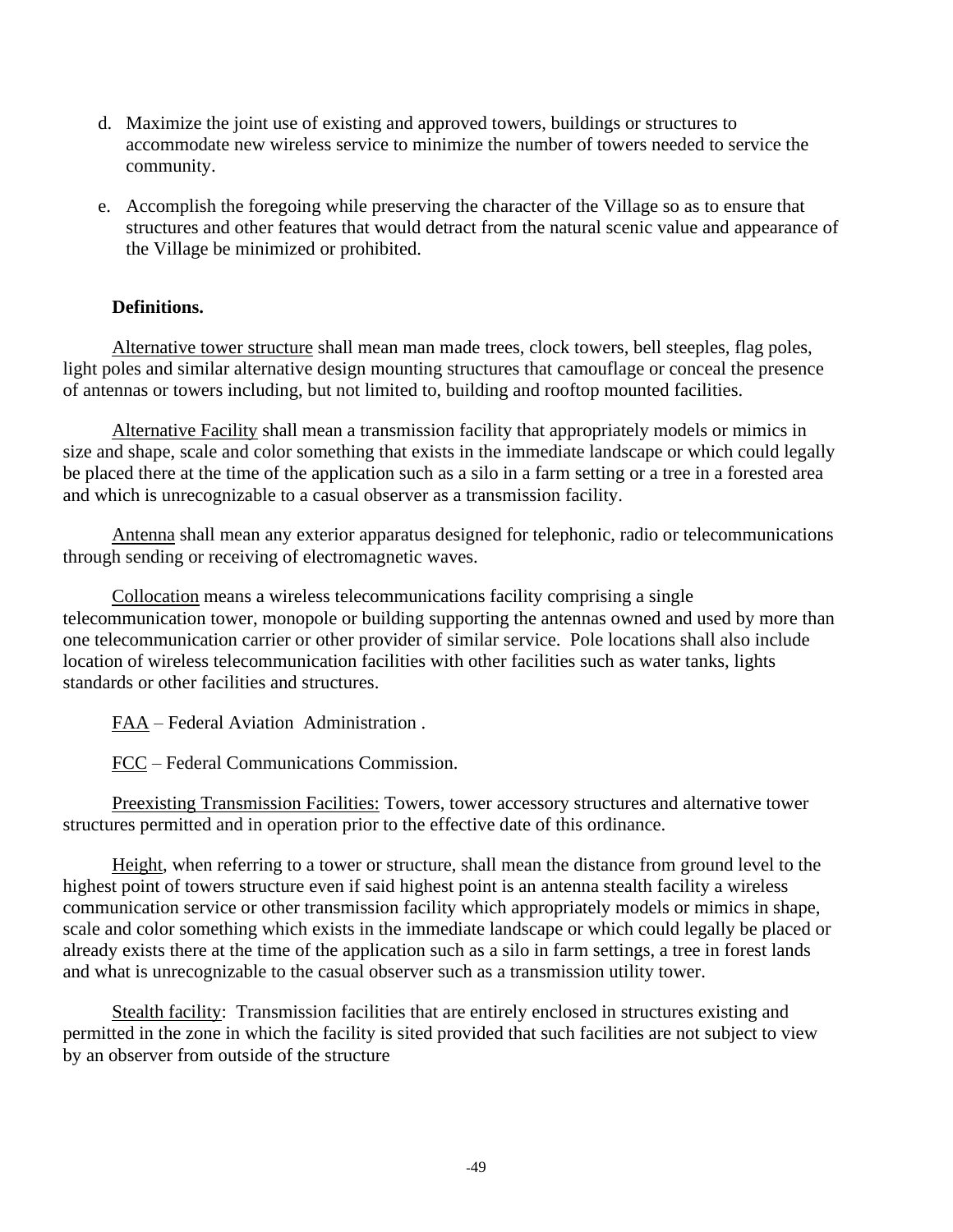Tower: Any structure that is designed and constructed primarily for the purpose of supporting one or more antennas or wind generators, including guide towers, monopole towers and self-supporting lattice towers.

Transmission Facilities: Any WCSF, radio, television or electric generation tower, equipment, accessory structure other than an electric transmission line.

Wireless communication service facility (WCSF). All equipment, buildings and structures with which a wireless communications service carrier or provider broadcasts and receives the radio frequency waves which carry its services, and all locations of said equipment, buildings and structures.

### Applicability.

- Preexisting transmission facilities. There are no transmission facilities that exist in the Village that are not in compliance with the provisions and intent of this ordinance on the effective date of this ordinance, April 15, 2005. Accordingly, all existing facilities will be deemed to have been permitted under this Section and will be subject to the provisions of this Section.
- Public Property. Antennas or towers located on property owned, leased or otherwise controlled by the Village shall be exempt from the requirements of this ordinance provided a license or lease that addresses the intent and purposes of this ordinance has been approved by the Plan Committee and Village Board. The Village expressly reserves the right to the reservation of space on any tower located on Village land for the collocation of Village property as a term of any lease or license.

#### Use Regulation:

Conditional Use. Subject to the requirements of the Telecommunications Act of 1996, Transmission facilities shall be conditional uses subject to the provisions of Sec. 17.44 of the Ephraim Zoning Code and the remainder of this ordinance, in the zones listed below.

Towers. Transmission facilities utilizing a tower shall be permitted as a conditional use only in the R-R Rural Residential District.

Stealth Facilities. Shall be permitted as a conditional use in any zone.

General Requirements.

Any transmission facility shall comply with all FCC and FAA rules and regulations.

Any installation of transmission facility shall comply with the manufacturer's specifications. The plan shall be approved and certified by a registered professional engineer.

Installation of any transmission facility shall comply with all applicable state and local building and electrical codes.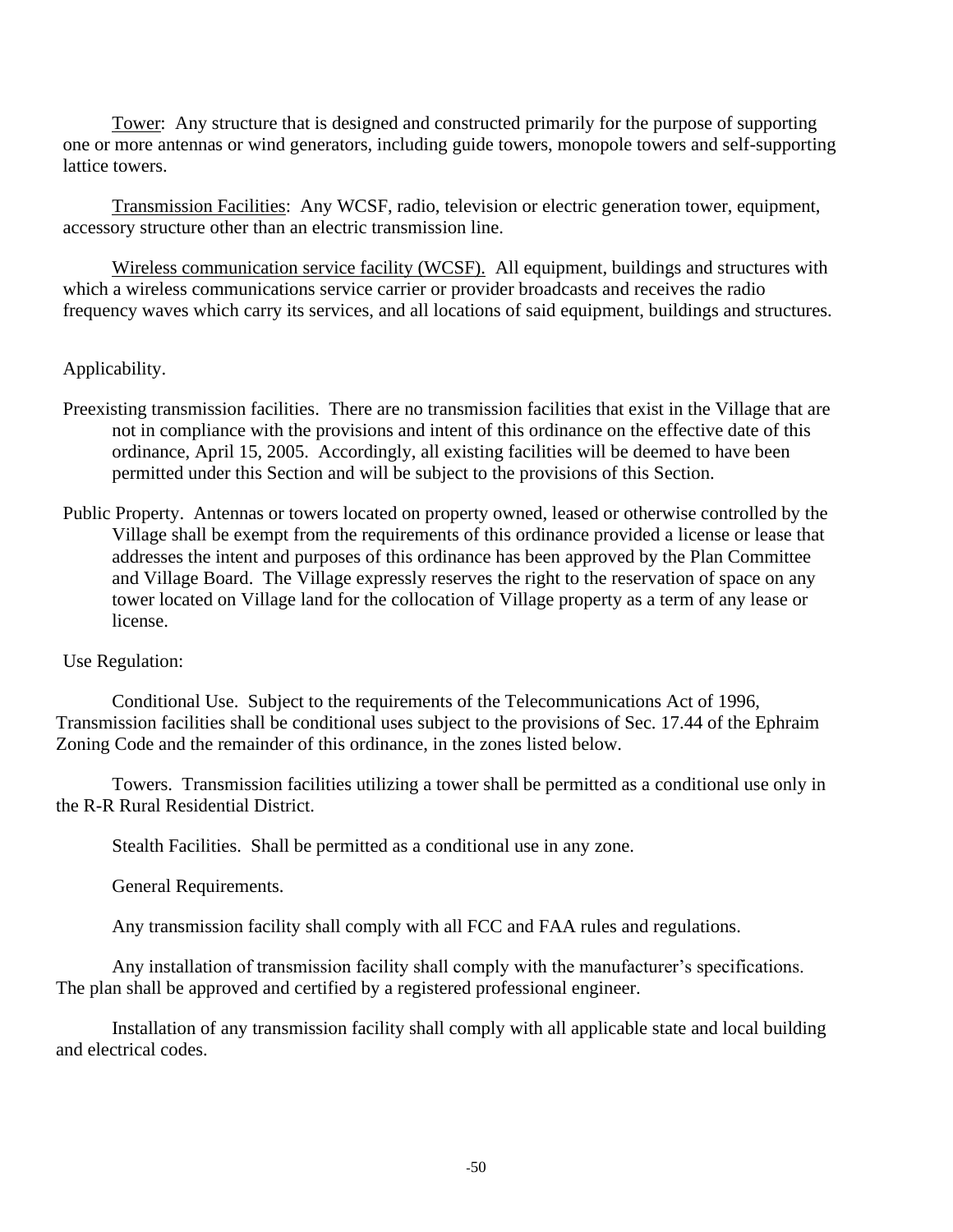All lease sites will require written authorization for the siting of a transmission facility which must be obtained from the property owner.

Any transmission facility must be adequately insured against personal injury, wrongful death and property damage claims and current certificate of such insurance shall be maintained on file by the Village Administrator. The Village of Ephraim shall be listed as a co-insured on said policy.

Any transmission facility which is unused for the use for which the permit was granted for twelve (12) consecutive months must be removed and the site restored in a reasonable time, but not more than three (3) months after the removal is requested by the Village. Upon removal, the site shall be restored to its original or improved condition and anchoring elements shall be removed from the ground to the depth of at least eight (8) feet. If removal and/or restoration is not completed, the Village is authorized to complete remove and site restoration and to charge to the cost to the performance bond.

Proposals to erect a new transmission facility shall be accompanied by a required federal, state or local agency license or application for such license.

Only one (1) tower is permitted on each parcel of land although, transmission facilities can be collocated on such tower.

Except in cases where an acceptable alternative tower structure may be used, the monopole is the required tower structure. Guide or lattice towers are prohibited. Antennas must be contained within or mounted flush with the monopole.

Any owner of a preexisting transmission facility for which a permit has been issued or deemed issued by this provision shall be designed to accept in the future at least two collocations on reasonable terms so long as adverse visual impacts do not result.

In the interest of minimizing the visual impact of the transmission facilities, the following requirements shall be imposed:

At a transmission facility site, the design of the buildings and related structures shall to the extent possible represent alternative facilities as defined in subsection (2) above.

To the extent possible, all transmission towers shall be placed in an alternative tower structure.

In the event the tower cannot be placed in an alternative tower as noted in  $(k)$ 2. above, towers shall be painted in neutral colors so as to reduce visual obtrusiveness, with color choices approved by the Plan Committee.

If an antenna is installed on a structure other than a tower the antenna and supported electrical mechanical equipment must be of neutral color that is identical to or closely compatible with the color of the supporting structure so as to make an antenna and related equipment as visually unobtrusive as possible.

Prohibitions.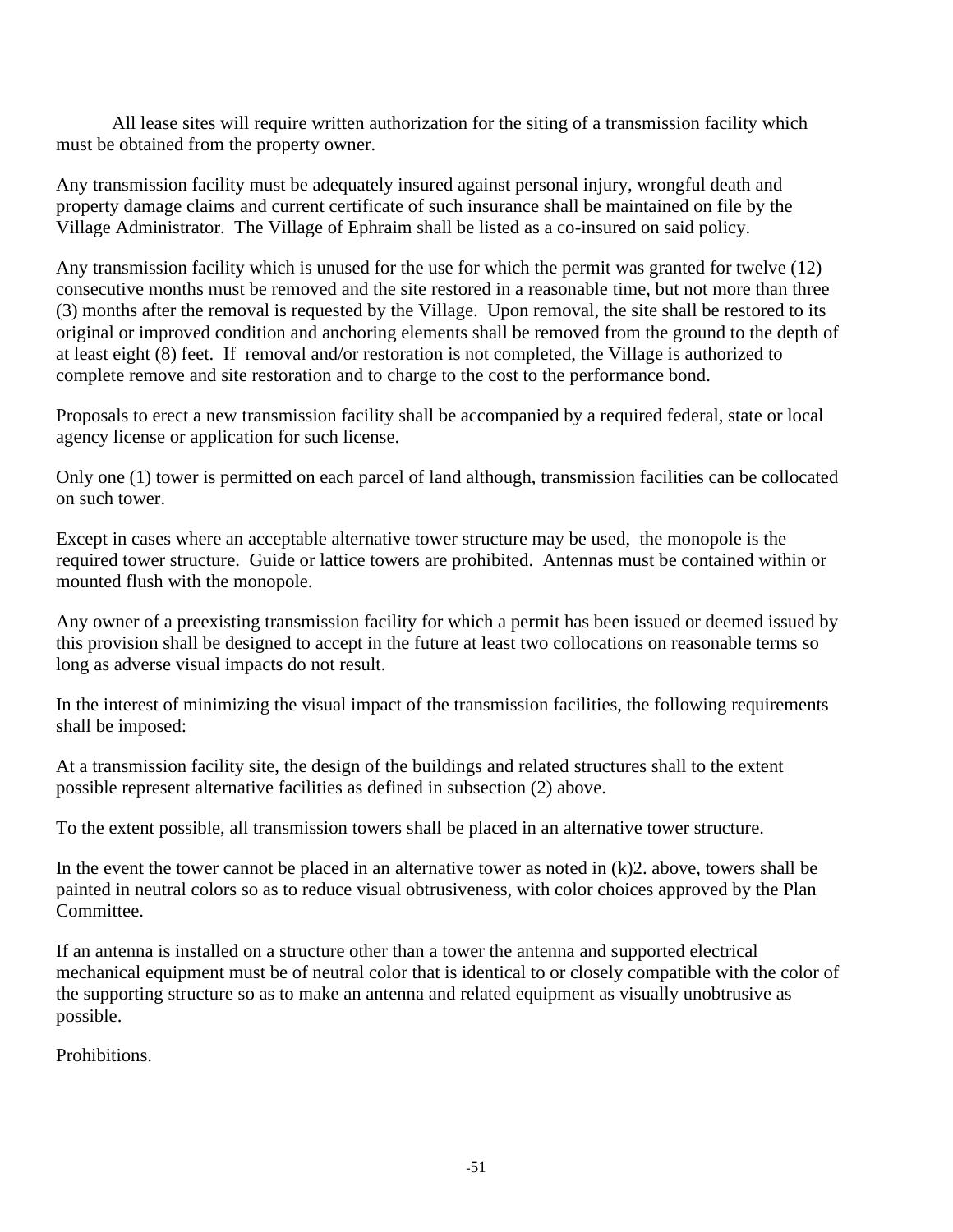No transmission tower shall be installed on a parcel within a subdivision created for residential purposes.

No advertising message shall be affixed to a transmission facility.

No transmission facility shall be illuminated unless required by FCC or FAA regulations, and such requirement shall be disclosed and evaluated when considering the granting of a conditional use for such tower.

No part of any transmission facility shall extend across or over public right-of-way, street, highway, sidewalk or property line.

A temporary mobile transmission facility site is not permitted except in the case of failure equipment testing, equipment replacement or emergency; prior authorization must be obtained from the Zoning Administrator. Use of a temporary site for testing purposes shall be limited to twenty-four (24) hours and a temporary site for equipment failure, equipment replacement or emergency shall be limited to thirty (30) days unless extended for good cause in writing by the Zoning Administrator. Any such extension will be reported to the Plan Committee.

Federal requirements. All towers must meet or exceed current standards of the FAA and FCC and any other agency of the federal government with authority to regulate towers and antennas. If such standards and regulations are changed then the owner of towers and antennas governed by this ordinance shall bring such towers and antennas into compliance with the revised standards within six (6) months of the effective date of such standards or regulations, unless a more stringent compliance schedule is mandated by the controlling federal agency. Failure to bring towers and antennas into compliance with such revised standards and regulations shall constitute grounds for the removal tower and antenna at the owners expense.

Building code. The owner of a transmission facility shall ensure it is maintained and complies with the standards contained in the applicable building codes and to the applicable standards for transmission towers which are published by the Electronic Industries Association as amended from time to time. If upon inspection the Village Board concludes a tower fails to comply with such codes and standards and constitutes a danger to persons on the property then upon notice being provided to the owner of the tower, the owner shall have thirty (30) days to bring such facility into compliance with such standards. If the owner fails to bring such tower into compliance within thirty (30) days the Village Board may remove such tower at the owners expense.

Permitting Requirements. Application for conditional use permit for a transmission facility shall comply with the following provisions in addition to those of Sec. 17.44 of the Ephraim Zoning Code:

Inventory of existing sites. Each applicant for an antenna and/or tower shall provide to the Zoning Administrator an inventory of existing towers that are either within the jurisdiction of Ephraim or within neighboring jurisdictions including specific information about the location, height and design of each tower. The Zoning Administrator may share such application with other applicants applying for conditional use permits or administrative approvals under this ordinance or other organizations seeking to locate antennas within the jurisdiction of this Village provided however, that the Zoning Administrator is not, by sharing such information, in any way representing or warranting that such sites are available or suitable.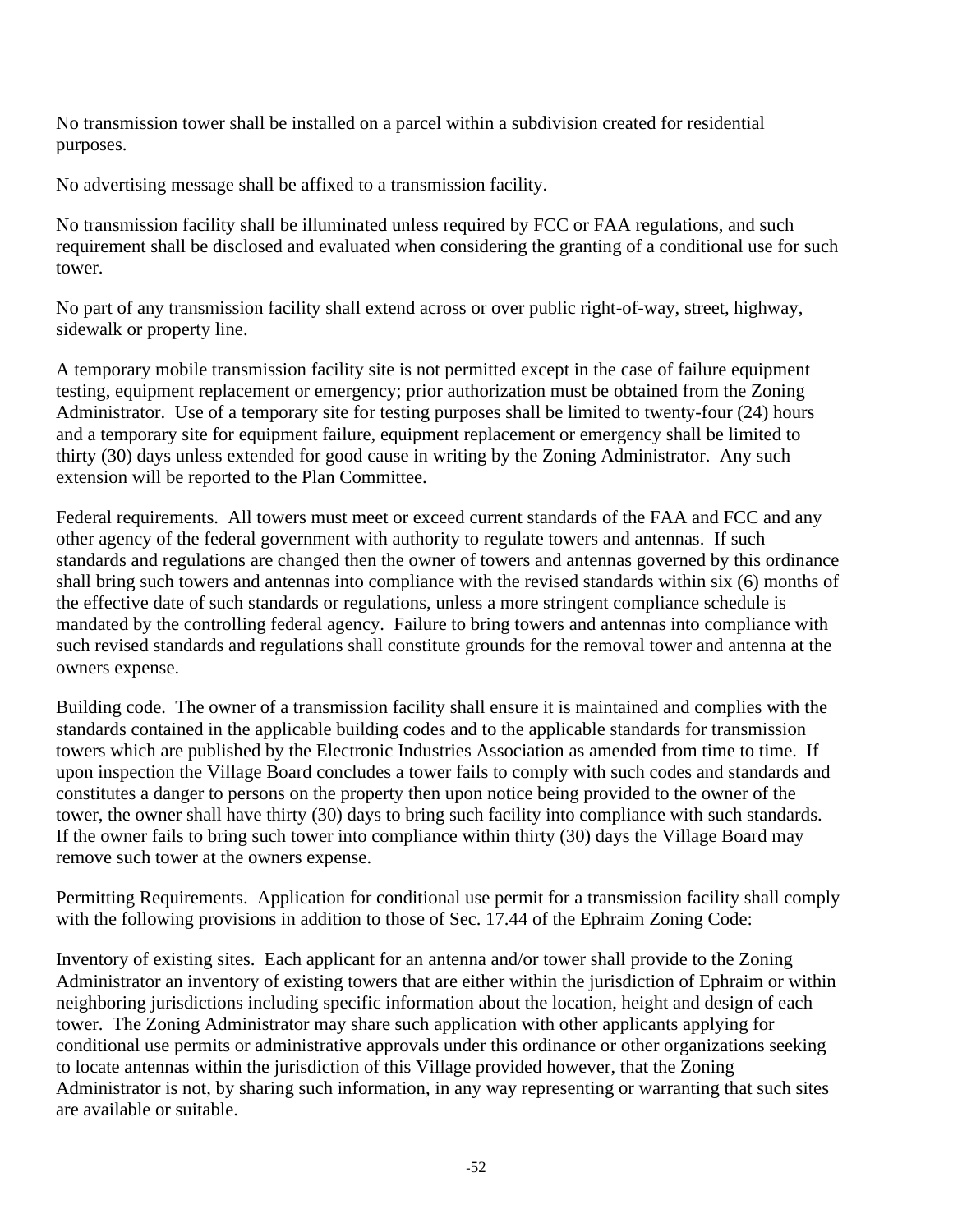Any information of an engineering nature that the applicant submits whether civil, mechanical or electrical shall be certified by a licensed professional engineer.

Information required by each applicant requesting a permit under this ordinance shall submit a scaled site plan and a scaled elevation view and other supporting drawings and computer generated renderings calculations or other documentations signed and sealed by appropriate licensed professionals showing the location and dimensions of all improvements including information concerning topography, radio frequency coverage, tower or height requirements, set backs, drives, parking, fencing, landscaping, adjacent uses and other information deemed by the Plan Committee to be necessary to assess compliance with this ordinance.

Each application for conditional use permits shall include a facility plan containing the following information:

Written description of the types of consumer services each provider will provide to its customers (radio television, electric, generation, cellular, paging or other anticipating wireless communication service).

List of all existing sites, existing sites to be upgraded, replaced and proposed sites within the Village for services to be provided by the provider.

Map of Door County showing the adjacent governmental units in which transmission facilities of the applicant are located.

A visual analysis including photo simulations of the view of the vicinity of the transmission facility before and after the proposed transmission facility is built taken from approximately a mile from the transmission facility from the north, south, east and west proposed site and from the Bay which may include photomontage, field mockup or other techniques which identifies the potential visual impacts of the proposed transmission facility. Consideration shall be given to views from public areas, as well as from private residences. The analysis shall assess the cumulative impacts of the proposed transmission facility and other existing foreseeable transmission facilities in the area and shall identify and include the feasible mitigation measures consistent with the technology requirements of the proposed services.

In addition to the factors set forth in Sec. 17.44 of the Ephraim Municipal Code, the Plan Committee and Village Board shall consider the following factors in determining whether to issue a permit although, the Village Board may waive or reduce the burden on the applicant if one or more of the criteria concludes that the intent of the ordinance is better served thereby:

Height of proposed tower.

Proximity of the tower to residential structures and residential boundaries.

Nature of uses on adjacent and nearby properties.

Surrounding topography.

Surrounding tree coverage and foliage.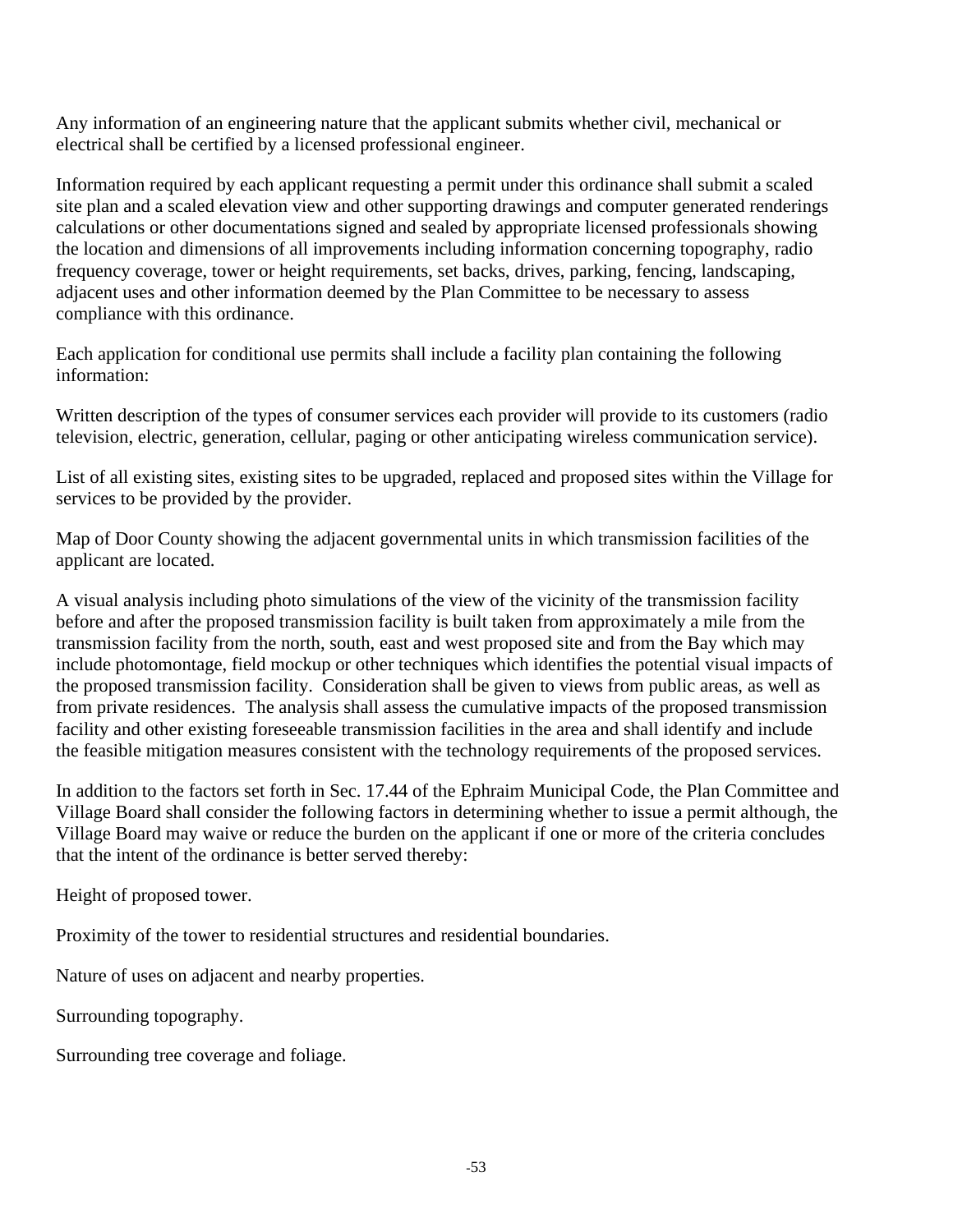Design of the tower particularly with reference to design characteristics that have the effect of accommodating other users and reducing or eliminating visual obtrusiveness.

Proposed ingress and egress.

Financial impact of the proposed tower.

The increased need for the installation for wireless communication service facilities.

The intent of the Village's Zoning Code that the view of the Village be protected from structures and other features that would detract from its natural scenic value and appearance.

The location, siting and construction of wireless communication service and other facilities which may result in potential adverse impacts on the surrounding area.

The need to provide a fair nondiscriminatory procedure for providing wireless communication service facilities and tower facilities for other technologies such as wind generation of electricity and digital television, while protecting health, safety and welfare, minimizing adverse visual impacts of such services, avoiding potential hazards or damages to adjacent properties for tower structures and to maximize existing or other approved structures to minimize the need for such structures

The interplay of related Federal regulations on the applicability of this ordinance.

Landowner acknowledgement. Written acknowledgement by the landowner of a leased site that he/she will abide by the applicable terms and conditions of the land use permit or special exemption permit including the restoration and reclamation requirements provided in this ordinance.

A performance bond in a form acceptable to the Zoning Administration in an amount sufficient to provide for the removal of the transmission facility shall be presented with the application.

Additional information and analysis.

The Zoning Administrator or Plan Committee or, upon appeal, the Board of Adjustment, may at their discretion require a visual impact demonstrations including mockups and photomontages, screening and painting plans, network maps, alternative site analysis, list of other nearby transmission facilities or facility design alternatives for the proposed transmission facility.

The Zoning Administrator, Plan Committee or Board of Appeals, on appeal, may employ, on behalf of the Village, independent technical experts to review materials submitted by the applicant or prepare materials required, but not submitted by applicant. The applicant shall pay the cost of such review or independent analysis.

Photographic documentation of pre-construction conditions of the site.

Waiver of Guidelines. The guidelines set forth in this ordinance shall govern the location of all towers and the installation of all transmission facilities; provided however, that the Village Board may waive these requirements if it determines that the goals of this ordinance and the requirements of federal law are being served thereby.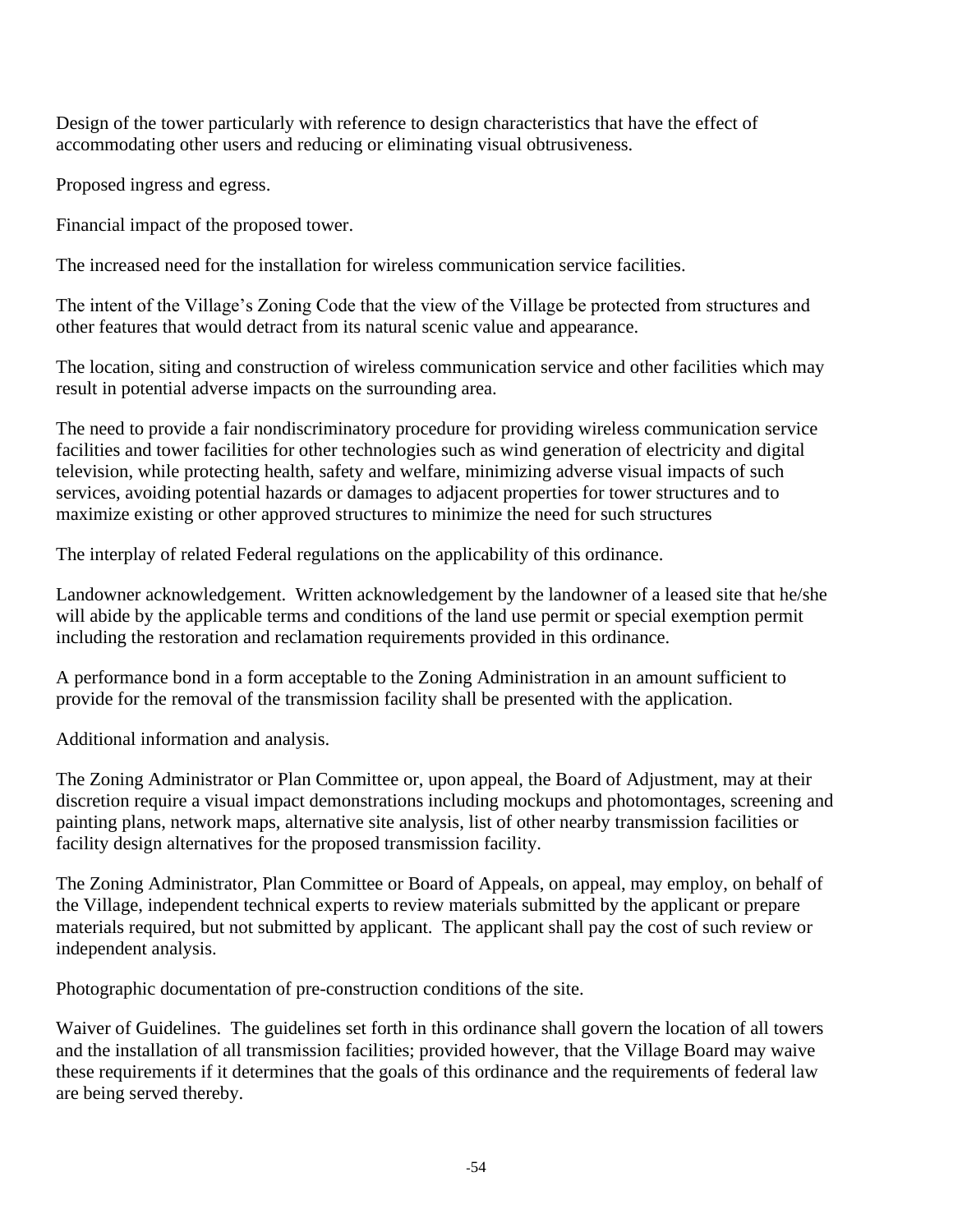Availability of other suitable existing towers or other structures. No new tower shall be permitted unless the applicant demonstrates to the satisfaction of the Village Board that no existing tower or alternative structure can accommodate the applicants' proposed antenna. Evidence submitted to demonstrate that no existing tower or alternative structure can accommodate the applicants proposed antenna may consist of any of the following:

No existing towers or structures are located within the geographic area required to meet the applicants engineering requirements.

Existing towers or structures are not of sufficient height to meet the engineering requirements.

Existing tower or structures do not have sufficient structural strength to support the applicants proposed antenna or equipment.

The applicants proposed antenna would cause electromagnetic interference with an antenna on existing towers or structures or antenna on existing structures or towers would cause interference with applicants proposed antenna.

These costs or contractual provisions required by the owner in order to share an existing tower or structure are unreasonable.

The applicant demonstrates that there are other limiting factors that render existing towers and structures unsuitable.

Accommodation of other users.

Any proposed telecommunications tower and tower site shall be designed structurally and electrically in all respects to accommodate collocation of the applicants' antennas and comparable antennas for at least two additional users. Towers and tower sites shall be designed to allow for future rearrangement of antennas upon to tower to accept antennas mounted at varying heights and to accommodate supporting buildings and equipment.

The holder of a permit for a tower shall allow collocation of at least two additional users and shall not make access to the tower and tower site for additional users economically unfeasible. If additional users demonstrate through independent arbitrator other pertinent means that the holder of the tower permit has agreed access to a tower economically unfeasible then the permit shall become null and void.

Set backs and separation. The following set backs and separation requirements shall apply to transmission facilities provided however, the Village Board may reduce the standards and separation requirements if the intent to this ordinance is better served thereby:

Towers must be set back a distance equal to or greater than the height of the tower from any residential structure or lot line.

In any zoning district towers over ninety feet in height shall not be located within a quarter mile of any existing tower that is over ninety (90) feet in height. This one-quarter mile limitation may be waived by the Village Board after the Village Board gives consideration to collocation possibilities and the factors set forth in this ordinance.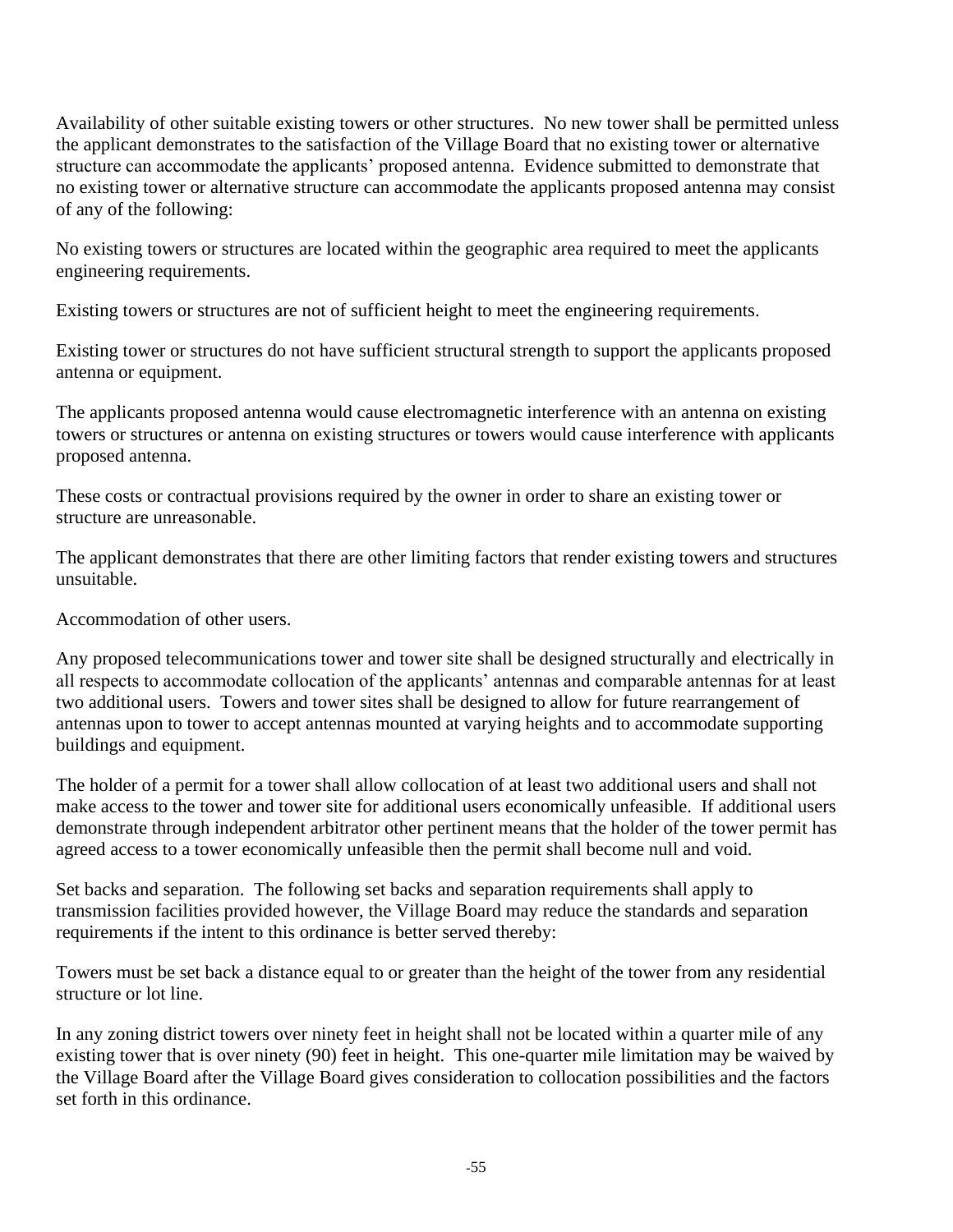Security Fencing. Towers shall be enclosed by a security fence not less than six (6) feet in height and/or shall be equipped with the appropriate anti-climbing device, provided however, that the Village Board may review such requirement for stealth facilities and provided that such fencing requirement is not applicable to alternative structures siting.

Accessory structures shall conform to the setback, height and other dimensional standards established for structures in the district in which they are located.

Landscaping the following shall govern the landscaping surrounding towers however, the Village Board may waive such requirements if the intent of the ordinance be better served thereby.

Tower facilities shall be landscaped with a buffer of plants that effectively screen the view of tower site from adjacent property. The standard buffer shall consist of a landscape strip at least four feet wide.

In locations where the visual impacts of the tower would be minimal, the landscaping requirement may be reduced or waived all together.

Existing mature tree growth and natural land form on the site shall be preserved to maximum extent possible. In some cases, such as towers sited on large wooded lots, natural growth around the property perimeter may be a sufficient buffer.

Abandonment. Abandoned or unused towers or portions of towers shall be addressed in the following manner.

All abandoned and unused towers associated with facilities shall be removed within twelve (12) months of the cessation of the operations of the site unless a time extension is approved by the Plan Committee. If leased property, a copy of the relevant portions of the signed lease which requires the applicant to remove the tower upon the cessation of operations that the site shall be submitted at the time of application. In the event that the tower is not removed within twelve (12) months of the cessation of operations, the tower and associated facilities may be removed by the Village and the cost of remove assessed against the property. See also 17.18(5)f.

Unused portion of towers above a manufactured connection shall be removed within six (6) months of the antenna relocation unless a new user notifies the Zoning Administrator of its intent to locate on such unused portion. In which case, the six (6) month provision may be waived. Unused equipment shall be removed within sixty (60) days of abandonment of the tower. The replacement of the portions of the tower previously removed and equipment requires the issuance of new conditional use permit.

Liability and Enforcement. The owner of the transmission facility maintains all liability relating to said facilities and shall be required to keep a current certificate of insurance, with Village as co-insured, demonstrating the existence of insurance sufficient to address such liability concerns.

In addition to the procedures provided at Sec. 17.44 of the Ephraim Zoning Code, the Plan Committee shall act promptly upon the application taking into consideration the nature and scope of the request and may require additional meetings to review an application for a transmission facility. The Plan Committee shall, upon its decision either to grant or deny the permit, make detailed written findings explaining the rationale and provide substantial evidence for the course of action taken. Such decisions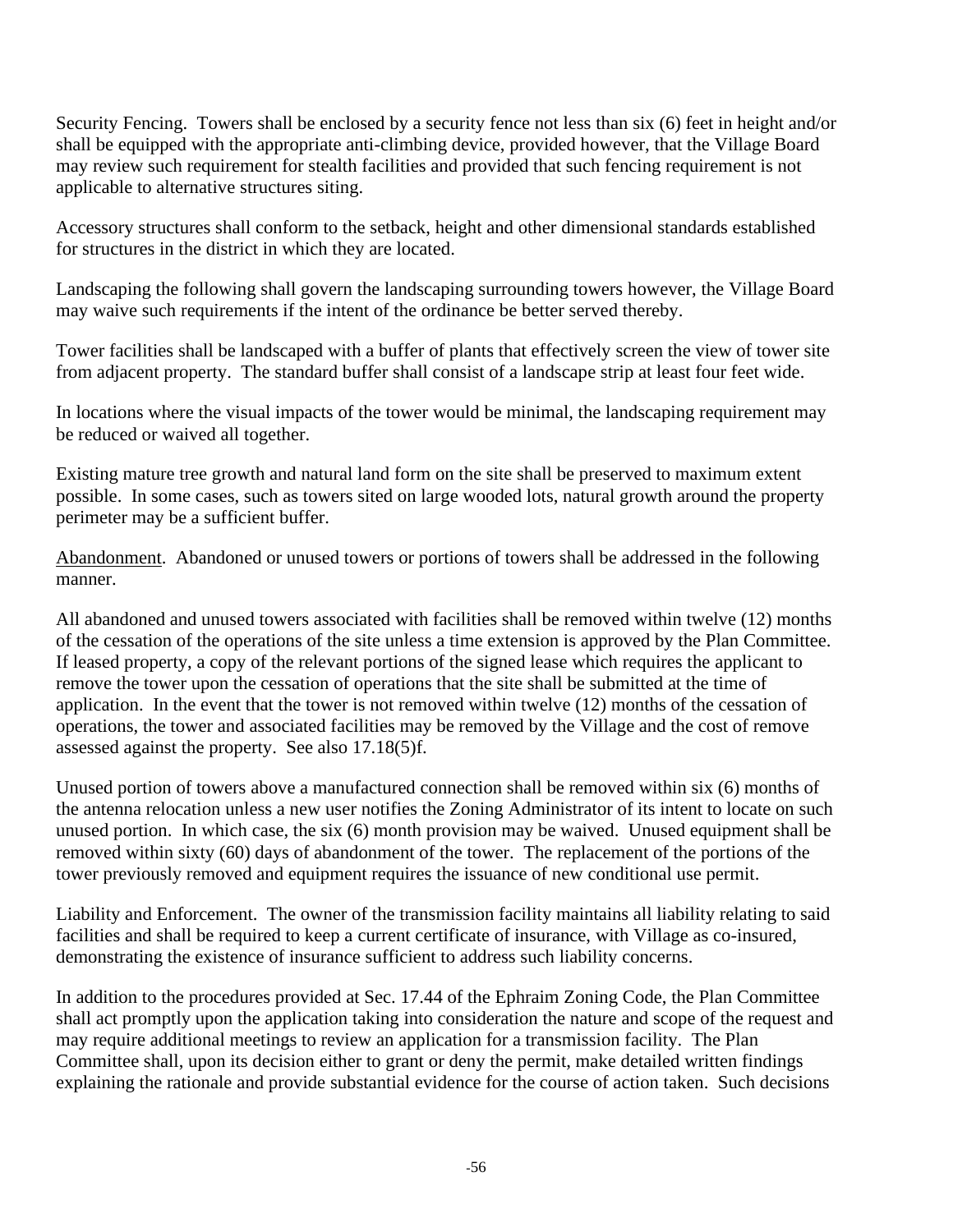shall be subject to appeal and review by the Board of Appeals as provided in Sec. 17.44, Ephraim Zoning Code.

**SECTION II:** If any section, subsection, paragraph or sentence of this ordinance is for any reason deemed unconstitutional or otherwise unenforceable by decision of any court of competent jurisdiction, such decision shall not affect the validity of the remainder of this ordinance.

**SECTION III**: This ordinance shall take effect upon its passage and publication according to law.

# **17.19 MEMORIALS**

**(1) MEMORIALS –** It is the intent of the Village of Ephraim to allow the placement of commemorative memorials when deemed appropriate and when compatible with the unique architectural and historical character of the village.

- (a) All requests for memorials on public property shall be reviewed by the Village Board of Trustees. Upon approval the Village Board will become the applicant and the item will be forwarded to the plan committee for review.
- (b) Plan committee design review and approval are required prior to issuance of a permit for the placement of a memorial on Public or Private Property.
- (c) When not placed on an existing building, memorials and any accompanying memorial structures shall be placed outside of the road right of way.
- (d) Memorials shall not exceed a size of one and a half square feet or have a single dimension longer than 18 inches.
- (e) Memorials placed on stone or other freestanding memorial structures shall be approved on a case by case basis by the plan committee by the design review process. In the course of design review, consideration shall be given to sizing memorial structures in order to best facilitate the intended viewing of the memorial.
- (f) No memorial shall be so located as to interfere with the visibility or effectiveness of any official traffic sign or with driver vision at any access points or intersections.
- (g) Memorials existing prior to the adopted date of this ordinance shall be considered grandfathered.
- **(2)** Applications for Memorial benches are reviewed by the Village Board upon receiving written request. Requests are approved or denied based on the villages' current needs. Each donated bench features the words "In memory of  $\qquad \qquad$ , and is paid for by the applicant once the bench has been completed. Benches are placed on public property with no assigned or preferential location.

# **17.20 PROTECTED WATERFRONT (PW) DISTRICT**

**(1) INTENT**. Recognizing that the open shoreline is one of Ephraim's most distinctive features, the intent of this ordinance is to provide for as much open viewing space along our shoreline as possible. As an important contributing component of the Ephraim Historic District owners of residences in the PW district are encouraged to use and maintain their existing residences. Since most of the residential buildings in this district are sited on small nonconforming lots that would otherwise prohibit the erection of such structures under existing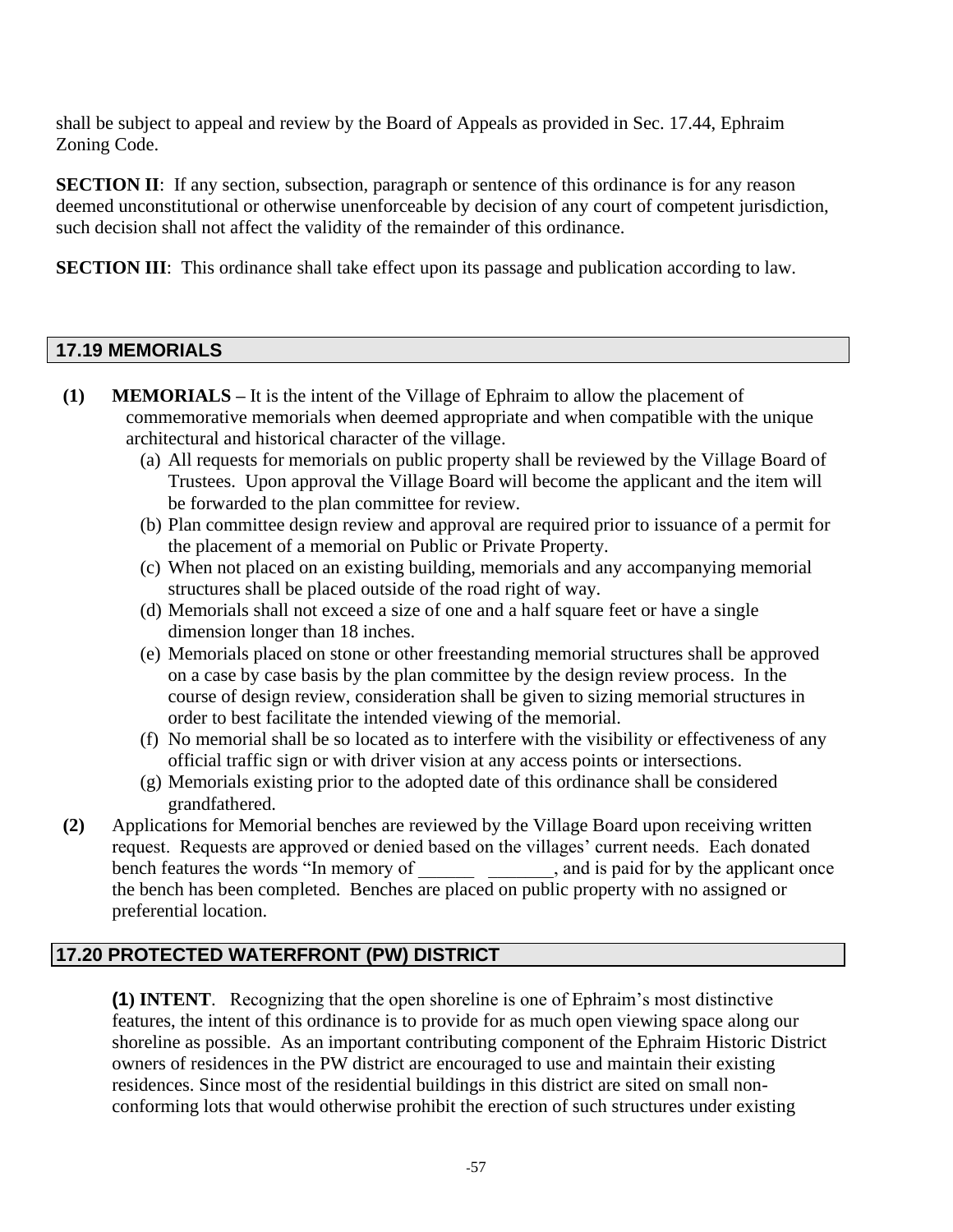ordinance, the Village position is that residences shall be restricted to those in existence. Existing residences can be modified, or torn down and reproduced, subject to approved Plan committee "PW Design Review" whereas the individual footprints, lot coverage, and setbacks for this district are grandfathered. (3/10/08), (9/8/2020)

### **(2) PERMITTED USES**.

(**A**) Park and open space provided that any proposed structural elements are given conditional use approval.

(**B**) Beaches, provided that any proposed structural elements are given conditional use approval.

### **(3) CONDITIONAL USES.**

- (**A**) On parcels where there is not a residence: as of January 1, 1998: *(3/10/08)*
	- o Dockage and launching;
	- o Boat and related rentals;
	- o Sale of marine fuel and accessories for marine use only;
	- o Structures necessary for permitted and conditional uses in the district, including bathrooms. Special Plan Committee approval shall determine the number of required parking spaces on a caseby-case basis, unless the use has a number established under ordinance 17.15(9); parking requirements may be met through a combination of off-street, on-site and/or dedicated parking spaces within common ways. Pervious surfaces for parking are preferred in this district.
	- o Non-Profit Organizations on village owned property. Sales within such shall be subject to any existing lease or other agreements with the village. In the event no such agreement speaking to sales exists, the Village of Ephraim Planning Committee, thru Conditional Use review, shall oversee and have final approval over any such sales area. This review will include but is not limited to, the type of merchandise sold, and the total amount of display area the merchandise will envelop. Passed 5/11/09

(**B**) Residential buildings in the district shall be restricted to those existing as of January 1, 1998. A "PW Design Review" shall be required for the reproduction of an existing residential structure as well as for additions or any modification to existing structures resulting in an increase to the footprint, height, or total square footage of these buildings. Visual impact from the streetscape is to be minimized. Residences destroyed by natural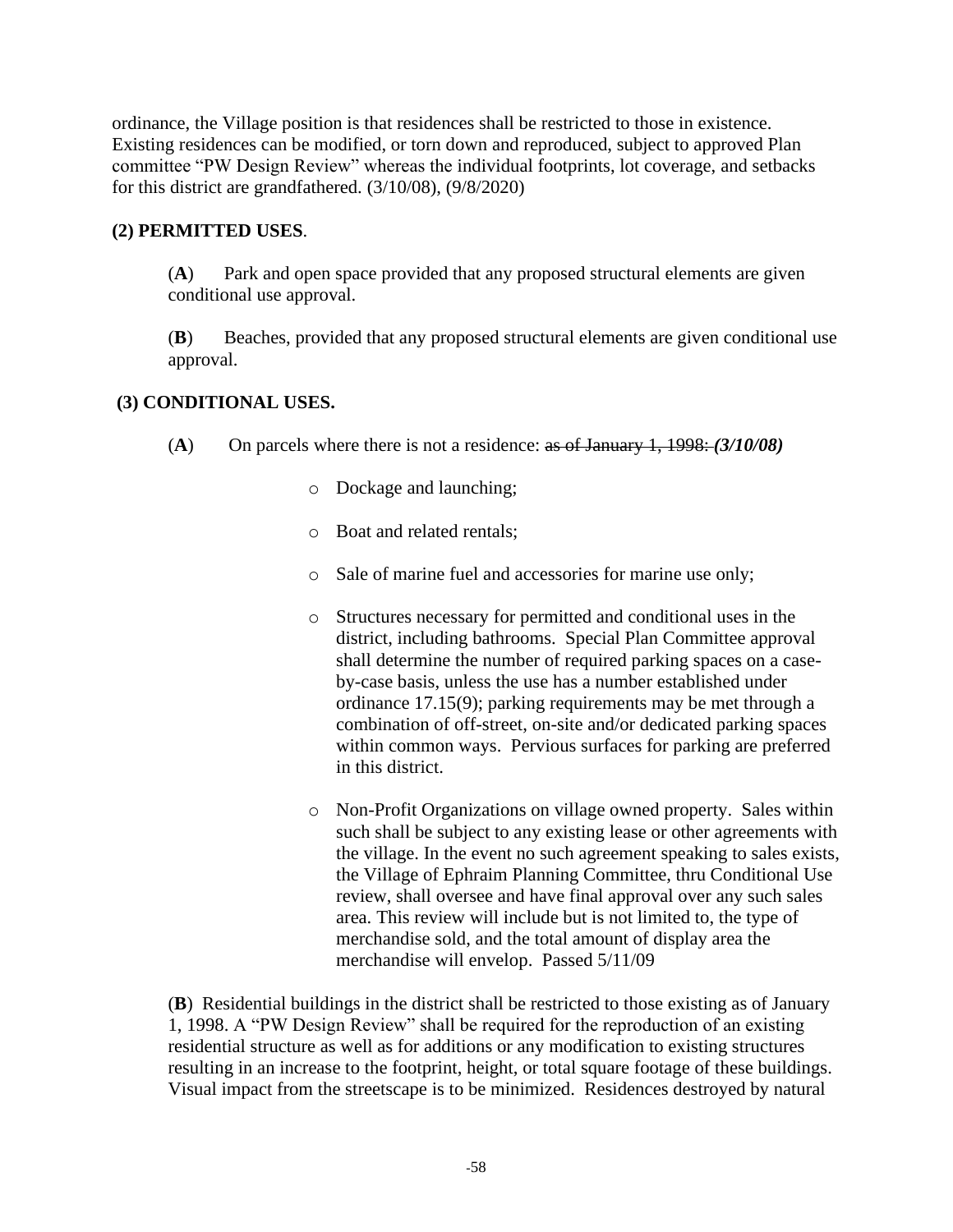disaster or fire in this district may be replaced to former footprint, location and size. (9/8/2020)

- (**C**) Other restrictions as regards structures in the PW District:
	- o No more than two garage or carport spaces/lot;
	- o No sheds, accessory buildings or boathouses;
	- $\circ$  No structures or buildings shall exceed 15' in height as measured from the crown grade of Water Street abutting the property; or as determined by the Plan Committee in consideration of the height of adjacent structures, and existing rooflines and pitches. (3/10/08)
	- o The setback and lot coverage requirements (from 17.24) shall be mandated except in the case of buildings, structures or public projects along the shoreline that are deemed to be in the greatest interest to the public by a majority of the Plan Committee and a majority of the Village Board, and this exception can occur only through special exception review. (4/08/02)
- (4) PROTECTED WATERFRONT DESIGN REVIEW by Historic Preservation Committee and Plan Committee
	- (A) Design Criteria For Residential Building Reproduction
		- Consideration given to applications in which the proposed reproduction will closely reflect the design and look of the original structure. New building may be constructed to the grandfathered footprint, location, and size of the existing residence.
		- Consideration given to applications in which the proposed reproduction will result in a slightly different look than the original building but whose design results in a smaller footprint with less lot coverage, a fitting building height, increased setbacks, and an overall better look that is in keeping with the character of the village and would lessen the ecological impact on the property.
		- Consideration given to applications in which the proposed reproduction will generally reflect the look of the original building but will also require some degree of design modification which is subject to par(B). ( 3/10/08)
	- (B) Design Criteria for Modification
		- Consideration given to applications where an increase in height would be required to make an existing building structurally sound, or to meet existing building codes and requirements. (9/8/2020)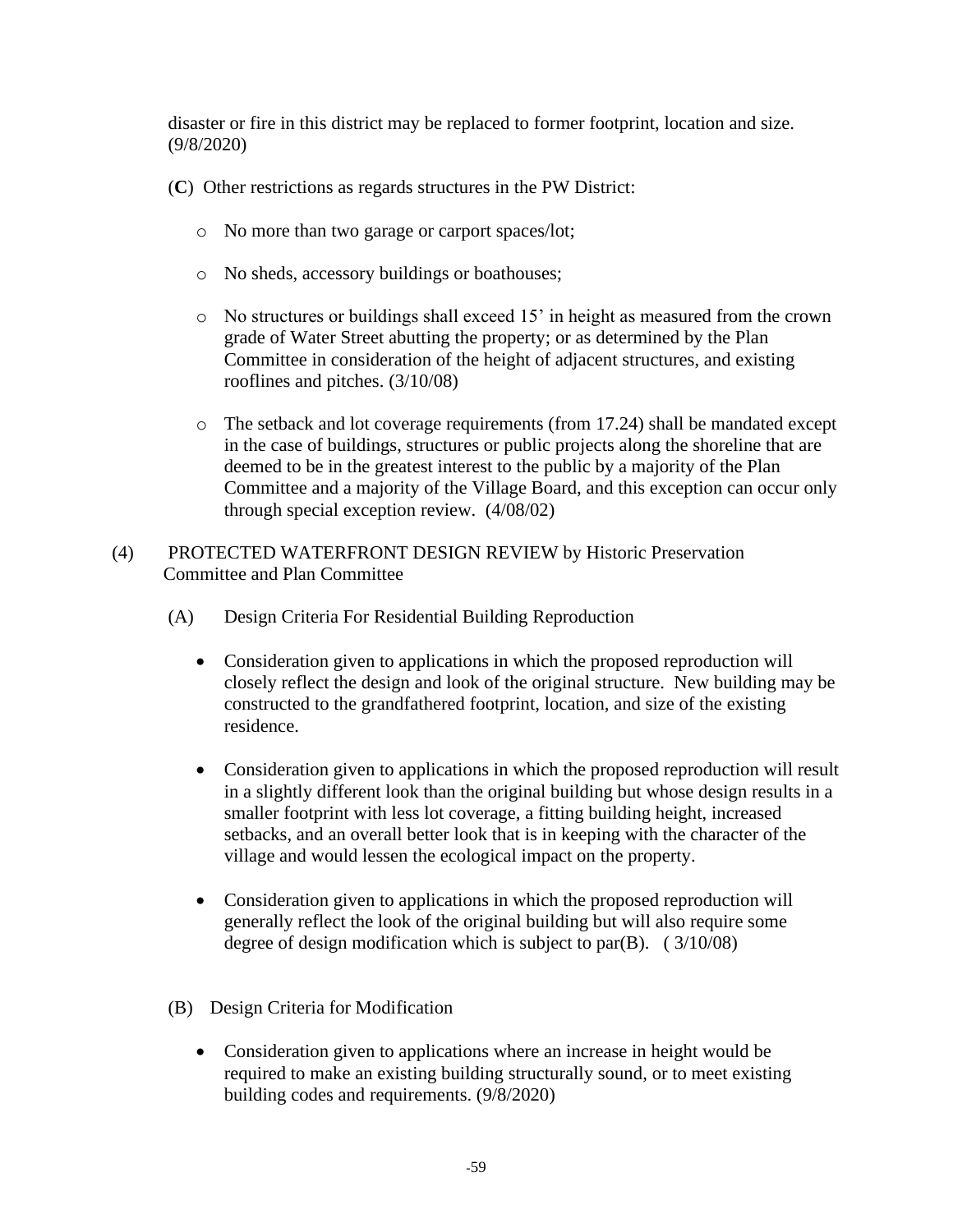- Consideration given to applications resulting in the modification of a building that does not result in increased footprints, and does not exceed the current height of the existing building.
- Consideration given to applications resulting in footprint modification to the primary structure whereas the footprints from additional existing structures to be removed can be reclaimed.
- Consideration given to allow for 10% additional lot coverage when that area will be used for adding off street parking. (3/10/08)
- **(5) DIMENSIONAL STANDARDS**. See ordinance 17.24.
- **(6) PROHIBITED USES**. Home occupations are not permitted in the PW District.

# **17.21 SINGLE-FAMILY RESIDENTIAL (R-1)**

**(1) INTENT.** The R-1 District is intended to provide for single family residential development and other uses compatible with single family residences. The district encompasses land areas within the Village where larger lots than PW lots are appropriate.

# **(2) PERMITTED USES.**

- (a) Single-family dwellings.
- (b) Cemeteries.
- (c) Residential accessory structures.

# **(3) CONDITIONAL USES.**

- (a) Public and semi-public uses.
- (b) Churches.
- (c) Utility facilities.

(d) Parking lots, area or facilities with spaces for 6 or more vehicles, trailers or boats, accessory to another use on the parcel.

- (e) Home occupations.
- (f) Planned Residential Development (see 17.22)
- (g) Accessory structures larger than 1,000 square feet.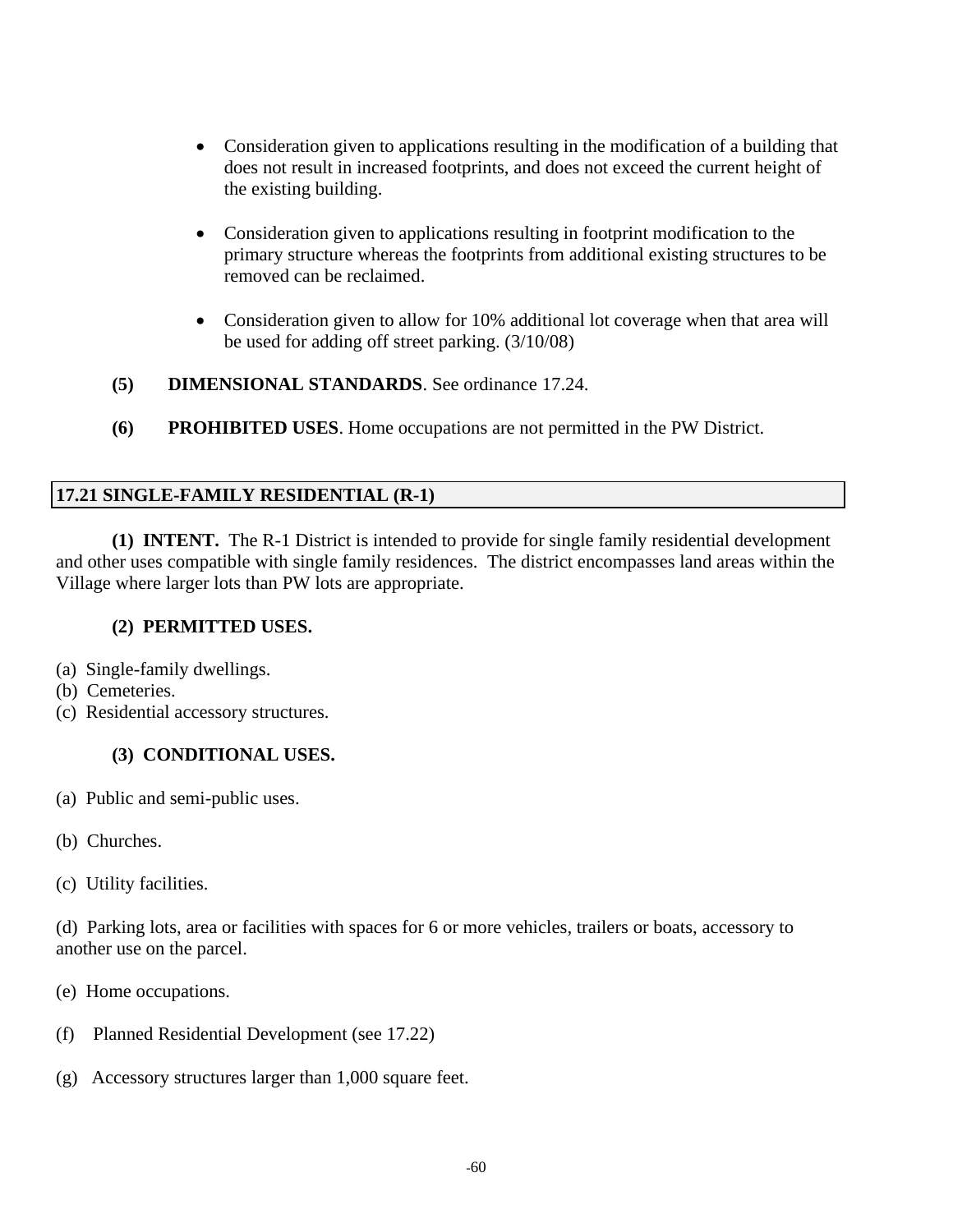#### (4) **DIMENSIONAL STANDARDS**. See ordinance 17.24.

#### **17.22 PLANNED RESIDENTIAL DEVELOPMENT**

(1) **INTENT.** The rationale behind permitting Planned Residential Development (PRD) is to provide the opportunity for the community to participate in the development of clustered, single-family homes (or duplexes),through condominium ownership, on larger tracts of land so that a maximum amount of green space is preserved. At the same time, although it is understood that ownership cannot be regulated, it is not the village's main intent that PRDs provide second vacation homes for nonpermanent residents. Rather, the hope is that the PRD approach will play a role in establishing permanent, moderately priced homes for permanent residents who will contribute to the diversity of the community in terms of age, income-level and background. To this end, the village will retain the right to either participate in, or deny, any proposed PRD that is not in keeping with the above goals and the goals set forth in Ephraim's *Comprehensive Plan.*

(2) **CONDITIONS OF PRDs**. Any proposed PRD is subject to **Conditional Use** and **Design Review** considerations, as well as any applicable infrastructure regulations pertaining to sewer (Utilities Ordinance 13.08 and 13.12), roads, drainage (Chapter 16), access and egress (Zoning Ordinance 17.15(6) and (7), etc. In addition, there may be other requirements and limitations as shall be imposed by the Plan Committee and the Board of Trustees in permitting the project to go forward.

(a) PRDs are allowed in two zoning districts: R-1 Residential and Rural Residential;

(b) The minimum tract size for PRD consideration is 5 acres; the maximum tract size for such consideration is 30 acres;

(c) It is required that PRD development be accessed from an existing public road; whenever possible, access and egress shall not be from Highway 42;

(d) If the Village believes the project contributes to the overall community good, as described in the Intent section above, there is a density incentive allowed of 1.25 to 1.5 times the density normally allowed, depending on the district and the size of the units proposed. The following table sets for the incentive standards, and Appendix A in this section for further detail and examples:

|                | Density    | <b>Footprint Maximum</b> | <b>Overall Maximum</b> |
|----------------|------------|--------------------------|------------------------|
|                | Multiplier | in Square Footage        | in Square Footage      |
|                | 1.50       | 1000-1500 sq. ft.        | 1000-2250 sq. ft.      |
| 1-acre minimum | 1.25       | 1501-2000 sq. ft.        | 2251-3000 sq. ft.      |
| $R-R$          | 1.50       | 1000-2000 sq. ft.        | 1000-3000 sq. ft.      |
| 2-acre minimum | 1.25       | $2001 - 3000$ sq. ft.    | $2001 - 4000$ sq. ft.  |

**Note 1:** Footprint and overall square footage excludes an attached garage, as stated in the residential footprint table.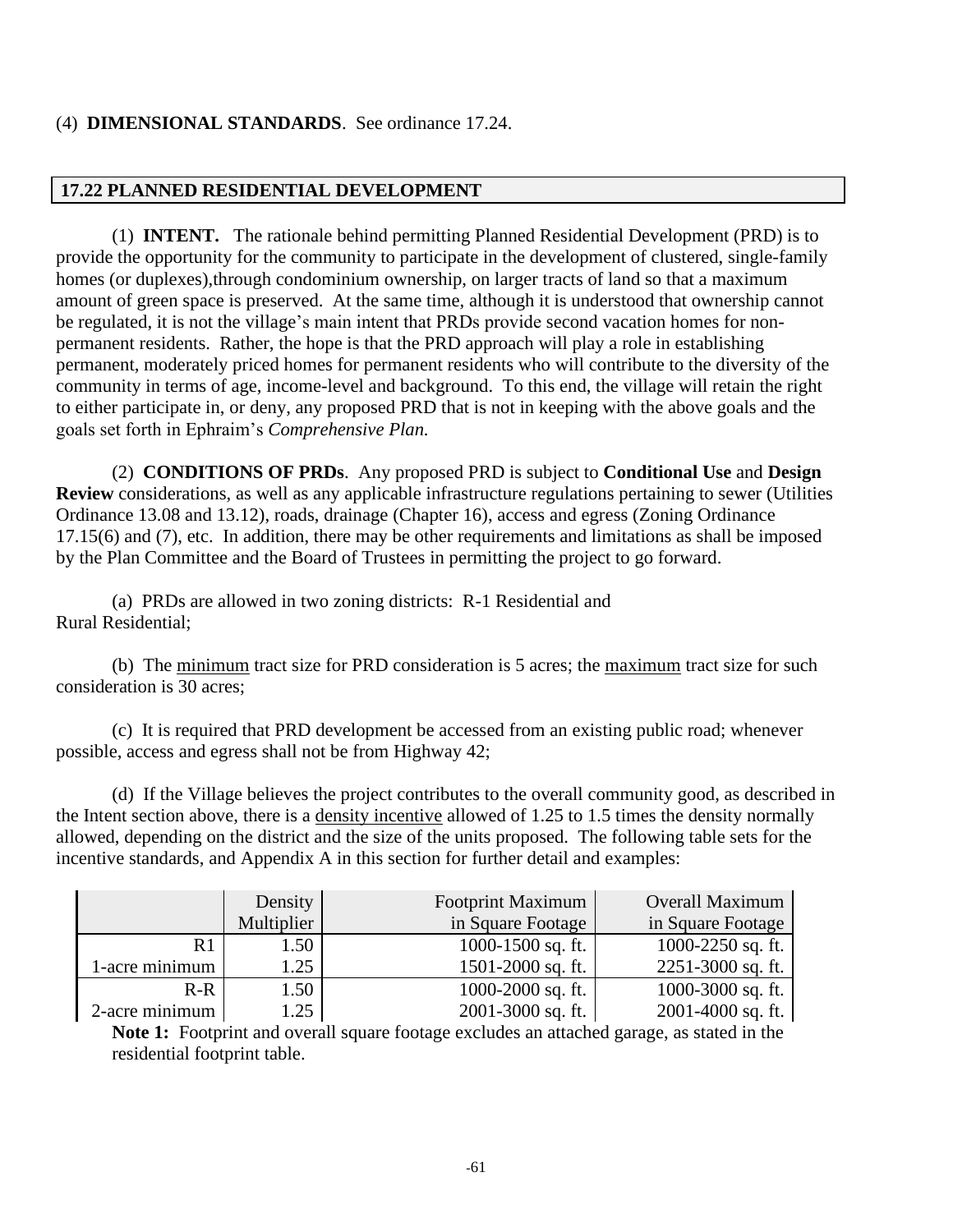(e) Rental of each unit constructed in a PRD shall be limited to once per year. The developer of a PRD must include this requirement (as a covenant or restriction) in the deed for each unit, and a buyer must agree to such a condition in writing;

(f) Duplexes are permitted in PRDs but are limited to no more than 25% of the total number of dwelling units in he PRD complex;

(g) Square footage. See Table of Standards for Residential Buildings. *See Appendix A before index for examples of PRDs*

# **17.23 RURAL RESIDENTIAL DISTRICT**

**(1) INTENT**. This district is intended to provide for the location of residences, certain agricultural uses and certain other land extensive uses situated on relatively large parcels in a spacious, rural environment.

### **(2) PERMITTED USES**.

- (a) Uses listed as permitted in the R-1 District.
- (b) Agricultural uses not involving farm livestock.

# **(3) CONDITIONAL USES**.

- (a) Commercial greenhouses.
- (b) Trade and Contractors' places of business.
- (c) Airport.
- (d) Golf Course.
- (e) Keeping of Farm Livestock.
- (f) Home Occupations.
- (g) Accessory structures over 1000 square feet.
- (h) Planned Residential Development (see 17.24(4)).

#### **(4) DIMENSIONAL STANDARDS**. See ordinance 17.24.

# **17.24 SUPPLEMENTAL RESIDENTIAL STANDARDS.**

The following standards are consolidated here and apply to the various districts as identified below:

# **(1) DIMENSIONAL STANDARDS FOR RESIDENTIAL DISTRICTS**. **Table of Standards**

|                   | PW            | R-1  | $R-R$   |  |
|-------------------|---------------|------|---------|--|
|                   |               |      |         |  |
| Minimum Lot Size  | 10,000sq. ft. | acre | 2 acres |  |
| Minimum Lot Width | 100'          | 00'  | 200'    |  |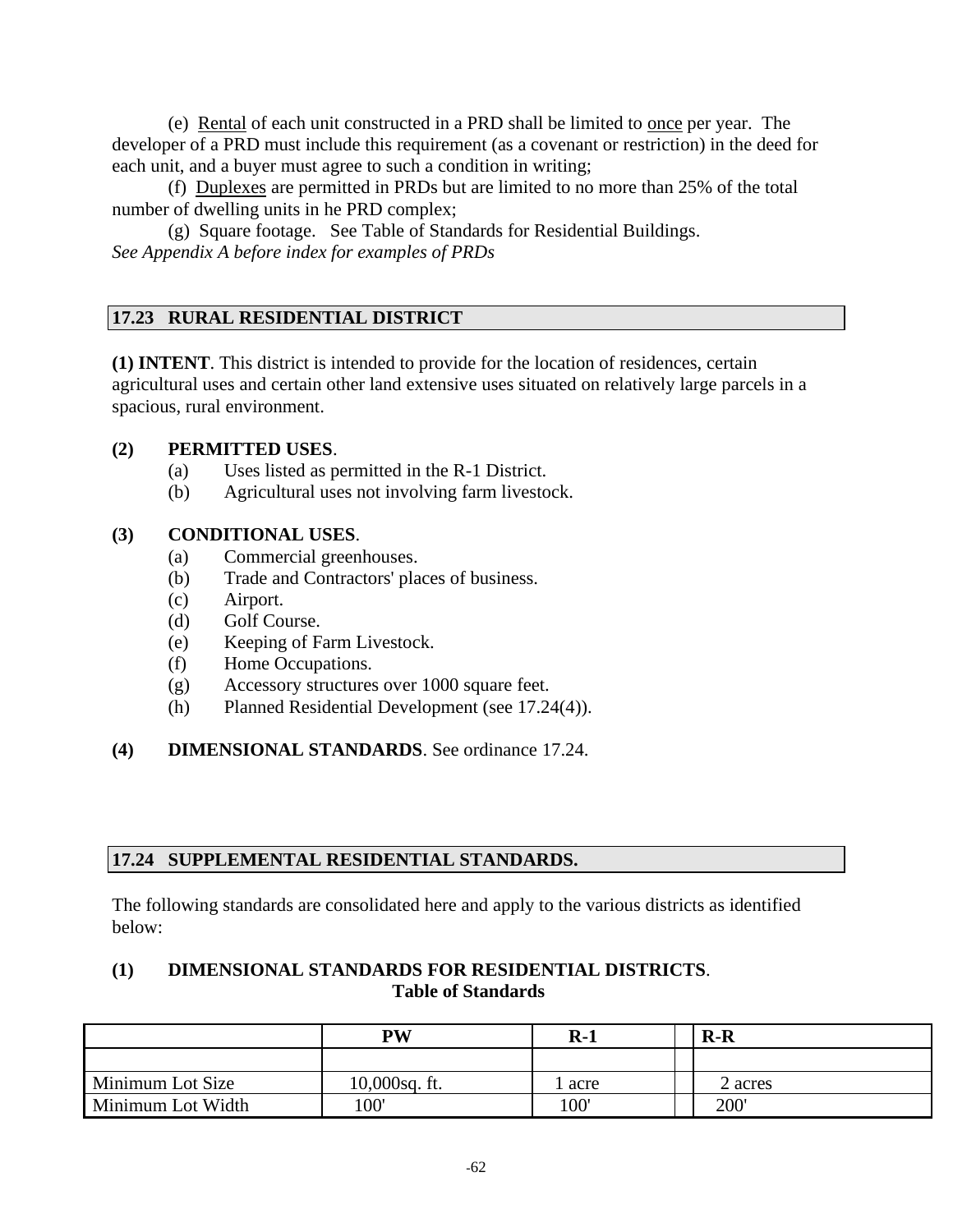| <b>Front Setback Minimum</b> | 30' | 40' | 75' |
|------------------------------|-----|-----|-----|
| Side Setback Minimum         |     | 15' | 20' |
| <b>Rear Setback Minimum</b>  | 40' | 40' | 50' |
| Maximum Lot Coverage         | 20% | 20% | 10% |
| Min. Building Separation     |     |     |     |

\* Also recommended prorated upwards from minimum lot size but not beyond the maximums recommended for RR

\*\* Existing homes in the PW district can be modified, or torn down & reproduced, subject to approved "PW Design Review".

\*\*\* Any existing legally non conforming parcel that is buildable but does not meet the minimum lot size standards of its respective zoning district may, by special exception, be exempted from proration of footprint and total residence maximum. *Added 4/13/09*

(See next page for PRD requirements) Page 62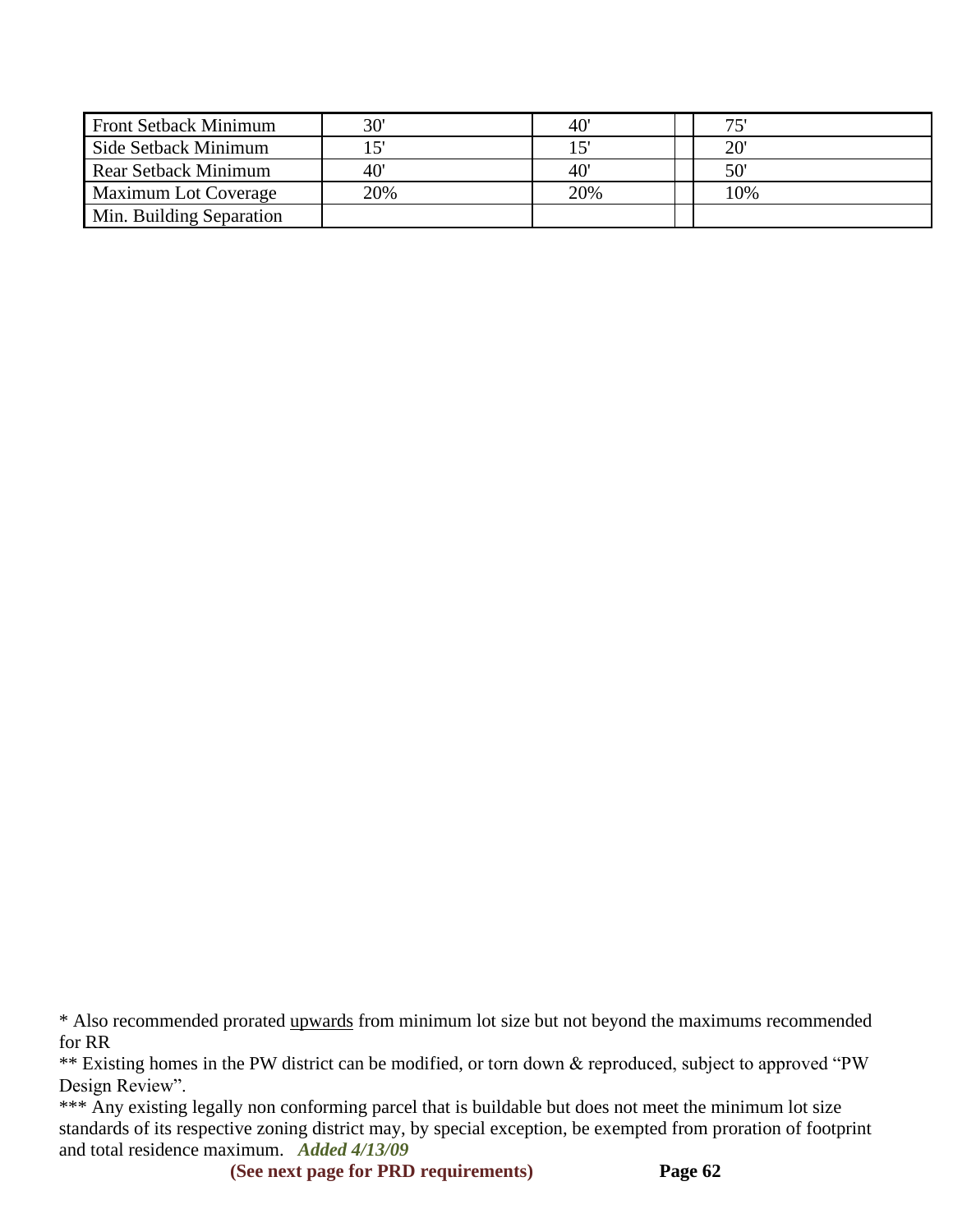| <b>Dimension</b>                                                | <b>PW</b>                   | R1                                                                        | <b>RR</b>                                                                                            | $C-S$                                                                                              | $C-C$                                                                                                   | $C-N$                                                                                             | <b>PRD</b>                                                                          |
|-----------------------------------------------------------------|-----------------------------|---------------------------------------------------------------------------|------------------------------------------------------------------------------------------------------|----------------------------------------------------------------------------------------------------|---------------------------------------------------------------------------------------------------------|---------------------------------------------------------------------------------------------------|-------------------------------------------------------------------------------------|
|                                                                 |                             |                                                                           |                                                                                                      |                                                                                                    |                                                                                                         |                                                                                                   | (allowed in<br>$R-1$ or $RR$ )                                                      |
| Minimum Lot<br>Size                                             | $10,000$ sq.<br>ft          | 1 acre<br>43,560 sq<br>ft.                                                | 2 acres<br>$87,120$ sq<br>ft.                                                                        | 1 acre                                                                                             | 1 acre                                                                                                  | $1-1/2$ acres                                                                                     | 5 acres min.<br>30 acres max.                                                       |
| <b>Total Lot</b><br>Coverage                                    | 20%                         | 20%                                                                       | 10%                                                                                                  | 20%<br>residential<br>50% by<br>condit'l use<br>50%<br>commercial                                  | 20%<br>residential<br>50% by<br>condit'l<br>use<br>50%<br>commerci<br>al                                | 20% residential<br>50% by condit'l use<br>50% commercial                                          | 20% in R-1<br>10% in RR                                                             |
| Minimum Lot<br>Width                                            | 100"                        | 100"                                                                      | 200'                                                                                                 | 150'                                                                                               | 150'                                                                                                    | 200'                                                                                              | Determined by<br><b>Conditional Use</b>                                             |
| Front Setback<br>Minimum                                        | 30'                         | 40'                                                                       | 75'                                                                                                  | 40'                                                                                                | 40'                                                                                                     | 75'                                                                                               | As for district;<br>if less, by<br>agreement with<br>neighboring<br>property owners |
| Side Setback<br>Minimum                                         | 15'                         | 15'                                                                       | 30'                                                                                                  | 15'                                                                                                | 15'                                                                                                     | At least 25' no less<br>than total of 100' not<br>closer than 75' to<br>bldg. on adjacent<br>land | As for district if<br>less by<br>agreement with<br>neighboring<br>property owners   |
| Rear Setback<br>Minimum                                         | 40'                         | 40'                                                                       | 50'                                                                                                  | 40'                                                                                                | 40'                                                                                                     | 40'                                                                                               | As for district if<br>less by<br>agreement with<br>neighboring<br>property owners   |
| Minimum Bldg.<br>Separation                                     |                             |                                                                           |                                                                                                      | 25'                                                                                                | 25'                                                                                                     | 75' (where one or<br>both are accessory<br>structures, 25')                                       | Determined by<br>Conditional<br>Use                                                 |
|                                                                 |                             |                                                                           | Residence<br>S                                                                                       |                                                                                                    |                                                                                                         |                                                                                                   |                                                                                     |
| Residential Unit<br>Footprint<br>Maximum                        | **Existing<br>homes<br>only | 3000 sq.<br>ft.                                                           | 4000 sq.<br>ft.                                                                                      | 3000 sq. ft.                                                                                       | 3000 sq.<br>ft.                                                                                         | 4000 sq. ft.                                                                                      | In R-1: $2000$<br>sq. ft.<br>In RR: 3000 sq.<br>ft.                                 |
| <b>Total Residence</b><br>Unit Maximum                          | **Existing<br>homes<br>only | 5000 sq.<br>ft.                                                           | 6500 sq.<br>ft.                                                                                      | 5000 sq. ft.                                                                                       | 5000 sq.<br>ft.                                                                                         | 6500 sq. ft.                                                                                      | In R-1: $3000$<br>sq. ft.<br>In RR: 4000 sq.<br>ft.                                 |
| Where Lot Size<br>is Buildable but<br>Less Than<br>Minimum Size | **Existing<br>homes<br>only | Prorated<br>by percent<br>of<br>minimum<br>acreage<br>size that<br>exists | Prorated<br>by percent<br>of<br>minimum<br>acreage<br>size that<br>exists but<br>not below<br>1 acre | Prorated by<br>percent of<br>minimum<br>acreage size<br>that exists<br>but not<br>below .5<br>acre | Prorated<br>by percent<br>of<br>minimum<br>acreage<br>size that<br>exists but<br>not below<br>$.5$ acre | Prorated by percent<br>of minimum acreage<br>size that exists but<br>not below .5 acre            |                                                                                     |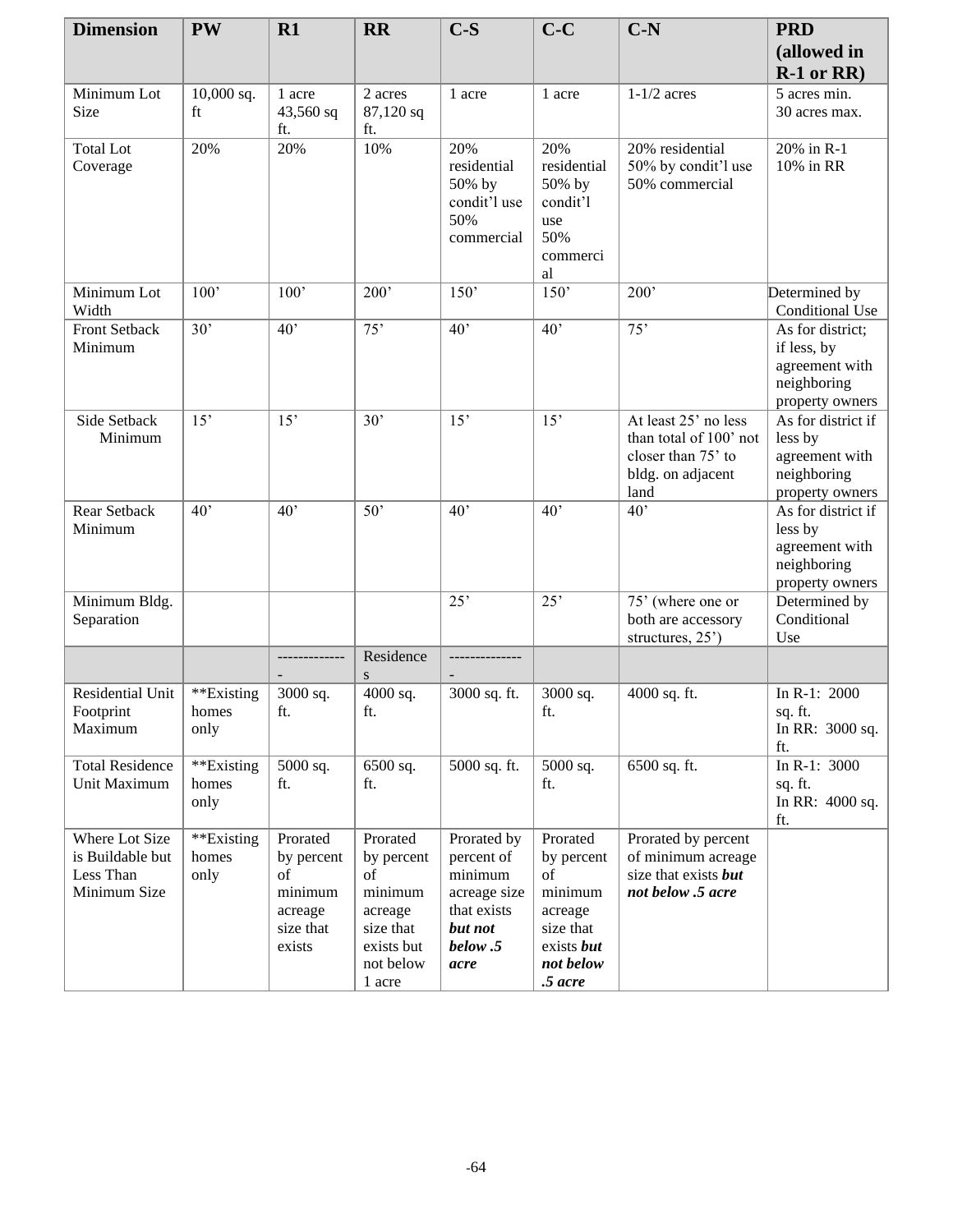#### 17.24, 17.25

(a) Where a garage is attached to a house, in R1, C-S and C-C*,* 480 750 sq. ft. may be subtracted from the proposed footprint, but not to exceed the proposed, actual garage square footage. In RR and C-N, 672 1,000 sq. ft. may be subtracted from the proposed footprint, but not to exceed the proposed, actual garage square footage. *08/14/06*

(b) Basements shall not be counted as part of the overall square footage where they are not open to the front or side of the building.

(c) Other Requirements. In R1 and RR, for each 100 square feet over the footprint allowed on one minimum lot, the front setback shall increased 5 feet, the side setback shall increase 2 feet, and the rear setback shall increase 2 feet.

Residential footprints over the allowed footprint on one minimum lot shall necessitate a plan of screening with trees, etc., to lessen the impact of the building in open areas (when greater than 1 lot is involved and the footprint has maxed out).

# **(2) ADDITIONAL STANDARDS THAT APPLY TO ALL RESIDENTIAL DISTRICTS.**

(a) Minimum front setback shall be modified by street setback requirements as provided in ordinance 17.15(8), if the latter are more restrictive.

(b) Front and Street setbacks apply to all lot faces abutting on streets or roads.

(c) Waterfront lots abutting Eagle Harbor shall have a setback line established on the waterfront side by the Plan Committee under ordinance 17.15(11).

(d) The minimum required floor area of any newly constructed dwelling unit, for year-round or seasonal use, be it single family dwelling, living quarters in a commercial building or a dwelling unit in a duplex or multiple family dwelling, shall be as follows: (updated 11/13/2000)

1. One or 2 bedrooms. 1,000 sq. ft.

2. Three or more bedrooms. 1,200 sq. ft.

(e) Lighting. There shall be restraint in terms of outdoor lighting of properties or structures to provide privacy and prevent impinging on neighboring properties, while providing safety and sufficient lighting for the homeowner's own needs. Lighting shall avoid glare and/or distraction for motorists. If there are written complaints, the Plan Committee and/or Historic Preservation Committee, if within the Historic District, has the right to review the situation taking all factors into account and require changes that will correct the situation.  $(4/10/00)$ 

(f) The minimum required floor area of any dwelling unit existing as of the date of passage of this ordinance (11/13/2000), be it single-family dwelling, living quarters in a commercial building, or a dwelling unit in a duplex or multiple-family dwelling, shall be as follows:

1. If an existing structure is to be used as a residence, a minimum of 600 square feet is required. (11/13/2000)

# **(3) SITE AND DEVELOPMENT STANDARDS. See ordinance 17.15.**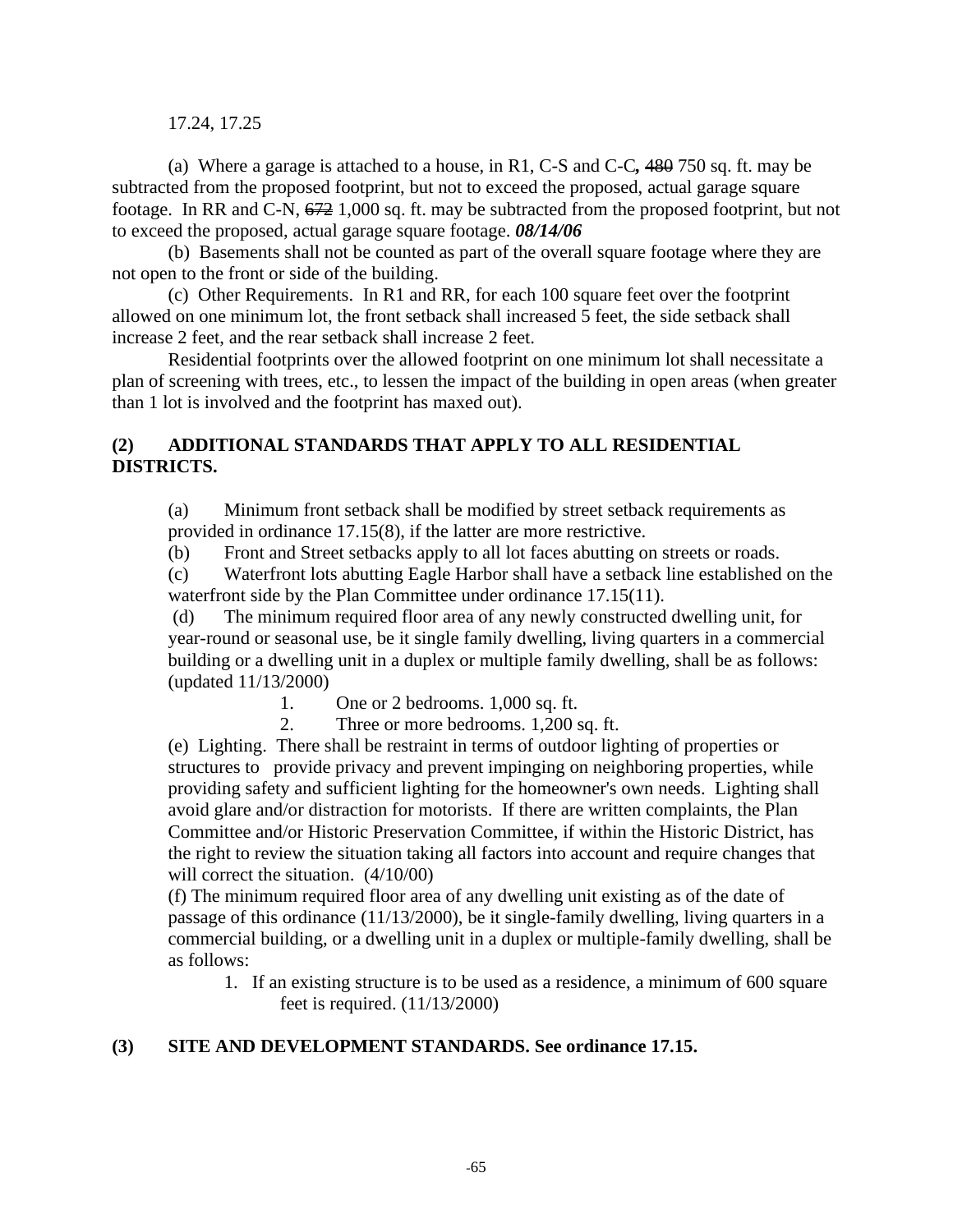# **17.25 COMMERCIAL DISTRICT (C).**

**(1) INTENT**. (a) This district is intended to provide for the location of retail shops, offices, service and business establishments, commercial transient lodging and related uses, and on a conditional use basis, multiple-occupancy residential housing. The district has 3 subareas:

1. **South subarea** along STH 42 facing the PW waterfront residential neighborhood, surrounded by residential property and characterized by small lots and small scale structural developments.

2. The **Village center**, the hub of community activities, including the Village Hall, library and post office, and a concentration of commercial uses. Also, in this area are several historical structures and buildings and spaces that characterize the Village's distinctive appearance.

3. The **north commercial area** along STH 42 forms the north entrance to the Village on Highway 42. An open, rural feeling with open space around and between buildings rather than intense development will help preserve this character.

(b) Regulations established for the commercial areas are intended to accomplish a balance between accommodation of development and change to allow the Village to share the economic growth of Door County and to provide visitors with facilities and services desired by them while not, in the process, destroying the distinctive atmosphere and character of the Village as a small Village emphasizing unique historic traditions.

# **(2) PERMITTED USES.**

- (a) Business professional offices.
- (b) Stores and shops.
- (c) Medical facilities.
- (d) Restaurants.
- (e) Financial institutions.
- (f) Commercial transient lodging: hotels, motels, hotel/ motel resorts, tourist rental rooms, resorts, bed & breakfast establishments, condo rental pools of transient duration, tourist cabins
- (g) Single family detached dwellings.
- (h) Dwelling units within a building that is predominantly commercial in use, which shall be utilized only as seasonal or year-round residences, not for commercial transient use (4/12/99)
- (i) Accessory structures per 17.15(3)
- (j) Bar Rooms and bar rooms used in conjunction with a retail sales establishment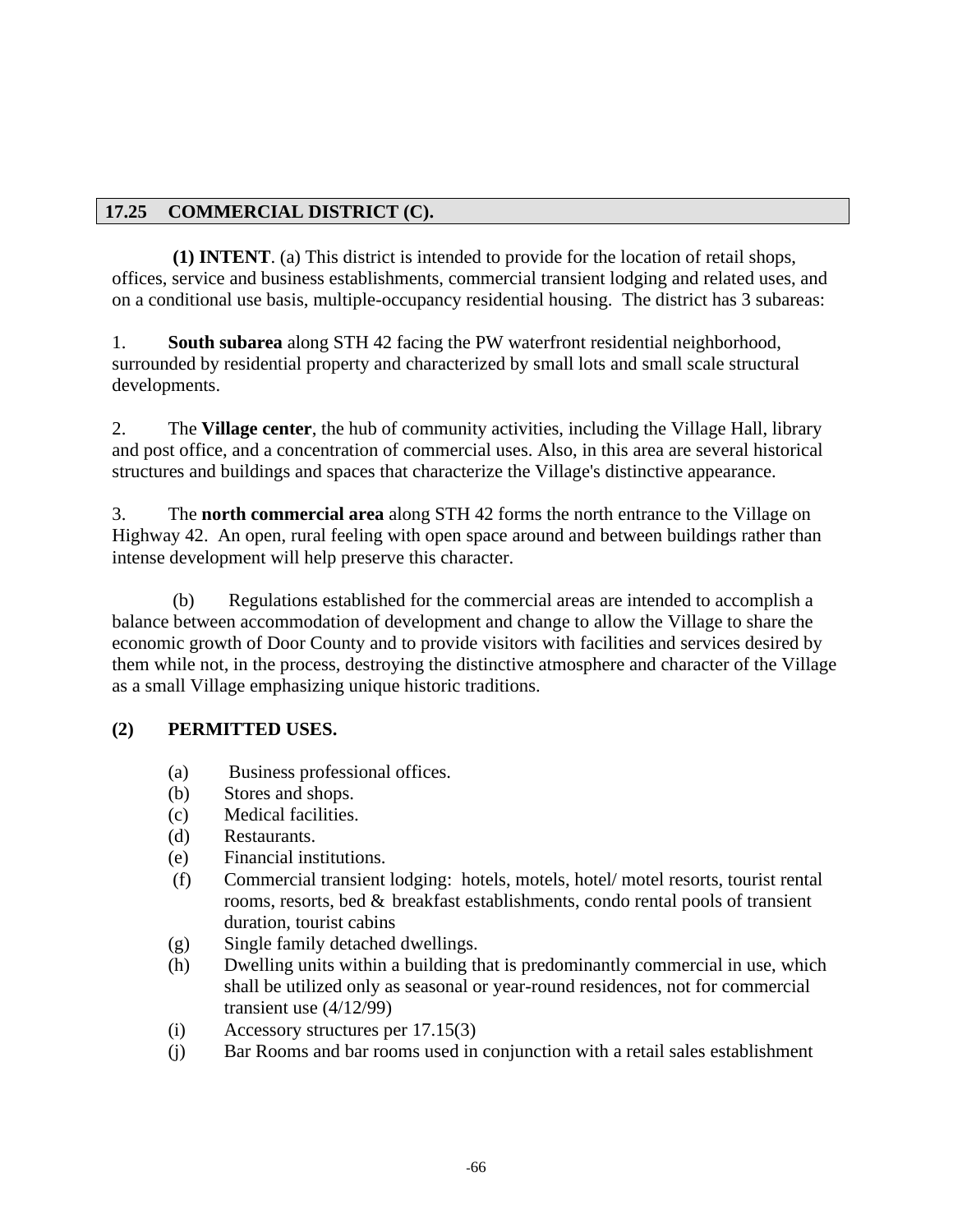#### **(3) CONDITIONAL USES**.

- (a) Theaters (indoor only).
- (b) Recreation facilities.
- (c) Gas and automobile service stations.
- (d) Laundries.
- (e) Public and semi-public uses.
- (f) Churches.
- (g) Utility facilities.
- (h) Parking lots, areas or facilities, where the parking use is the principal use of the

lot.

- (i) Yard and garden supply stores.(north area only).
- (j) Trade and contractors' establishments (north area only).
- (k) Outdoor food service or eating areas.
- (l) Drive-up/drive through financial facilities.
- (m) Drive-up/drive through service facilities for any business establishment otherwise allowed within this district.
- (n) Timeshare interval ownership/occupancy facilities **1/9/90**
- (o) Accessory structures over 1,000 square feet. 2/14/96
- (p) Within the portions of the Commercial zone that are in the Historic District, adaptive re-use of a building at least 75 years old. Specific consideration must be given to maintaining the architectural integrity of the structure and its visual contribution to the district. This re-use can only be considered with recommendation from the Historic Preservation Committee. Dimensional requirements of the district shall apply for residential use if applicable.

In cases of buildings in the State or National Register, the building shall not be changed such that it jeopardizes its status on the State or National Register. *(4/9/2001)*

(q) Multiple-Occupancy Residential Housing up to 8 units per acre, prorated down to the nearest unit. Subject to dimensional minimum square footage for residences, **except as defined below** *Passed 03/14/05* (see 17.24(2) (e0 1. and 2.), parking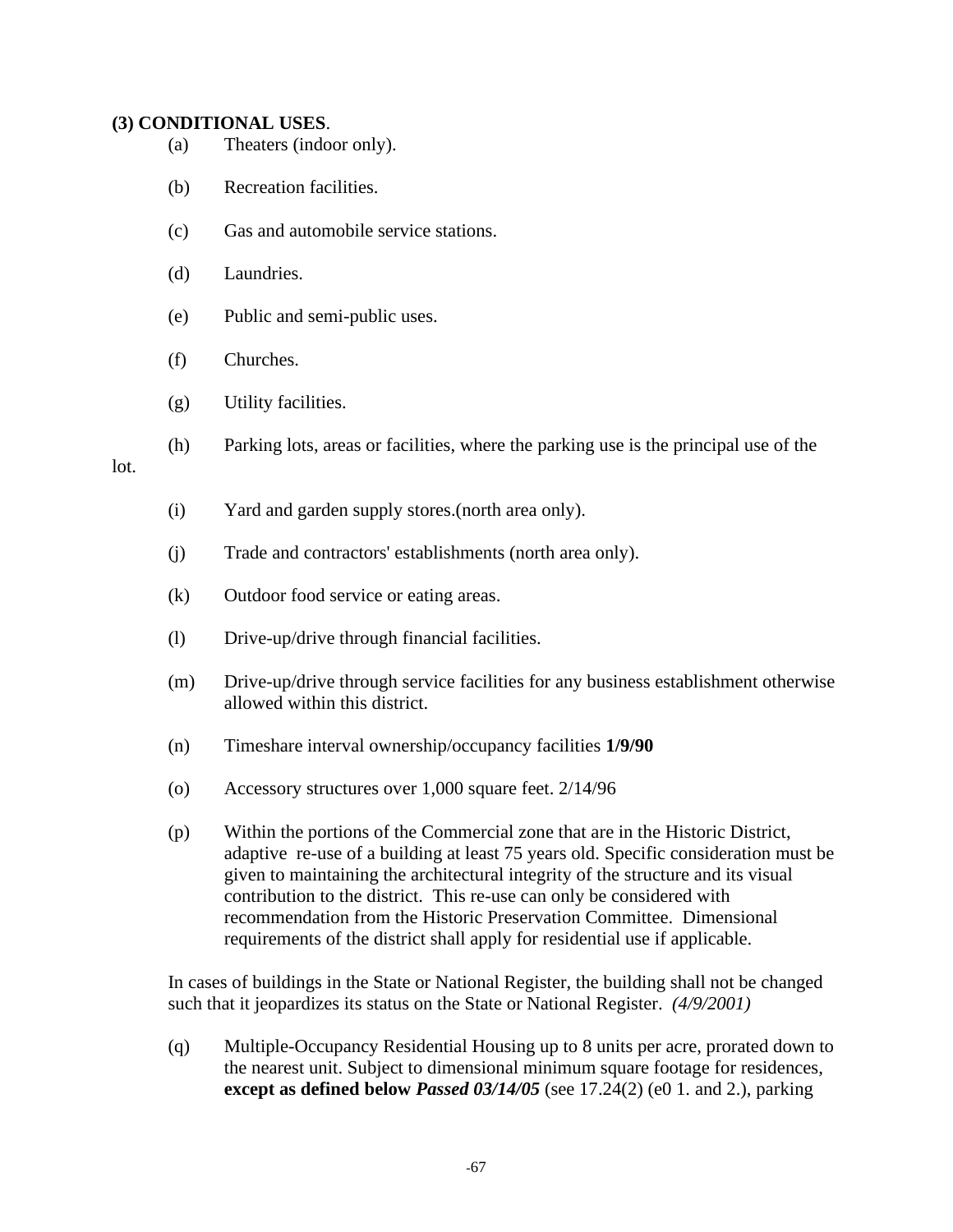requirements set forth in  $17.15(9)(g)$ , and maximum footprint standards for commercial transient lodging (17.25 (4)(c)7(d). See also 17.16(9), Standards for specific Uses. *Passed 7/12/04*

(r) As of the date of this ordinance, existing structures located in the Commercial zone may be expanded or divided to create new residences of 600 square feet or greater via conditional use approval, including design review. Previous Board of Appeals "

Findings of Facts and Conclusions of Law" and existing dimensional standards must be observed, including but not limited to parking and lot coverage. *Passed 03/14/05*

(s) Commercial transient lodging facilities and bed & breakfast establishments on lots smaller than the minimum lot area for the district 12/8/2008.

# **(4) DIMENSIONAL STANDARDS**.

17.25(3)

a) Zoning map. The zoning map identifies 3 subdistricts (south, central, and north) that relate to the dimensional standards herein.

b) Table of Standards.

### **SUBDISTRICTS**

|                          | <b>SOUTH</b> | <b>CENTRAL</b> | <b>NORTH</b> |        |
|--------------------------|--------------|----------------|--------------|--------|
|                          |              |                |              |        |
| Minimum Lot Area         | 1 acre       | 1 acre         | 1.5 acres    |        |
| Minimum Lot Width        | 150'         | 150'           | 200'         |        |
| Minimum Front Setback ** | 40'          | 40'            | 75'          |        |
| Minimum Side Setback **  | 15'          | 15'            | See Note A   |        |
| Minimum Rear Setback **  | 40'          | 40'            | 40'          |        |
| Minimum Building         |              |                |              |        |
| Separation, Comm'l       | 25'          | 25'<br>25'     |              | 10/93  |
| <b>Transient Lodging</b> |              |                |              | & 6/96 |
| Minimum Building         |              |                |              |        |
| Separation, all other    |              |                |              |        |
| Commercial               | 25'          | 25'            | 25'          | 12/93  |
| Maximum Lot Coverage     |              |                |              |        |
| Residential Use **       | **<br>20%    | **<br>20%      | 20% **       |        |
| Nonresidential Use       | 50%          | 50%            | 50%          | 10/93  |

# **(c) ADDITIONAL STANDARDS**.

1. Definitions and additional standards of ordinance 17.24(3) shall apply.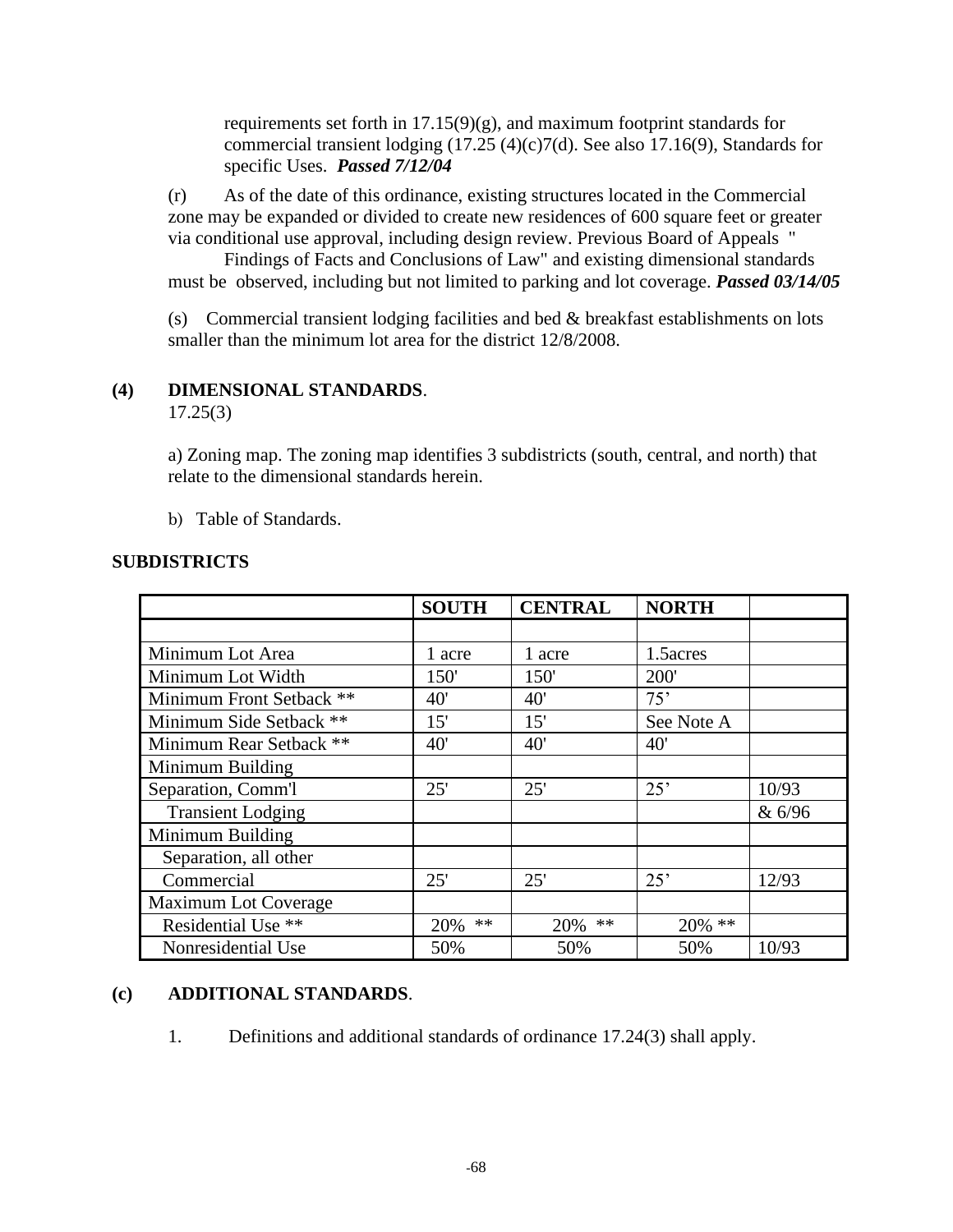2. Each site must have space designated for all parking spaces required for the use by ordinance 17.15(9) and for all driveway, loading and related spaces required under the same section.

3. The 20% maximum lot coverage requirement for residential use applies to lots where the sole principal use is residential and non-residential usage are governed by the 50% maximum lot coverage standard. **10/93**

\*\*Residential lot coverage in the commercial subdistricts may be increased up to a maximum of 50% with special exception approval by the planning committee.

4. (a) The minimum size of sales display area per shop in shops within a newly constructed complex or establishment having 2 or more shops on the same parcel shall be 500 sq. ft., not counting storage area. Such a complex shall have public restroom facilities. If shops are being established within an existing structure having current or prior residential use and if the amount of usable floor area to be devoted to shop purposes equals or exceeds 20% of total floor area, the premises must have sufficient parking space per ordinance 17.24 (9) ratioed to sales floor area and must have public restroom facilities.

(b) The maximum footprint size for each commercial structure (except for commercial transient lodging) shall be as follows:

North subarea  $10,000$  sqsq. ft Central subarea 6,000 sqsq. ft **08/16/06** South subarea  $6,000$  sqsq. ft

(c) All commercial developments requiring a building permit shall be subject to Design Review. **(12/2/93)**

5. Commercial transient lodging facilities shall conform to the following standards. See also 17.16(2) "Specific Uses":

1. The minimum required floor area of any dwelling unit existing as of the date of passage of this ordinance (11/13/2000), be it single-family dwelling, living quarters in a commercial building, or a dwelling unit in a duplex or multi-family dwelling, shall be as follows:

2. If an existing structure is to be used as a residence, a minimum of 600 square feet is required. (11/13/2000)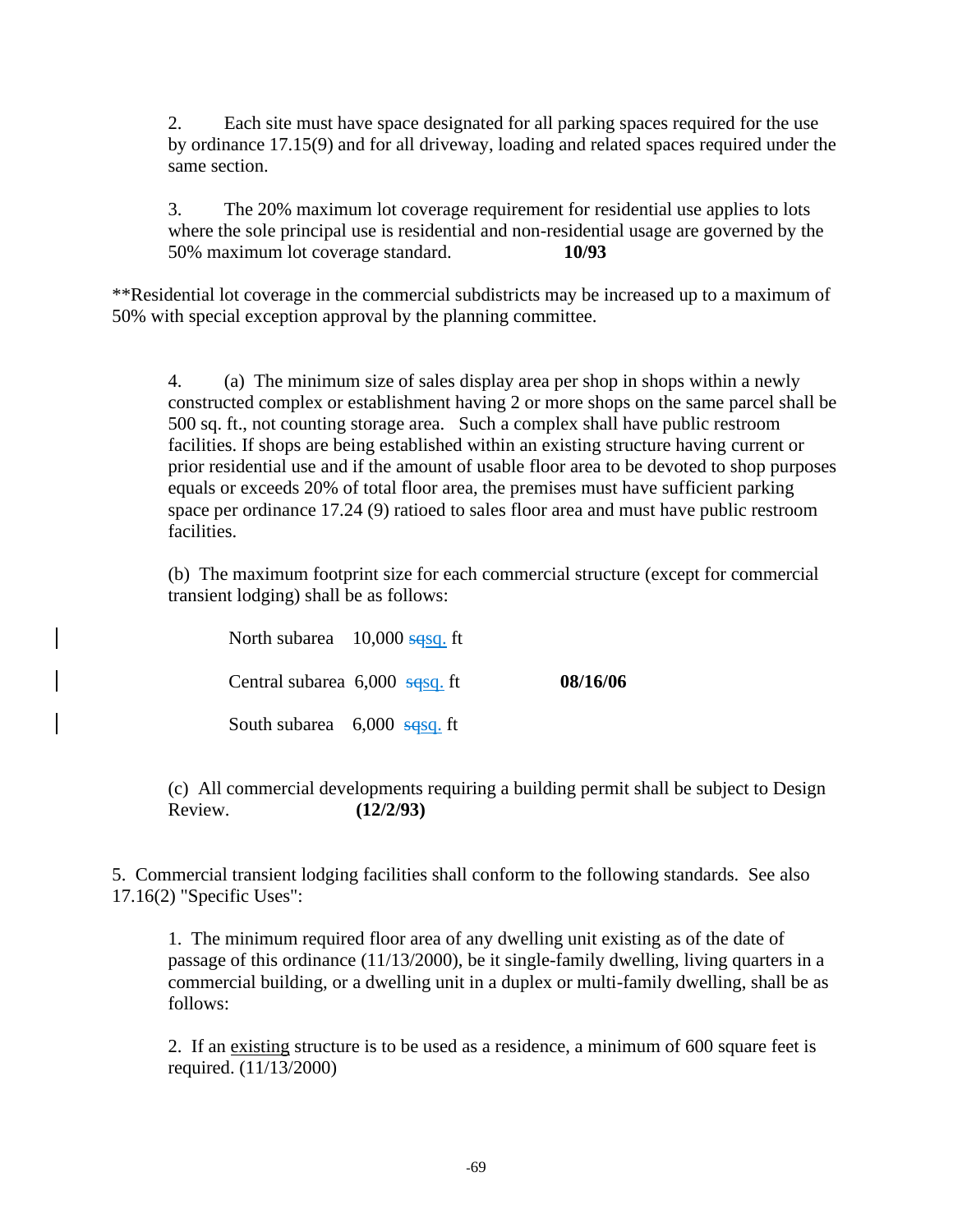6. Regarding lighting, the Plan Committee and/or Historic Preservation Committee, if within the Historic District, shall review plans for outdoor lighting to assure that the lighting of the property and structures is appropriate for the district, avoids glare and distraction of motorists, and prevents imposing on neighboring properties while providing safety and sufficient lighting for the needs of that property. If there are written complaints, the Plan Committee and/or Historic Preservation Committee, if within the Historic District, has the right to review the situation taking all factors into account and require changes that will correct the situation. (see next page for Comm'l Transient Lodging Densities)

|                      |               |         | сомменстве тителей воронто реготнер |
|----------------------|---------------|---------|-------------------------------------|
| Size of              |               | South   | Central                             |
| Rental Unit          | Parcel Size   | Subarea | Subarea                             |
|                      |               |         |                                     |
| $250-449$ sq. ft.    |               | 12/12   | 12/16                               |
| 450-749 sq. ft.      |               | 8/8     | 8/12                                |
| 750-999 sq. ft.      |               | 6/6     | 6/8                                 |
| <b>North Subarea</b> |               |         |                                     |
| 250-449 sq. ft.      | $1-3.9$ acres |         | 18/18/1                             |
|                      | $4-5.9$ acres |         | 18/18/2                             |
|                      | $6-10$ acres  |         | 18/18/3                             |
| 450-749 sq. ft.      | $1-3.9$ acres |         | 13/13/1                             |
|                      | $4-5.9$ acres |         | 13/13/2                             |
|                      | $6-10$ acres  |         | 13/13/3                             |
| 750-999 sq. ft.      | $1-3.9$ acres |         | 9/9/1                               |
|                      | $4-5.9$ acres |         | 9/9/2                               |
|                      | $6-10$ acres  |         | 9/9/3                               |
|                      |               |         |                                     |

#### **COMMERCIAL TRANSIENT LODGING DENSITIES**

#### **999 sq. ft. is maximum unit size.**

**Note:** The following example demonstrates how densities would be determined for a project having mixed unit sizes:

A project proposing 30 small units (in the 250-449 sq. ft. range) and 10 larger units (in the 750- 999 sq. ft. range) in the north subarea would need  $43,560/18 = 2,420$  sq. ft. x  $30 = 72,600$  sq. ft. in lot area for the small units and  $43,560/9 = 4,840 \text{ x } 10 = 48,400 \text{ sq.}$  ft. in lot area for the larger units or a total lot area of  $72,600 + 48,400 = 121,000$  sq. ft. (2.8 acres)

- 7. Additional standards for commercial transient lodging facilities:
	- (a) A commercial transient lodging development may not be established on a zoning lot containing less than the minimum lot area for the C subdistrict *by conditional use. 12/8/2008*.
	- (b) Starting with portions of zoning lots beyond the minimum lot area, The number of units *allowed (per density table in 17.25)* may be prorated *up or down* to fractional acres with fractions of units rounded down. *12/8/2008*.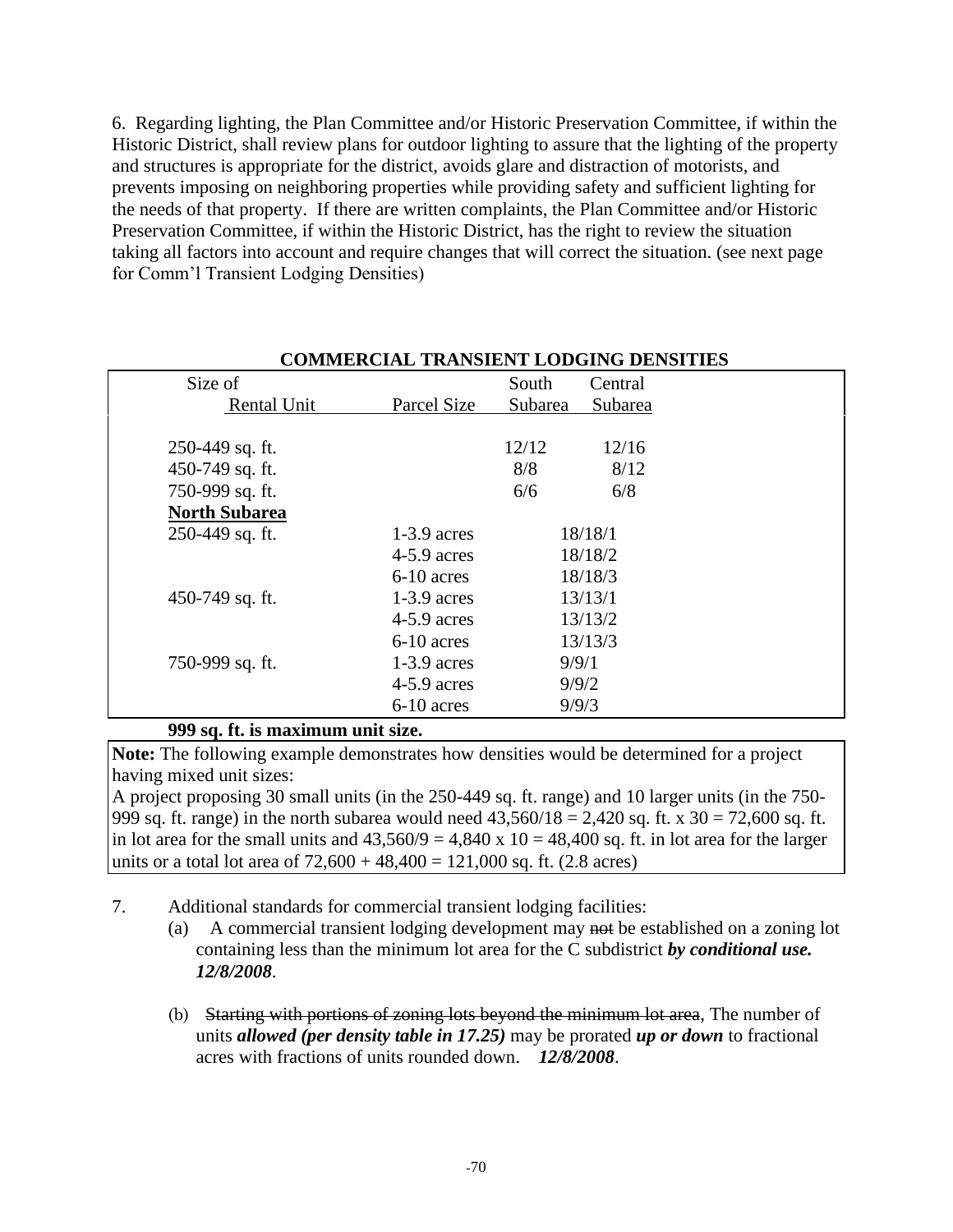(c) A dwelling unit shall be provided on the same parcel for the owner/manager and shall be used for housekeeping occupancy by an on-site manager.

- (d) A maximum footprint size for each structure as follows: **North** subarea 10,000 square feet **Central** subarea 6,000 square feet 1*0/93 and 6/10/96* **South** subarea 6,000 square feet *8/14/06*
- (e) Design review shall be conducted on all construction of commercial transient lodging establishments. (10/93)
- (f) No parking for commercial transient lodging shall be allowed within the front setback. 8/11/97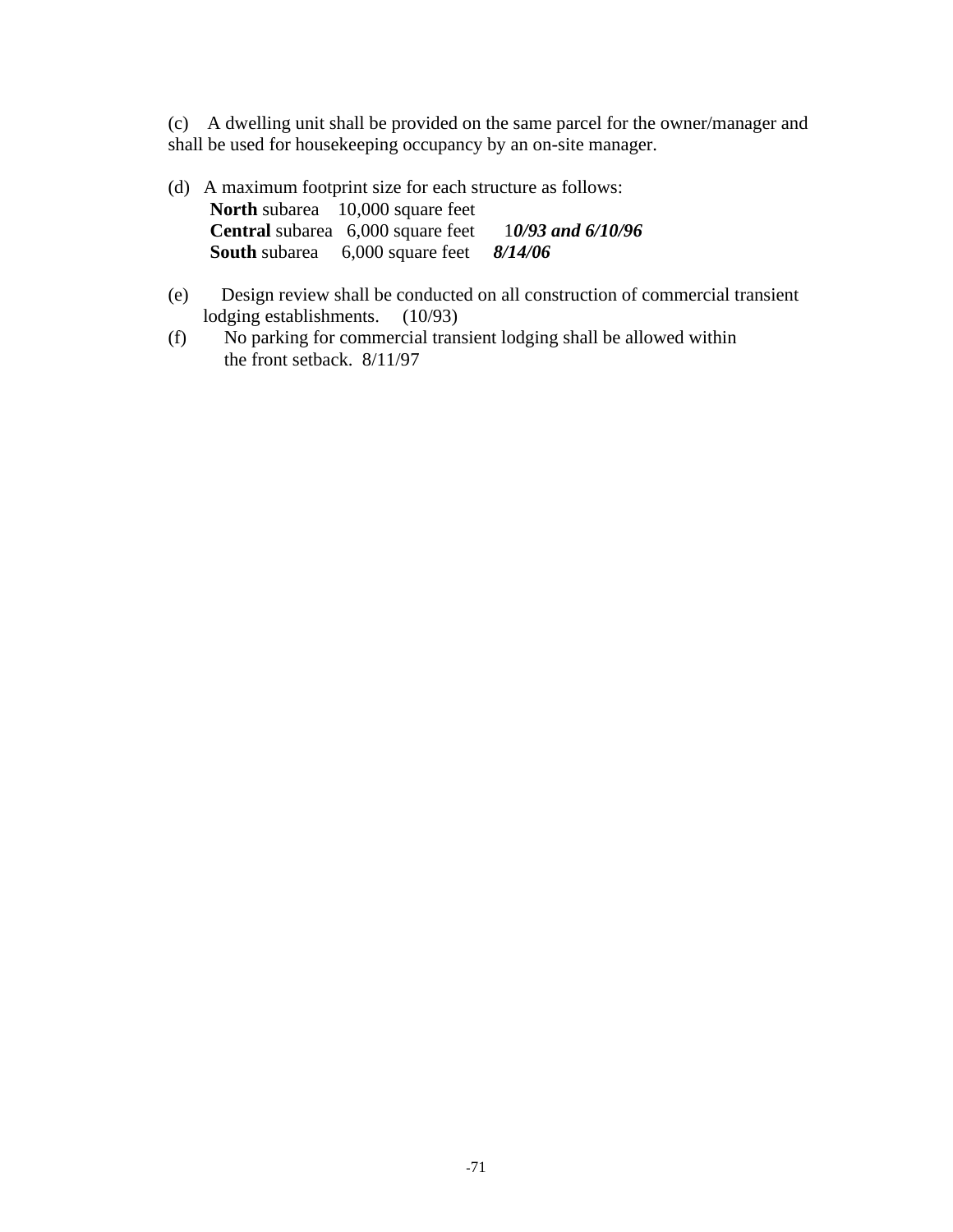# **8. TIMESHARING/INTERVAL OCCUPANCY LODGING.**

- (a) Applications. All projects of this character shall require conditional use review and approval. In addition to information normally required for zoning permit applications, projects of this character shall submit full prospectus documentation of all covenants, agreements, instruments of title, disclosures, article of incorporation and bylaws of associations and rental agreements establishing the project and its intended marketing and operation.
	- 17.25(7)
- (b) Standards. In addition to otherwise applicable zoning standards, the following standards apply to timesharing/interval occupancy lodging:

1. All signs, banners and flags within the Village associated with the marketing of the project shall fully conform with Village sign control standards and with additional requirements imposed in conditional use review.

2. No commercial activities other than restaurants shall be permissible on the same site, except commercial activities serving only residents of the project.

3. All units within the project shall be subject to the timesharing/interval occupancy regime, unless exceptions are specifically approved by the Plan Committee in conditional use review.

4. The project shall have a resident manager's quarters and a garage therefor not to exceed 3 stalls. Accessory storage structures shall be sized solely to accommodate commonly owned equipment or furniture.

5. The site shall have 2 parking spaces per unit and 2 parking spaces for the manager's quarters.

6. As a condition of permit issuance, the applicant/developer shall submit to the Zoning Administrator proof that construction of the facility will be fully inspected during inspection by a State Licensed inspector against State Building Code requirements. As a condition of occupancy permit, proof shall be submitted that all inspections under DILHR codes were satisfied.

7. Minimum parcel size shall be 2 acres.

8. Other standards of the C District apply to the components of a timeshare/interval occupancy lodging use.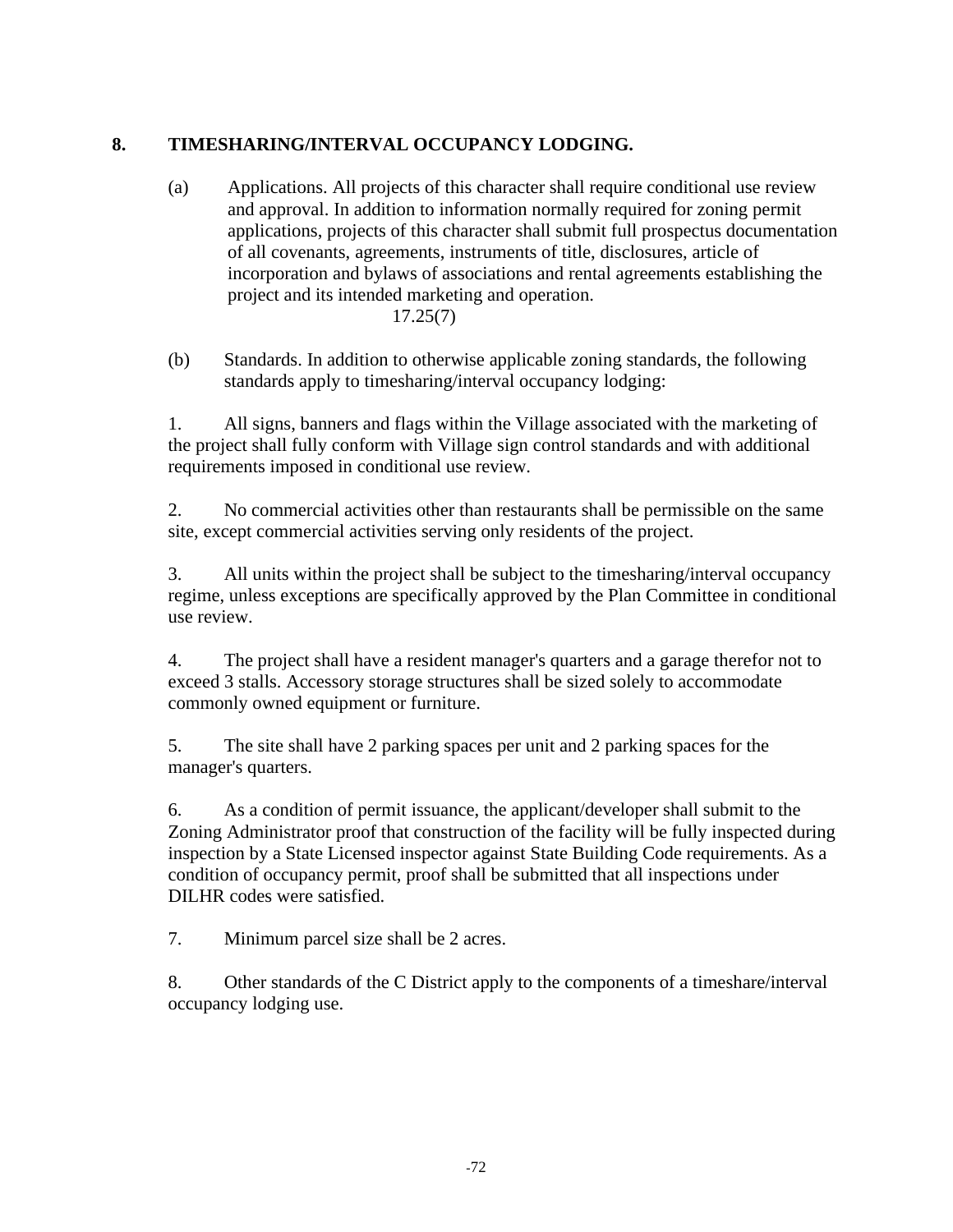(c) **Additional Standards**. 1. In addition to the above specific standards and other applicable conditional use standards, the Plan Committee shall consider and base the conditional use decision in part upon whether the project can be conditioned to produce the reasonable stability and continuity in management responsibility. Such conditions shall address development documentation, presence of a full-time or seasonal manager's office on the premises, bonding or other sureties.

> 1. The Committee shall also consider and base its decision upon direct or indirect impacts of timesharing on property values within the Village, within the sectors of permanent residential property or transient lodging property.

# (d) **Condominium Ownership**.

Nothing in this section or in its administration shall be construed to treat projects under condominium ownership different than projects that are physically similar but not under condominium ownership.

(e) The combination within a single parcel or premises of commercial transient lodging uses with other commercial uses, when other such commercial uses are open to persons other than guests within commercial transient lodging units, renders the development a conditional use. Within the conditional use review, the Plan Committee shall review the proposed mixture for compatibility and impact upon the community. If the Plan Committee determines to approve the use mixture, the Committee shall determine the total floor area and retail floor areas as defined in ordinance 17.09 and the zoning lot must be large enough to accommodate such under subpar.4.

# (5) **CONDITIONAL USE REVIEW STANDARDS; RELATION TO DIMENSIONAL STANDARDS.**

(a) In making conditional use reviews, the Plan Committee shall consolidate review of land use, design and review any substandard lot conditions, if the application and documentation is ready for each review.

(b) In conducting conditional use reviews, in addition to applying the standards spelled out in the design review section, the Committee shall make decisions and impose requirements aimed at assuring that future development and redevelopment in the C District is self contained in the sense of accommodating parking, traffic demand, activity and sanitary impacts upon public ways or private properties; moderate intensity in order not to aggravate problems described in ordinance 17.25; and consistent with other Village ordinance standards, such as drainage and erosion control.

(c) In conducting design reviews of projects within the north subarea, the Plan Committee shall seek to achieve the following planning principles: 17.25(8)

1. Retention of larger lots and development of projects on a scale consistent with those larger lots.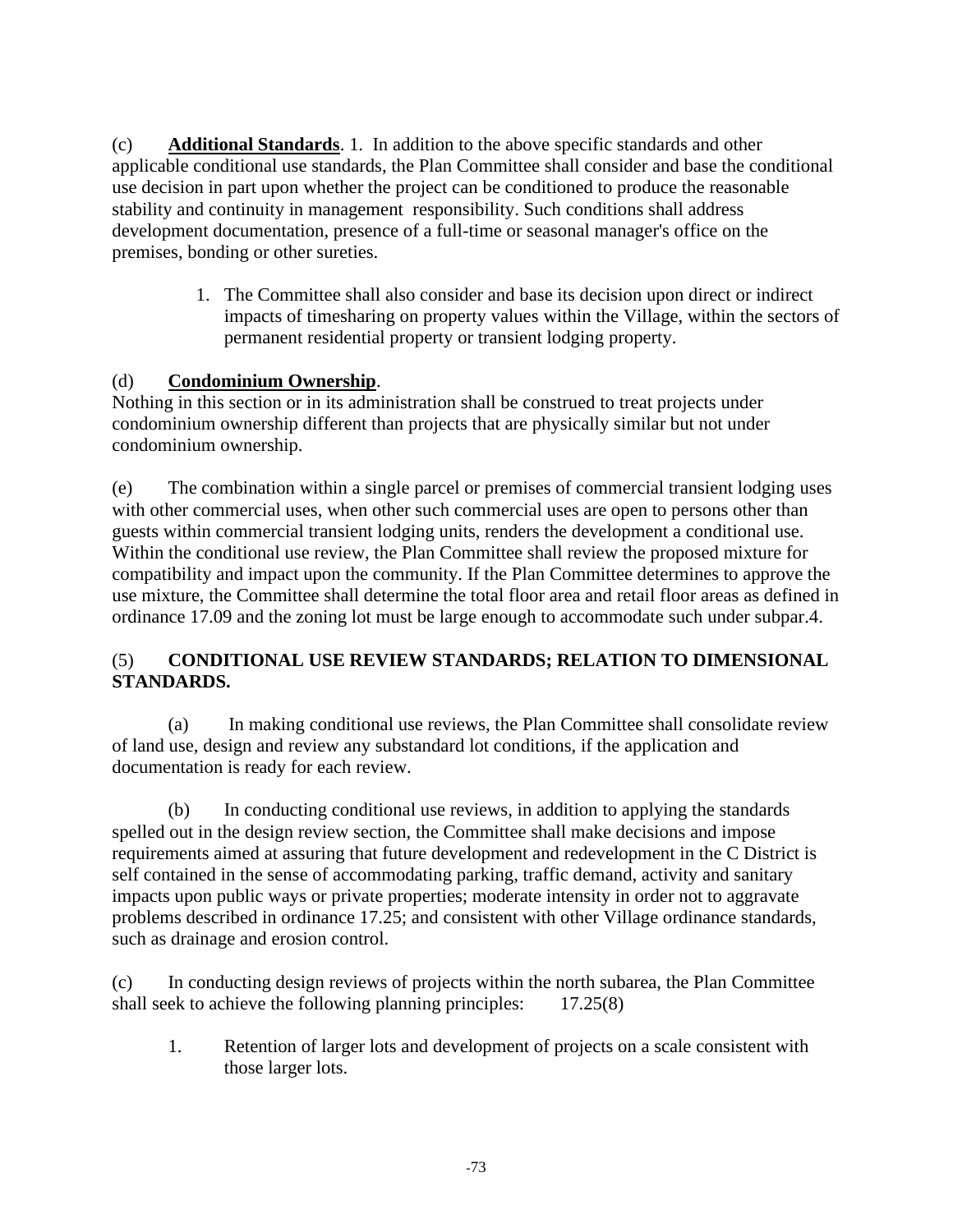- 2. Development of coordinated frontage road arrangements on both sides of STH 42.
- 3. Provisions of landscape and other screening along the rear portions of lots that abut residential properties.

(d) When a conditional use on a parcel exists, any change or intensification of that use shall be subject to further conditional use review for modification or further restrictions on conditions originally imposed.

# **(6) SPECIAL EXCEPTION REVIEW STANDARDS; RELATION TO DIMENSIONAL STANDARDS.**

(a) In allowing special exceptions, the Plan Committee shall make decisions consistent with Village ordinance intent, including conformity with applicable Village-approved plans such as the Coastal Management Plan, Wastewater Strategic Engineering Plan, and Comprehensive Plan, and in consideration of preservation of the distinctive atmosphere and character of the Village. A special exception may require more than one meeting for final determination by the Plan Committee.

# **(7) COMMERCIAL TRANSIENT LODGING ESTABLISHMENT.**

Any newly established commercial transient lodging within the Village limits that does not have 24-hour on-site management shall have installed a Knox box system which will allow the Fire Department or other emergency personnel access to the building through Door County Communications Center on a controlled and restricted basis. Existing businesses without 24 hour on-site management as of the passage of this ordinance (10/8/01) shall have Knox boxes installed no later than 05/01/02 to comply.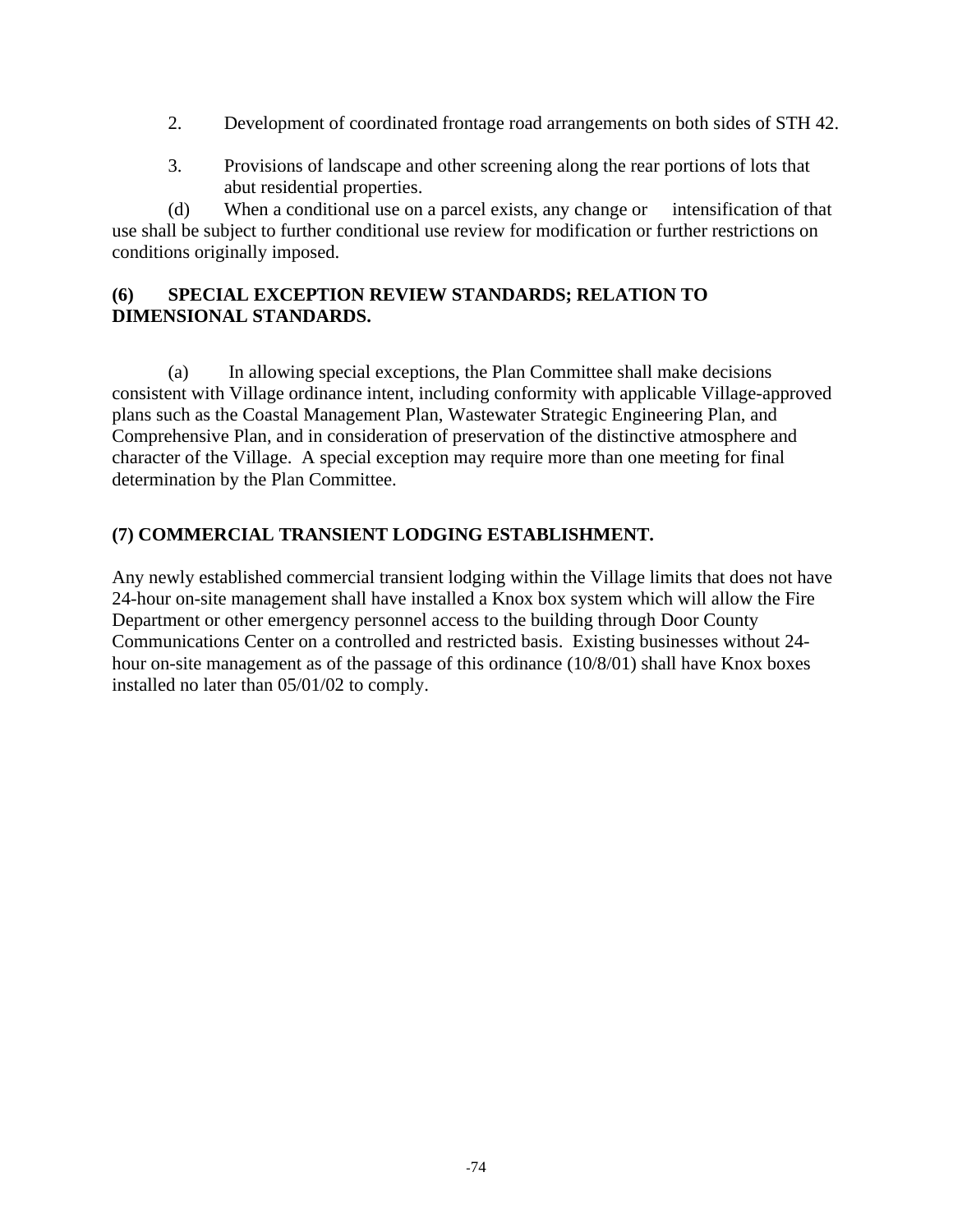# **17.26 HISTORIC DISTRICT ORDINANCE (12-6-93) Historic Preservation District**.

**1. Description and Intent**. The Village of Ephraim, as an exercise of its zoning and welfare powers for the purpose of promoting the health, safety, and general welfare of the community and of the Village by this ordinance addresses the structures and sites within the Village that have special character, historic interest, aesthetic interest, or other significant value, for the purpose of preserving such structures and sites and their significant characteristics, thereby enhancing the economic and aesthetic values of the Village. From the very beginning in 1853, this district was the center of Village activities. Many historic sites and structures remain in this area.

 In describing the "look" of Ephraim, visitors and residents often refer to the attractive simple lines of many of its buildings, with traditional gable roof-shapes and construction of wood or native stone. Windows of the older buildings are of the multi-sash type with simple vertical rectangles with small panes of glass, and white is considered to be the traditional color, although the gray of weathered cedar is often seen. From a distance, the white buildings tend to sharply define the Village profile against a backdrop of trees along the bluff. This district is a mix of commercial buildings and private residences, with most of the commercial buildings restrained in bulk and scale.

The Historic District, with its panoramic water view to the west, is laid out in a way that invites people to leave their vehicles and explore on foot. For a more complete description of Ephraim's perceived unique features, see "What Makes Ephraim Unique" (document of Dec. 6, 1992, based on input at Town Hall meetings). The intent of this section is to provide standards and incentives to retain public views of historic structures and shoreline vistas, (10/4/99) as well as the appearance, bulk, scale, and density of buildings in order to preserve the overall character of the Historic District. The goal is to provide ordinance guidelines and regulations which will help retain the identifiable features which define this community.

# **2. Definitions**

**(a) Historic Preservation Certification** - This is the letter of certification issued by the Historic Preservation Committee (HPC) in support of any alteration, rehabilitation, construction, reconstruction, demolition of a historic structure or historic site in the Historic District.

**(b) Historic Preservation Committee** - The HPC shall consist of five individuals serving without compensation, with all five members subject to confirmation by the Board of Trustees. All five members shall have demonstrated a sensitivity to architectural preservation and/or have shown a special interest in Door Co. history. Special consideration will be given to individuals who have had professional experience in architectural preservation. All members of the HPC shall be appointed by the Village President with approval by the Village Board of Trustees. Four of these must be permanent residents of Ephraim. The fifth appointee may be from outside the Village but must own a home within the village. One appointee must be a member of the Plan Committee of the Village. The Village President may accept a recommendation from the President of the Ephraim Foundation. The Committee shall be viewed as a regular standing committee of the Village, with the chairperson appointed by the Village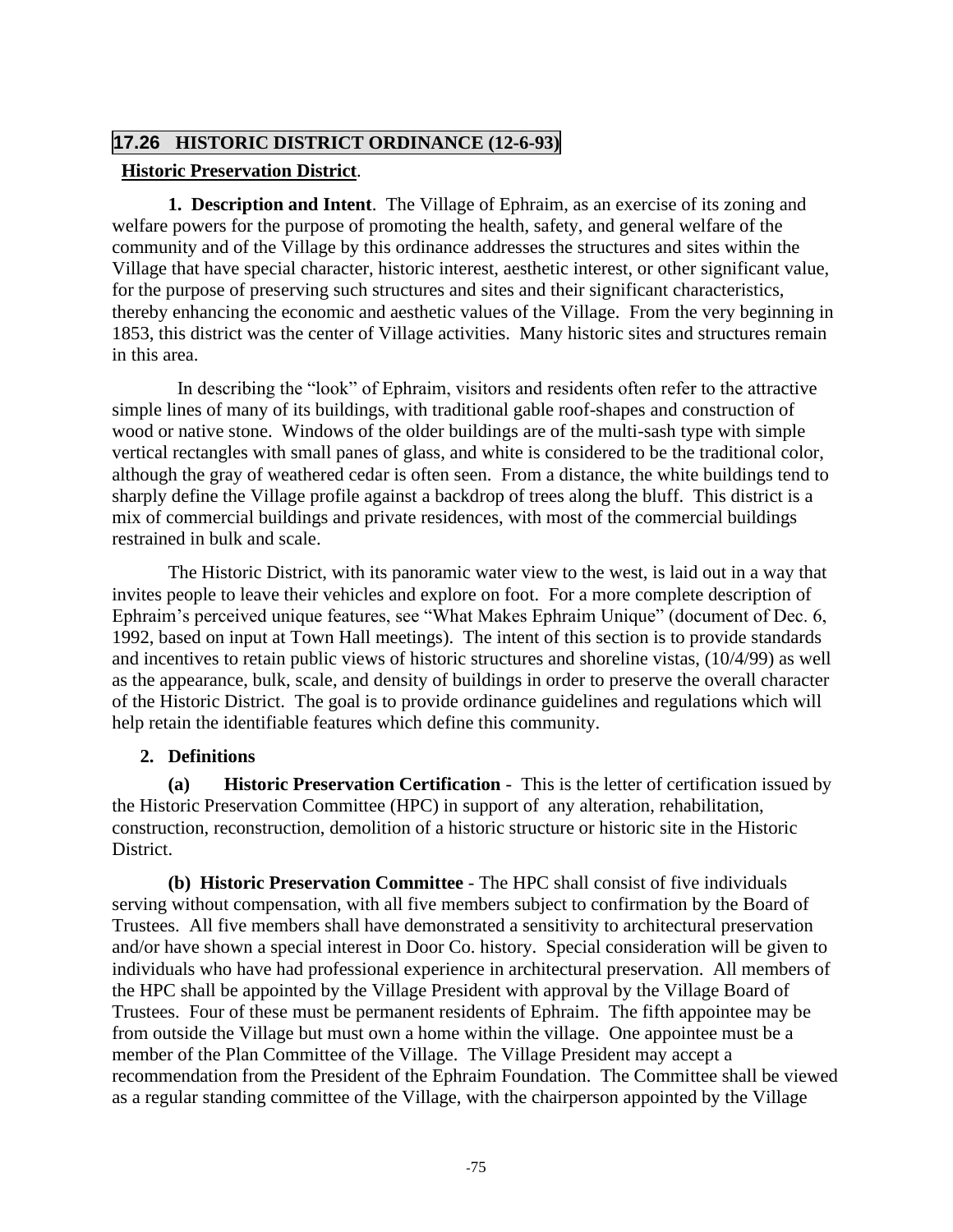President. Terms shall be for three years, and appointments shall be such that the terms are staggered.

(**c) Historic District** - An area or zone designated by the Board of Trustees and recognized by the HPC that contains improvements, sites, or roadways of special character related to the history of the Village, and which contribute to the collective unique characteristics of the community.

(**d) Historic Site** - Any parcel of land or feature on a parcel of land that has value in tracing the history of the community, or upon which a historic event has occurred, which has been so designated under this ordinance.

(**e) Historic Structure** - Any improvement which has a special character or special historic interest or value as part of the heritage or cultural characteristics of the Village, and which has been designated as a historic structure under the provisions of this chapter. In keeping with the age criterion of the State Historical Society, any structure 50 years of age or older may be evaluated for designation by the HPC as a historic structure.

(**f) Improvement** - Any building, structure, place, work of art or other object constituting a physical improvement or betterment of real property, or any part of such betterment, including streets, alleys, sidewalks, curbs, lighting fixtures, signs and the like.

(**g) Compatible Infill** - Any improvement, particularly in the case of new construction, which is in keeping with the simple lines, mass, scale, building materials, setbacks, window treatment, color, and architectural style of adjacent structures, and which enhances the overall character of the village rather than drawing attention to itself and detracting from overall character. Whether or not infill is considered compatible shall be the responsibility of the HPC and the Plan Committee.

(**h) Plan Committee** - The clearly constituted Village body as defined in Section 1 of the main body of the Village ordinance.

# *3.* **HPC Powers and Duties**

- (a) The HPC shall review and make recommendations in an advisory capacity to the Plan Committee, on any building permit application involving new construction, reconstruction**,** exterior remodeling, alteration and/or demolition within the Historic District, and for any aforementioned activity on or attached to any building listed in the Local Register of Historic Structures of the Village ("Register").
- (b) The HPC shall make recommendations only in regard to siting of a structure, external components of improvements, including roof type (i.e. shape) and covering, siding type, window type and treatments, foundation treatment (if exposed), architectural and/or ornament details, masonry, and incidental accessory structures including, but not limited to, pet houses and/or runs, HVAC equipment, signs and fencing, including colors of all components and landscaping used for screening.
- (c) HPC shall recommend approval of the application unless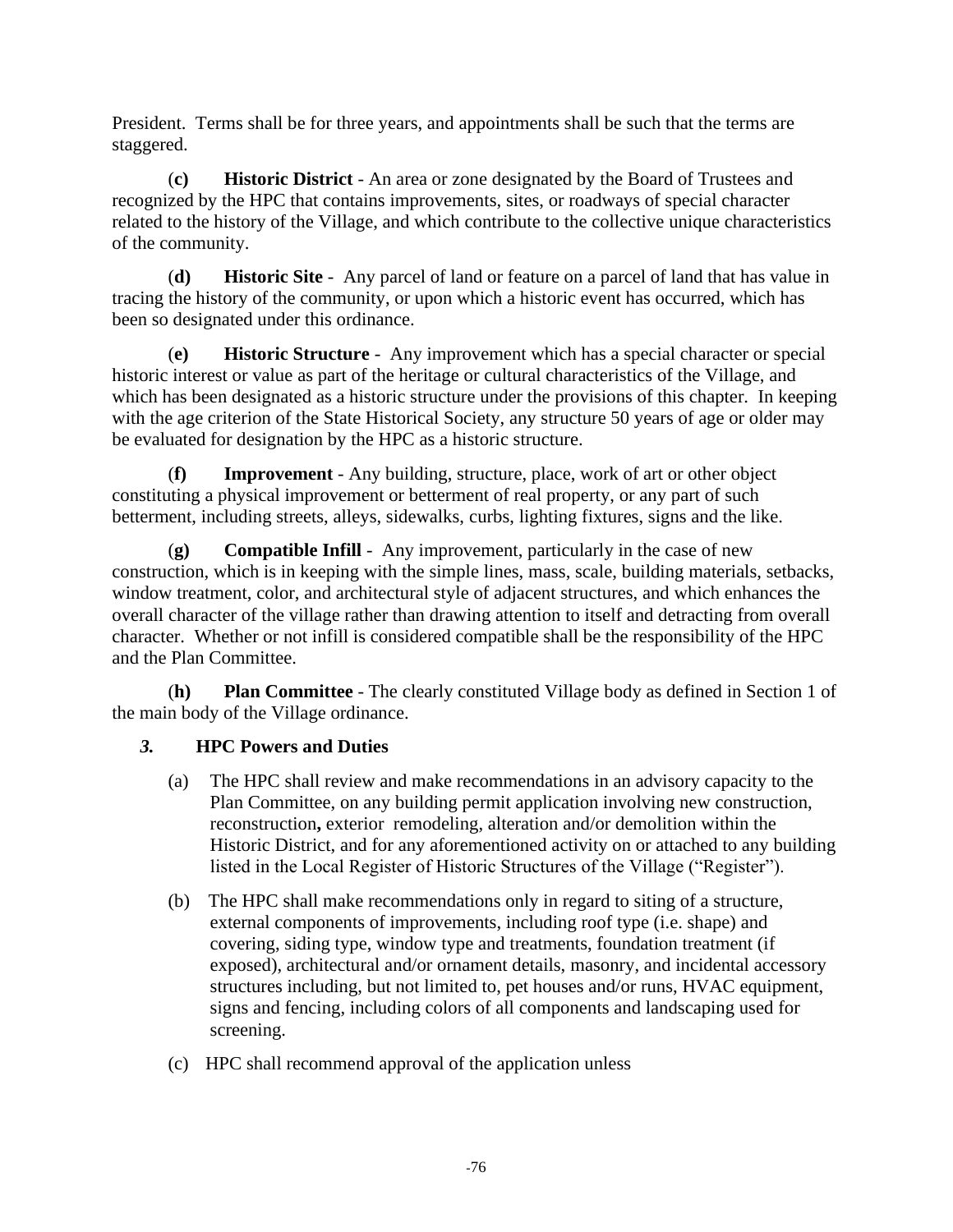- a. The proposed work detrimentally changes or destroys an external component of a structure listed in the Register.
- b. The proposed work does not represent compatible infill with respect to neighboring properties.
- c. The proposed work does not conform to 17.26(1).
- d. The proposed work further obstructs and/or substantially changes public

view of a structure listed in the Register in an adverse way.

- (d) The HPC shall submit recommendations to the Plan Committee prior to the next scheduled Plan Committee meeting following subject application. Should the HPC fail to meet with a quorum at their regularly scheduled meeting, all applications requiring HPC involvement shall be forwarded to the next regular monthly Plan Committee meeting. At this time the present members of the HPC will be invited to join in the discussion. If action on an application before the Plan Committee is postponed to a future meeting, the HPC shall re-enter the review process. If special circumstances exist which prevent the HPC from so communicating in a timely manner, the HPC shall notify the Zoning Administrator, Applicant and Plan Committee of same, including the reasons for delay and the time frame within which recommendations shall be submitted.
- (e) The HPC may recommend to the Plan Committee that a specific building be considered for inclusion on the Register.
- (f) Except in the case of Concept Review as defined in 17.39, no fees shall be charged by the Village for HPC involvement.

# **4. Appeals**

Following denial of certification by the HPC, and subsequent denial of building permits from the Plan Committee, the applicant may appeal such decisions to the Board of Appeals within sixty (60) days of the Plan Committee's denial. In addition, if the HPC fails to issue certification, the HPC shall, with the cooperation of the applicant, work with the applicant in attempting to satisfy the guidelines of this ordinance such that certification can be reconsidered by the HPC.

# **5. Recognition of Historic Structures, Sites, Roadways and Districts**

At such time as a historic structure, site, roadway, or district has been properly designated, the HPC, in cooperation with the property owner, may cause to be prepared and erected on such property (at village expense), a suitable plaque declaring that such property is a historic structure, site, roadway, or district.

# **6. Boundaries of the Historic District**

The Historic District shall include all of the area defined by Highway 42 to the west and Moravia Street to the east, including properties located abutting these streets, from Anderson Lane to German Road, as well as the Anderson Barn Museum, and the ice house and gas station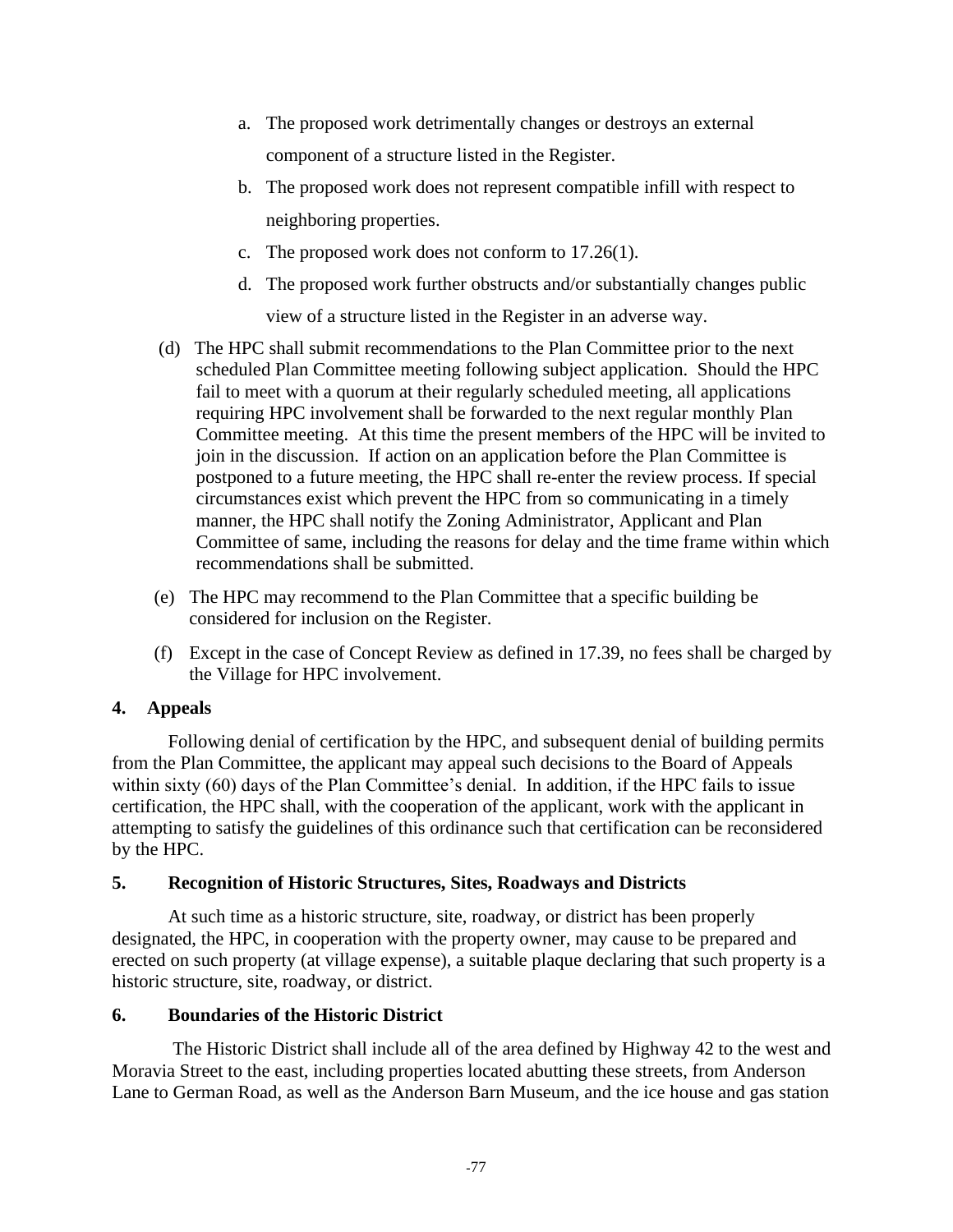structures on the Irene Anderson property adjacent to the Anderson Dock. Extending northward, the Historic District shall extend along Highway 42 to and along Amundson Lane to and including the old Highway 17 bridges.

To the south, The Historic District shall include all properties abutting highway 42 to the Village limits beyond Maple Grove Road. Certain historic buildings outside the Historic District may be designated historic such that any proposed alterations to these buildings would be subject to review by the HPC. The mechanism for designating buildings and sites as historic lying outside the Historic District is that described below in Subsection 17.15(13)©(d)8,a.

# **7. Establishment of an Initial Inventory of Historic Buildings**

- The initial inventory of historic buildings shall include those identified in the 1984 study by Claudette Streger, as sponsored by the State Historical Society and the Village of Ephraim. This listing or inventory of historic buildings shall be known as Ephraim's "Local Registry" of historic buildings. The recognized historic buildings are:
	- 1. Andreas Iverson house (built in 1853)
	- 2. Thomas Goodletson Log Cabin (built in 1857)
	- 3. Halvor Anderson house (built around 1858; now in disrepair)
	- 4. Hillside Hotel (built in 1890)
	- 5. Abraham Oneson house (ca. 1880; second Oneson house on site?)
	- 6. Aslag Anderson house (built in 1864)
	- 7. Anderson Family Barn (ca. 1870)
	- 8. Moravian Church (built between 1857 and 1859)
	- 9. Lutheran Church (built in 1883)
	- 10. Aslag Anderson Store (built in 1858)
	- 11. Aslag Anderson Warehouse (ca. 1880; the third on the site)
	- 12. Aslag Anderson Icehouse (late 1800s)
	- 13. Oscar Wilson's Ice Cream Parlor (1907)
	- 14. Evergreen Beach Hotel (built by Fordel Hogenson in 1890)
	- 15. Hansen's General Store (now Edgewater Hotel; built in late 1800s)
	- 16. Pioneer Schoolhouse (built in 1869)
	- 17. Log Schoolhouse built by Rev. Andreas Iverson (ca. 1857)
	- 18. Ephraim Information Center (built in 1932 by Milton Hansen)
	- 19. Village Hall (built in 1927)
	- 20. Old Firehouse, Highway 42
	- 21. German Road as a historic road **(added 11/6/95)**

# **8. Designation of Additional Historic Structures, Historic Sites, and Historic Districts**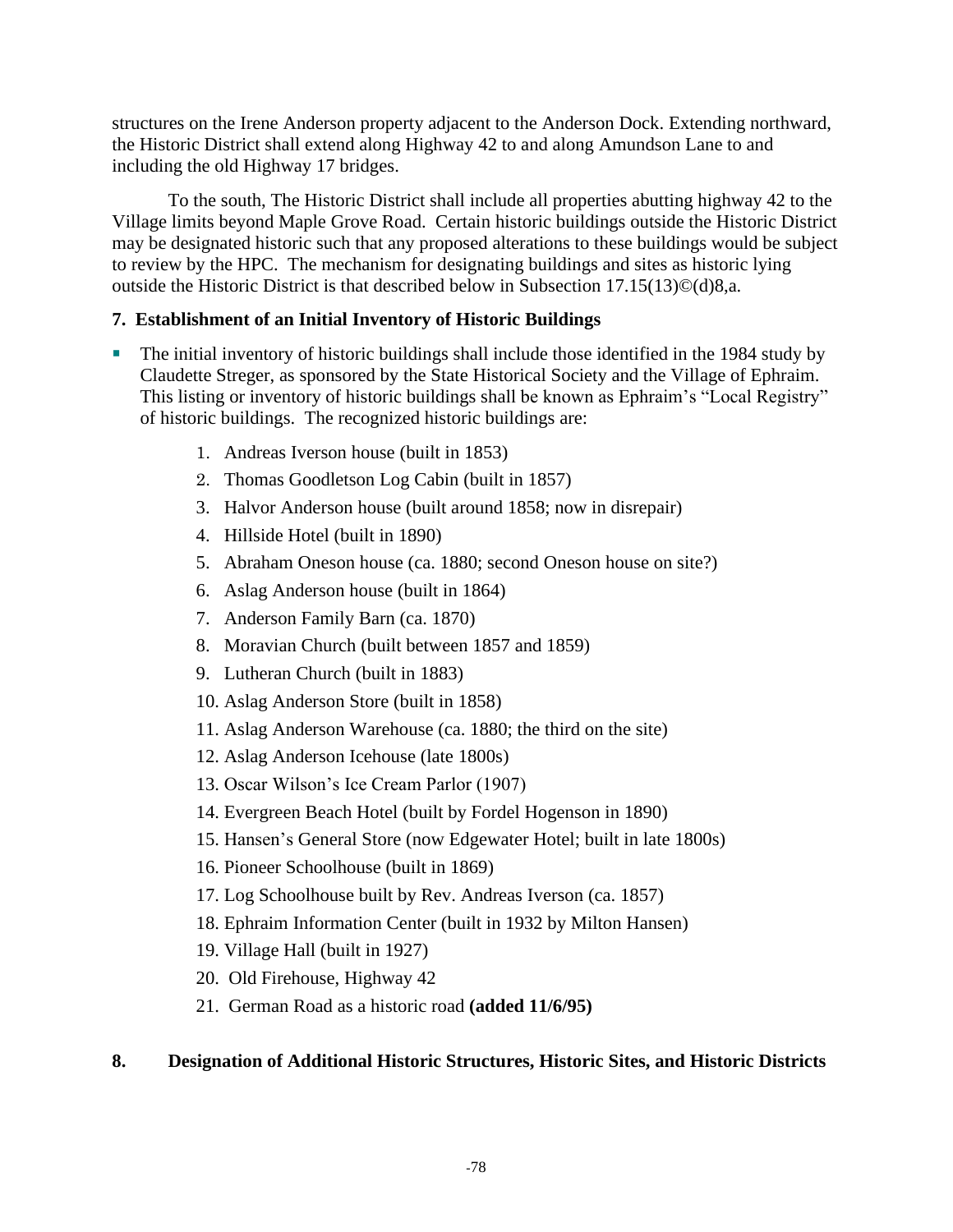(a) The HPC may, after notice and public hearing, recommend to the Plan Committee additional historic structures, historic sites, improvements, and historic districts, or rescind such designation, after application of the criteria set forth above and below. At least ten (10) days prior to such hearing, the HPC shall notify the owners of record, as listed in the office of the assessor, who are owners of property in whole or in part situated within two hundred (200) feet of the boundaries of the property affected or within the boundaries of the Historic District.

(b) After providing notice, the HPC shall then conduct such public hearing and, in addition to the notified persons, may hear expert witnesses and shall have the power to subpoena such witnesses and records as it deems necessary. The HPC may conduct an independent investigation into the proposed designation or rescission. Within ten (10) days after the close of the public hearing, the HPC may designate the property as either a historic structure, historic site, or recommend its inclusion in a historic district, or rescind the designation. After the designation or rescission has been made, notification shall be sent to the property owner or owners and the recommendation of the HPC forwarded to the Plan Committee for their approval or denial.

# **9. Requirements for New Construction in the Historic District**

(a) Properties between  $\frac{1}{4} - \frac{1}{2}$  acre are allowed, via the permit process, to change the use of an existing principal structure to transient lodging of four units or less. No new construction of transient lodging is allowed on less than ½ acre.

These density standards apply to a single use on a property. Mixed use proposals require further Plan Committee review and approval.

(b) Excluding existing parcels of land greater than 2 acres at the time of passage of this the Historic District ordinance, a maximum lot size of 2 acres shall apply in this District, even if the property is jointly owned. Properties which adjoin a developed commercial property of more than one acre shall not be utilized for the expansion of that commercial enterprise.

(c) General Comments. Large scale development in this District is to be discouraged in order to preserve the existing appearance and scale. Incentives will be considered for owners who seek to alter their structures to bring them more in keeping with the Design Review and Historic District standards (see 17.15(13) and 17.26(11)(a-h). New construction must represent compatible infill and ideally would have simple lines, wood siding or the appearance of wood siding, and be relatively unadorned.

Compatible infill refers to the style of construction being in character with the Historic District in terms of mass, scale, building materials, setbacks, spacing between buildings, fenestration (window and door patterns), and architectural style. The Planning Committee shall require Design Review and request detailed written documentation that the builder has taken into consideration the intent and guidelines set forth in the Historic District Section of the Ordinance. Design Review standards are set forth both in (17.15(13) and 17.26 (11) (a-h). Procedures for Design Review are found in Sections 17.39 and 17.45.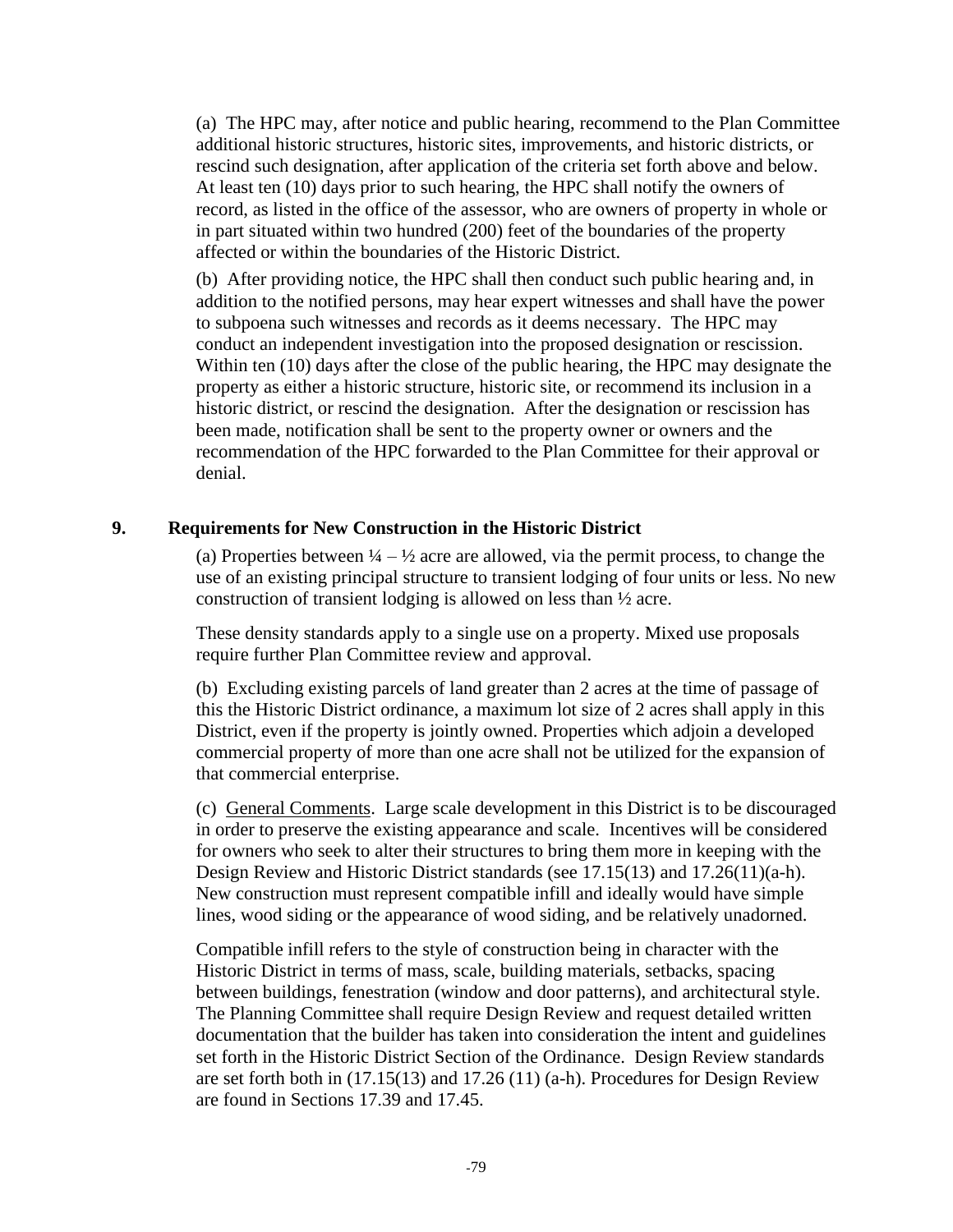**10. Permit Application** Major faceprint alteration and exterior remodeling within the designated Historic District shall in every case be subject to Design Review to better determine compliance with requirements of this Section. New construction shall be given more latitude in conforming to the Ephraim "look" as set forth in Subsection 17.26 (1) above in and Subsection 17.26 (11) (a-h) below.

Applications filed in behalf of historic structures or properties in the historic district shall be subjected to a two-tier review as set forth above. First, the application is considered by the HPC, which passes along its determination to the Plan Committee. Second, the application and the HPC determination are considered by the Plan Committee. Note that applications not involving historic structures or properties in the historic district shall be acted on only by the Plan Committee, as is the usual procedure, although the Plan Committee may wish to consult with the HPC in regard to certain applications. Upon filing of any application, the HPC and Plan Committee shall consider the following:

(a) In the case of a **designated historic structure or site**, whether the proposed alteration (repair and/or renovation) would detrimentally change, destroy, or adversely affect any exterior architectural feature of historical significance; repair and/or renovation should be compatible with the design standards set for the Historic District. When renovation is planned that would detrimentally change, destroy, or adversely affect any exterior feature, the Plan Committee shall give consideration to the possibility of bringing the property into conformity as to setbacks, lot coverage, and parking. In the case of repair and/or renovation, consideration should be given as to whether the building or structure is of such old and unusual or uncommon design, texture, and material, that it could not be reproduced without great difficulty or expense; whether the building is in such a deteriorated condition that it is not structurally or economically feasible to preserve or restore it to use.

(b) In the case of **new construction**, or any alterations or remodeling requiring a building permit, whether the exterior of such improvement would adversely affect or be incompatible with the intent of this Section and/or the architectural guidelines listed in  $(17.15(13)$  and  $17.26(11)(a-h)$ .

(c) In the case of a **demolition permit** request or a request to move any building listed on the Village's inventory list of key historic buildings, members of both the Planning Committee and the Board of Trustees shall be immediately notified. Thereafter further permit action shall be delayed for no more than 60 days to give the Village the opportunity to:

1) attempt to find a buyer for the building who would be willing to preserve the structure in place, or

2) arrange to purchase the property in behalf of the Village, with or without subsequent resale to insure preservation of the property. An inventory list of key historic buildings (at least 50 years old) will be maintained by the Village.

**11. Architectural Guidelines for Proposed Construction, Reconstruction, Alterations, or Demolition within the Historic District.** The following guidelines are intended to assist the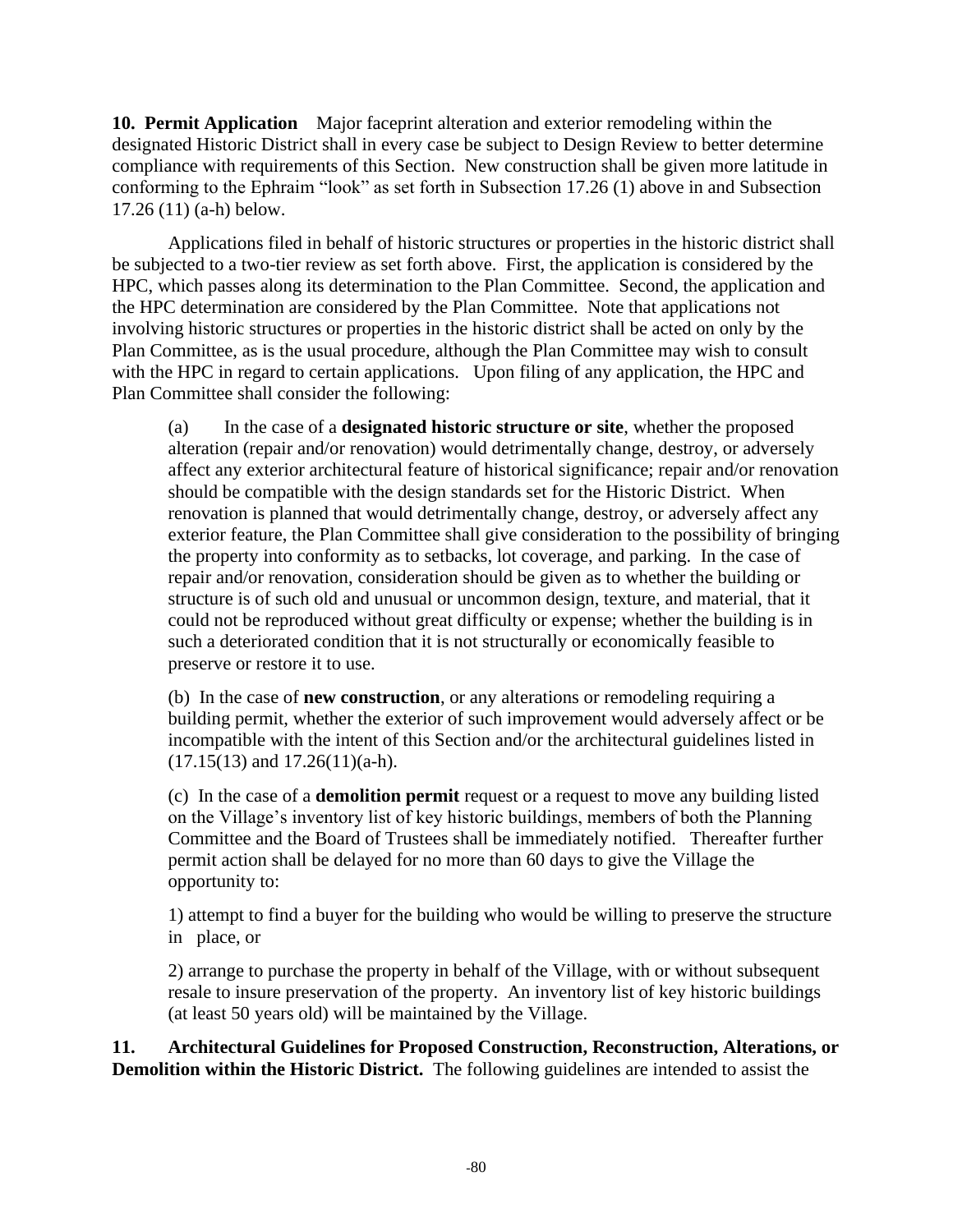HPC and Plan Committee and the property owner in making decisions regarding the appropriateness of design and construction within the Historic District.

**(a) Structure Form**. Generally, a single rectangle or combination of two or more rectangular forms. Simplicity is the key descriptive word. The style of most of the older buildings in Ephraim is along the lines of "Early Wisconsin Farmhouse," which suggests a simple frame building of one or two stories, usually painted white, with a front and back porch, often showing the lateral addition of several extra rooms or storage areas. Porches and even gables provided for a varied facade in many of Ephraim's older buildings. The Nelson farmhouse near the corner of Highway Q and Townline Rd. is prototypic of this style, and the Village maintains a file of photographs of buildings which capture the historic "look" of Ephraim.

(**b) Roof Shape and Pitch**. Traditionally, roofs have been in the form of a simple gable or multi-gable, with some historic buildings showing false fronts along the roof edge. Mansard, cone, or other complicated or unusual roof forms would detract from the character of the Historic District and are not permitted. Primary roof pitch shall not be less than 3:12 nor more than 12:12. Tar and gravel are not compatible with the Historic District. Metal roofs are allowed only by application for a special exception. Unfinished or galvanized metal siding or roofing is highly discouraged.

**(c) Exterior Walls**. Walls should be wood or have the appearance of wood, and if native limestone is used it should be used in conjunction with wood. Exterior walls shall be of like materials to the existing building or adjacent buildings, or of material commonly found in the district. Not more than two external sidewall materials, excluding glass, are traditional in the district.

(**d) Color**. White has been the distinctive building color in the district. It makes the village stand out against the green of the bluff. White and naturally weathered wood are traditional. House trim, sash, window and door frames, and porch trim color shall be compatible with the character of the Historic District; fluorescent and bright colors are prohibited. In all buildings painted white which are designated by the Village as historically significant and which appear on the inventory of historic buildings, the owner or owners must obtain permission from the Planning Committee to initiate a change in color.

(All buildings currently painted with bright or fluorescent trim are given a two-year grace period to change to a more compatible color scheme. If such properties are sold within the two-year grace period, the new owners will have to comply within 60 days or by June 1.) **(expired 12/6/95)**

**(e) Window Shapes**. Windows shall be simple vertical rectangles, as should door shapes, although in the case of new construction, particularly in areas not visible from the public rights-of-way, more latitude may be granted.

(**f) Landscaping.** Plantings rather than large expanses of grass lawn are to be encouraged, and live native plants should be used. Where paving is used, it shall be kept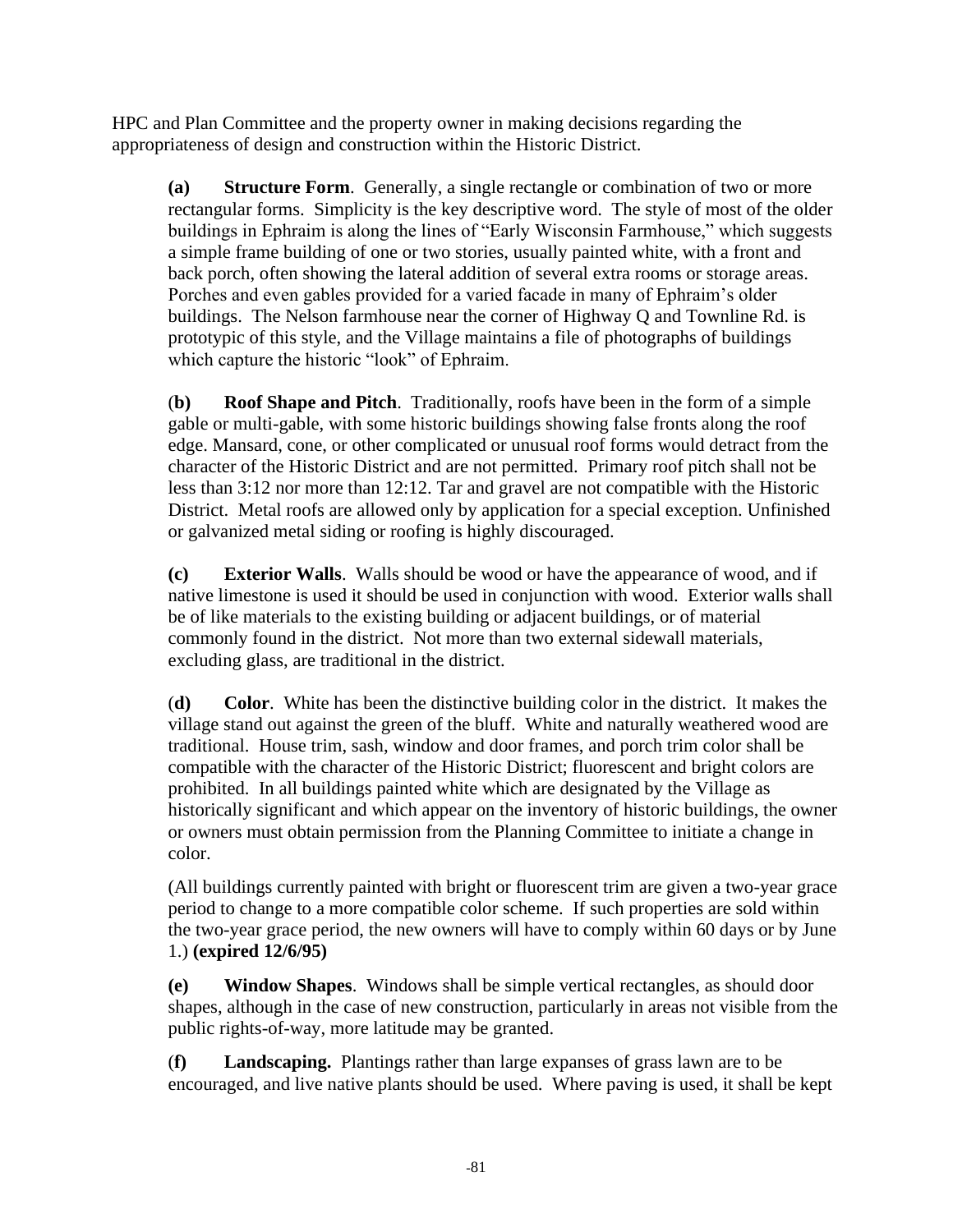to a minimum and buffered with landscaping where possible. Native flagstone is an excellent substitute for concrete or asphalt in pedestrian areas.

**(g) Fences and Gates**. Fences as property boundaries are discouraged in favor of natural boundary plantings. If fences are constructed, they shall preferably be of wood or stone, using dimensional requirements set forth in this Zoning Ordinance. Traditional fences in the district were dry stone and wood fencing, which represent a historically authentic kind of fencing. In

the case of metal, vinyl or plastic fences, samples must be provided for evaluation by the Historic Preservation Committee for referral to the Plan Committee. This will provide the use of non-traditional materials that reflect the look of traditional fencing. Specialized fencing to meet State safety requirements must still be reviewed for appearance.

**(h) Electrical Service.** Power and phone lines shall be buried for new construction and for any structural changes involving additions. To encourage the burying of electric and phone cables, certain incentives might be utilized (see Subsection 12 below).

# **12. Historic District Incentives**

To encourage property owners to preserve and maintain historically significant structures, those who comply with the requirements of this Subsection may qualify for certain incentives to be determined by the HPC and Plan Committee. Such incentives will be periodically reviewed, with changes as appropriate. Appendix #1 provides some examples of incentives that could be considered.

- **13. Penalties for Violations** Any person or persons violating any provision of this Subsection shall be fined two hundred dollars (\$200) for each separate violation. Each and every day during which a violation continues shall be deemed to be a separate offense. Notice of violations shall be issued by the building inspector.
- **14. Separability** In the event that any one or more provisions of this chapter or the application thereof to any person or circumstances should, for any reason, be held to be invalid, illegal, or unenforceable, such invalidity, illegality, or unenforceability shall not affect any other provisions of this chapter.
- **15. Periodic Review** Every two years the HPC and the Plan Committee shall meet together in a public meeting to evaluate and review the Historic District Ordinance. At this meeting, input from the public will be encouraged. Based on this meeting a written letter of evaluation shall be forwarded to the Board of Trustees by the chairperson of the HPC. This letter should indicate the perceived level of effectiveness of the Historic District Ordinance in meeting its intent. If needed, recommendations for appropriate change in this Ordinance should be set forth in this letter of evaluation.

# **APPENDIX #1**

Possible Incentives to Encourage Property Owners to Preserve and Maintain Historically Significant Structures: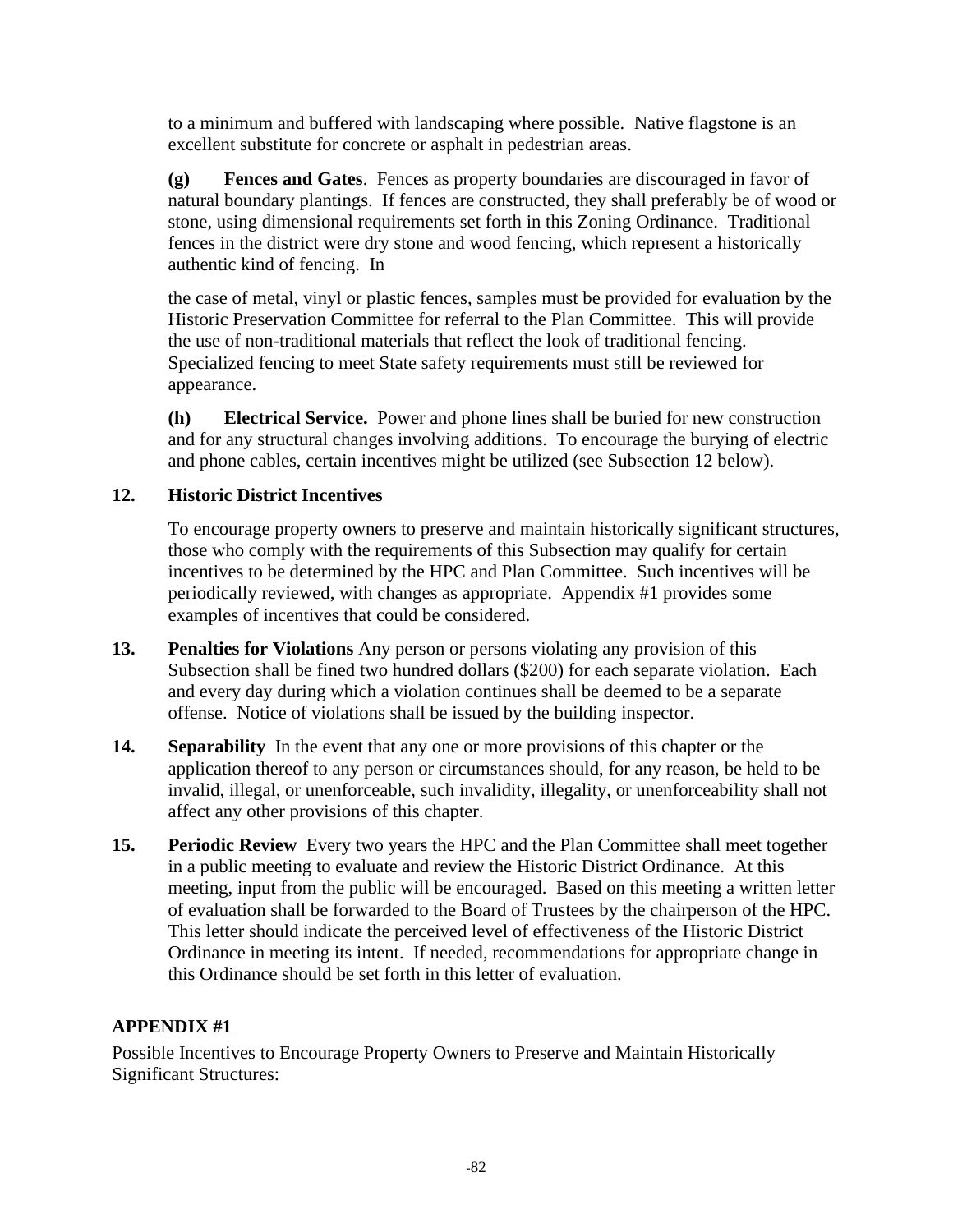1. Providing owners with special recognition and commemoration by providing plaques to affix to their historic structures, or by display in a public place a well-designed commemorative list of Historic District participants and their properties. Also, special recognition can be provided through annual newspaper releases or even box displays announcing the historic properties of Ephraim and the owners of such properties.

2. Waiver of nonconforming status as to dimensional standards, to allow structural repairs and reconstructions not otherwise possible in a nonconforming status, according to State statutes. Any additions or reconstructions to structures under this waiver shall not increase the nonconformity of the dimensional standards currently existing.

3. Waiver of parking requirements to the extent possible for the property. For example, if lot size or building location does not allow for the required five parking spaces for a commercial establishment, but does allow for three spaces, the requirement could be waived and three spaces permitted. In cases of parcel size of ½ acre or less where the intent is to preserve the existing building(s), open paving blocks may be permitted for whatever off-street parking can be created. There may be cases where lot size and/or configuration will not accommodate any off-street parking. In such cases, parking requirements may be waived at the discretion of the Plan Committee.

4. Property owners who preserve and maintain historically significant buildings in keeping with the intent and guidelines set forth in this Section shall receive a commemorative plaque from the Village indicating their participation in the preservation of Ephraim's Historic District, as indicated above in Subsection 5. Such weatherproof plaques could be mounted on the designated structure. Furthermore, property owners participating in the preservation of Ephraim's Historic District, and their buildings, will be listed in a booklet published every two years and made available to the public.

# **17.27 SHORELAND-WETLAND DISTRICT (S-W).**

This ordinance is adopted pursuant to the authorization in sections 61.35 and 61.351 for Villages Wisc. Stats.

**(1) INTENT**. Uncontrolled use of the shoreland-wetland and pollution of the navigable waters of Ephraim would adversely affect the public health, safety, convenience, and general welfare and impair the tax base. The Legislature of Wisconsin has delegated responsibility to all municipalities to:

(1) Promote the public health, safety, convenience and general welfare;

(2) Maintain the storm and floodwater storage capacity of wetlands;

(3) Prevent and control water pollution by preserving wetlands which filter or store sediments, nutrients, heavy metals or organic compounds that would otherwise drain into navigable waters;

(4) Protect fish, their spawning grounds, other aquatic life and wildlife by preserving wetlands and other aquatic habitat;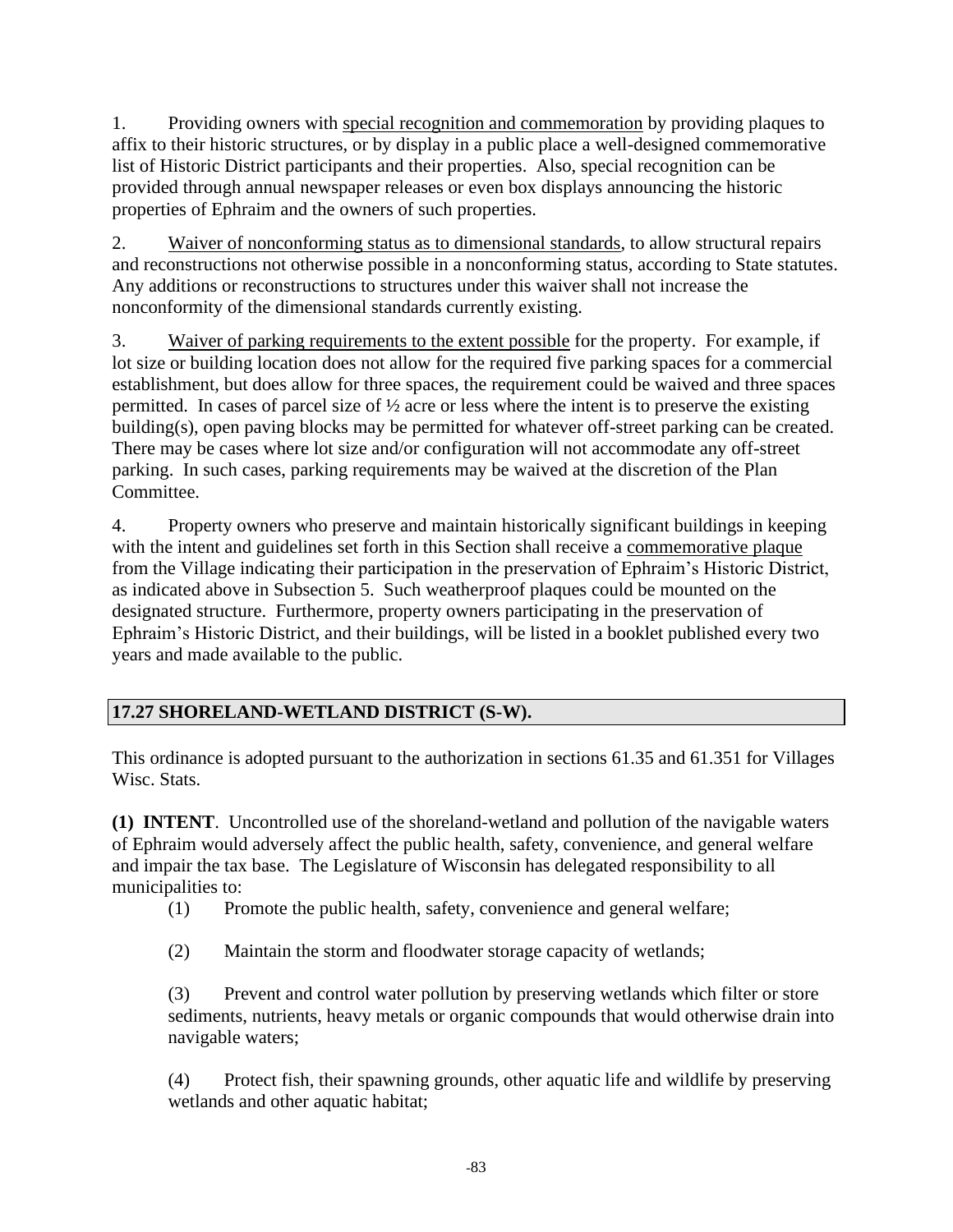(5) Prohibit certain uses detrimental to the shoreland-wetland area; and

(6) Preserve shore cover and natural beauty by restricting the removal of natural shoreland cover and controlling shoreland-wetland excavation, filling and other earthmoving activities.

# **(2) COMPLIANCE**.

(a) The use of wetlands and the alteration of wetlands within the shoreland area of Ephraim shall be in full compliance with the terms of this ordinance and other applicable local, state or federal regulations (however, see section 17.27(11) of this ordinance for standards applicable to nonconforming uses). All permitted development shall require the issuance of a zoning permit unless otherwise expressly excluded by provision of this ordinance.

(b) Unless specifically exempted by law, all cities, villages, towns and counties are required to comply with this ordinance and obtain all necessary permits.

(c) This ordinance supersedes all the provisions of any Village zoning ordinance enacted under sections 61.35, 62.23 or 87.30 Wisc. Stats., which relate to floodplains and shorelandwetlands; except that where another municipal zoning ordinance is more restrictive than this ordinance, that ordinance shall continue in full force and effect to the extent of the greater restrictions, but not otherwise.

(d) This ordinance is not intended to repeal, abrogate, or impair any existing deed restrictions, covenants or easements. However, where this ordinance imposes greater restrictions, the provisions of this ordinance shall prevail.

# 17.27(3)

**(3) INTERPRETATION**. In their interpretation and application, the provisions of this ordinance shall be held to be minimum requirements and shall be liberally construed in the favor of the Village of Ephraim and shall not be deemed a limitation or repeal of any other powers granted by Wisc. Stats. Where provision of this ordinance is required by a standard in chapter NR 117, Wis. Adm. Code, and where the ordinance provision is unclear, the provision shall be interpreted in light of the chapter NR 117 standards in effect on the date of the adoption of this ordinance or in effect on the date of the most recent text amendment to this ordinance.

**(4) SEVERABILITY**. Should any portion of this ordinance be declared invalid or unconstitutional by a court of competent jurisdiction, the remainder of this ordinance shall not be affected.

**(5) ANNEXED AREAS**. The Door County shoreland zoning provisions in effect on the date of annexation remain in effect administered by the municipality for all areas annexed by the municipality after May 7, 1982. These annexed lands are described on the municipality's official zoning map. The Door County shoreland zoning provisions are incorporated by reference for the purpose of administering this section and are on file in the office of the Zoning Administrator.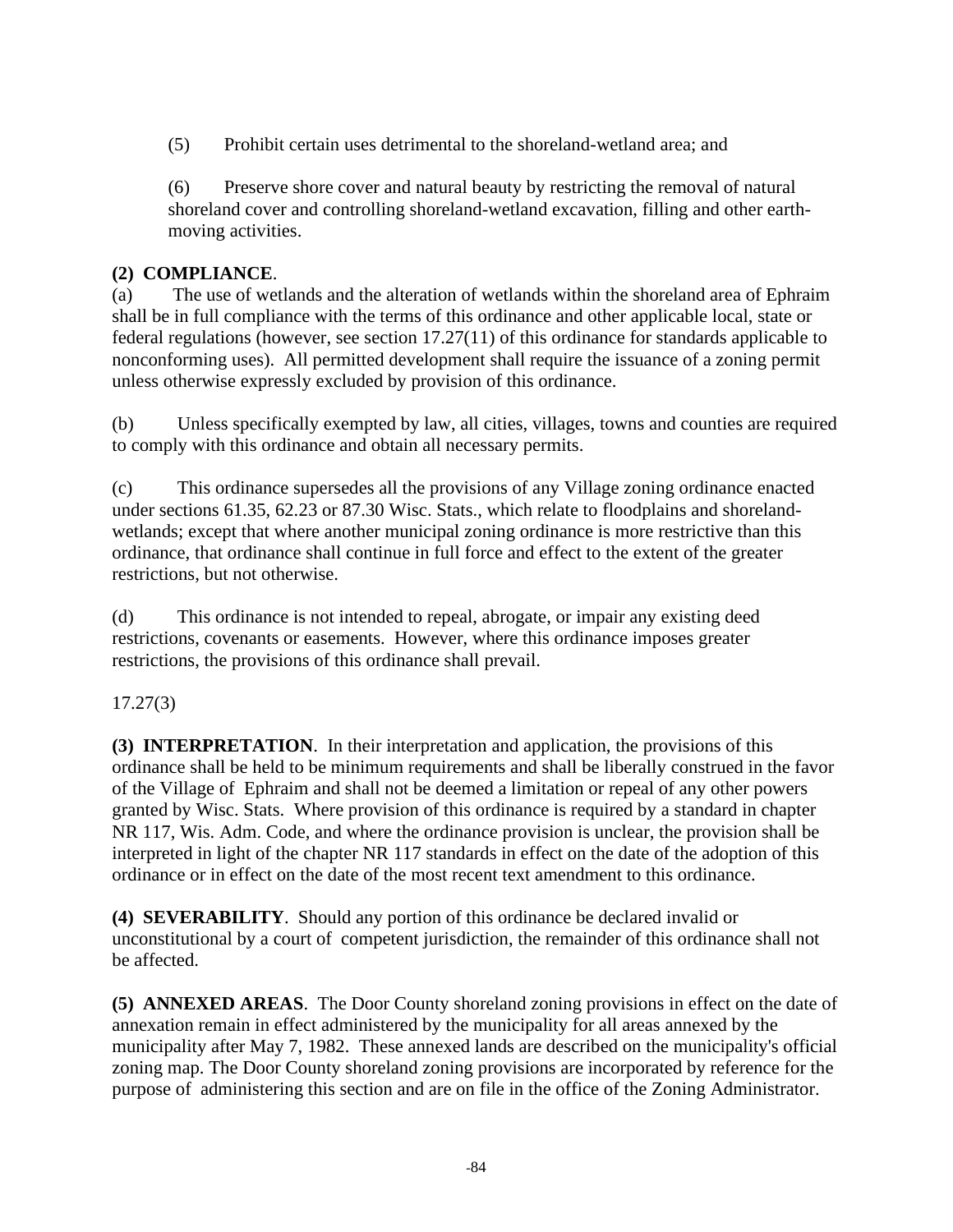**(6) SHORELAND-WETLAND ZONING MAPS**. The following maps are hereby adopted and made part of this ordinance and are on the file in the office of the Village Clerk:

- (a) Wisconsin Wetland Inventory maps stamped 'FINAL' on July 11, 1992.
- (b) Village of Ephraim zoning map amended to show DNR final wetland areas above, dated August 3, 1992.
- (c) Future floodplain zoning maps for the Village of Ephraim.
- (d) United States Geological Survey maps dated 1986.

**(7) DISTRICT BOUNDARIES**. The shoreland-wetland zoning district includes all wetlands in Ephraim shown on the final Wetland Inventory Map that has been adopted and made part of this ordinance and which are:

(a) Wetland areas designated by the Wisconsin Department of Natural Resources on the Wetland Inventory Map dated July 22, 1992; and

(b) Wetlands which are within the U.S. Army Corps of Engineers, Section 404, permit program jurisdiction.

# **The Department of Natural Resources has additional authority over proper administration of the ordinance in those designated wetland areas which are:**

(a) Within one thousand (1,000) feet of the ordinary high-water mark of navigable lakes, ponds or flowages. Lakes, ponds or flowages in the Village shall be presumed to be navigable if they are shown on the United States Geological Survey quadrangle maps or other zoning base maps which have been incorporated by reference and made a part of this ordinance.

(b) Within three hundred (300) feet of the ordinary high-water mark of navigable rivers or streams, or to the landward side of the floodplain, whichever distance is greater. Rivers and streams shall be presumed to be navigable if they are designated as either continuous or intermittent waterways on the United States Geological Survey quadrangle maps or other zoning base maps which have been incorporated by reference and made a part of this ordinance. Floodplain zoning maps adopted by the Village shall be used to determine the extent of floodplain areas.

Determinations of navigability and ordinary high-water mark location shall initially be made by the Zoning Administrator. When questions arise, the Zoning Administrator shall contact the appropriate district office of the Department for a final determination of navigability or ordinary high-water mark.

**(7.1) DISCREPANCIES**. When an apparent discrepancy exists between the shoreland-wetland district boundary shown on the official zoning maps and actual field conditions at the time the maps were adopted, the Zoning Administrator shall contact the appropriate district office of the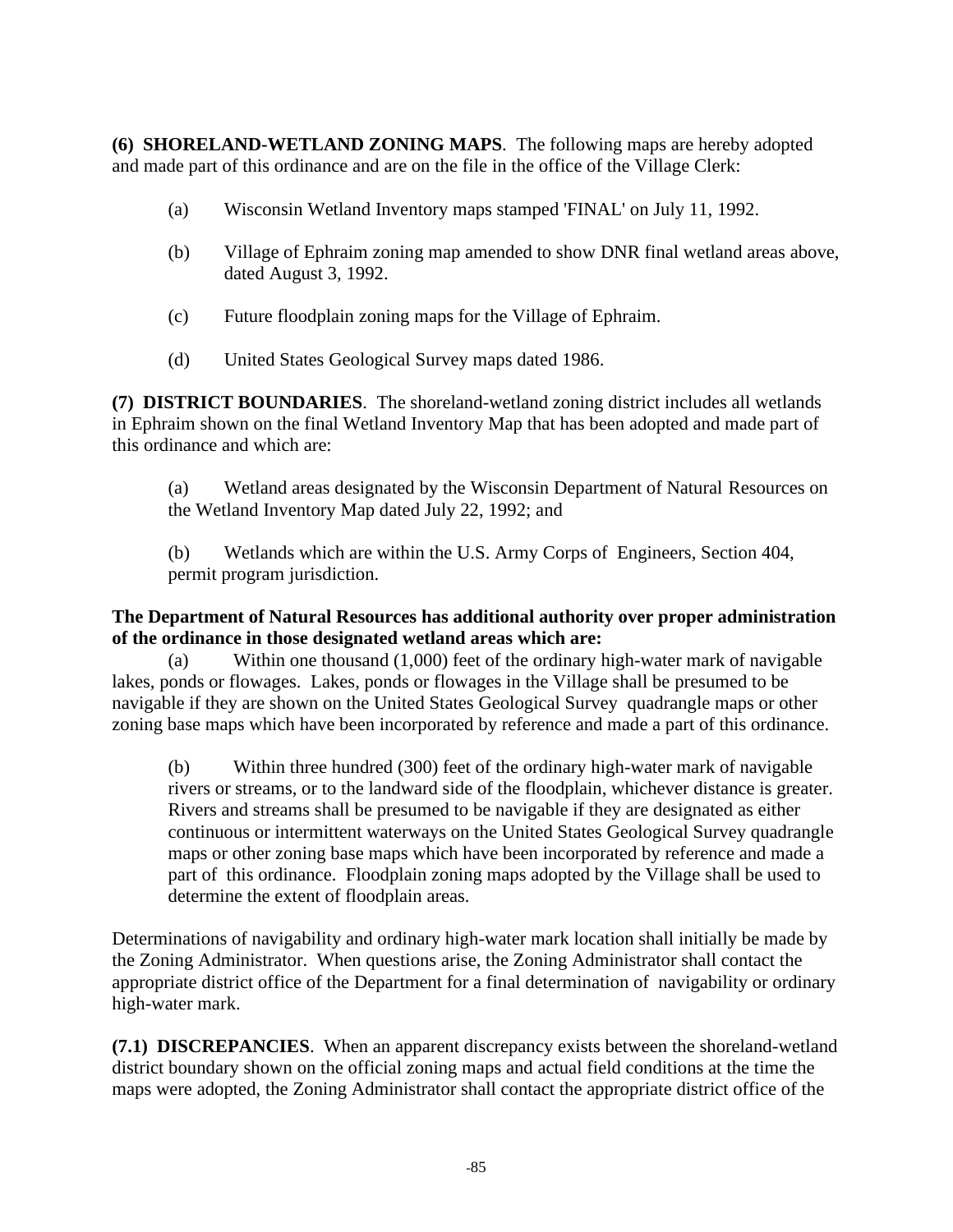Department of Natural Resources to determine if the shoreland-wetland district boundary as mapped is in error.

If Department staff concur with the Zoning Administrator that a particular area was incorrectly mapped as a wetland, the Zoning Administrator shall have the authority to immediately grant or deny a zoning permit in accordance with the regulations applicable to the correct zoning district. In order to correct wetland mapping areas or acknowledge exempted wetlands designated in 17.27(7.1)(a) "Filled Wetlands" and 17.27(7.1)(b) "Wetlands Landward of a Bulkhead Line", the Zoning Administrator shall be responsible for initiating a map amendment within a reasonable period.

(a) Filled Wetlands. Wetlands which are filled prior to July 22, 1992, the date on which the municipality received final wetland inventory maps, in a manner which affects their wetland characteristics to the extent that the area can no longer be defined as wetland, are not subject to this ordinance.

(b) Wetlands Landward of a Bulkhead Line. Wetlands located between the original ordinary high water mark and a bulkhead line established prior to May 7, 1982, under 30.11 Wisc. Stats. are not subject to this ordinance.

**(8) PERMITTED USES**. The following uses are permitted subject to the provisions of Chapters 30 and 31, Wisc. Stats., and the provision of other local, state and Federal laws, if applicable:

# (a) **Activities are uses which do not require the issuance of a zoning permit, provided that no wetland alteration occurs:**

- (1) Hiking, fishing, trapping, bow hunting as allowed by Ephraim ordinance, swimming, snowmobiling and boating;
- (2) The harvesting of wild crops, such as marsh hay, ferns, moss, wild rice, berries, tree fruits and tree seeds, in a manner that is not injurious to the natural reproduction of such crops;
- (3) The pasturing of livestock if allowed in the underlying zoning; and
- (4) The cultivation of agricultural crops if allowed in the underlying zoning.

(b) **Uses which do require the issuance of a zoning permit and which may involve wetland alterations only to the extent specifically provided below.** These uses may also require a permit under the Village of Ephraim Erosion Control ordinance.

(1) The practice of silviculture, including the planting, thinning and harvesting (not clear-cutting) of timber; limited temporary water level stabilization measures which are necessary to alleviate abnormally wet or dry conditions that would have an adverse impact on the conduct of silvicultural activities if not corrected;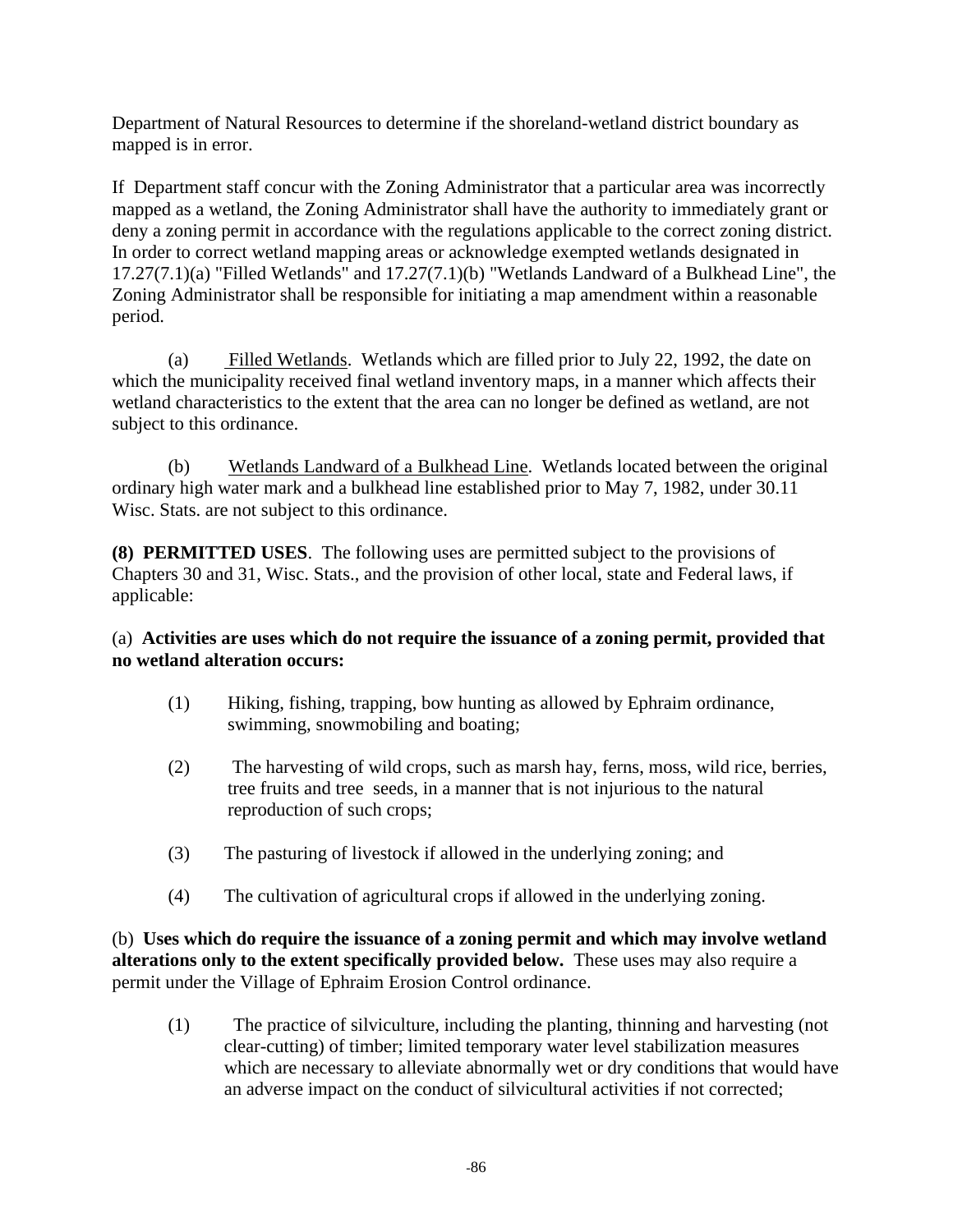(2) The cultivation of cranberries, including limited wetland alterations necessary for the purpose of growing and harvesting cranberries;

(3) The maintenance and repair of existing drainage systems to restore pre-existing levels of drainage, including the minimum amount of filling necessary to dispose of dredged spoil, providing that the filling is otherwise permissible and that the dredged spoil is placed on existing spoil banks were possible;

(4) The construction and maintenance of fences for the pasturing of livestock where allowed, including limited excavating and filling necessary for such construction or maintenance;

(5) The construction and maintenance of piers, docks, walkways, observation desk and trail bridges built on pilings, including limited excavating and filling necessary for such construction or maintenance;

(6) The installation and maintenance of sealed tiles for the purpose of draining lands outside the shoreland-wetland zoning district provided that such installation or maintenance is done in a manner designated to minimize adverse impacts on the natural functions of the shoreland-wetland listed in section  $17.27(14)(c)$  of this ordinance; and

(7) The maintenance, repair, replacement and reconstruction of existing highways and bridges including limited excavating and filling necessary for such maintenance, repair, replacement or reconstruction.

**(9) CONDITIONAL USES**. Uses which are allowed upon the issuance of a Conditional Use Permit and which may include wetland alterations only to the extent specifically provided below:

**(9.1)** The construction and maintenance of roads which are necessary for the continuity of the municipal street system, the provision of essential utility and emergency services or to provide access to uses permitted under section 17.27(9) of this ordinance, provided that:

- (a) The road cannot, as practical matter, be located outside the wetland;
- (b) The road is designed and constructed to minimize adverse impacts upon the natural functions of the wetland listed in section 6.13 of this ordinance;
- (c) The road is designed and constructed with the minimum cross-sectional area practical to serve the intended use;
- (d) Road construction activities are carried out in the immediate area of the roadbed only; and
- (e) Any wetland alteration must be necessary for the construction or maintenance of the road.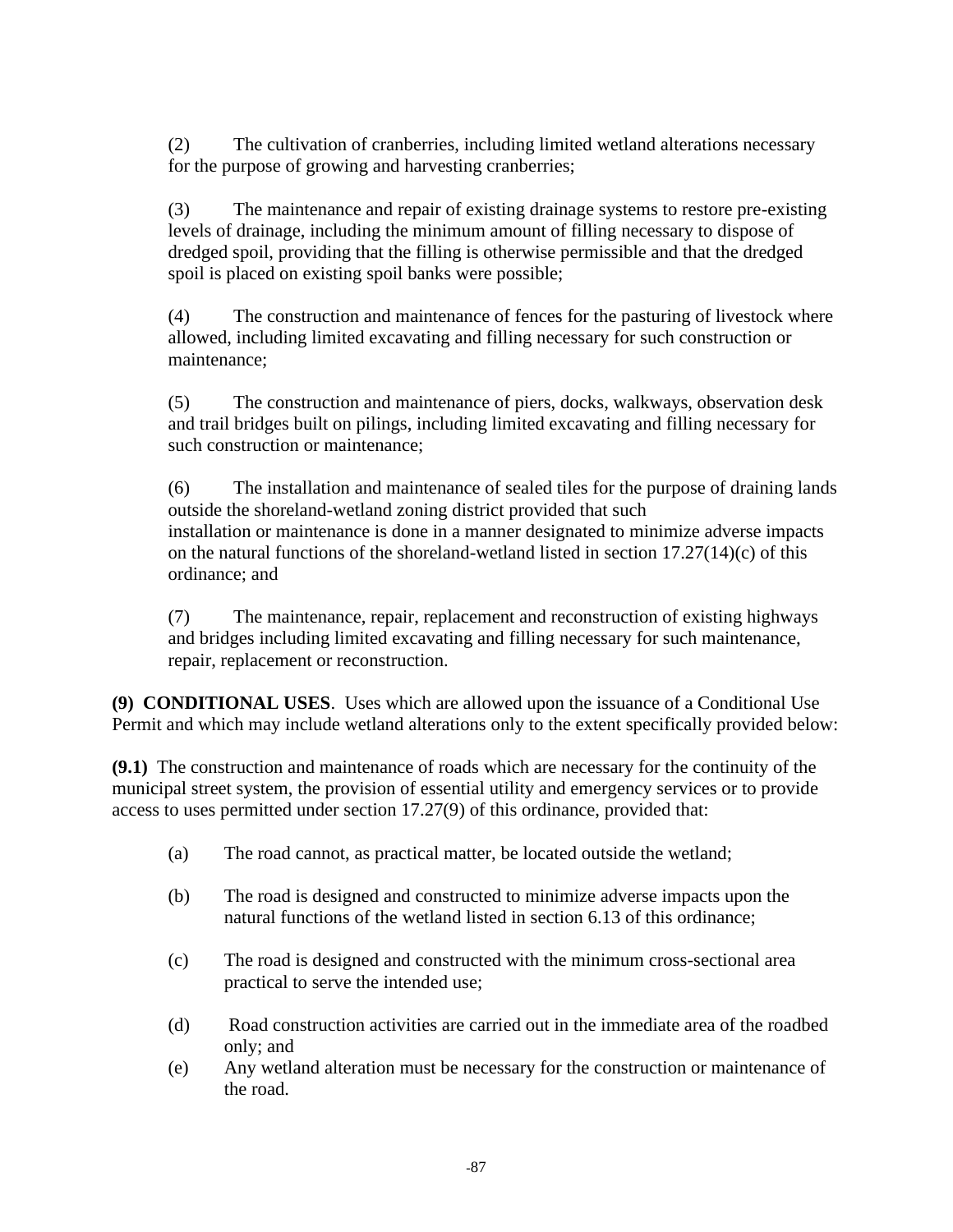**(9.2)** The construction and maintenance of nonresidential buildings provided that:

- (a) The building is used solely in conjunction with a use permitted in the shorelandwetland district or for the raising of waterfowl, minnows or other wetland or aquatic animals;
- (b) The building cannot, as a practical matter, be located outside the wetland;
- (c) The building does not exceed 500 square feet in floor area; and
- (d) Only limited filling and excavating necessary to provide structural support for the building is allowed.

**(9.3)** The establishment and development of public and private parks and recreation areas, outdoor education areas, historic, natural and scientific areas, game refuges and closed areas, fish and wildlife habitat improvement projects, game bird and animal farms, wildlife preserves and public boat launching ramps, provided that:

(a) Any private development allowed under this paragraph shall be used exclusively for the permitted purpose;

(b) Only limited filling and excavating necessary for the development of public boat launching ramps, swimming beaches or the construction of park shelters or similar structures is allowed;

- (c) The construction and maintenance of roads necessary for the uses permitted under this paragraph are allowed only where such construction and maintenance meets the criteria in section 17.27(9.1) of this ordinance; and
- (d) Wetland alterations in game refuges and closed areas, fish and wildlife habitat improvement projects, game bird and animal farms and wildlife preserves shall be for the purpose of improving wildlife habitat or to otherwise enhance wetland values.

**(9.4)** The construction and maintenance of electric and telephone transmission lines, water and sewage collection lines and related facilities, provided that:

- (a) The utility transmission and distribution facilities lines cannot, as a practical matter, be located outside the wetland;
- b) Only limited filling or excavating necessary for such construction or maintenance is allowed; and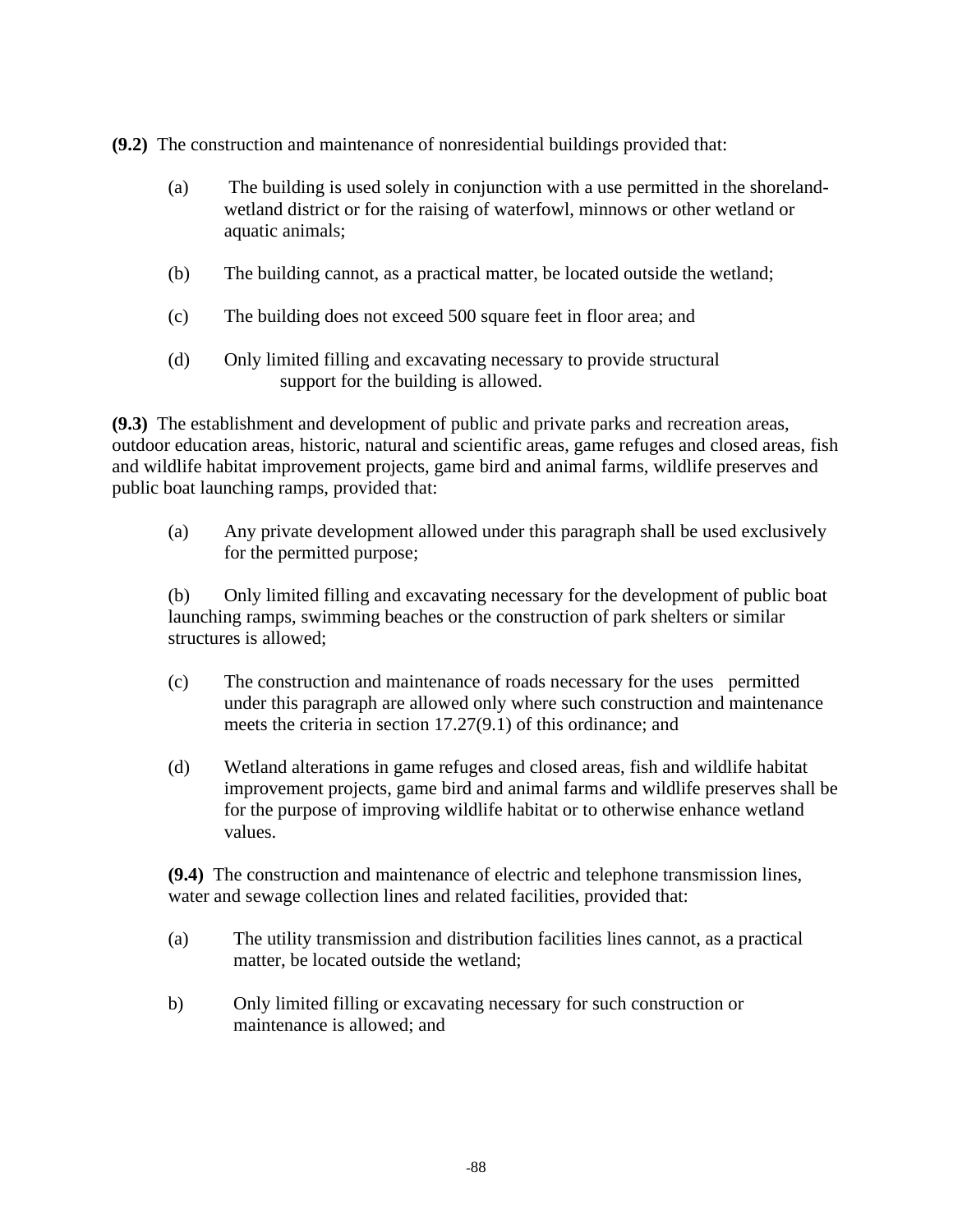(c) Such construction or maintenance is done in a manner designed to minimize adverse impacts upon the natural functions of the wetland listed in section  $17.27(14)(c)$  of this ordinance.

**10. PROHIBITED USES.** Any use not listed in sections 17.27(8) or 17.27(9) of this ordinance is prohibited, unless the wetland or a portion of the wetland has been rezoned by amendment of this ordinance in accordance with section 17.27(14) of this ordinance. The use of a boathouse for human habitation and the construction or placement of a boathouse or fixed boathouse below the ordinary high-water mark of any navigable waters are prohibited.

**11. NON-CONFORMING STRUCTURES AND USES.** The lawful use of a building, structure or property which existed at the time of this ordinance, or an applicable amendment to this ordinance, took effect and which is not in conformity with the provisions of the ordinance, including the routine maintenance of such building or structure, may be continued, subject to the following conditions:

(a) The shoreland-wetland provisions of this ordinance authorized by Wisc. Stats. 61.351 shall not limit the repair, reconstruction, renovation, remodeling or expansion of a nonconforming structure or of any environmental control facility related to such a structure in existence on the effective date of the shoreland-wetland provisions. All other modifications to nonconforming structures are subject to 62.23(7)(h) Wisc. Stats. which limits total lifetime structural repairs and alterations to 50% of current fair market value.

(b) If a nonconforming use or use of a nonconforming structure is discontinued for a period of twelve (12) months, any future use of the building, structure or property shall conform to this ordinance.

(c) Any legal nonconforming use of property which does not involve the use of a structure and which existed at the time of the adoption or subsequent amendment of this ordinance adopted under 61.351 or 62.231 Wisc. Stats. may be continued although such use does not conform with the provisions of the ordinance. However, such nonconforming use may not be extended.

(d) The maintenance and repair of nonconforming boathouses which are located below the ordinary high-water mark of any navigable waters shall comply with the requirements of section 30.121 Wisc. Stats.

(e) Uses which are nuisances under common law shall not be permitted to continue as conforming uses.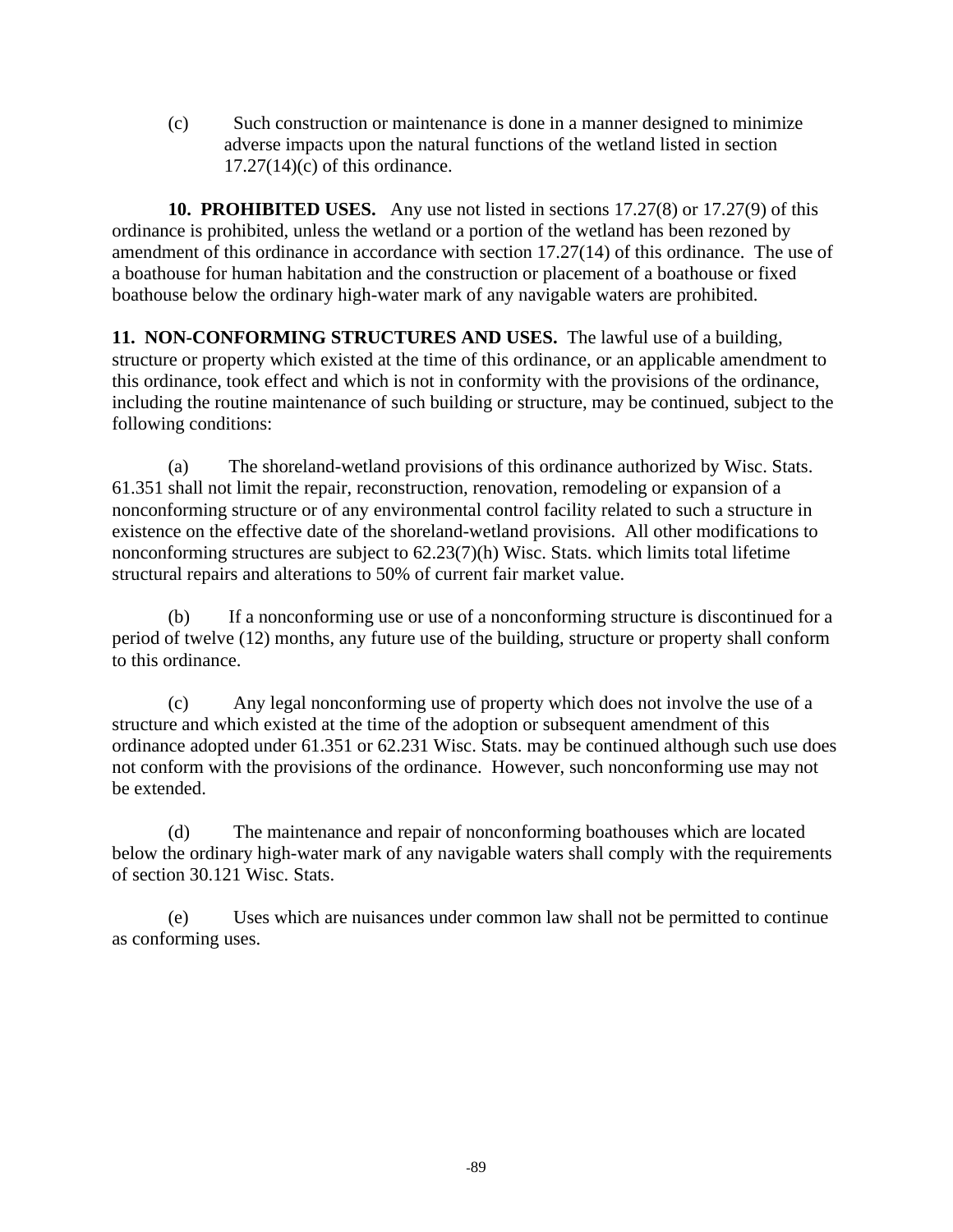# **12. ADMINISTRATIVE PROVISIONS**.

(a) **Zoning Administrator**. The Zoning Administrator shall have the duties and powers as noted in 17.36 of this ordinance. In addition, as it pertains to this Shoreland-Wetland ordinance, the Zoning Administrator shall submit copies of decisions on variances, conditional use permits, appeals for a map or text interpretation, and map or text amendments within 10 days after they are granted or denied, to the appropriate district office of the Department of Natural Resources, and investigate and report violations of this ordinance to the Plan Committee and the attorney for the Village of Ephraim.

(b) **Zoning Permits**. Unless another section of this ordinance specifically exempts certain types of development from this requirement, a zoning permit shall be obtained from the Zoning Administrator and/or Plan Committee before any new development, as defined in 17.09 of this ordinance, or any change in the use of an existing building or structure is initiated.

(c) **Application**. An application for a zoning permit shall be made to the Zoning Administrator per 17.44 "Procedures for Conditional Use" in this ordinance. In addition, other information must be included with the application, including location of the ordinary high-water mark of any abutting navigable waterways, boundaries of all wetlands, existing and proposed topographic and drainage features and vegetative cover, location of floodplain and floodway limits on the property as determined from floodplain zoning maps, location of existing or future access roads, and specifications and dimensions for areas of proposed wetland alteration, and other pertinent information which is necessary to determine if the proposed use is consistent with the purpose of this ordinance, including but not limited to environmental impact studies or audits in accordance with NR 150.22, "Preparation and Content of the Environmental Analysis or Environmental Impact Study." The applicant must also comply with any applicable ordinances in Chapter 16 of these ordinances, Erosion Control.

(d) Any use listed as a conditional use in this ordinance shall be permitted only after an application has been submitted to the Zoning Administrator and a conditional use permit has been granted by the Plan Committee.

**13. CONDITIONS**. Upon consideration of the permit application and the standards applicable to the conditional uses designated in section 17.27(9) of this ordinance, the Plan Committee shall attach such conditions to a conditional use permit, in addition to those required elsewhere in this ordinance, as are necessary to further the purposes of this ordinance as listed in section 17.27(1). Such conditions may include specifications for, without limitation because of specific enumeration: type of shore cover, erosion controls; increase setbacks; specific sewage disposal and/or water supply facilities; landscaping and planting screens; period of operation; operational control; sureties; deed restrictions; location of piers, docks, parking area and signs; and type of construction. To secure information upon which to base its determination, the Plan Committee may require the applicant to furnish, in addition to the information required for a zoning permit, other pertinent information which is necessary to determine if the proposed use is consistent with the purpose of this ordinance.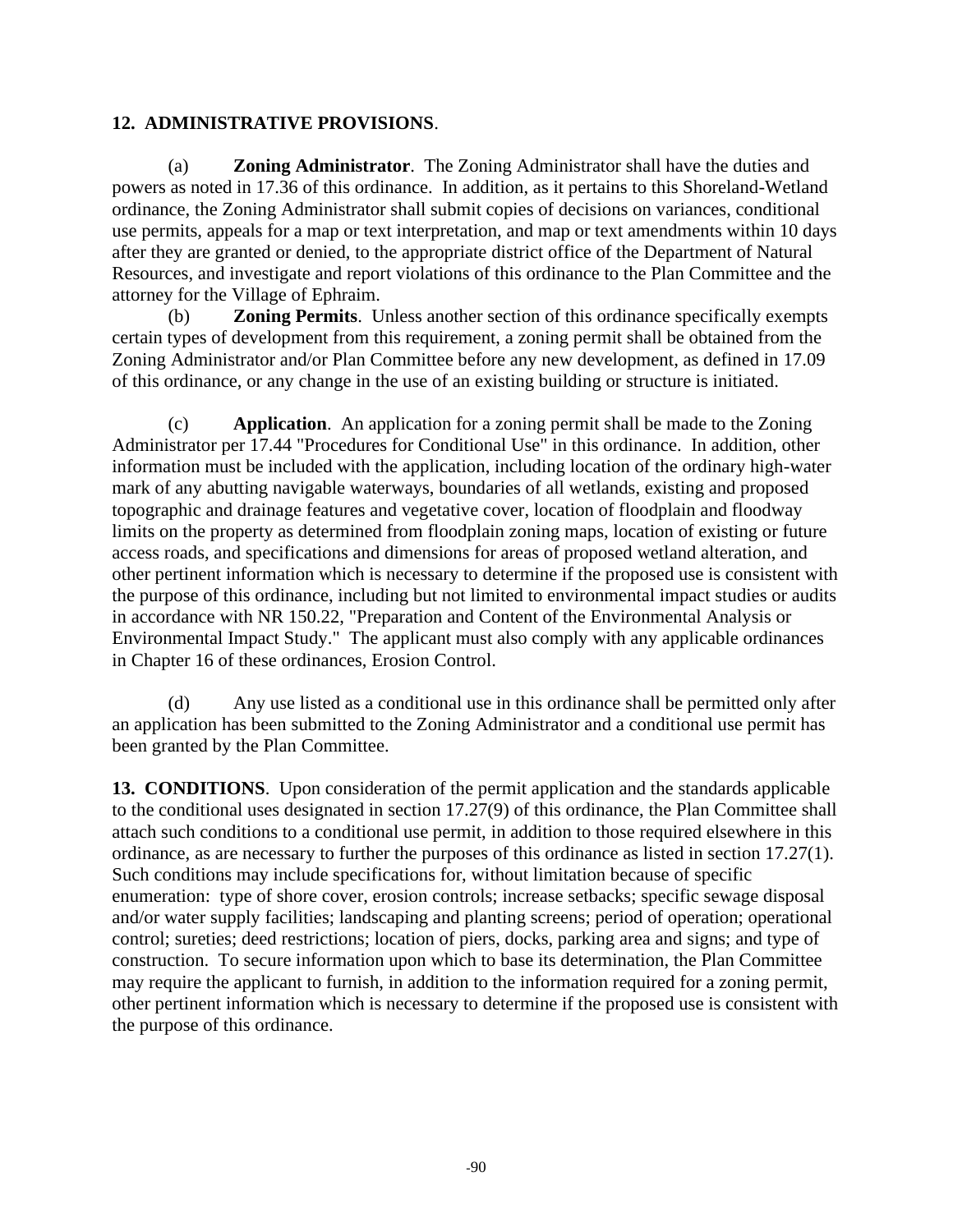# **14. AMENDING SHORELAND-WETLAND ZONING REGULATIONS.** The Village of Ephraim may alter, supplement or change the district boundaries and the regulations

contained in this ordinance in accordance with the requirements of 62.23(7)(d)2. Wisc. Stats., NR 117 Wis. Adm. Code and the following:

(a) A copy of each proposed text or map amendment shall be submitted to the appropriate Department of Natural Resources office within 5 days of the submission of the proposed amendment to the Plan Committee;

(b) All proposed text and map amendments to the Shoreland-Wetland Zoning regulations shall be referred to the Plan Committee and a public hearing shall be held after Class II notice as required by  $62.23(7)(d)2$  Wisc. Stats. The appropriate district office of the Department of Natural Resources shall be provided with written notice of the public hearing at least 10 days prior to such hearing;

(c) In order to insure that this ordinance will remain consistent with the shoreland protection objectives of section 144.26 Wisc. Stats., the Village may not rezone a wetland in a shoreland-wetland zoning district, or any portion thereof, where the proposed rezoning may result in a significant adverse impact upon any of the following wetland functions:

- (1) storm and flood water storage capacity;
- (2) maintenance of dry season stream flow or the discharge of groundwater to a wetland, the recharge of groundwater from a wetland to another area, or the flow of groundwater through a wetland;
- (3) filtering or storage of sediments, nutrients, heavy metals or organic compounds that would otherwise drain into navigable waters;
- (4) shoreline protection against erosion;
- (5) fish spawning, breeding, nursery or feeding grounds;
- (6) wildlife habitat, or
- (7) areas of special recreational, scenic or scientific interest, including scarce wetland types and habitat of endangered species.

(d) Where the District Office of the Department determines that a proposed rezoning may have a significant adverse impact upon any of the criteria listed in section of this ordinance, the Department shall so notify the Village of its determination either prior to or during the public hearing held on the proposed amendment.

(e) The appropriate District Office of the Department shall be provided with (1) a copy of the recommendation and report, of any, of the Plan Committee on a proposed text or map amendment, within 10 days after the submission of those recommendations to the Village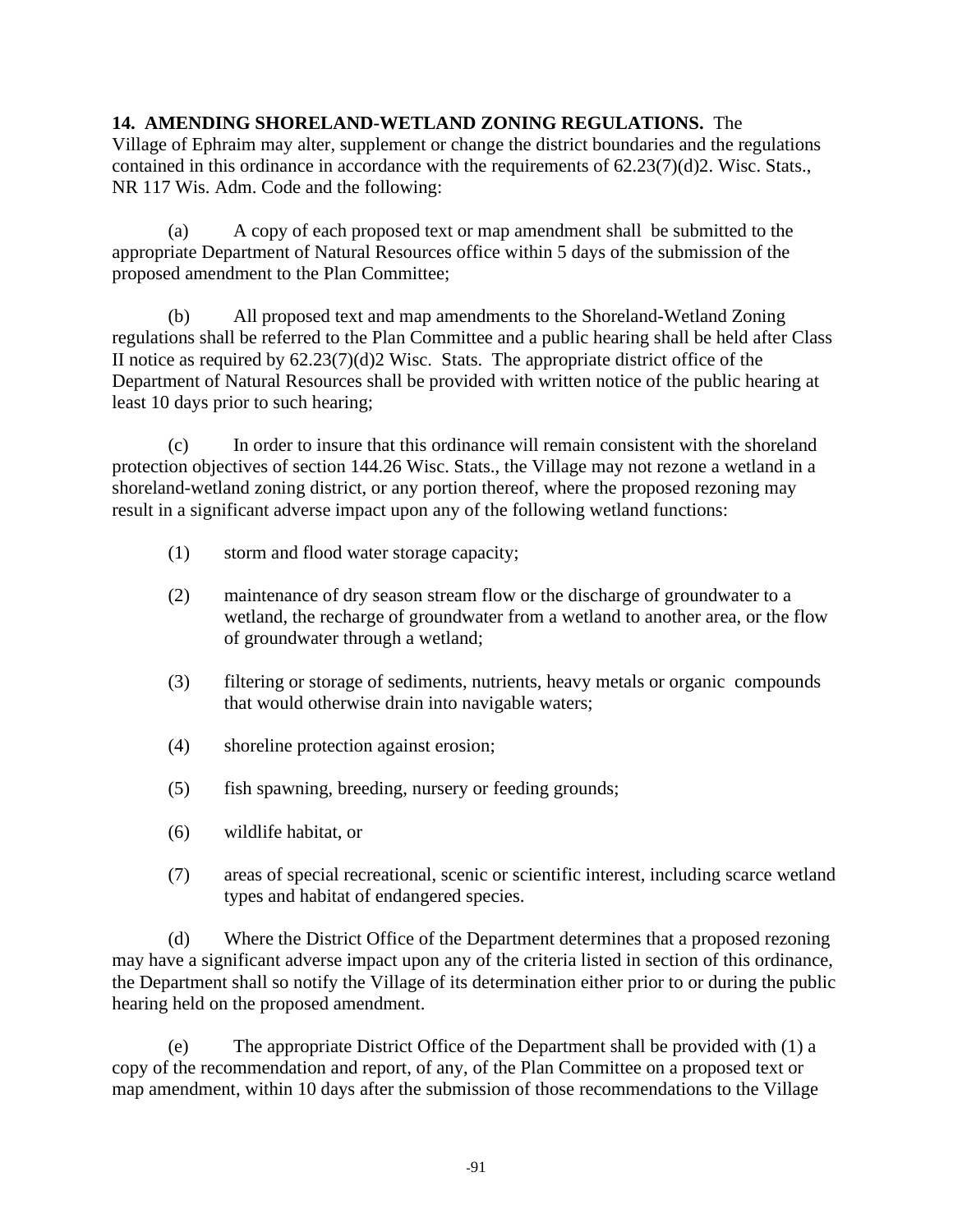board; (2) written notice of the action of the proposed text or map amendment within 10 days after the action is taken.

(f) If the Department notifies the Plan Committee in writing that a proposed amendment may have a significant adverse impact upon any of the criteria listed in  $17.24(14)(c)(1)$  of this ordinance, that proposed amendment, if approved by the Village Board, shall not become effective until more than 30 days have elapsed since written notice of Village approval was mailed to the Department, as required by  $17.14(14)(c)$  of this ordinance. If within the 30-day period the Department notifies the Village that the Department intends to adopt a superseding shoreland-wetland zoning TABLE OF CONTENTS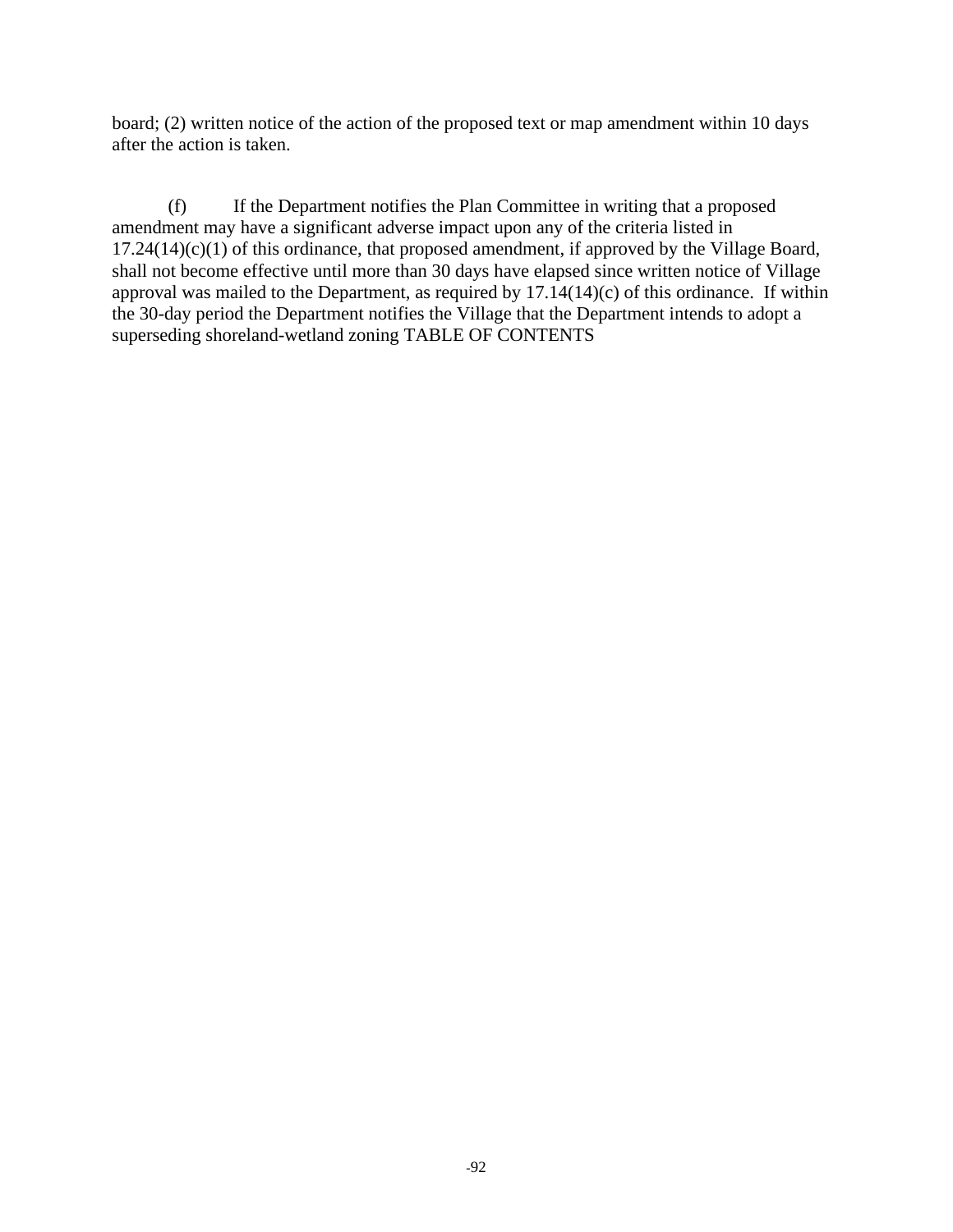# 17.29 FLOODPLAIN ZONING ORDINANCE.

| 1.0  | STATUTORY AUTHORIZATION, FINDING OF FACT, STATEMENT |  |
|------|-----------------------------------------------------|--|
|      |                                                     |  |
| 1.1  |                                                     |  |
| 1.2  |                                                     |  |
| 1.3  |                                                     |  |
| 1.4  | Title                                               |  |
| 1.5  |                                                     |  |
|      | (1) Areas to be Regulated                           |  |
|      | (2) Official Maps and Revisions                     |  |
|      | (3) Establishment of Districts                      |  |
|      | (4) Locating Floodplain Boundaries                  |  |
|      | (5) Removal of Lands from Floodplain                |  |
|      | (6) Compliance                                      |  |
|      | (7) Municipalities and State Agencies Regulated     |  |
|      | (8) Abrogation and Greater Restrictions             |  |
|      | (9) Interpretation                                  |  |
|      | (10) Warning and Disclaimer of Liability            |  |
|      | $(11)$ Severability                                 |  |
|      | (12) Annexed Areas for Cities/Villages              |  |
|      | (13) General Development Standards                  |  |
|      |                                                     |  |
| 2.1  |                                                     |  |
| 2.2  |                                                     |  |
| 2.3  |                                                     |  |
| 2.4  |                                                     |  |
|      |                                                     |  |
| 3.1  | Applicability 8                                     |  |
| 3.2  |                                                     |  |
| 3.3  |                                                     |  |
| 3.4  |                                                     |  |
|      |                                                     |  |
| 4.1  |                                                     |  |
| 4.2  |                                                     |  |
| 4.3  |                                                     |  |
|      |                                                     |  |
| 5.1  |                                                     |  |
| 5.2  |                                                     |  |
| 5.3  |                                                     |  |
| 5.4  |                                                     |  |
|      |                                                     |  |
| 6.1  |                                                     |  |
| 6.2  |                                                     |  |
| 6.3  |                                                     |  |
|      | 7 0 A DMINISTR A TION                               |  |
| 7.1  |                                                     |  |
| 7.2  |                                                     |  |
| 7.3  |                                                     |  |
| 7.4  |                                                     |  |
| 7.5  |                                                     |  |
| 7.6  |                                                     |  |
|      | 8.0AMENDMENTS                                       |  |
| 8.1  |                                                     |  |
| 8.2  |                                                     |  |
|      |                                                     |  |
| 10.0 |                                                     |  |
|      |                                                     |  |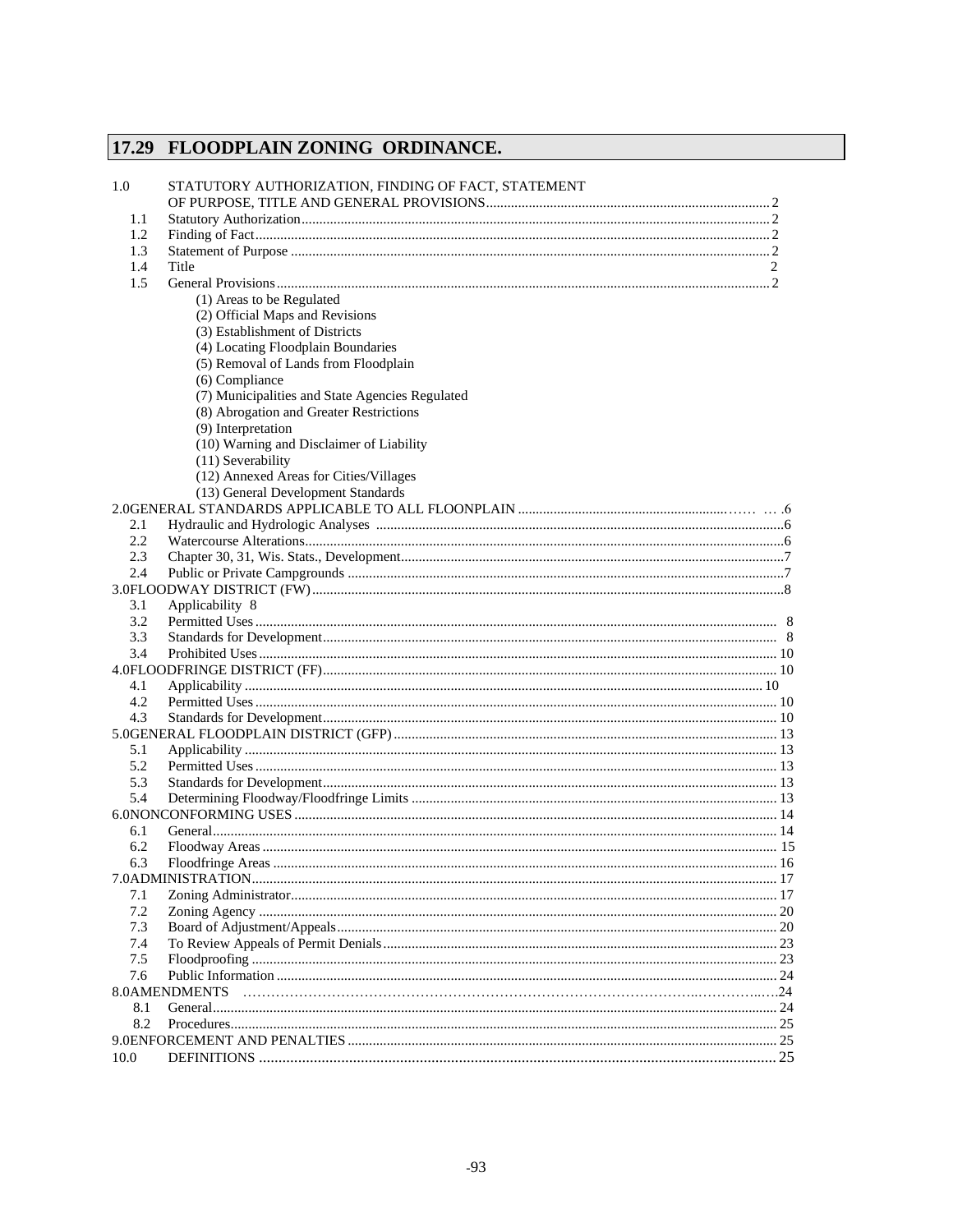# **1.0 STATUTORY AUTHORIZATION, FINDING OF FACT, STATEMENT OF PURPOSE, TITLE AND GENERAL PROVISIONS**

# **1.1 STATUTORY AUTHORIZATION**

This ordinance is adopted pursuant to the authorization in ss. 61.35 and 62.23, for villages and cities; 59.69, 59.692, and 59.694 for counties; and the requirements in s. 87.30, Stats.

# **1.2 FINDING OF FACT**

Uncontrolled development and use of the floodplains and rivers of this municipality would impair the public health, safety, convenience, general welfare and tax base.

### **1.3 STATEMENT OF PURPOSE**

This ordinance is intended to regulate floodplain development to:

- (1) Protect life, health and property;
- (2) Minimize expenditures of public funds for flood control projects;
- (3) Minimize rescue and relief efforts undertaken at the expense of the taxpayers;
- (4) Minimize business interruptions and other economic disruptions;
- (5) Minimize damage to public facilities in the floodplain;
- (6) Minimize the occurrence of future flood blight areas in the floodplain;
- (7) Discourage the victimization of unwary land and homebuyers;
- (8) Prevent increases in flood heights that could increase flood damage and result in conflicts between property owners; and
- (9) Discourage development in a floodplain if there is any practicable alternative to locate the activity, use or structure outside of the floodplain.

# **1.4 TITLE**

This ordinance shall be known as the Floodplain Zoning Ordinance for Ephraim, Wisconsin.

### **1.5 GENERAL PROVISIONS**

### (1) AREAS TO BE REGULATED

This ordinance regulates all areas that would be covered by the regional flood or base flood. **Note:** Base flood elevations are derived from the flood profiles in the Flood Insurance Study. Regional flood elevations may be derived from other studies. Areas covered by the base flood are identified as A-Zones on the Flood Insurance Rate Map.

(2) OFFICIAL MAPS & REVISIONS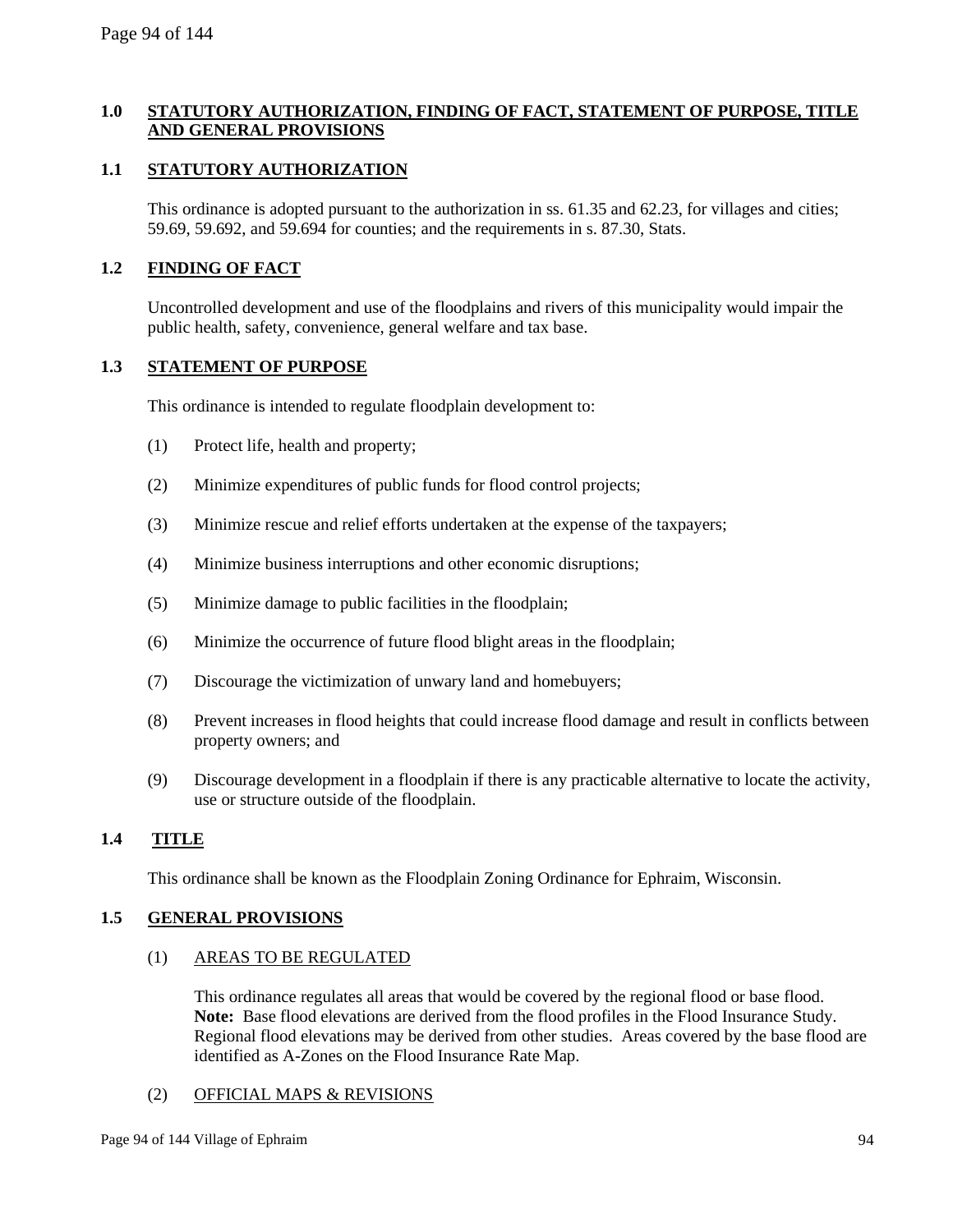The boundaries of all floodplain districts are designated as floodplains or A-Zones on the maps listed below and the revisions in the Village of Ephraim Floodplain Appendix. Any change to the base flood elevations (BFE) in the Flood Insurance Study (FIS) or on the Flood Insurance Rate Map (FIRM) must be reviewed and approved by the DNR and FEMA before it is effective. No changes to regional flood elevations (RFE's) on non-FEMA maps shall be effective until approved by the DNR. These maps and revisions are on file in the office of the Village Clerk, Village of Ephraim. If more than one map or revision is referenced, the most restrictive information shall apply.

OFFICIAL MAPS : Based on the Door County Flood Insurance Study (FIS), dated (March 2, 2009), Volume number (55029CV000A)

(a) Door County Flood Insurance Rate Map (FIRM), panel numbers **(55029C0187C, 55029C0189C, 55029C0191C, 55029C0192C, 55029C0193C, and 55029C0194C)**, dated **(March 2, 2009);** with corresponding profiles that are based on the Flood Insurance Study (FIS)

### (3) ESTABLISHMENT OF DISTRICTS

The regional floodplain areas are divided into three districts as follows:

- (a) The Floodway District (FW) is the channel of a river or stream and those portions of the floodplain adjoining the channel required to carry the regional floodwaters.
- (b) The Floodfringe District (FF) is that portion of the floodplain between the regional flood limits and the floodway.
- (c) The General Floodplain District (GFP) is those areas that have been or may be covered by floodwater during the regional flood.

### (4) LOCATING FLOODPLAIN BOUNDARIES

Discrepancies between boundaries on the official floodplain zoning map and actual field conditions shall be resolved using the criteria in paragraphs (a) or (b) below. If a significant difference exists, the map shall be amended according to s. 8.0. The zoning administrator can rely on a boundary derived from a profile elevation to grant or deny a land use permit, whether or not a map amendment is required. The zoning administrator shall be responsible for documenting actual predevelopment field conditions and the basis upon which the district boundary was determined and for initiating any map amendments required under this section. Disputes between the zoning administrator and an applicant over the district boundary line shall be settled according to s. 7.3(3) and the criteria in (a) and (b) below.

- (a) If flood profiles exist, the map scale and the profile elevations shall determine the district boundary. The regional or base flood elevations shall govern if there are any discrepancies.
- (b) Where flood profiles do not exist, the location of the boundary shall be determined by the map scale, visual on-site inspection and any information provided by the Department.

**Note:** Where the flood profiles are based on established base flood elevations from a FIRM, FEMA must also approve any map amendment pursuant to s. 8.1 (6).

### (5) REMOVAL OF LANDS FROM FLOODPLAIN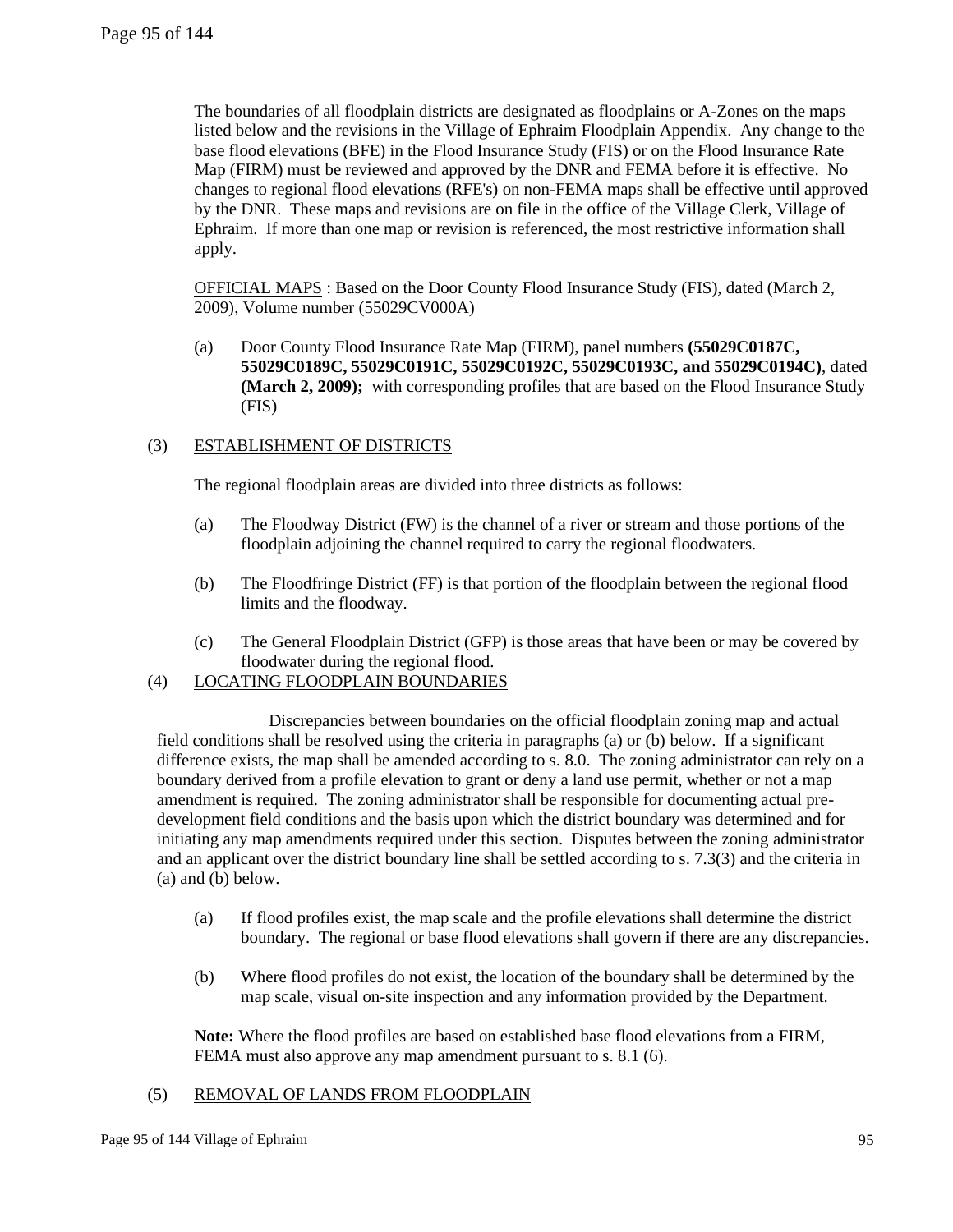Compliance with the provisions of this ordinance shall not be grounds for removing land from the floodplain unless it is filled at least two feet above the regional or base flood elevation, the fill is contiguous to land outside the floodplain, and the map is amended pursuant to s. 8.0.

**Note:** This procedure does not remove the requirements for the mandatory purchase of flood insurance. The property owner must contact FEMA to request a Letter of Map Change (LOMC).

### (6) COMPLIANCE

Any development or use within the areas regulated by this ordinance shall be in compliance with the terms of this ordinance, and other applicable local, state, and federal regulations.

### (7) MUNICIPALITIES AND STATE AGENCIES REGULATED

Unless specifically exempted by law, all cities, villages, towns, and counties are required to comply with this ordinance and obtain all necessary permits. State agencies are required to comply if s. 13.48(13), Stats., applies. The construction, reconstruction, maintenance and repair of state highways and bridges by the Wisconsin Department of Transportation is exempt when s. 30.2022, Stats., applies.

#### (8) ABROGATION AND GREATER RESTRICTIONS

- (a) This ordinance supersedes all the provisions of any municipal zoning ordinance enacted under ss. 59.69, 59.692 or 59.694 for counties; s. 62.23 for cities; s. 61.35 for villages; or s. 87.30, Stats., which relate to floodplains. If another ordinance is more restrictive than this ordinance, that ordinance shall continue in full force and effect to the extent of the greater restrictions, but not otherwise.
- (b) This ordinance is not intended to repeal, abrogate or impair any existing deed restrictions, covenants or easements. If this ordinance imposes greater restrictions, the provisions of this ordinance shall prevail.

### (9) INTERPRETATION

In their interpretation and application, the provisions of this ordinance are the minimum requirements liberally construed in favor of the governing body and are not a limitation on or repeal of any other powers granted by the Wisconsin Statutes. If a provision of this ordinance, required by ch. NR 116, Wis. Adm. Code, is unclear, the provision shall be interpreted in light of the standards in effect on the date of the adoption of this ordinance or in effect on the date of the most recent text amendment to this ordinance.

#### (10) WARNING AND DISCLAIMER OF LIABILITY

The flood protection standards in this ordinance are based on engineering experience and scientific research. Larger floods may occur or the flood height may be increased by man-made or natural causes. This ordinance does not imply or guarantee that non-floodplain areas or permitted floodplain uses will be free from flooding and flood damages. Nor does this ordinance create liability on the part of, or a cause of action against, the municipality or any officer or employee thereof for any flood damage that may result from reliance on this ordinance.

#### (11) SEVERABILITY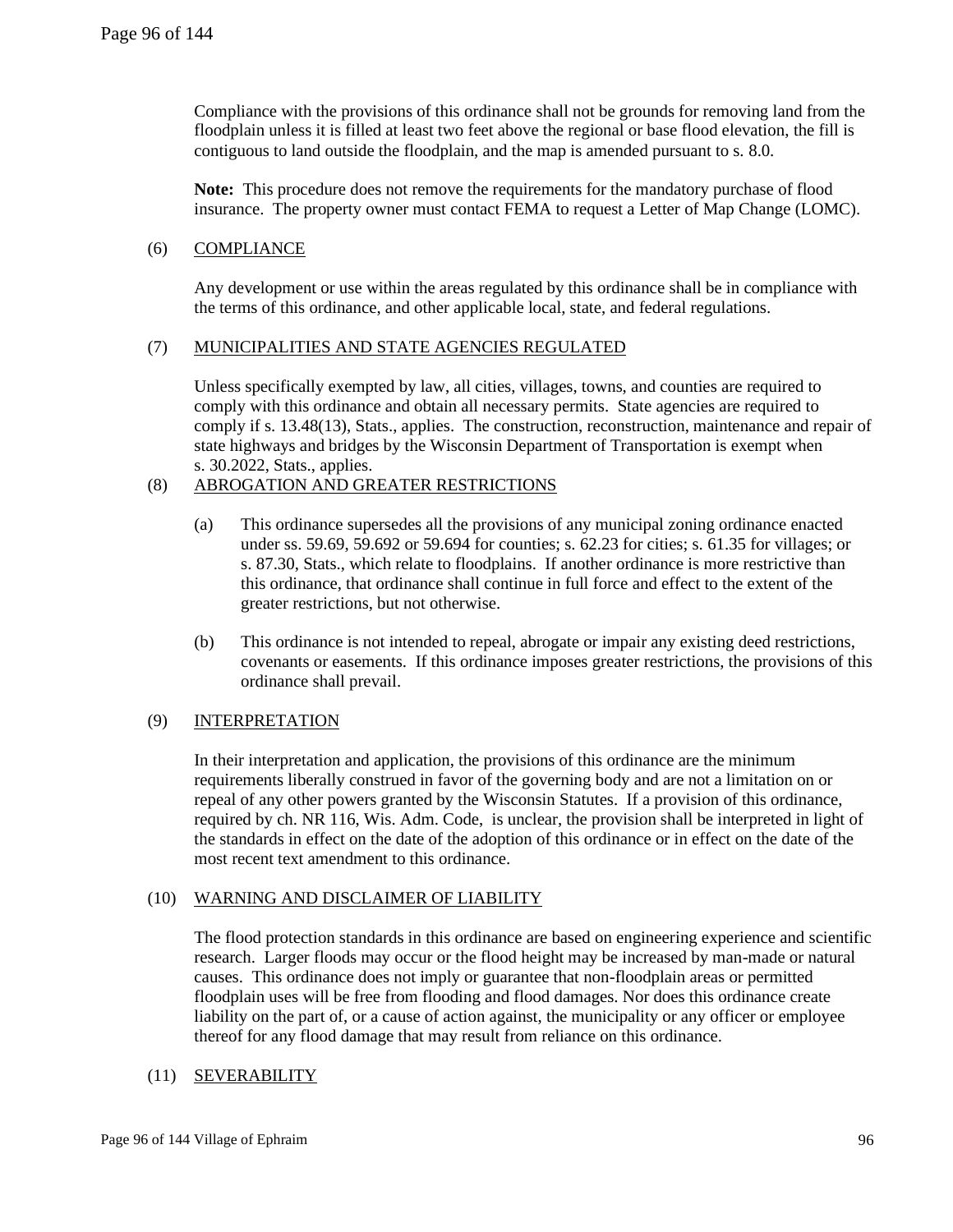Should any portion of this ordinance be declared unconstitutional or invalid by a court of competent jurisdiction, the remainder of this ordinance shall not be affected.

### (12) ANNEXED AREAS FOR CITIES AND VILLAGES

The Door County floodplain zoning provisions in effect on the date of annexation shall remain in effect and shall be enforced by the municipality for all annexed areas until the municipality adopts and enforces an ordinance which meets the requirements of ch. NR 116, Wis. Adm. Code and the National Flood Insurance Program (NFIP). These annexed lands are described on the municipality's official zoning map. County floodplain zoning provisions are incorporated by reference for the purpose of administering this section and are on file in the office of the municipal zoning administrator. All plats or maps of annexation shall show the regional flood elevation and the location of the floodway.

### (13) GENERAL DEVELOPMENT STANDARDS

The community shall review all permit applications to determine whether proposed building sites will be reasonably safe from flooding. If a proposed building site is in a flood-prone area, all new construction and substantial improvements shall be designed or modified and adequately anchored to prevent flotation, collapse, or lateral movement of the structure resulting from hydrodynamic and hydrostatic loads; be constructed with materials resistant to flood damage; be constructed by methods and practices that minimize flood damages; and be constructed with electrical, heating, ventilation, plumbing, and air conditioning equipment and other service facilities designed and/or located so as to prevent water from entering or accumulating within the components during conditions of flooding. Subdivisions shall be reviewed for compliance with the above standards. All subdivision proposals (including manufactured home parks) shall include regional flood elevation and floodway data for any development that meets the subdivision definition of this ordinance.

# **2.0 GENERAL STANDARDS APPLICABLE TO ALL FLOODPLAIN DISTRICTS**

### **2.1 HYDRAULIC AND HYDROLOGIC ANALYSES**

- (1) Except as allowed in par. (3) below, no floodplain development shall:
	- (a) Obstruct flow, defined as development which blocks the conveyance of floodwaters by itself or with other development, increasing regional flood height; or
	- (b) Increase regional flood height due to floodplain storage area lost, which equals or exceeds 0.01 foot.

(2) The zoning administrator shall deny permits if it is determined the proposed development will obstruct flow or increase regional flood heights 0.01 foot or more, based on the officially adopted FIRM or other adopted map, unless the provisions of sub. (3) are met.

(3) Obstructions or increases equal to or greater than 0.01 foot may only be permitted if amendments are made to this ordinance, the official floodplain zoning maps, floodway lines and water surface profiles, in accordance with s. 8.0.

**Note:** This section refers to obstructions or increases in base flood elevations as shown on the officially adopted FIRM or other adopted map. Any such alterations must be reviewed and approved by FEMA and the DNR.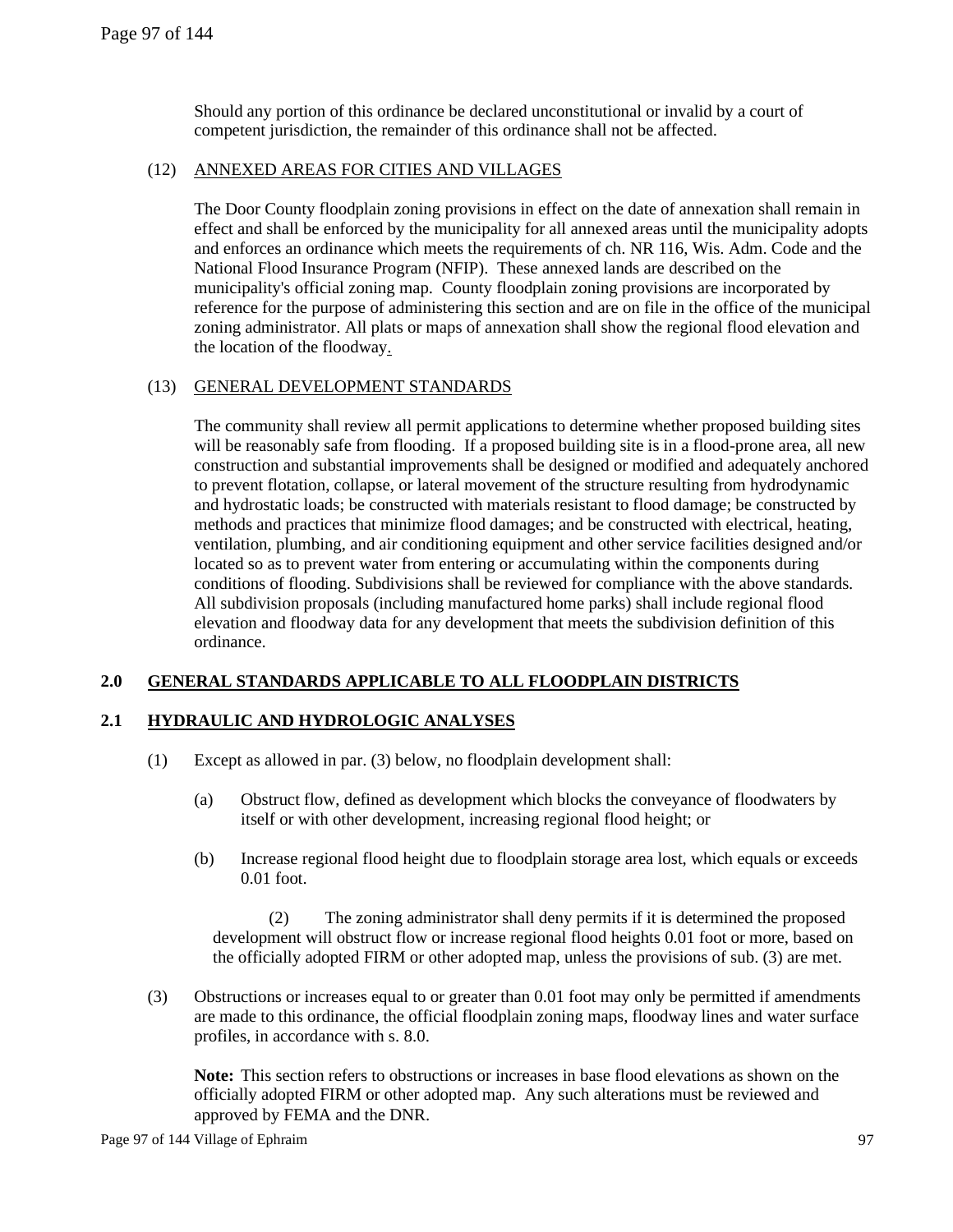# **2.2 WATERCOURSE ALTERATIONS**

No land use permit to alter or relocate a watercourse in a mapped floodplain shall be issued until the local official has notified in writing all adjacent municipalities, the Department and FEMA regional offices and required the applicant to secure all necessary state and federal permits. The flood carrying capacity of any altered or relocated watercourse shall be maintained.

As soon as is practicable, but not later than six months after the date of the watercourse alteration or relocation, the zoning administrator shall notify FEMA of the changes by submitting appropriate technical or scientific data in accordance with NFIP guidelines that shall be used to revise the FIRM, risk premium rates and floodplain management regulations as required.

# **2.3 CHAPTER 30, 31, WIS. STATS., DEVELOPMENT**

Development which requires a permit from the Department, under chs. 30 and 31, Wis. Stats., such as docks, piers, wharves, bridges, culverts, dams and navigational aids, may be allowed if the necessary permits are obtained and amendments to the floodway lines, water surface profiles, BFE's established in the FIS, or other data from the officially adopted FIRM, or other floodplain zoning maps or the floodplain zoning ordinance are made according to s. 8.0.

# **2.4 PUBLIC OR PRIVATE CAMPGROUNDS**

Public or private campgrounds shall have a low flood damage potential and shall meet the following provisions:

- (1) The campground is approved by the Department of Health and Family Services.
- (2) A land use permit for the campground is issued by the zoning administrator.
- (3) The character of the river system and the elevation of the campground is such that a 72-hour warning of an impending flood can be given to all campground occupants.
- (4) There is an adequate flood warning procedure for the campground that offers the minimum notice required under this section to all persons in the campground. This procedure shall include a written agreement between the campground owner, the municipal emergency government coordinator and the chief law enforcement official which specifies the flood elevation at which evacuation shall occur, personnel responsible for monitoring flood elevations, types of warning systems to be used and the procedures for notifying at-risk parties, and the methods and personnel responsible for conducting the evacuation.
- (5) This agreement shall be for no more than one calendar year, at which time the agreement shall be reviewed and updated - by the officials identified in sub. (4) - to remain in compliance with all applicable regulations, including those of the state department of health and family services and all other applicable regulations.
- (6) Only camping units are allowed.
- (7) The camping units may not occupy any site in the campground for more than 180 consecutive days, at which time the camping unit must be removed from the floodplain for a minimum of 24 hours.
- (8) All camping units that remain on site for more than 30 days shall be issued a limited authorization by the campground operator, a written copy of which is kept on file at the campground. Such authorization shall allow placement of a camping unit for a period not to exceed 180 days and shall ensure compliance with all the provisions of this section.
- (9) The municipality shall monitor the limited authorizations issued by the campground operator to assure compliance with the terms of this section.
- (10) All camping units that remain in place for more than 180 consecutive days must meet the applicable requirements in either s. 3.0 or s. 4.0 for the floodplain district in which the structure is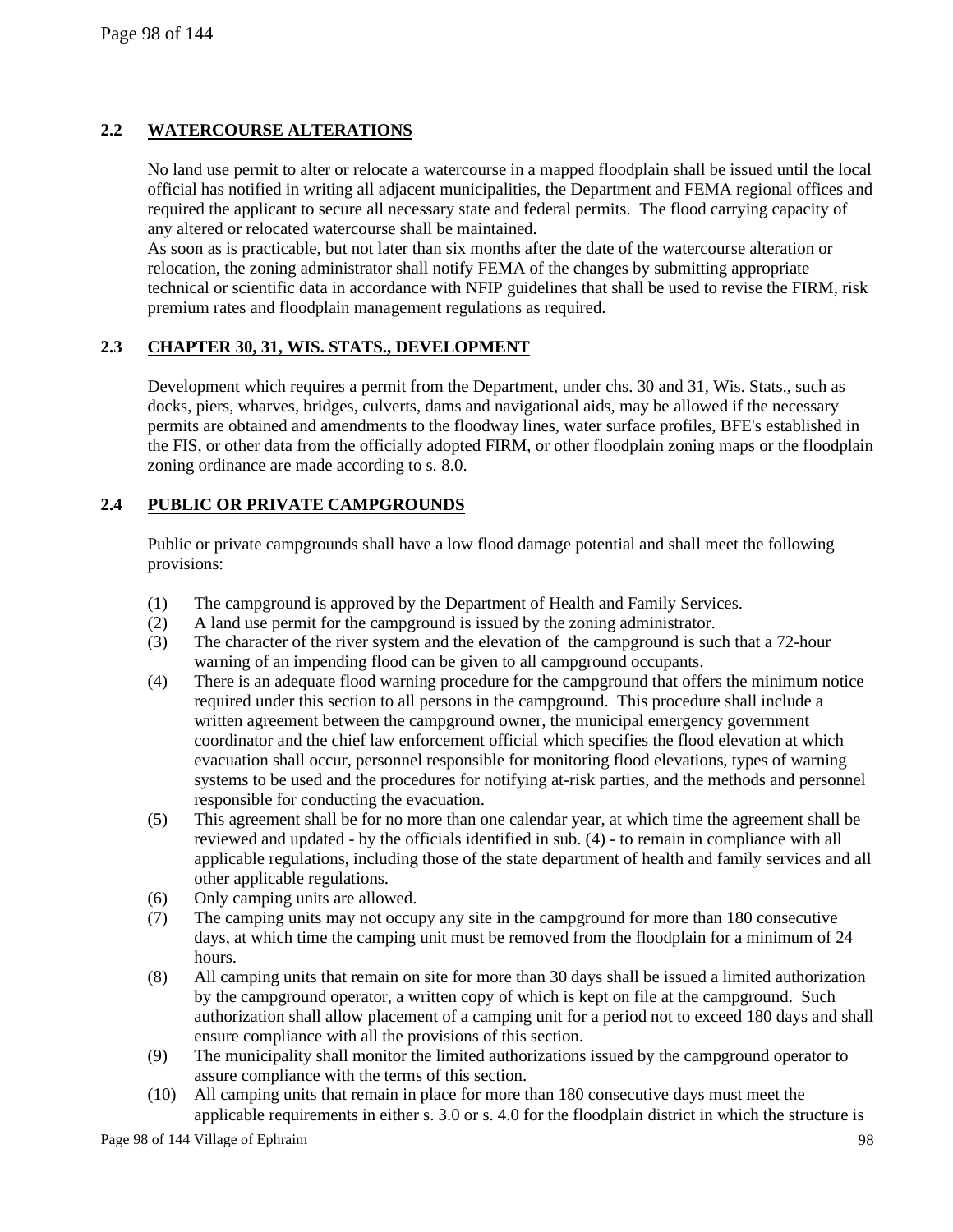located.

- (11) The campground shall have signs clearly posted at all entrances warning of the flood hazard and the procedures for evacuation when a flood warning is issued.
- (12) All service facilities, including but not limited to refuse collection, electrical service, natural gas lines, propane tanks, sewage systems and wells shall be properly anchored and placed at or floodproofed to the flood protection elevation.

# **3.0 FLOODWAY DISTRICT (FW)**

### **3.1 APPLICABILITY**

This section applies to all floodway areas on the floodplain zoning maps and those identified pursuant to s. 5.4.

# **3.2 PERMITTED USES**

The following open space uses are allowed in the floodway district and the floodway areas of the general floodplain district, if

- they are not prohibited by any other ordinance;
- they meet the standards in s. 3.3 and 3.4; and
- all permits or certificates have been issued according to s. 7.1:
- (1) Agricultural uses, such as: farming, outdoor plant nurseries, horticulture, viticulture and wild crop harvesting.
- (2) Nonstructural industrial and commercial uses, such as loading areas, parking areas and airport landing strips.
- (3) Nonstructural recreational uses, such as golf courses, tennis courts, archery ranges, picnic grounds, boat ramps, swimming areas, parks, wildlife and nature preserves, game farms, fish hatcheries, shooting, trap and skeet activities, hunting and fishing areas and hiking and horseback riding trails, subject to the fill limitations of s. 3.3(4).
- (4) Uses or structures accessory to open space uses, or classified as historic structures that comply with ss. 3.3 and 3.4.
- (5) Extraction of sand, gravel or other materials that comply with s. 3.3(4).
- (6) Functionally water-dependent uses, such as docks, piers or wharves, dams, flowage areas, culverts, navigational aids and river crossings of transmission lines, and pipelines that comply with chs. 30 and 31, Stats.
- (7) Public utilities, streets and bridges that comply with s. 3.3(3).

# **3.3 STANDARDS FOR DEVELOPMENTS IN FLOODWAY AREAS**

### (1) GENERAL

(a) Any development in floodway areas shall comply with s. 2.0 and have a low flood damage potential.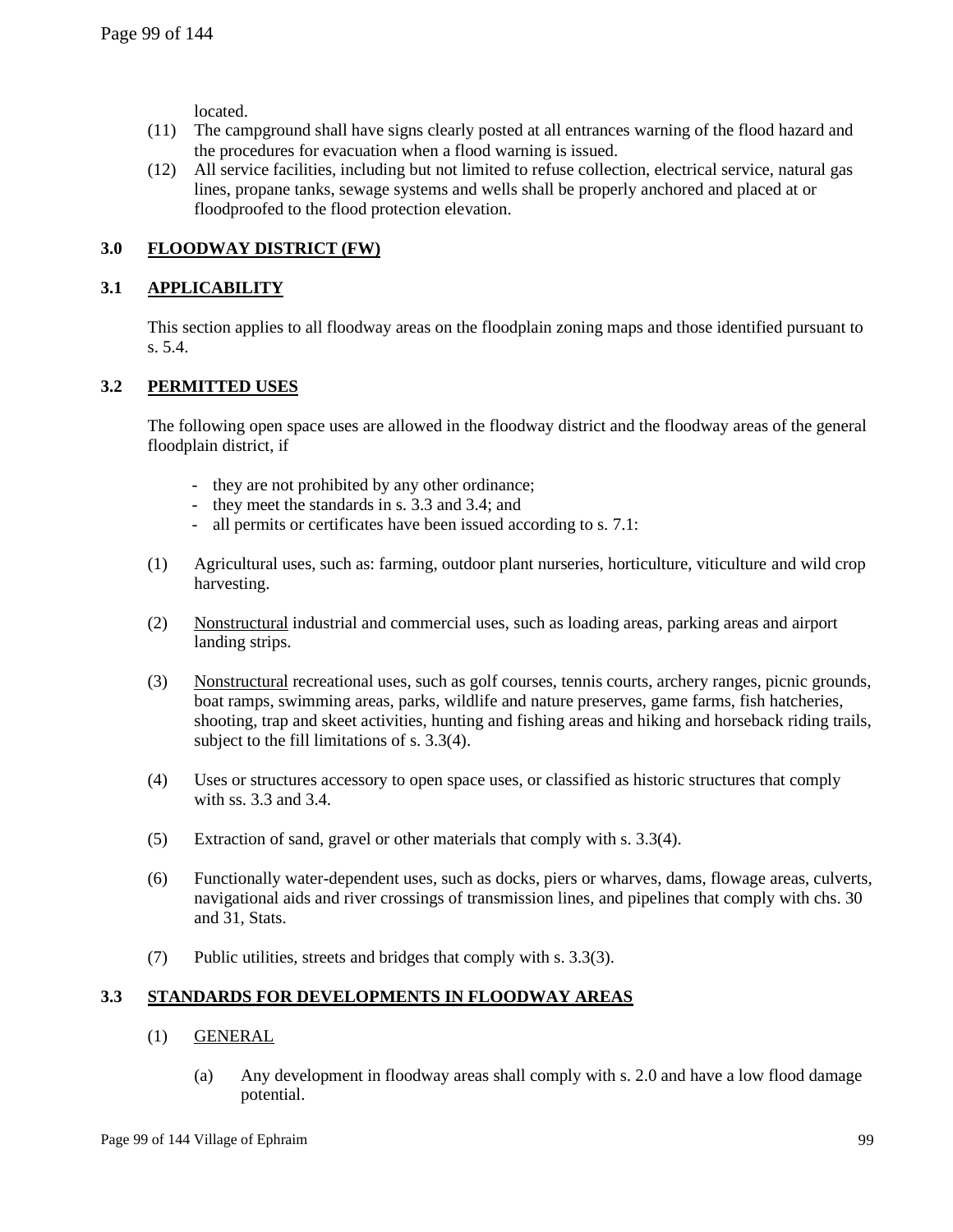- (b) Applicants shall provide the following data to determine the effects of the proposal according to s. 2.1:
	- 1. A cross-section elevation view of the proposal, perpendicular to the watercourse, showing if the proposed development will obstruct flow; or
	- 2. An analysis calculating the effects of this proposal on regional flood height.
- (c) The zoning administrator shall deny the permit application if the project will increase flood elevations upstream or downstream 0.01 foot or more, based on the data submitted for par. (b) above.

### (2) STRUCTURES

Structures accessory to permanent open space uses or functionally dependent on a waterfront location may be allowed by permit if the structures comply with the following criteria:

- (a) The structure is not designed for human habitation and does not have a high flood damage potential.
- (b) It must be anchored to resist flotation, collapse, and lateral movement;
- (c) Mechanical and utility equipment must be elevated or flood proofed to or above the flood protection elevation; and
- (d) It must not obstruct flow of flood waters or cause any increase in flood levels during the occurrence of the regional flood.

### (3) PUBLIC UTILITIES, STREETS AND BRIDGES

Public utilities, streets and bridges may be allowed by permit, if:

- (a) Adequate floodproofing measures are provided to the flood protection elevation; and
- (b) Construction meets the development standards of s. 2.1.

### (4) FILLS OR DEPOSITION OF MATERIALS

Fills or deposition of materials may be allowed by permit, if:

- (a) The requirements of s. 2.1 are met;
- (b) No material is deposited in the navigable channel unless a permit is issued by the Department pursuant to ch. 30, Stats., and a permit pursuant to s. 404 of the Federal Water Pollution Control Act, Amendments of 1972, 33 U.S.C. 1344 has been issued, if applicable, and the other requirements of this section are met;
- (c) The fill or other materials will be protected against erosion by riprap, vegetative cover, sheet piling or bulkheading; and
- (d) The fill is not classified as a solid or hazardous material.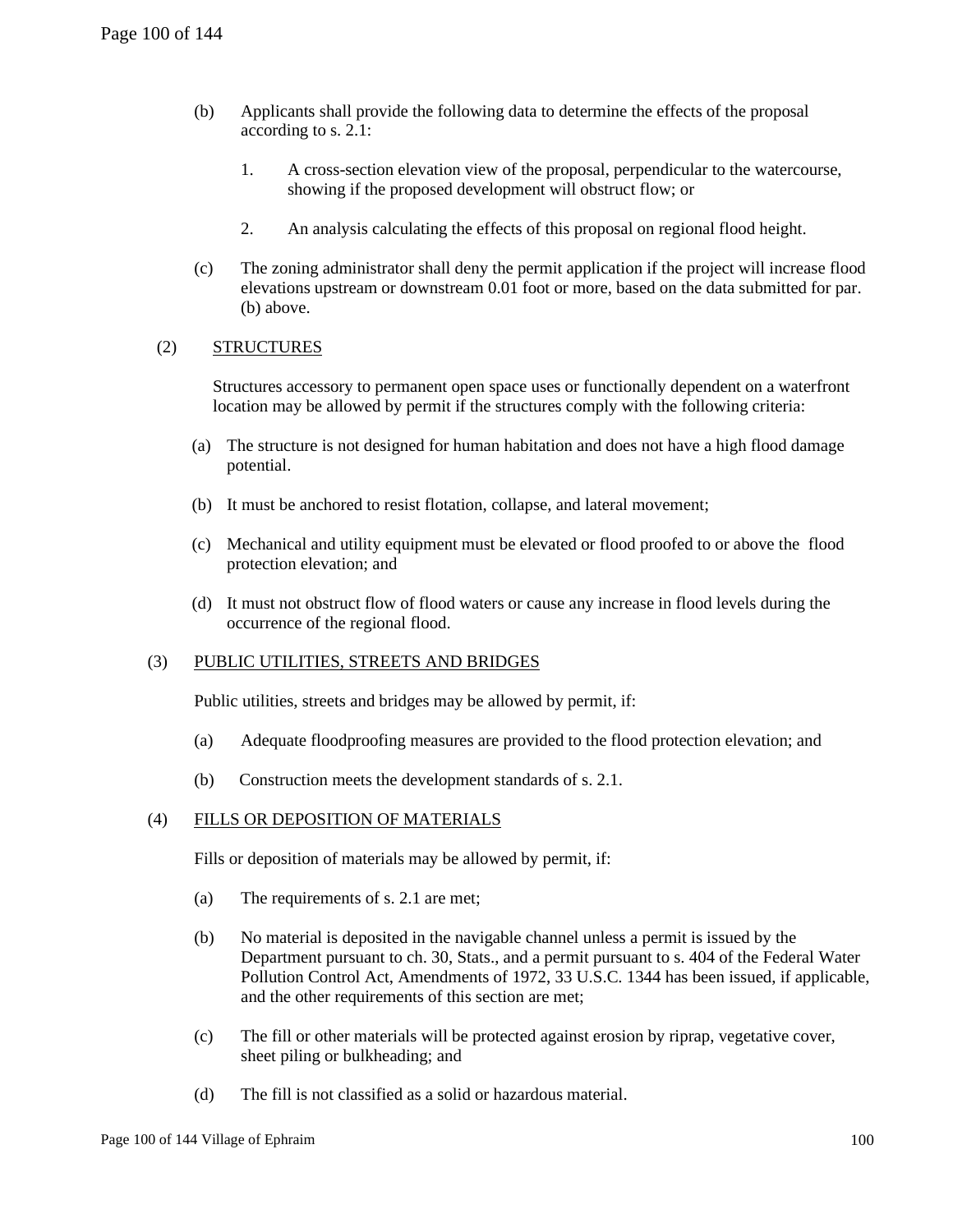# **3.4 PROHIBITED USES**

All uses not listed as permitted uses in s. 3.2 are prohibited, including the following uses:

- (1) Habitable structures, structures with high flood damage potential, or those not associated with permanent open-space uses;
- (2) Storing materials that are buoyant, flammable, explosive, injurious to property, water quality, or human, animal, plant, fish or other aquatic life;
- (3) Uses not in harmony with or detrimental to uses permitted in the adjoining districts;
- (4) Any private or public sewage systems, except portable latrines that are removed prior to flooding and systems associated with recreational areas and Department-approved campgrounds that meet the applicable provisions of local ordinances and ch. COMM 83, Wis. Adm. Code;
- (5) Any public or private wells which are used to obtain potable water, except those for recreational areas that meet the requirements of local ordinances and chs. NR 811 and NR 812, Wis. Adm. Code;
- (6) Any solid or hazardous waste disposal sites;
- (7) Any wastewater treatment ponds or facilities, except those permitted under s. NR 110.15(3)(b), Wis. Adm. Code;
- (8) Any sanitary sewer or water supply lines, except those to service existing or proposed development located outside the floodway which complies with the regulations for the floodplain area occupied.

### **4.0 FLOODFRINGE DISTRICT (FF)**

### **4.1 APPLICABILITY**

This section applies to all floodfringe areas shown on the floodplain zoning maps and those identified pursuant to s. 5.4.

### **4.2 PERMITTED USES**

Any structure, land use, or development is allowed in the floodfringe district if the standards in s. 4.3 are met, the use is not prohibited by this or any other ordinance or regulation and all permits or certificates specified in s. 7.1 have been issued.

### **4.3 STANDARDS FOR DEVELOPMENT IN FLOODFRINGE AREAS**

S. 2.1 shall apply in addition to the following requirements according to the use requested.

#### (1) RESIDENTIAL USES

Any habitable structure, including a manufactured home, which is to be erected, constructed, reconstructed, altered, or moved into the floodfringe area, shall meet or exceed the following standards;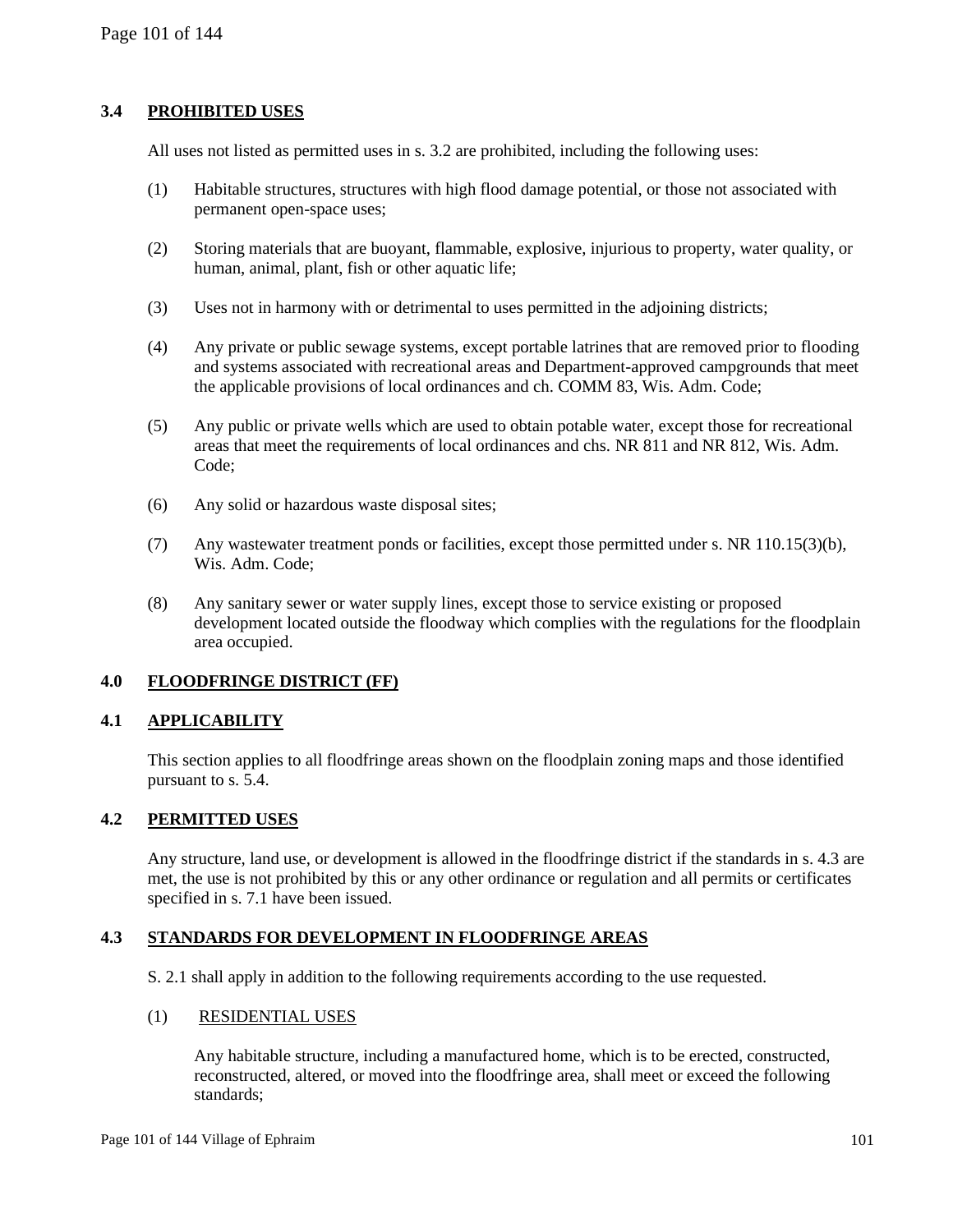- (a) The elevation of the lowest floor, excluding the basement or crawlway, shall be at or above the flood protection elevation on fill. The fill shall be one foot or more above the regional flood elevation extending at least 15 feet beyond the limits of the structure. The Department may authorize other floodproofing measures if the elevations of existing streets or sewer lines makes compliance with the fill standards impractical;
- (b) The basement or crawlway floor may be placed at the regional flood elevation if it is floodproofed to the flood protection elevation. No basement or crawlway floor is allowed below the regional flood elevation;
- (c) Contiguous dryland access shall be provided from a structure to land outside of the floodplain, except as provided in par. (d).
- (d) In developments where existing street or sewer line elevations make compliance with par. (c) impractical, the municipality may permit new development and substantial improvements where access roads are at or below the regional flood elevation, if:
	- 1. The municipality has written assurance from police, fire and emergency services that rescue and relief will be provided to the structure(s) by wheeled vehicles during a regional flood event; or
	- 2. The municipality has a natural disaster plan approved by Wisconsin Emergency Management and the Department.

### (2) ACCESSORY STRUCTURES OR USES

- (a) Except as provided in par.(b), an accessory structure which is not connected to a principal structure may be constructed with its lowest floor at or above the regional flood elevation.
- (b) An accessory structure which is not connected to the principal structure and which is less than 600 square feet in size and valued at less than \$10,000 may be constructed with its lowest floor no more than two feet below the regional flood elevation if it is subject to flood velocities of no more than two feet per second and it meets all of the provisions of Sections 3.3 (2) (a),(b),(c) and (d) and 4.3 (5) below.

### (3) COMMERCIAL USES

Any commercial structure which is erected, altered or moved into the floodfringe area shall meet the requirements of s. 4.3(1). Subject to the requirements of s. 4.3(5), storage yards, surface parking lots and other such uses may be placed at lower elevations if an adequate warning system exists to protect life and property.

### (4) MANUFACTURING AND INDUSTRIAL USES

Any manufacturing or industrial structure which is erected, altered or moved into the floodfringe area shall be protected to the flood protection elevation using fill, levees, floodwalls, or other flood proofing measures in s. 7.5. Subject to the requirements of s. 4.3(5), storage yards, surface parking lots and other such uses may be placed at lower elevations if an adequate warning system exists to protect life and property.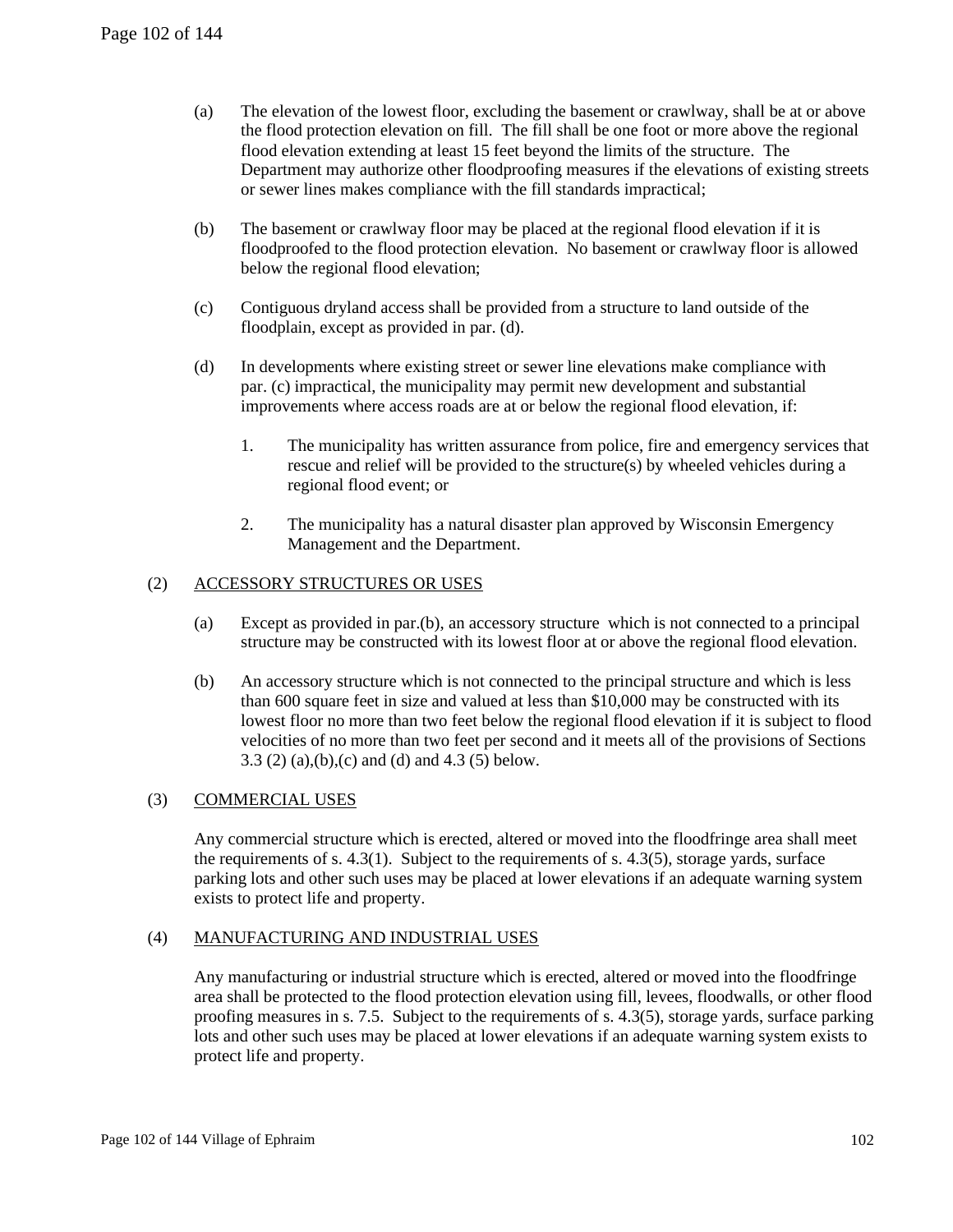### (5) STORAGE OF MATERIALS

Materials that are buoyant, flammable, explosive, or injurious to property, water quality or human, animal, plant, fish or aquatic life shall be stored at or above the flood protection elevation or floodproofed in compliance with s. 7.5. Adequate measures shall be taken to ensure that such materials will not enter the water body during flooding.

### (6) PUBLIC UTILITIES, STREETS AND BRIDGES

All utilities, streets and bridges shall be designed to be compatible with comprehensive floodplain development plans; and

- (a) When failure of public utilities, streets and bridges would endanger public health or safety, or where such facilities are deemed essential, construction of and substantial improvements to such facilities may only be permitted if they are floodproofed in compliance with s. 7.5 to the flood protection elevation;
- (b) Minor roads or non-essential utilities may be constructed at lower elevations if they are designed to withstand flood forces to the regional flood elevation.

### (7) SEWAGE SYSTEMS

All on-site sewage disposal systems shall be floodproofed, pursuant to s. 7.5, to the flood protection elevation and shall meet the provisions of all local ordinances and ch. COMM 83, Wis. Adm. Code.

#### (8) WELLS

All wells shall be floodproofed, pursuant to s. 7.5, to the flood protection elevation and shall meet the provisions of chs. NR 811 and NR 812, Wis. Adm. Code.

#### (9) SOLID WASTE DISPOSAL SITES

Disposal of solid or hazardous waste is prohibited in floodfringe areas.

#### (10) DEPOSITION OF MATERIALS

Any deposited material must meet all the provisions of this ordinance.

#### (11) MANUFACTURED HOMES

- (a) Owners or operators of all manufactured home parks and subdivisions shall provide adequate surface drainage to minimize flood damage, and prepare, secure approval and file an evacuation plan, indicating vehicular access and escape routes, with local emergency management authorities.
- (b) In existing manufactured home parks, all new homes, replacement homes on existing pads, and substantially improved homes shall:
	- 1. have the lowest floor elevated to the flood protection elevation; and
	- 2. be anchored so they do not float, collapse or move laterally during a flood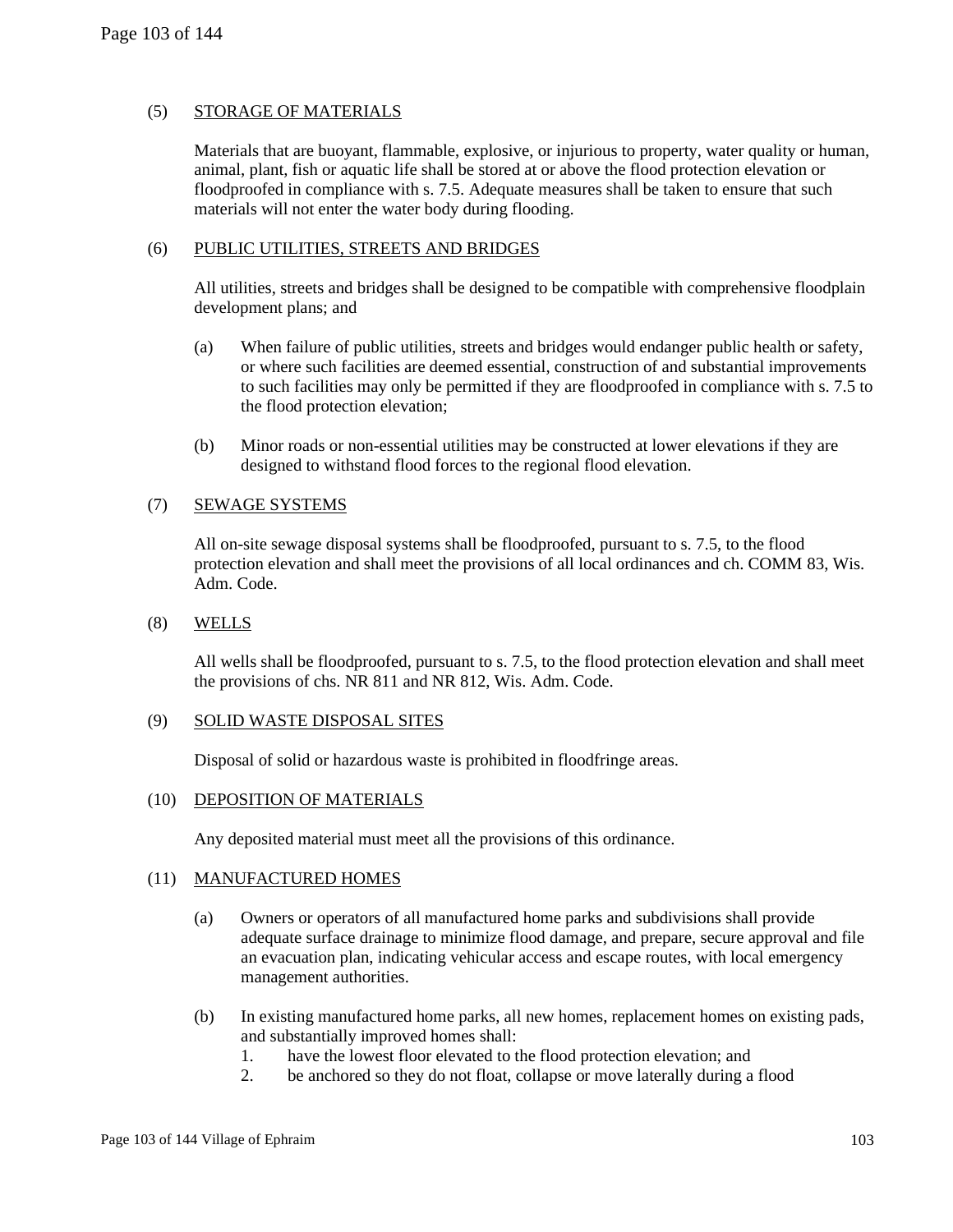(c) Outside of existing manufactured home parks, including new manufactured home parks and all single units outside of existing parks, all new, replacement and substantially improved manufactured homes shall meet the residential development standards for the floodfringe in s. 4.3(1).

### (12) MOBILE RECREATIONAL VEHICLES

All mobile recreational vehicles that are on site for 180 consecutive days or more or are not fully licensed and ready for highway use shall meet the elevation and anchoring requirements in s. 4.3 (11)(b) and (c). A mobile recreational vehicle is ready for highway use if it is on its wheels or jacking system, is attached to the site only by quick-disconnect utilities and security devices and has no permanently attached additions.

# **5.0 GENERAL FLOODPLAIN DISTRICT (GFP)**

# **5.1 APPLICABILITY**

The provisions for this district shall apply to all floodplains for which flood profiles are not available or where flood profiles are available but floodways have not been delineated. Floodway and floodfringe districts shall be delineated when adequate data is available.

### **5.2 PERMITTED USES**

Pursuant to s. 5.4, it shall be determined whether the proposed use is located within a floodway or floodfringe area.

Those uses permitted in floodway (s. 3.2) and floodfringe areas (s. 4.2) are allowed within the general floodplain district, according to the standards of s. 5.3, provided that all permits or certificates required under s. 7.1 have been issued.

# **5.3 STANDARDS FOR DEVELOPMENT IN THE GENERAL FLOODPLAIN DISTRICT**

S. 3.0 applies to floodway areas, s. 4.0 applies to floodfringe areas. The rest of this ordinance applies to either district.

# **5.4 DETERMINING FLOODWAY AND FLOODFRINGE LIMITS**

Upon receiving an application for development within the general floodplain district, the zoning administrator shall:

- (1) Require the applicant to submit two copies of an aerial photograph or a plan which shows the proposed development with respect to the general floodplain district limits, stream channel, and existing floodplain developments, along with a legal description of the property, fill limits and elevations, building floor elevations and flood proofing measures;
- (2) Require the applicant to furnish any of the following information deemed necessary by the Department to evaluate the effects of the proposal upon flood height and flood flows, regional flood elevation and to determine floodway boundaries:
	- (a) A typical valley cross-section showing the stream channel, the floodplain adjoining each side of the channel, the cross-sectional area to be occupied by the proposed development, and all historic high water information;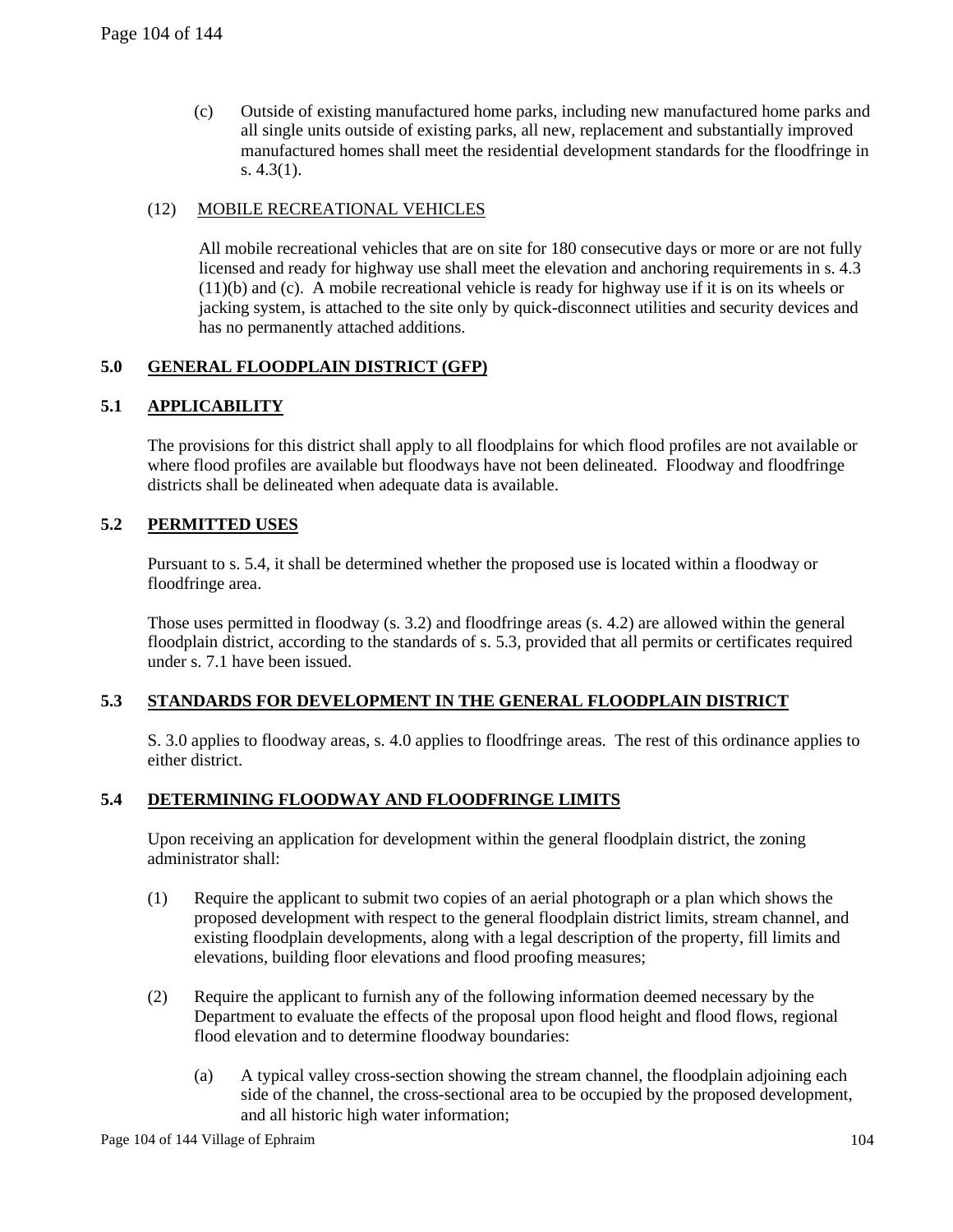- (b) Plan (surface view) showing elevations or contours of the ground; pertinent structure, fill or storage elevations; size, location and layout of all proposed and existing structures on the site; location and elevations of streets, water supply, and sanitary facilities; soil types and other pertinent information;
- (c) Profile showing the slope of the bottom of the channel or flow line of the stream;
- (d) Specifications for building construction and materials, floodproofing, filling, dredging, channel improvement, storage, water supply and sanitary facilities.
- (3) Transmit one copy of the information described in pars. (1) and (2) to the Department Regional office along with a written request for technical assistance to establish regional flood elevations and, where applicable, floodway data. Where the provisions of s. 7.1(2)(c) apply, the applicant shall provide all required information and computations to delineate floodway boundaries and the effects of the project on flood elevations.

### **6.0 NONCONFORMING USES**

### **6.1 GENERAL**

(1) APPLICABILITY

If these standards conform with s. 59.69(10), Stats., for counties or s. 62.23(7)(h), Stats., for cities and villages, they shall apply to all modifications or additions to any nonconforming use or structure and to the use of any structure or premises which was lawful before the passage of this ordinance or any amendment thereto.

- (2) The existing lawful use of a structure or its accessory use which is not in conformity with the provisions of this ordinance may continue subject to the following conditions:
	- (a) No modifications or additions to a nonconforming use or structure shall be permitted unless they comply with this ordinance. The words "modification" and "addition" include, but are not limited to, any alteration, addition, modification, structural repair, rebuilding or replacement of any such existing use, structure or accessory structure or use. Ordinary maintenance repairs are not considered an extension, modification or addition; these include painting, decorating, paneling and the replacement of doors, windows and other nonstructural components and the maintenance, repair or replacement of existing private sewage or water supply systems or connections to public utilities. Ordinary maintenance repairs do not include any costs associated with the repair of a damaged structure.

The construction of a deck that does not exceed 200 square feet and that is adjacent to the exterior wall of a principal structure is not an extension, modification or addition. The roof of the structure may extend over a portion of the deck in order to provide safe ingress and egress to the principal structure.

(b) If a nonconforming use or the use of a nonconforming structure is discontinued for 12 consecutive months, it is no longer permitted and any future use of the property, and any structure or building thereon, shall conform to the applicable requirements of this ordinance;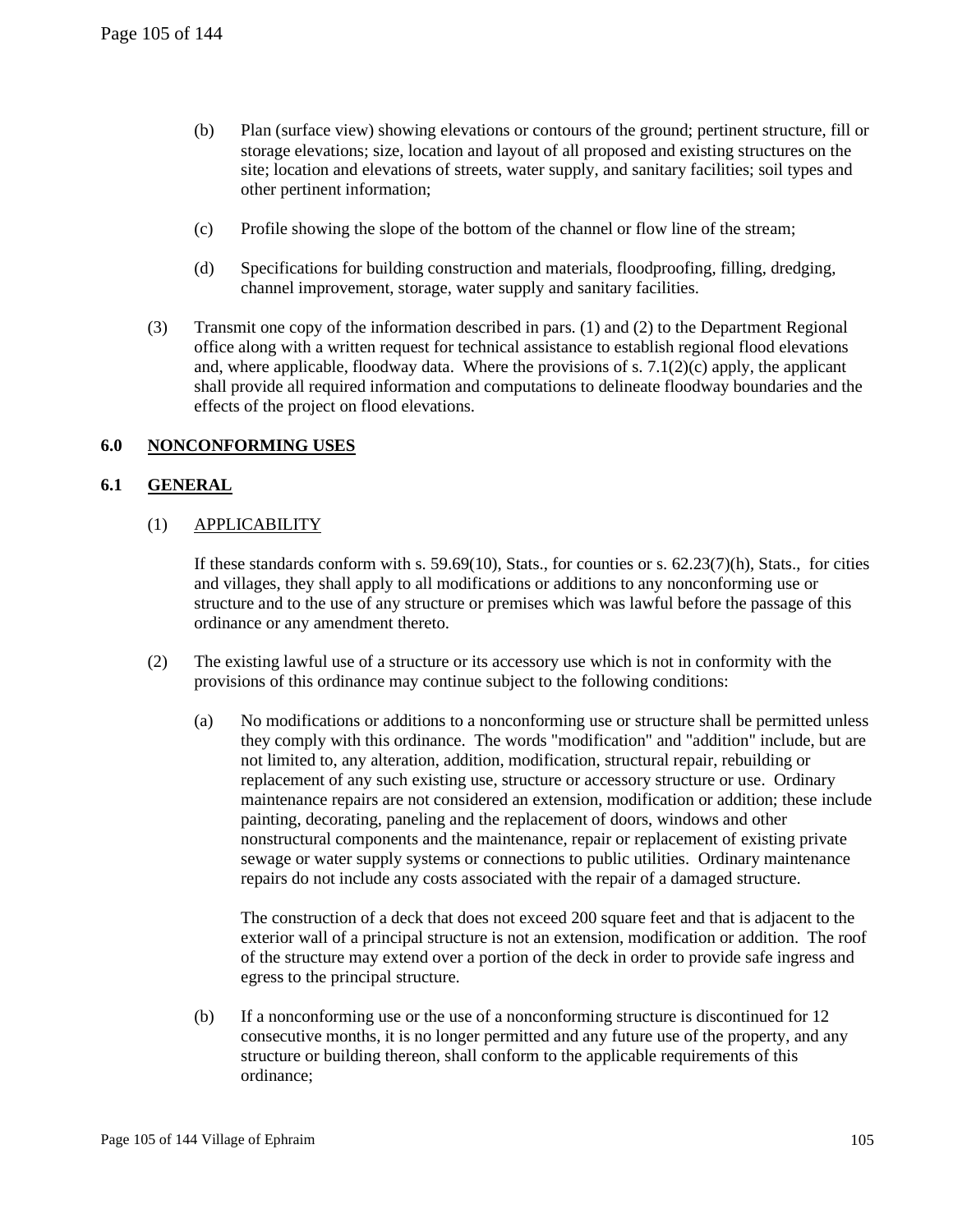(c) The municipality shall keep a record which lists all nonconforming uses and nonconforming structures, their present equalized assessed value, the cost of all modifications or additions which have been permitted, and the percentage of the structure's total current value those modifications represent;

- (d) No modification or addition to any nonconforming structure or any structure with a nonconforming use, which over the life of the structure would equal or exceed 50% of its present equalized assessed value, shall be allowed unless the entire structure is permanently changed to a conforming structure with a conforming use in compliance with the applicable requirements of this ordinance. Contiguous dry land access must be provided for residential and commercial uses in compliance with s. 4.3(1). The costs of elevating a nonconforming building or a building with a nonconforming use to the flood protection elevation are excluded from the 50% provisions of this paragraph;
- (e) 1. Except as provided in subd. 2., if any nonconforming structure or any structure with a nonconforming use is destroyed or is substantially damaged, it cannot be replaced, reconstructed or rebuilt unless the use and the structure meet the current ordinance requirements. A structure is considered substantially damaged if the total cost to restore the structure to its pre-damaged condition equals or exceeds 50% of the structure's present equalized assessed value.

2. For nonconforming buildings that are damaged or destroyed by a nonflood disaster, the repair or reconstruction of any such nonconforming building may be permitted in order to restore it after the nonflood disaster, provided that the nonconforming building will meet all of the minimum requirements under applicable FEMA regulations (44 CFR Part 60), or the regulations promulgated thereunder.

(f) A nonconforming historic structure may be altered if the alteration will not preclude the structures continued designation as a historic structure, the alteration will comply with s. 3.3 (1), flood resistant materials are used, and construction practices and floodproofing methods that comply with s. 7.5 are used.

# **6.2 FLOODWAY AREAS**

- (1) No modification or addition shall be allowed to any nonconforming structure or any structure with a nonconforming use in a floodway area, unless such modification or addition:
	- (a) Has been granted a permit or variance which meets all ordinance requirements;
	- (b) Meets the requirements of s. 6.1;
	- (c) Will not increase the obstruction to flood flows or regional flood height;
	- (d) Any addition to the existing structure shall be floodproofed, pursuant to s. 7.5, by means other than the use of fill, to the flood protection elevation;
	- (e) If any part of the foundation below the flood protection elevation is enclosed, the following standards shall apply: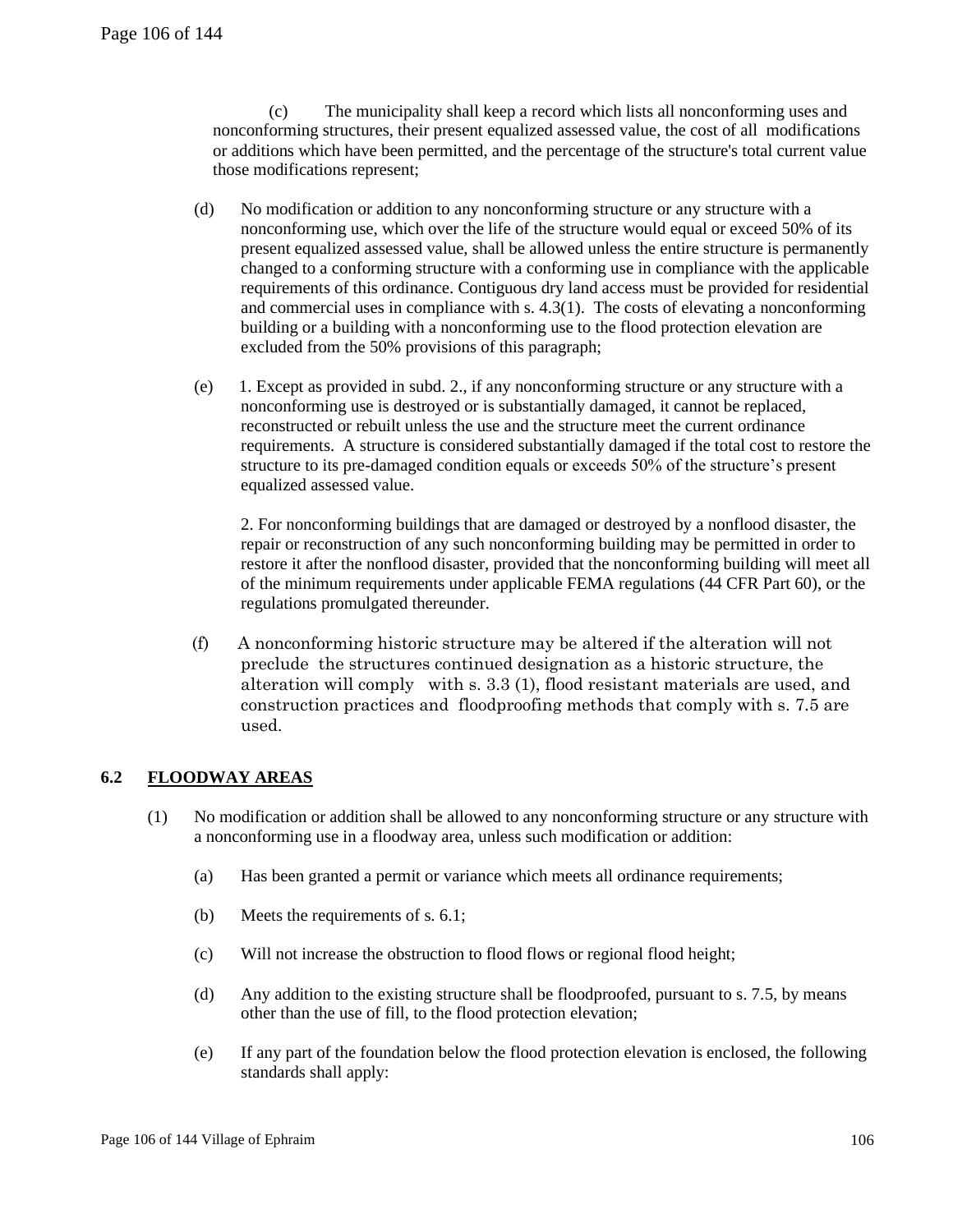- 1. The enclosed area shall be designed by a registered architect or engineer to allow for the efficient entry and exit of flood waters without human intervention. A minimum of two openings must be provided with a minimum net area of at least one square inch for every one square foot of the enclosed area. The lowest part of the opening can be no more than 12 inches above the adjacent grade;
- 2. The parts of the foundation located below the flood protection elevation must be constructed of flood-resistant materials;
- 3. Mechanical and utility equipment must be elevated or floodproofed to or above the flood protection elevation; and
- 4. The use must be limited to parking or limited storage.
- (2) No new on-site sewage disposal system, or addition to an existing on-site sewage disposal system, except where an addition has been ordered by a government agency to correct a hazard to public health, shall be allowed in a floodway area. Any replacement, repair or maintenance of an existing on-site sewage disposal system in a floodway area shall meet the applicable requirements of all municipal ordinances and ch. COMM 83, Wis. Adm. Code.
- (3) No new well or modification to an existing well used to obtain potable water shall be allowed in a floodway area. Any replacement, repair or maintenance of an existing well in a floodway area shall meet the applicable requirements of all municipal ordinances and chs. NR 811 and NR 812, Wis. Adm. Code.

# **6.3 FLOODFRINGE AREAS**

- (1) No modification or addition shall be allowed to any nonconforming structure or any structure with a nonconforming use unless such modification or addition has been granted a permit or variance by the municipality, and the modification or addition shall be placed on fill or floodproofed to the flood protection elevation in compliance with the standards for that particular use in s. 4.3, except where s. 6.3(2) is applicable.
- (2) Where compliance with the provisions of par. (1) would result in unnecessary hardship and only where the structure will not be used for human habitation or be associated with a high flood damage potential, the Board of Adjustment/Appeals, using the procedures established in s. 7.3, may grant a variance from those provisions of par. (1) for modifications or additions, using the criteria listed below. Modifications or additions which are protected to elevations lower than the flood protection elevation may be permitted if:
	- (a) No floor is allowed below the regional flood elevation for residential or commercial structures;
	- (b) Human lives are not endangered;
	- (c) Public facilities, such as water or sewer, will not be installed;
	- (d) Flood depths will not exceed two feet;
	- (e) Flood velocities will not exceed two feet per second; and
	- (f) The structure will not be used for storage of materials as described in s. 4.3(6).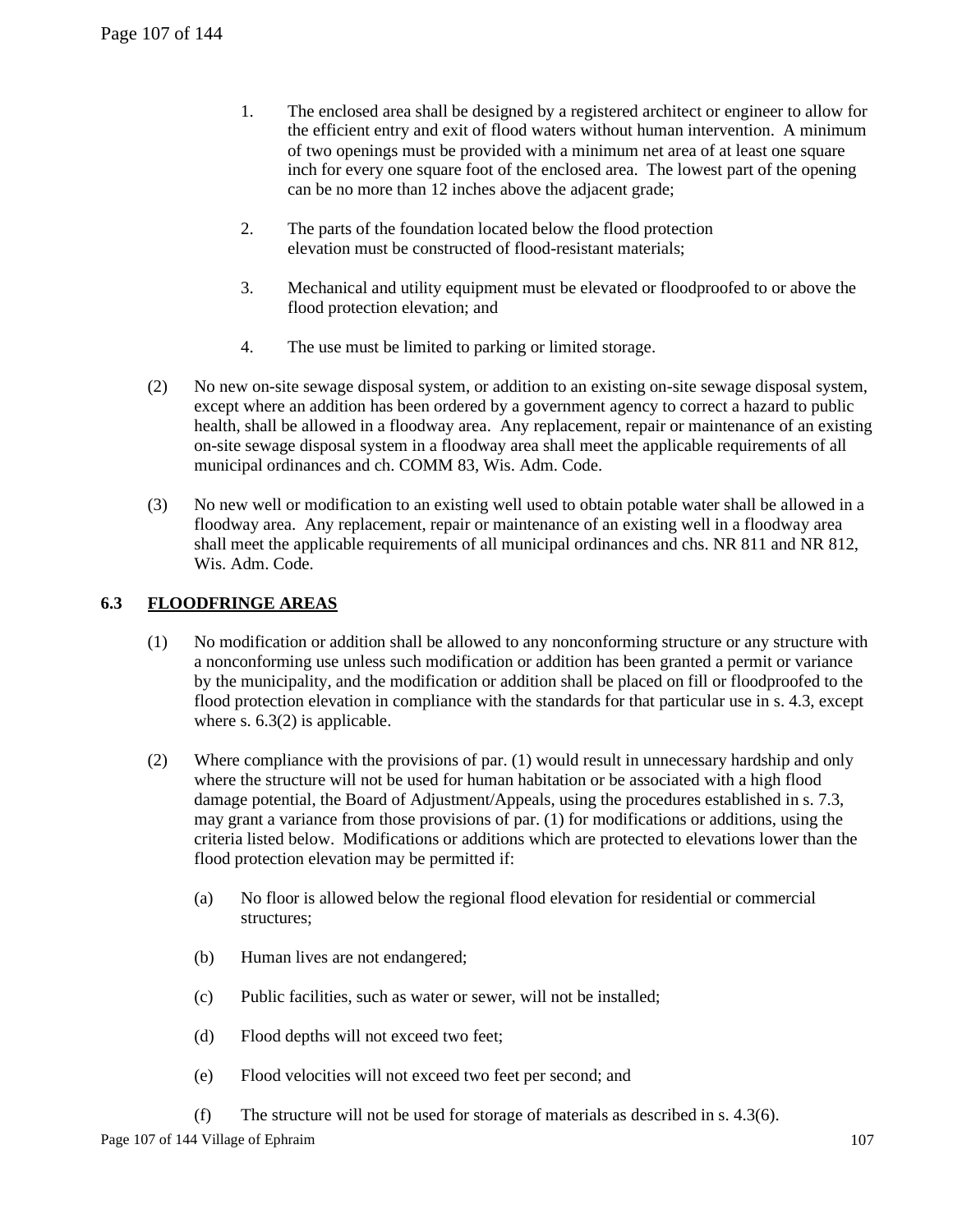- (3) If neither the provisions of par. (1) or (2) above can be met, one addition to an existing room in a nonconforming building or a building with a nonconforming use may be allowed in the floodfringe, if the addition:
	- (a) Meets all other regulations and will be granted by permit or variance;
	- (b) Does not exceed 60 square feet in area; and
	- (c) In combination with other previous modifications or additions to the building, does not equal or exceed 50% of the present equalized assessed value of the building.
- (4) All new private sewage disposal systems, or addition to, replacement, repair or maintenance of a private sewage disposal system shall meet all the applicable provisions of all local ordinances and ch. COMM 83, Wis. Adm. Code.
- (5) All new wells, or addition to, replacement, repair or maintenance of a well shall meet the applicable provisions of this ordinance and ch. NR 811 and NR 812, Wis. Adm. Code.

### **7.0 ADMINISTRATION**

Where a zoning administrator, planning agency or a board of adjustment/appeals has already been appointed to administer a zoning ordinance adopted under ss. 59.69, 59.692 or 62.23(7), Stats., these officials shall also administer this ordinance.

### **7.1 ZONING ADMINISTRATOR**

- (1) The zoning administrator is authorized to administer this ordinance and shall have the following duties and powers:
	- (a) Advise applicants of the ordinance provisions, assist in preparing permit applications and appeals, and assure that the regional flood elevation for the proposed development is shown on all permit applications.
	- (b) Issue permits and inspect properties for compliance with provisions of this ordinance, and issue certificates of compliance where appropriate.
	- (bm) Inspect all damaged floodplain structures and perform a substantial damage assessment to determine if substantial damage to the structures has occurred.
	- (c) Keep records of all official actions such as:
		- 1. All permits issued, inspections made, and work approved;
		- 2. Documentation of certified lowest floor and regional flood elevations for floodplain development;
		- 3. Records of water surface profiles, floodplain zoning maps and ordinances, nonconforming uses and structures including changes, appeals, variances and amendments.
		- 4. All substantial damage assessment reports for floodplain structures.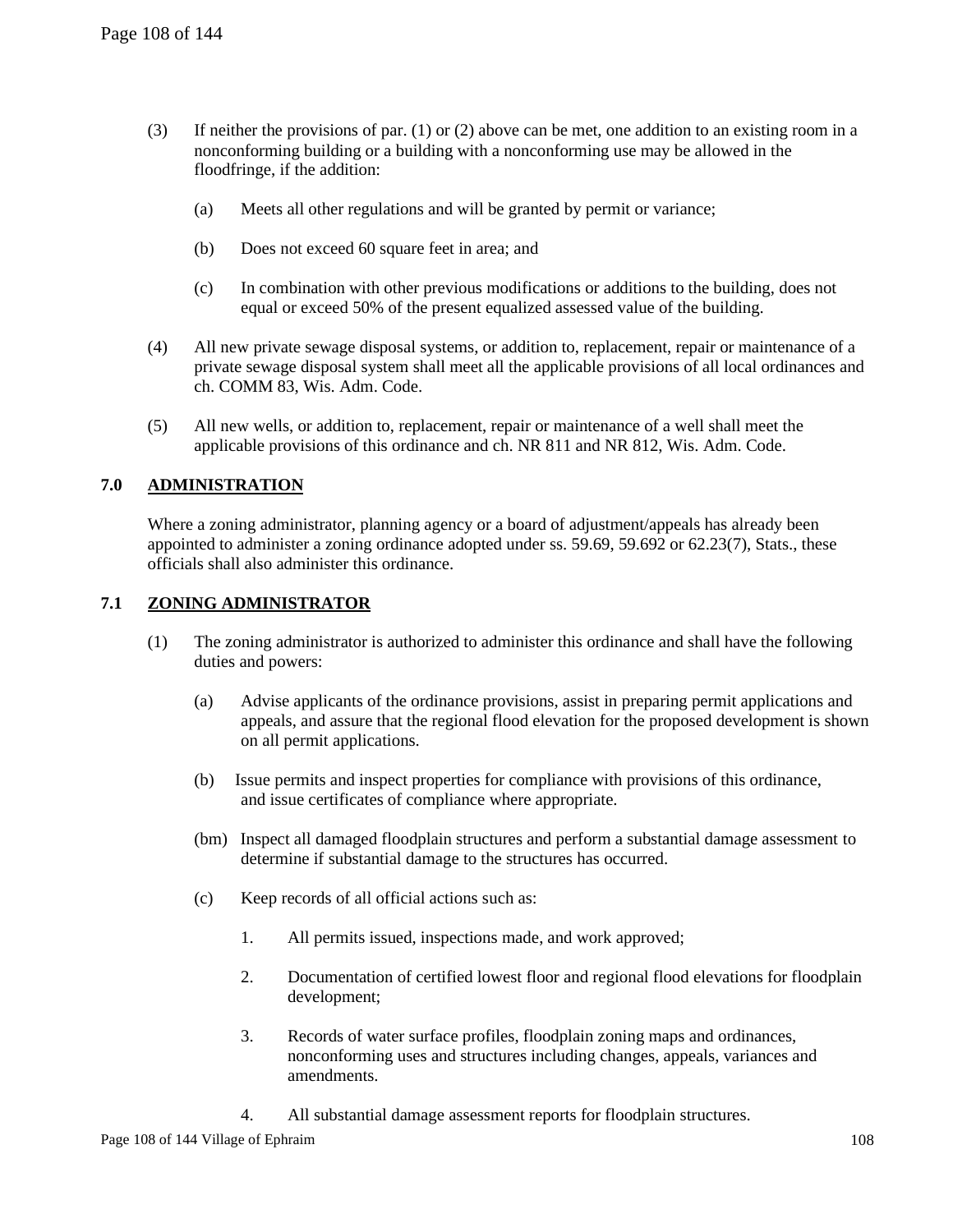- (d) Submit copies of the following items to the Department Regional office:
	- 1. Within 10 days of the decision, a copy of any decisions on variances, appeals for map or text interpretations, and map or text amendments;
	- 2. Copies of any case-by-case analyses, and any other information required by the Department including an annual summary of the number and types of floodplain zoning actions taken.
	- 3. Copies of substantial damage assessments performed and all related correspondence concerning the assessments.

#### **Note: Information on conducting substantial damage assessments is available on the DNR website – http://dnr.wi.gov/org/water/wm/dsfm/flood/title.htm**

(e) Investigate, prepare reports, and report violations of this ordinance to the municipal zoning agency and attorney for prosecution. Copies of the reports shall also be sent to the Department Regional office.

(f) Submit copies of text and map amendments and biennial reports to the FEMA Regional office.

#### (2) LAND USE PERMIT

A land use permit shall be obtained before any new development or any structural repair or change in the use of a building or structure, including sewer and water facilities, may be initiated. Application to the zoning administrator shall include:

#### (a) GENERAL INFORMATION

- 1. Name and address of the applicant, property owner and contractor;
- 2. Legal description, proposed use, and whether it is new construction or a modification;

#### (b) SITE DEVELOPMENT PLAN

A site plan drawn to scale shall be submitted with the permit application form and shall contain:

- 1. Location, dimensions, area and elevation of the lot;
- 2. Location of the ordinary highwater mark of any abutting navigable waterways;
- 3. Location of any structures with distances measured from the lot lines and street center lines;
- 4. Location of any existing or proposed on-site sewage systems or private water supply systems;
- 5. Location and elevation of existing or future access roads;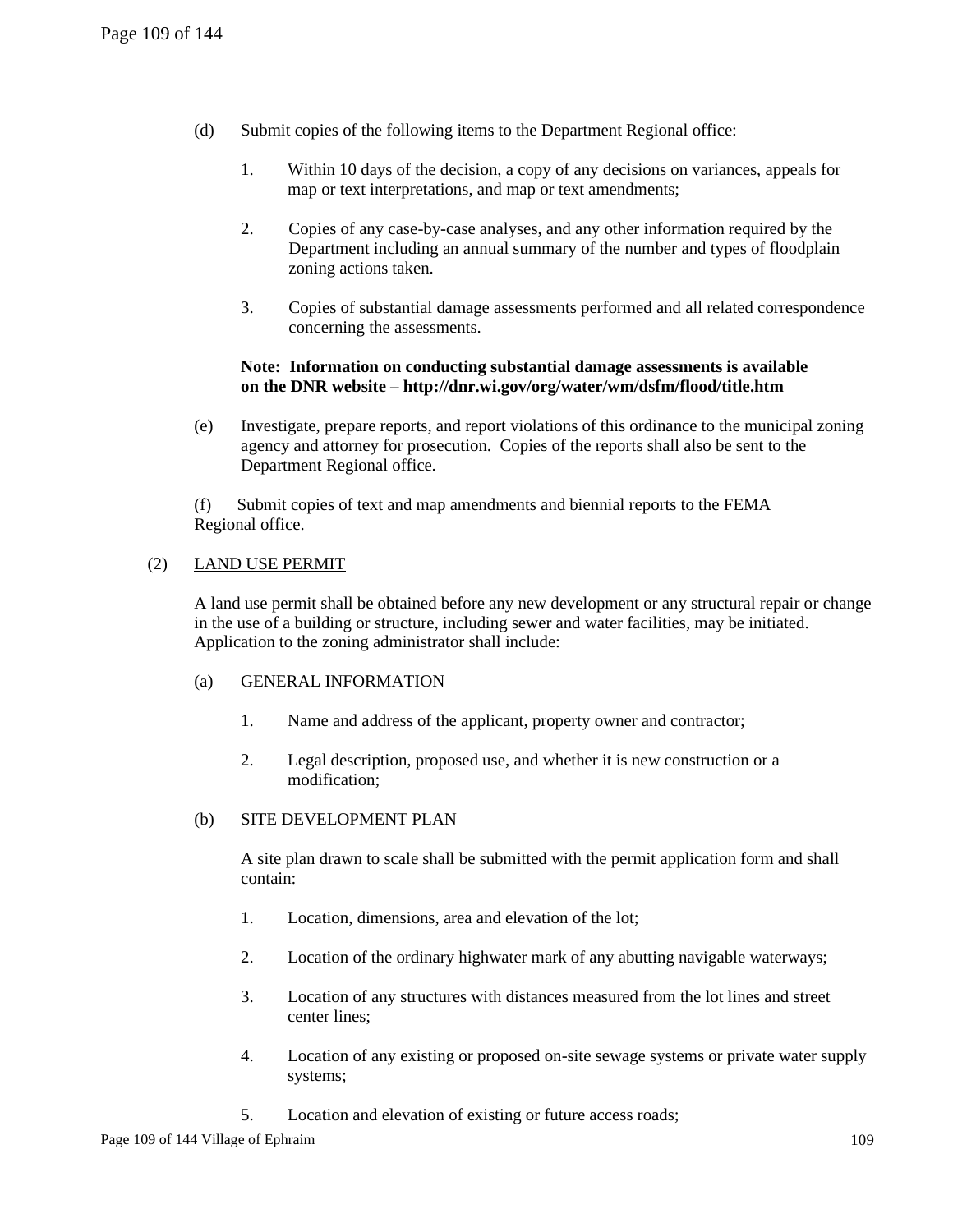- 6. Location of floodplain and floodway limits as determined from the official floodplain zoning maps;
- 7. The elevation of the lowest floor of proposed buildings and any fill using the vertical datum from the adopted study – either National Geodetic Vertical Datum (NGVD) or North American Vertical Datum (NAVD);
- 8. Data sufficient to determine the regional flood elevation in NGVD or NAVD at the location of the development and to determine whether or not the requirements of s. 3.0 or 4.0 are met; and
- 9. Data to determine if the proposed development will cause an obstruction to flow or an increase in regional flood height or discharge according to s. 2.1. This may include any of the information noted in s. 3.3(1).

#### (c) DATA REQUIREMENTS TO ANALYZE DEVELOPMENTS

- 1. The applicant shall provide all survey data and computations required to show the effects of the project on flood heights, velocities and floodplain storage, for all subdivision proposals, as "subdivision" is defined in s. 236, Stats., and other proposed developments exceeding 5 acres in area or where the estimated cost exceeds \$125,000. The applicant shall provide:
	- a. An analysis of the effect of the development on the regional flood profile, velocity of flow and floodplain storage capacity;
	- b. A map showing location and details of vehicular access to lands outside the floodplain; and
	- c. A surface drainage plan showing how flood damage will be minimized.

The estimated cost of the proposal shall include all structural development, landscaping, access and road development, utilities, and other pertinent items, but need not include land costs.

#### (d) EXPIRATION

All permits issued under the authority of this ordinance shall expire 1 year after issuance.

#### (3) CERTIFICATE OF COMPLIANCE

No land shall be occupied or used, and no building which is hereafter constructed, altered, added to, modified, repaired, rebuilt or replaced shall be occupied until a certificate of compliance is issued by the zoning administrator, except where no permit is required, subject to the following provisions:

- (a) The certificate of compliance shall show that the building or premises or part thereof, and the proposed use, conform to the provisions of this ordinance;
- (b) Application for such certificate shall be concurrent with the application for a permit;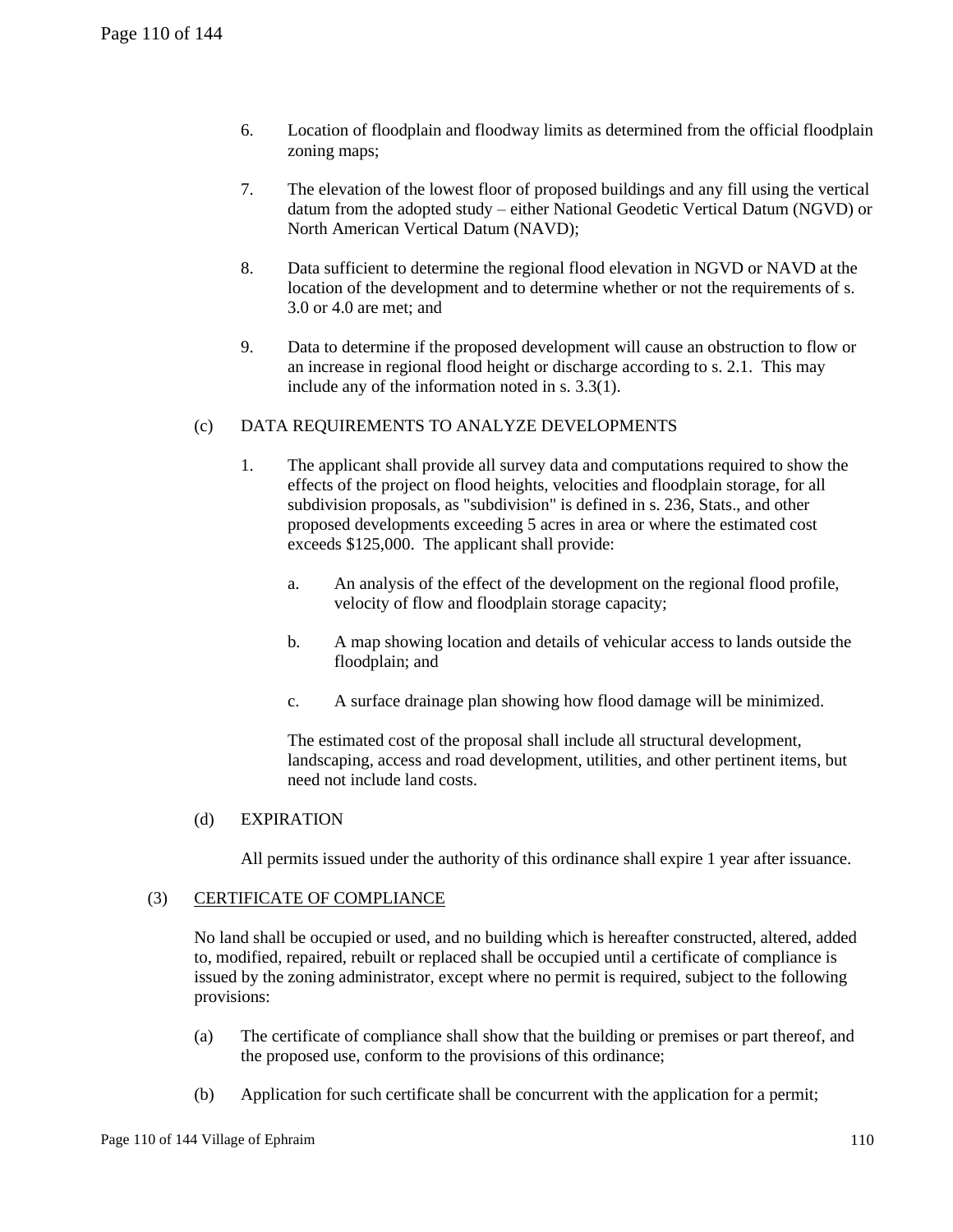- (c) If all ordinance provisions are met, the certificate of compliance shall be issued within 10 days after written notification that the permitted work is completed;
- (d) The applicant shall submit a certification signed by a registered professional engineer, architect or land surveyor that the fill, lowest floor and floodproofing elevations are in compliance with the permit issued. Floodproofing measures also require certification by a registered professional engineer or architect that floodproofing measures meet the requirements of s. 7.5.

#### (4) OTHER PERMITS

The applicant must secure all necessary permits from federal, state, and local agencies, including those required by the U.S. Army Corps of Engineers under s. 404 of the Federal Water Pollution Control Act, Amendments of 1972, 33 U.S.C. 1344.

#### **7.2 ZONING AGENCY**

- (1) The Village of Ephraim Board of Trustees, and, or, Planning Committee shall:
	- (a) oversee the functions of the office of the zoning administrator; and
	- (b) review and advise the Governing body on all proposed amendments to this ordinance, maps and text.
- (2) This zoning agency shall not
	- (a) grant variances to the terms of the ordinance in place of action by the Board of Adjustment/Appeals; or
	- (b) amend the text or zoning maps in place of official action by the Governing body.

#### **7.3 BOARD OF ADJUSTMENT/APPEALS**

The Board of Adjustment/Appeals, created under s. 59.694, Stats., for counties or s. 62.23(7)(e), Stats., for cities or villages, is hereby authorized or shall be appointed to act for the purposes of this ordinance. The Board shall exercise the powers conferred by Wisconsin Statutes and adopt rules for the conduct of business. The zoning administrator may not be the secretary of the Board.

#### (1) POWERS AND DUTIES

The Board of Adjustment/Appeals shall:

- (a) Appeals Hear and decide appeals where it is alleged there is an error in any order, requirement, decision or determination made by an administrative official in the enforcement or administration of this ordinance.
- (b) Boundary Disputes Hear and decide disputes concerning the district boundaries shown on the official floodplain zoning map.
- (c) Variances Hear and decide, upon appeal, variances from the ordinance standards.

#### (2) APPEALS TO THE BOARD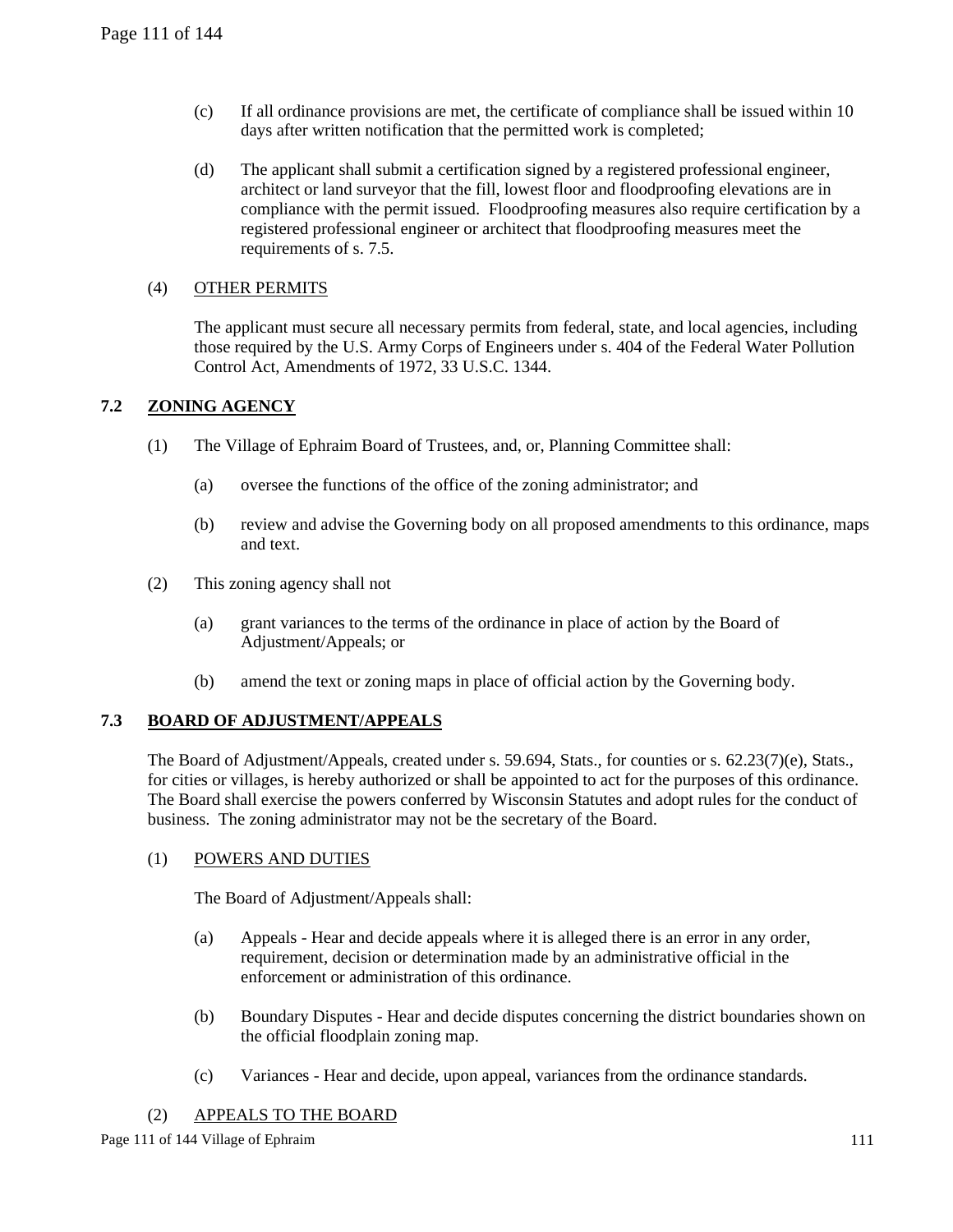(a) Appeals to the board may be taken by any person aggrieved, or by any officer or department of the municipality affected by any decision of the zoning administrator or other administrative officer. Such appeal shall be taken within 30 days unless otherwise provided by the rules of the board, by filing with the official whose decision is in question, and with the board, a notice of appeal specifying the reasons for the appeal. The official whose decision is in question shall transmit to the board all records regarding the matter appealed.

#### (b) NOTICE AND HEARING FOR APPEALS INCLUDING VARIANCES

- 1. Notice The board shall:
	- a. Fix a reasonable time for the hearing;
	- b. Publish adequate notice pursuant to Wisconsin Statutes, specifying the date, time, place and subject of the hearing;
	- c. Assure that notice shall be mailed to the parties in interest and the Department Regional office at least 10 days in advance of the hearing.
- 2. Hearing Any party may appear in person or by agent. The board shall:
	- a. Resolve boundary disputes according to s. 7.3(3).
	- b. Decide variance applications according to s. 7.3(4).
	- c. Decide appeals of permit denials according to s. 7.4.
- (c) DECISION: The final decision regarding the appeal or variance application shall:
	- 1. Be made within a reasonable time;
	- 2. Be sent to the Department Regional office within 10 days of the decision;
	- 3. Be a written determination signed by the chairman or secretary of the Board;
	- 4. State the specific facts which are the basis for the Board's decision;
	- 5. Either affirm, reverse, vary or modify the order, requirement, decision or determination appealed, in whole or in part, dismiss the appeal for lack of jurisdiction or grant or deny the variance application;
	- 6. Include the reasons for granting an appeal, describing the hardship demonstrated by the applicant in the case of a variance, clearly stated in the recorded minutes of the Board proceedings.

#### (3) BOUNDARY DISPUTES

The following procedure shall be used by the Board in hearing disputes concerning floodplain district boundaries: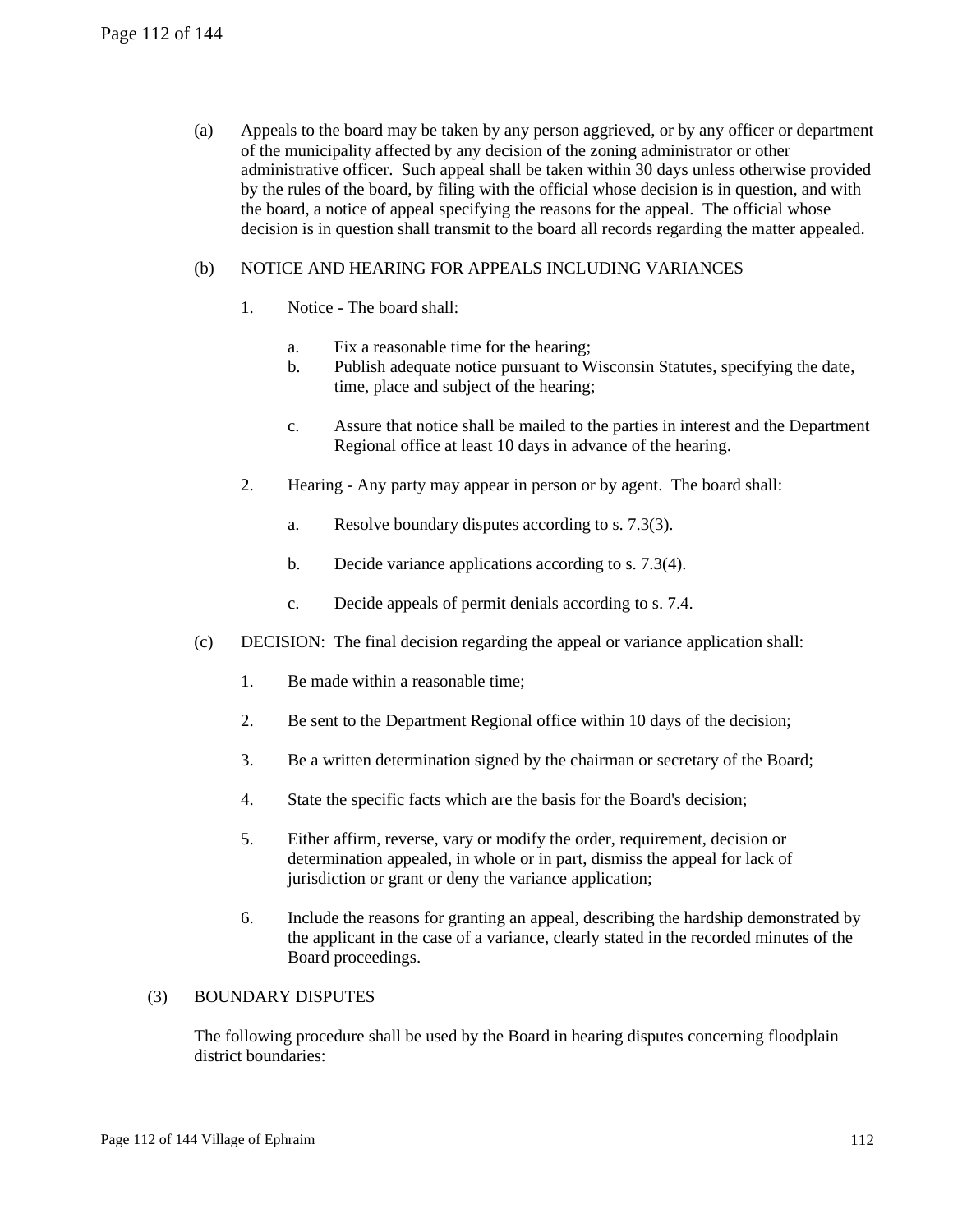- (a) If a floodplain district boundary is established by approximate or detailed floodplain studies, the flood elevations or profiles shall prevail in locating the boundary. If none exist, other evidence may be examined.
- (b) In all cases, the person contesting the boundary location shall be given a reasonable opportunity to present arguments and technical evidence to the Board.
- (c) If the boundary is incorrectly mapped, the Board should inform the zoning committee or the person contesting the boundary location to petition the governing body for a map amendment according to s. 8.0.

#### (4) VARIANCE

- (a) The Board may, upon appeal, grant a variance from the standards of this ordinance if an applicant convincingly demonstrates that:
	- 1. Literal enforcement of the ordinance provisions will cause unnecessary hardship;
	- 2. The hardship is due to adoption of the floodplain ordinance and unique property conditions, not common to adjacent lots or premises. In such case the ordinance or map must be amended;
	- 3. The variance is not contrary to the public interest; and
	- 4. The variance is consistent with the purpose of this ordinance in s. 1.3.
- (b) In addition to the criteria in par. (a), to qualify for a variance under FEMA regulations, the following criteria must be met:
	- 1. The variance may not cause any increase in the regional flood elevation;
	- 2. Variances can only be granted for lots that are less than one-half acre and are contiguous to existing structures constructed below the RFE;
	- 3. Variances shall only be granted upon a showing of good and sufficient cause, shall be the minimum relief necessary, shall not cause increased risks to public safety or nuisances, shall not increase costs for rescue and relief efforts and shall not be contrary to the purpose of the ordinance.
- (c) A variance shall not:
	- 1. Grant, extend or increase any use prohibited in the zoning district.
	- 2. Be granted for a hardship based solely on an economic gain or loss.
	- 3. Be granted for a hardship which is self-created.
	- 4. Damage the rights or property values of other persons in the area.
	- 5. Allow actions without the amendments to this ordinance or map(s) required in s. 8.1.
	- 6. Allow any alteration of an historic structure, including its use, which would preclude its continued designation as an historic structure.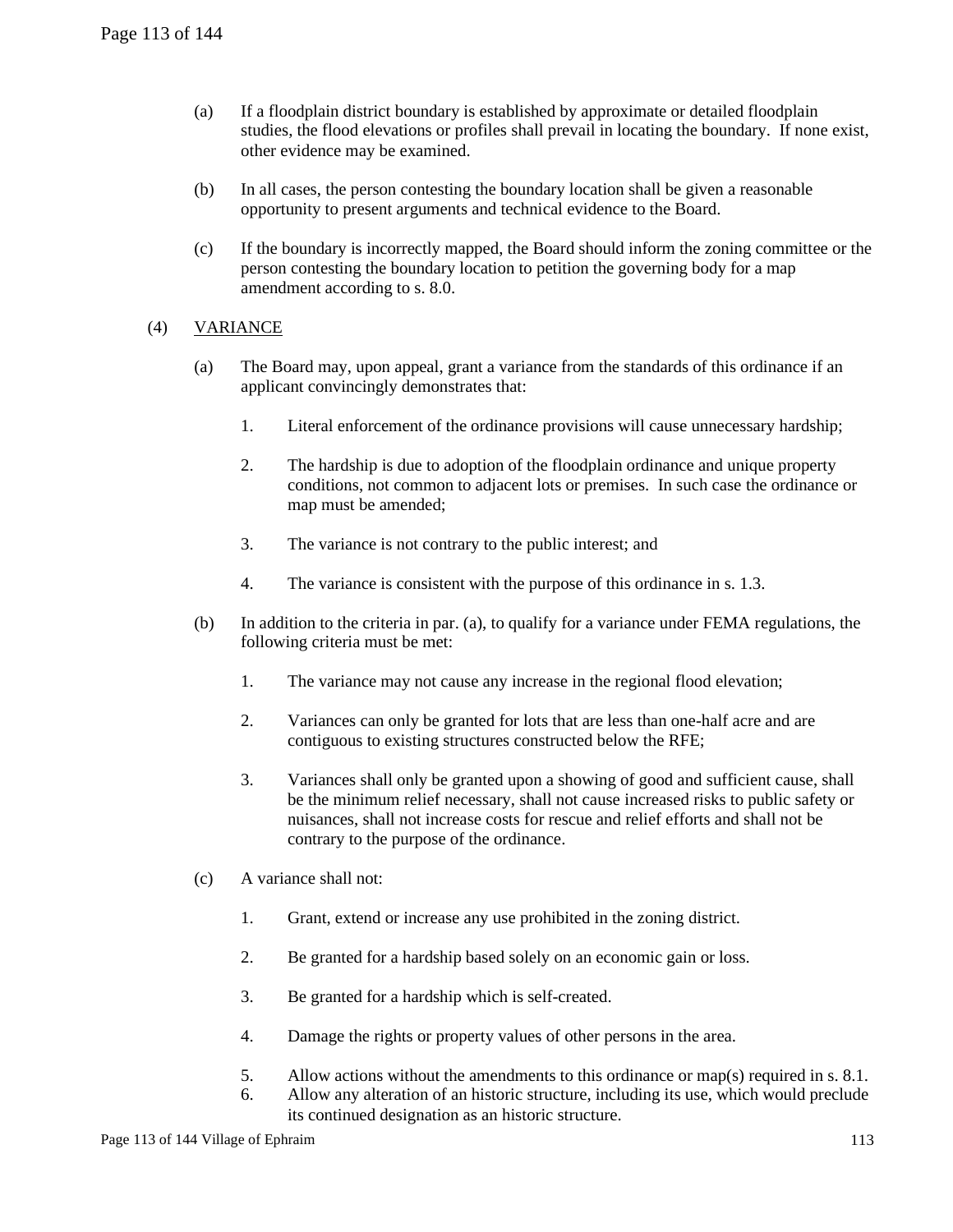(d) When a floodplain variance is granted the Board shall notify the applicant in writing that it may increase flood insurance premiums and risks to life and property. A copy shall be maintained with the variance record.

#### **7.4 TO REVIEW APPEALS OF PERMIT DENIALS**

- (1) The Zoning Agency (s. 7.2) or Board shall review all data related to the appeal. This may include:
	- (a) Permit application data listed in s. 7.1(2).
	- (b) Floodway/floodfringe determination data in s. 5.4.
	- (c) Data listed in s.  $3.3(1)(b)$  where the applicant has not submitted this information to the zoning administrator.
	- (d) Other data submitted with the application, or submitted to the Board with the appeal.
- (2) For appeals of all denied permits the Board shall:
	- (a) Follow the procedures of s. 7.3;
	- (b) Consider zoning agency recommendations; and
	- (c) Either uphold the denial or grant the appeal.
- (3) For appeals concerning increases in regional flood elevation the Board shall:
	- (a) Uphold the denial where the Board agrees with the data showing an increase in flood elevation. Increases equal to or greater than 0.01 foot may only be allowed after amending the flood profile and map and all appropriate legal arrangements are made with all adversely affected property owners.
	- (b) Grant the appeal where the Board agrees that the data properly demonstrates that the project does not cause an increase equal to or greater than 0.01 foot provided no other reasons for denial exist.

#### **7.5 FLOODPROOFING**

- (1) No permit or variance shall be issued until the applicant submits a plan certified by a registered professional engineer or architect that the floodproofing measures will protect the structure or development to the flood protection elevation.
- (2) Floodproofing measures shall be designed to:
	- (a) Withstand flood pressures, depths, velocities, uplift and impact forces and other regional flood factors;
	- (b) Protect structures to the flood protection elevation;
	- (c) Anchor structures to foundations to resist flotation and lateral movement; and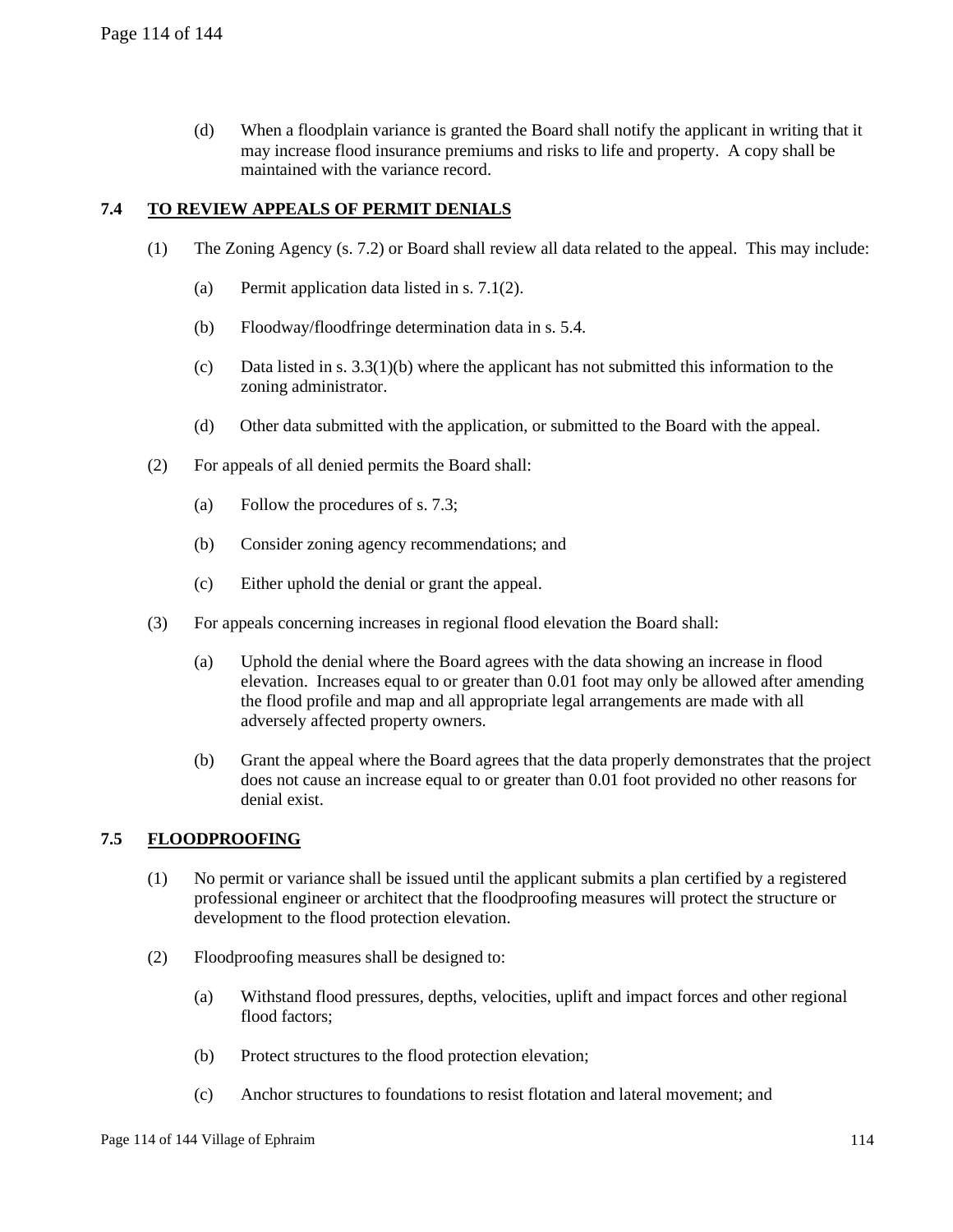- (d) Insure that structural walls and floors are watertight to the flood protection elevation, and the interior remains completely dry during flooding without human intervention.
- (2) Floodproofing measures could include:
	- (a) Reinforcing walls and floors to resist rupture or collapse caused by water pressure or
	- (b) Adding mass or weight to prevent flotation.
	- (c) Placing essential utilities above the flood protection elevation.
	- (d) Installing surface or subsurface drainage systems to relieve foundation wall and basement floor pressures.
	- (e) Constructing water supply wells and waste treatment systems to prevent the entry of flood waters.
	- (f) Putting cutoff valves on sewer lines or eliminating gravity flow basement drains.

#### **7.6 PUBLIC INFORMATION**

- (1) Place marks on structures to show the depth of inundation during the regional flood.
- (2) All maps, engineering data and regulations shall be available and widely distributed.
- (3) All real estate transfers should show what floodplain zoning district any real property is in.

#### **8.0 AMENDMENTS**

#### **8.1 GENERAL**

The governing body may change or supplement the floodplain zoning district boundaries and this ordinance in the manner provided by law. Actions which require an amendment include, but are not limited to, the following:

- (1) Any change to the official floodplain zoning map, including the floodway line or boundary of any floodplain area.
- (2) Correction of discrepancies between the water surface profiles and floodplain zoning maps.
- (3) Any fill in the floodplain which raises the elevation of the filled area to a height at or above the flood protection elevation and is contiguous to land lying outside the floodplain.

(4) Any fill or floodplain encroachment that obstructs flow, increasing regional flood height 0.01 foot or more.

- (5) Any upgrade to a floodplain zoning ordinance text required by s. NR 116.05, Wis. Adm. Code, or otherwise required by law, or for changes by the municipality.
- (6) All channel relocations and changes to the maps to alter floodway lines or to remove an area from the floodway or the floodfringe that is based on a base flood elevation from a FIRM requires prior approval by FEMA.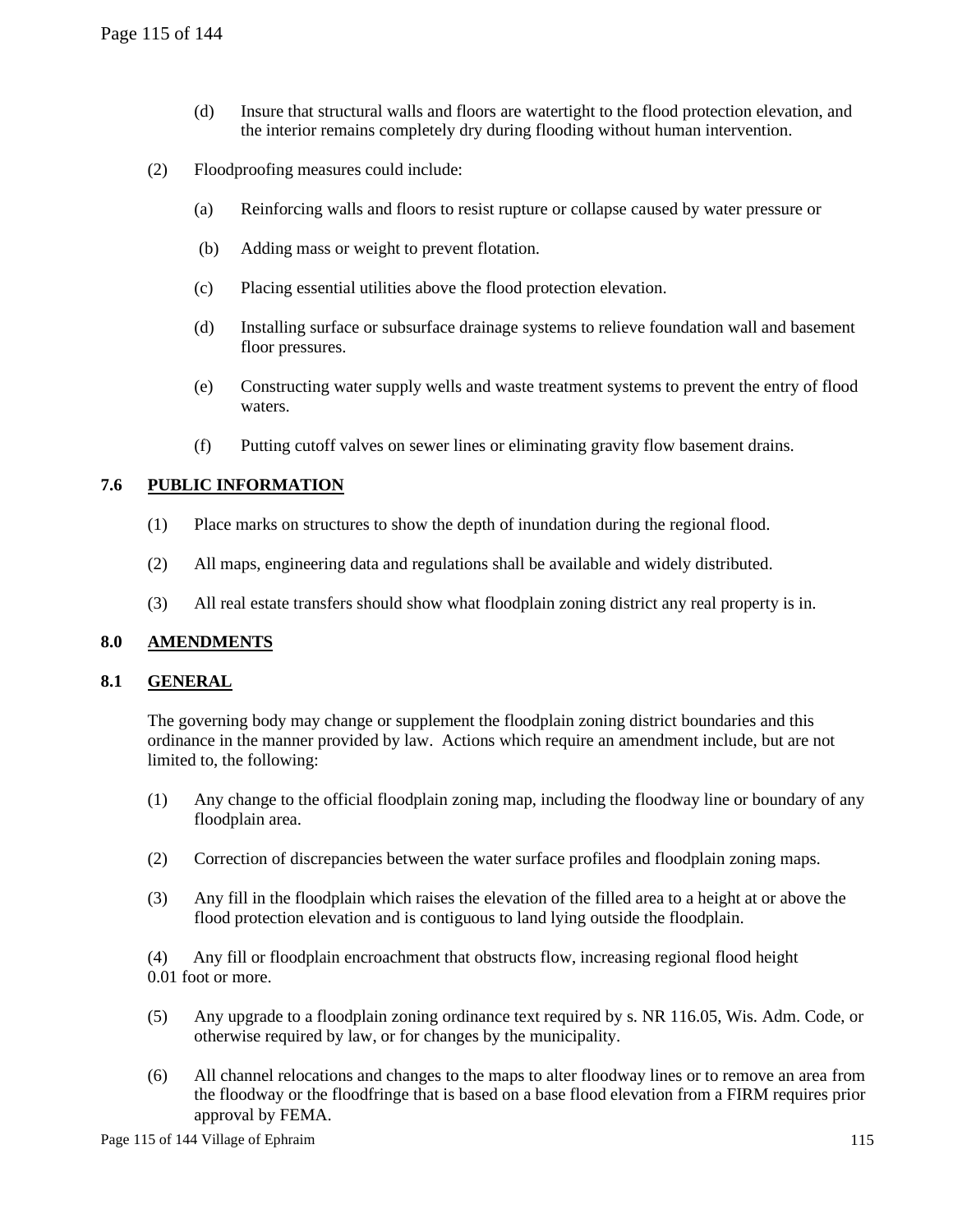**Note:** Consult the FEMA web site - [www.fema.gov](http://www.fema.gov/) - for the map change fee schedule.

#### **8.2 PROCEDURES**

Ordinance amendments may be made upon petition of any interested party according to the provisions of s. 62.23, Stats., for cities and villages, or 59.69, Stats., for counties. Such petitions shall include all necessary data required by ss. 5.4 and 7.1(2).

- (1) The proposed amendment shall be referred to the zoning agency for a public hearing and recommendation to the governing body. The amendment and notice of public hearing shall be submitted to the Department Regional office for review prior to the hearing. The amendment procedure shall comply with the provisions of s. 62.23, Stats., for cities and villages or s. 59.69, Stats., for counties.
- (2) No amendments shall become effective until reviewed and approved by the Department.
- (3) All persons petitioning for a map amendment that obstructs flow, increasing regional flood height 0.01 foot or more, shall obtain flooding easements or other appropriate legal arrangements from all adversely affected property owners and notify local units of government before the amendment can be approved by the governing body.
- (4) For amendments in areas with no water surface profiles, the zoning agency or board shall consider data submitted by the Department, the zoning administrator's visual on-site inspections and other available information. (See s. 1.5(4).)

#### **9.0 ENFORCEMENT AND PENALTIES**

Any violation of the provisions of this ordinance by any person shall be unlawful and shall be referred to the municipal attorney who shall expeditiously prosecute all such violators. A violator shall, upon conviction, forfeit to the municipality a penalty of not less than \$ 5.00 and not more than \$ 500.00, together with a taxable cost of such action. Each day of continued violation shall constitute a separate offense. Every violation of this ordinance is a public nuisance and the creation may be enjoined and the maintenance may be abated by action at suit of the municipality, the state, or any citizen thereof pursuant to s. 87.30, Stats.

#### **10.0 DEFINITIONS**

Unless specifically defined, words and phrases in this ordinance shall have their common law meaning and shall be applied in accordance with their common usage. Words used in the present tense include the future, the singular number includes the plural and the plural number includes the singular. The word "may" is permissive, "shall" is mandatory and is not discretionary.

- 1) "A ZONES" Those areas shown on the Official Floodplain Zoning Map which would be inundated by the regional flood*.* These areas may be numbered or unnumbered A Zones. The A Zones may or may not be reflective of flood profiles, depending on the availability of data for a given area.
- 2) "ACCESSORY STRUCTURE OR USE" A facility, structure, building or use which is accessory or incidental to the principal use of a property, structure or building.
- 3) "BASE FLOOD" Means the flood having a one percent chance of being equaled or exceeded in any given year, as published by FEMA as part of a FIS and depicted on a FIRM.

Page 116 of 144 Village of Ephraim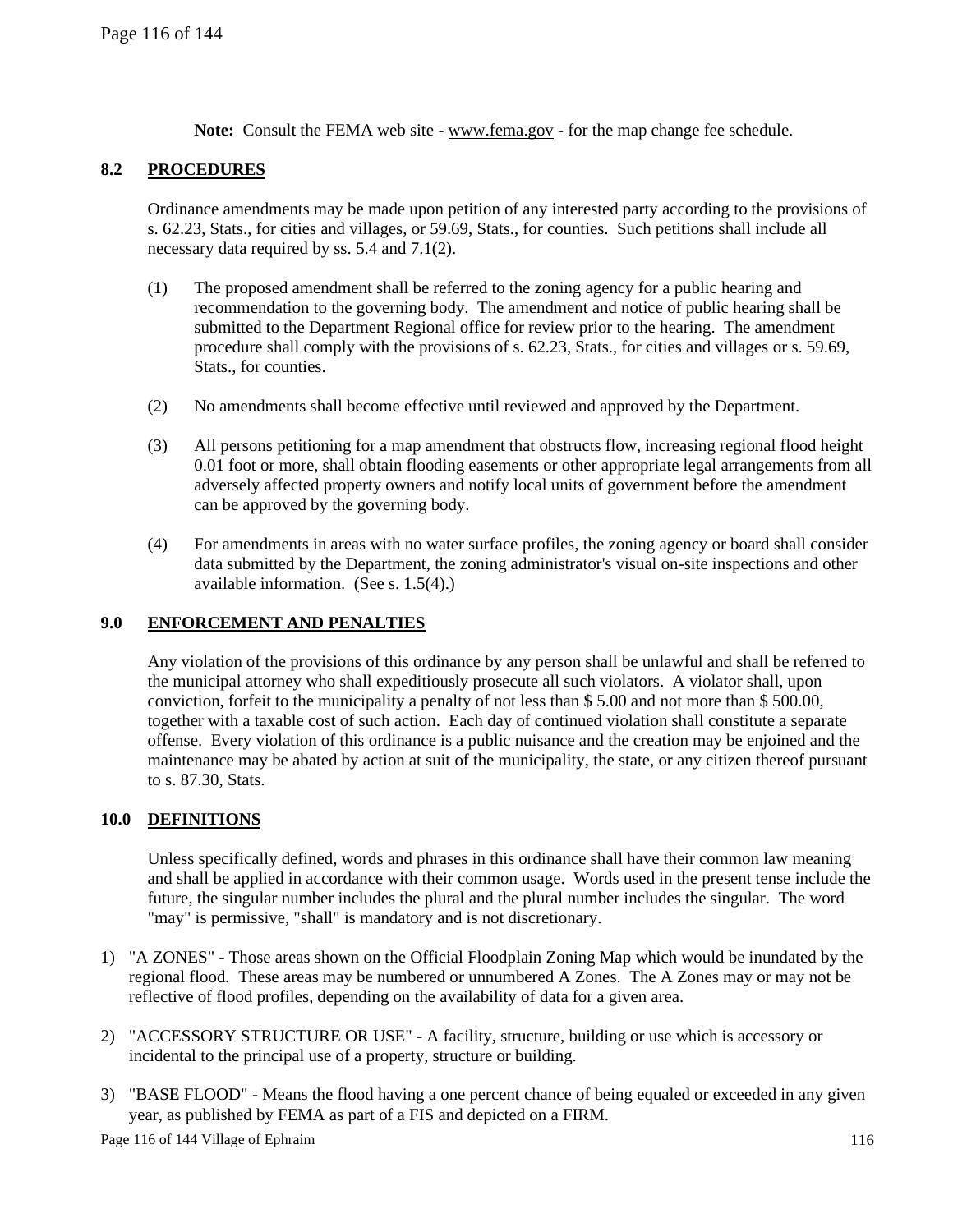- 4) "BASEMENT" Any enclosed area of a building having its floor sub-grade, i.e., below ground level, on all sides.
- 5) "BUILDING" See STRUCTURE.
- 6) "BULKHEAD LINE" A geographic line along a reach of navigable water that has been adopted by a municipal ordinance and approved by the Department pursuant to s. 30.11, Stats., and which allows limited filling between this bulkhead line and the original ordinary highwater mark, except where such filling is prohibited by the floodway provisions of this ordinance.
- 7) "CAMPGROUND" Any parcel of land which is designed, maintained, intended or used for the purpose of providing sites for nonpermanent overnight use by 4 or more camping units, or which is advertised or represented as a camping area.
- 8) "CAMPING UNIT" Any portable device, no more than 400 square feet in area, used as a temporary shelter, including but not limited to a camping trailer, motor home, bus, van, pick-up truck, tent or other mobile recreational vehicle.
- 9) "CERTIFICATE OF COMPLIANCE" A certification that the construction and the use of land or a building, the elevation of fill or the lowest floor of a structure is in compliance with all of the provisions of this ordinance.
- 10) "CHANNEL" A natural or artificial watercourse with definite bed and banks to confine and conduct normal flow of water.
- 11) "CRAWLWAYS" OR "CRAWL SPACE" An enclosed area below the first usable floor of a building, generally less than five feet in height, used for access to plumbing and electrical utilities.
- 12) "DECK" An unenclosed exterior structure that has no roof or sides, but has a permeable floor which allows the infiltration of precipitation.
- 13) "DEPARTMENT" The Wisconsin Department of Natural Resources.
- 14) "DEVELOPMENT" Any artificial change to improved or unimproved real estate, including, but not limited to, the construction of buildings, structures or accessory structures; the construction of additions or alterations to buildings, structures or accessory structures; the repair of any damaged structure or the improvement or renovation of any structure, regardless of percentage of damage or improvement; the placement of buildings or structures; subdivision layout and site preparation; mining, dredging, filling, grading, paving, excavation or drilling operations; the storage, deposition or extraction of materials or equipment; and the installation, repair or removal of public or private sewage disposal systems or water supply facilities.
- 15) "DRYLAND ACCESS" A vehicular access route which is above the regional flood elevation and which connects land located in the floodplain to land outside the floodplain, such as a road with its surface above regional flood elevation and wide enough for wheeled rescue and relief vehicles.
- 16) "ENCROACHMENT" Any fill, structure, equipment, building, use or development in the floodway.
- 17) "EXISTING MANUFACTURED HOME PARK OR SUBDIVISION" A parcel of land, divided into two or more manufactured home lots for rent or sale, on which the construction of facilities for servicing the lots is completed before the effective date of this ordinance. At a minimum, this would include the installation

Page 117 of 144 Village of Ephraim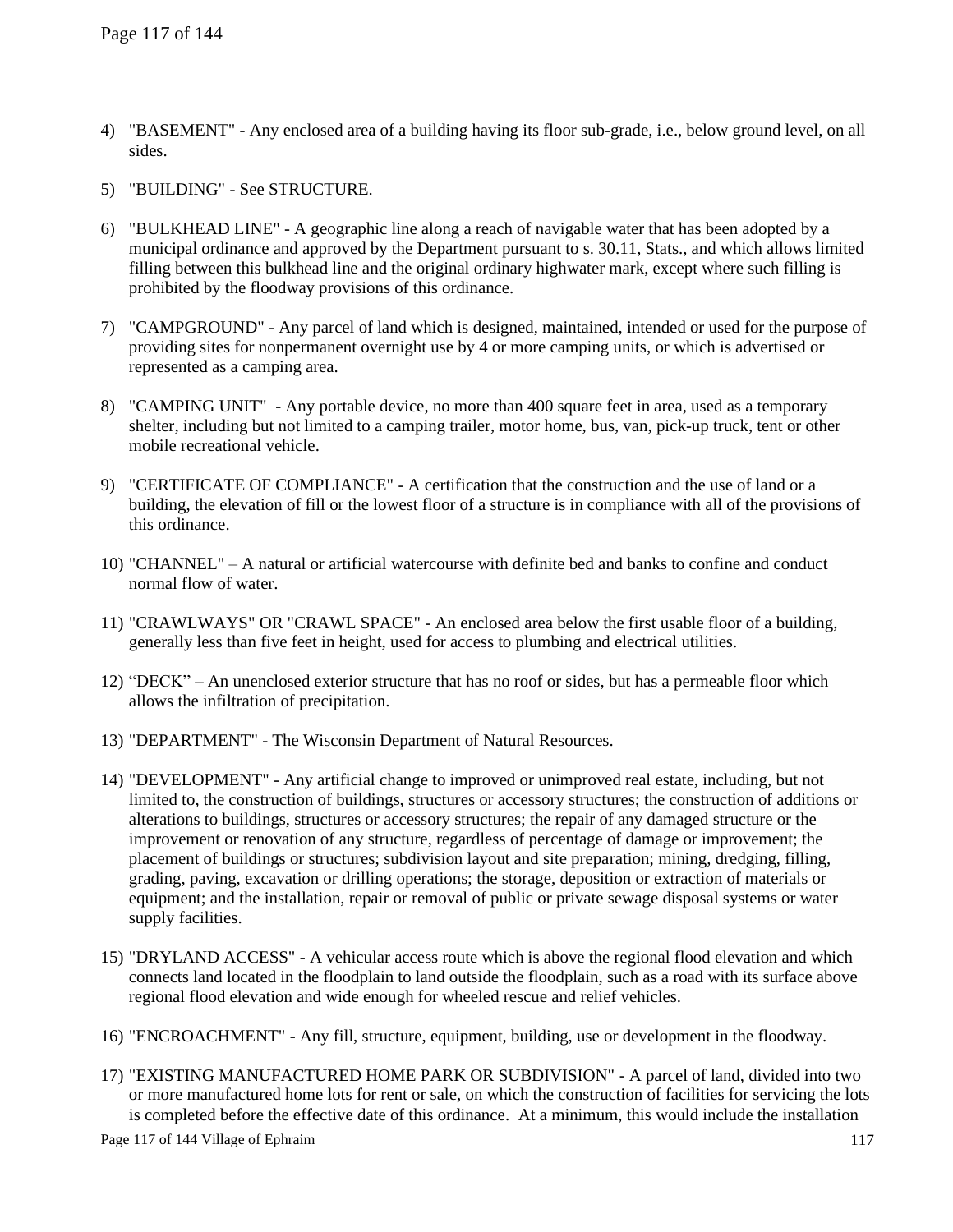of utilities, the construction of streets and either final site grading or the pouring of concrete pads

- 18) "EXPANSION TO EXISTING MOBILE/MANUFACTURED HOME PARK" The preparation of additional sites by the construction of facilities for servicing the lots on which the manufactured homes are to be affixed. This includes installation of utilities, construction of streets and either final site grading, or the pouring if concrete pads.
- 19) "FEDERAL EMERGENCY MANAGEMENT AGENCY (FEMA)" The federal agency that administers the National Flood Insurance Program.
- 20) "FLOOD INSURANCE RATE MAP" (FIRM) A map of a community on which the Federal Insurance Administration has delineated both special flood hazard areas (the floodplain) and the risk premium zones applicable to the community. This map can only be amended by the Federal Emergency Management Agency.
- 21) "FLOOD" or "FLOODING" A general and temporary condition of partial or complete inundation of normally dry land areas caused by one of the following conditions:
- $\checkmark$  The overflow or rise of inland waters,
- $\checkmark$  The rapid accumulation or runoff of surface waters from any source,
- $\checkmark$  The inundation caused by waves or currents of water exceeding anticipated cyclical levels along the shore of Lake Michigan or Lake Superior, or
- $\checkmark$  The sudden increase caused by an unusually high water level in a natural body of water, accompanied by a severe storm, or by an unanticipated force of nature, such as a seiche, or by some similarly unusual event.
- 22) "FLOOD FREQUENCY" The probability of a flood occurrence which is determined from statistical analyses. The frequency of a particular flood event is usually expressed as occurring, on the average once in a specified number of years or as a percent (%) chance of occurring in any given year.
- 23) "FLOODFRINGE" That portion of the floodplain outside of the floodway which is covered by flood waters during the regional flood and associated with standing water rather than flowing water.
- 24) "FLOOD HAZARD BOUNDARY MAP" A map designating approximate flood hazard areas. Flood hazard areas are designated as unnumbered A-Zones and do not contain floodway lines or regional flood elevations. This map forms the basis for both the regulatory and insurance aspects of the National Flood Insurance Program (NFIP) until superseded by a Flood Insurance Study and a Flood Insurance Rate Map.
- 25) "FLOOD INSURANCE STUDY" A technical engineering examination, evaluation, and determination of the local flood hazard areas. It provides maps designating those areas affected by the regional flood and provides both flood insurance rate zones and base flood elevations and may provide floodway lines. The flood hazard areas are designated as numbered and unnumbered A-Zones. Flood Insurance Rate Maps, that accompany the Flood Insurance Study, form the basis for both the regulatory and the insurance aspects of the National Flood Insurance Program.
- 26) "FLOODPLAIN" Land which has been or may be covered by flood water during the regional flood. It includes the floodway and the floodfringe, and may include other designated floodplain areas for regulatory purposes.
- Page 118 of 144 Village of Ephraim 118 27) "FLOODPLAIN ISLAND" - A natural geologic land formation within the floodplain that is surrounded, but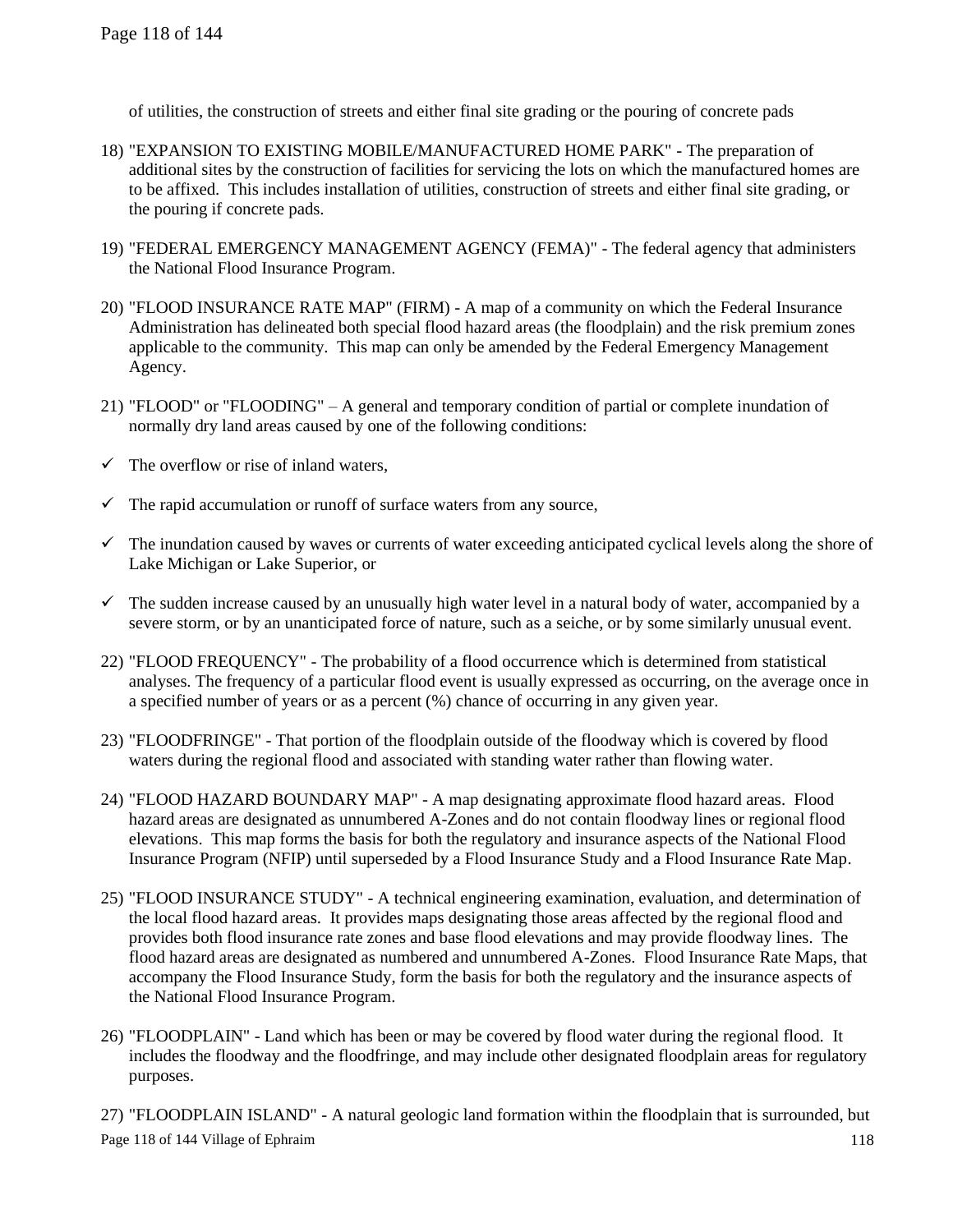not covered, by floodwater during the regional flood.

- 28) "FLOODPLAIN MANAGEMENT" Policy and procedures to insure wise use of floodplains, including mapping and engineering, mitigation, education, and administration and enforcement of floodplain regulations.
- 29) "FLOOD PROFILE" A graph or a longitudinal profile line showing the relationship of the water surface elevation of a flood event to locations of land surface elevations along a stream or river.
- 30) "FLOODPROOFING" Any combination of structural provisions, changes or adjustments to properties and structures, water and sanitary facilities and contents of buildings subject to flooding, for the purpose of reducing or eliminating flood damage.
- 31) "FLOOD PROTECTION ELEVATION" An elevation of two feet of freeboard above the water surface profile elevation designated for the regional flood. (Also see: FREEBOARD.)
- 32) "FLOOD STORAGE" Those floodplain areas where storage of floodwaters has been taken into account during analysis in reducing the regional flood discharge.
- 33) "FLOODWAY" The channel of a river or stream and those portions of the floodplain adjoining the channel required to carry the regional flood discharge.
- 34) "FREEBOARD" A safety factor expressed in terms of a specified number of feet above a calculated flood level. Freeboard compensates for any factors that cause flood heights greater than those calculated, including ice jams, debris accumulation, wave action, obstruction of bridge openings and floodways, the effects of watershed urbanization, loss of flood storage areas due to development and aggregation of the river or stream bed.
- 35) "HABITABLE STRUCTURE" Any structure or portion thereof used or designed for human habitation.
- 36) "HEARING NOTICE" Publication or posting meeting the requirements of Ch. 985, Stats. For appeals, a Class 1 notice, published once at least one week (7 days) before the hearing, is required. For all zoning ordinances and amendments, a Class 2 notice, published twice, once each week consecutively, the last at least a week (7 days) before the hearing. Local ordinances or bylaws may require additional notice, exceeding these minimums.
- 37) "HIGH FLOOD DAMAGE POTENTIAL" Damage that could result from flooding that includes any danger to life or health or any significant economic loss to a structure or building and its contents.
- 38) "HISTORIC STRUCTURE" Any structure that is either:
- $\checkmark$  Listed individually in the National Register of Historic Places or preliminarily determined by the Secretary of the Interior as meeting the requirements for individual listing on the National Register,
- $\checkmark$  Certified or preliminarily determined by the Secretary of the Interior as contributing to the historical significance of a registered historic district or a district preliminarily determined by the Secretary to qualify as a registered historic district,
- $\checkmark$  Individually listed on a state inventory of historic places in states with historic preservation programs which have been approved by the Secretary of the Interior, or

Page 119 of 144 Village of Ephraim  $\checkmark$  Individually listed on a local inventory of historic places in communities with historic preservation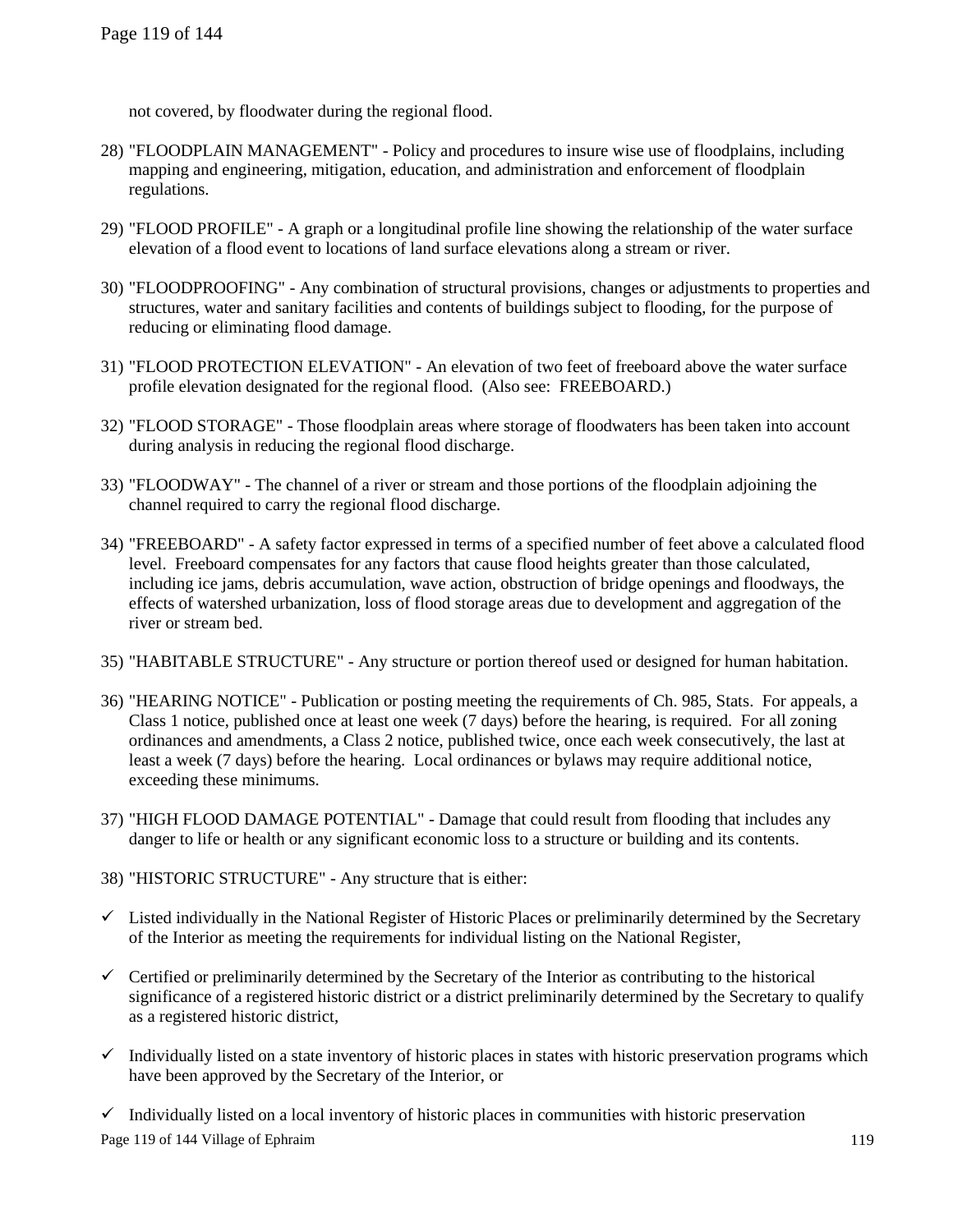programs that have been certified either by an approved state program, as determined by the Secretary of the Interior; or by the Secretary of the Interior in states without approved programs.

- 39) "INCREASE IN REGIONAL FLOOD HEIGHT" A calculated upward rise in the regional flood elevation, equal to or greater than 0.01 foot, based on a comparison of existing conditions and proposed conditions which is directly attributable to development in the floodplain but not attributable to manipulation of mathematical variables such as roughness factors, expansion and contraction coefficients and discharge.
- 40) "LAND USE" Any nonstructural use made of unimproved or improved real estate. (Also see DEVELOPMENT.)
- 41) "MANUFACTURED HOME" A structure transportable in one or more sections, which is built on a permanent chassis and is designed to be used with or without a permanent foundation when connected to required utilities. The term "manufactured home" includes a mobile home but does not include a "mobile recreational vehicle."
- 42) "MOBILE RECREATIONAL VEHICLE" A vehicle which is built on a single chassis, 400 square feet or less when measured at the largest horizontal projection, designed to be self-propelled, carried or permanently towable by a licensed, light-duty vehicle, is licensed for highway use if registration is required and is designed primarily not for use as a permanent dwelling, but as temporary living quarters for recreational, camping, travel or seasonal use. Manufactured homes that are towed or carried onto a parcel of land, but do not remain capable of being towed or carried, including park model homes, do not fall within the definition of "mobile recreational vehicles."
- 43) "MUNICIPALITY" or "MUNICIPAL" The county, city or village governmental units enacting, administering and enforcing this zoning ordinance.
- 44) "NAVD" or "NORTH AMERICAN VERTICAL DATUM" Elevations referenced to mean sea level datum, 1988 adjustment.
- 45) "NGVD" or "NATIONAL GEODETIC VERTICAL DATUM" Elevations referenced to mean sea level datum, 1929 adjustment.
- 46) "NEW CONSTRUCTION" For floodplain management purposes, "new construction" means structures for which the start of construction commenced on or after the effective date of floodplain zoning regulations adopted by this community and includes any subsequent improvements to such structures. For the purpose of determining flood insurance rates, it includes any structures for which the "start of construction" commenced on or after the effective date of an initial FIRM or after December 31, 1974, whichever is later, and includes any subsequent improvements to such structures.
- 47) "NONCONFORMING STRUCTURE" An existing lawful structure or building which is not in conformity with the dimensional or structural requirements of this ordinance for the area of the floodplain which it occupies. (For example, an existing residential structure in the floodfringe district is a conforming use. However, if the lowest floor is lower than the flood protection elevation, the structure is nonconforming.)
- 48) "NONCONFORMING USE" An existing lawful use or accessory use of a structure or building which is not in conformity with the provisions of this ordinance for the area of the floodplain which it occupies. (Such as a residence in the floodway.)
- 49) "OBSTRUCTION TO FLOW" Any development which blocks the conveyance of floodwaters such that this development alone or together with any future development will cause an increase in regional flood height.

Page 120 of 144 Village of Ephraim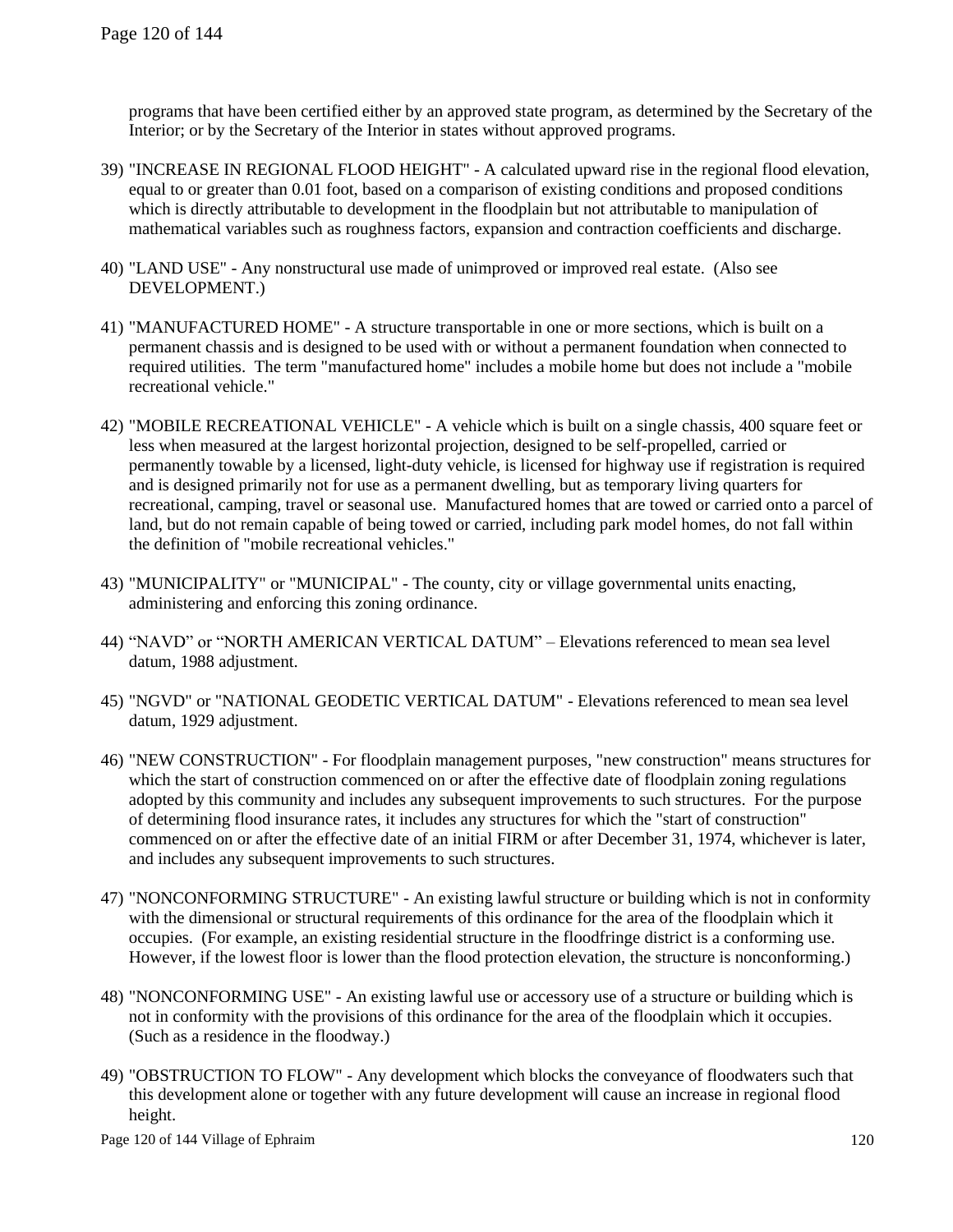- 50) "OFFICIAL FLOODPLAIN ZONING MAP" That map, adopted and made part of this ordinance, as described in s. 1.5(2), which has been approved by the Department and FEMA.
- 51) "OPEN SPACE USE" Those uses having a relatively low flood damage potential and not involving structures.
- 52) "ORDINARY HIGHWATER MARK" The point on the bank or shore up to which the presence and action of surface water is so continuous as to leave a distinctive mark such as by erosion, destruction or prevention of terrestrial vegetation, predominance of aquatic vegetation, or other easily recognized characteristic.
- 53) "PERSON" An individual, or group of individuals, corporation, partnership, association, municipality or state agency.
- 54) "PRIVATE SEWAGE SYSTEM" A sewage treatment and disposal system serving one structure with a septic tank and soil absorption field located on the same parcel as the structure. It also means an alternative sewage system approved by the Department of Commerce, including a substitute for the septic tank or soil absorption field, a holding tank, a system serving more than one structure or a system located on a different parcel than the structure.
- 55) "PUBLIC UTILITIES" Those utilities using underground or overhead transmission lines such as electric, telephone and telegraph, and distribution and collection systems such as water, sanitary sewer and storm sewer.
- 56) "REASONABLY SAFE FROM FLOODING" Means base flood waters will not inundate the land or damage structures to be removed from the special flood hazard area and that any subsurface waters related to the base flood will not damage existing or proposed buildings.
- 57) "REGIONAL FLOOD" A flood determined to be representative of large floods known to have occurred in Wisconsin. A regional flood is a flood with a one percent chance of being equaled or exceeded in any given year, and if depicted on the FIRM, the RFE is equivalent to the BFE.
- 58) "START OF CONSTRUCTION" The date the building permit was issued, provided the actual start of construction, repair, reconstruction, rehabilitation, addition, placement, or other improvement was within 180 days of the permit date. The actual start means either the first placement of permanent construction on a site, such as the pouring of slab or footings, the installation of piles, the construction of columns, or any work beyond initial excavation, or the placement of a manufactured home on a foundation. Permanent construction does not include land preparation, such as clearing, grading and filling, nor does it include the installation of streets and/or walkways, nor does it include excavation for a basement, footings, piers or foundations or the erection of temporary forms, nor does it include the installation on the property of accessory buildings, such as garages or sheds not occupied as dwelling units or not part of the main structure. For an alteration, the actual start of construction means the first alteration of any wall, ceiling, floor or other structural part of a building, whether or not that alteration affects the external dimensions of the building.
- 59) "STRUCTURE" Any manmade object with form, shape and utility, either permanently or temporarily attached to, placed upon or set into the ground, stream bed or lake bed, including, but not limited to, roofed and walled buildings, gas or liquid storage tanks, bridges, dams and culverts.
- 60) "SUBDIVISION" Has the meaning given in s. 236.02(12), Wis. Stats.
- Page 121 of 144 Village of Ephraim 61) "SUBSTANTIAL DAMAGE" - Damage of any origin sustained by a structure, whereby the cost of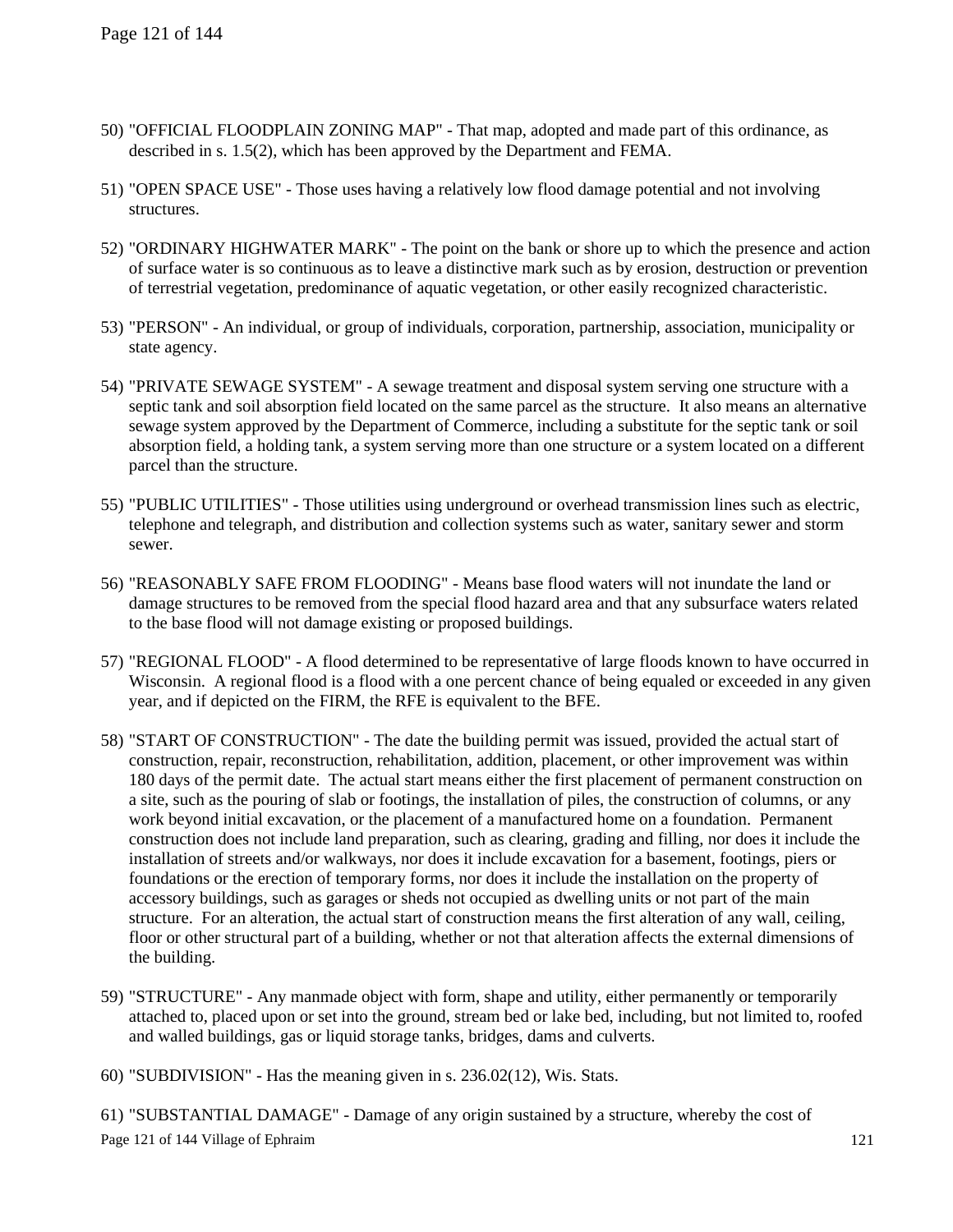restoring the structure to its pre-damaged condition would equal or exceed 50 percent of the equalized assessed value of the structure before the damage occurred.

- 62) "UNNECESSARY HARDSHIP" Where special conditions affecting a particular property, which were not self-created, have made strict conformity with restrictions governing areas, setbacks, frontage, height or density unnecessarily burdensome or unreasonable in light of the purposes of the ordinance.
- 63) "VARIANCE" An authorization by the board of adjustment or appeals for the construction or maintenance of a building or structure in a manner which is inconsistent with dimensional standards (not uses) contained in the floodplain zoning ordinance.
- 64) "VIOLATION" The failure of a structure or other development to be fully compliant with the floodplain zoning ordinance. A structure or other development without required permits, lowest floor elevation documentation, floodproofing certificates or required floodway encroachment calculations is presumed to be in violation until such time as that documentation is provided.
- 65) "WATERSHED" The entire region contributing runoff or surface water to a watercourse or body of water.
- 66) "WATER SURFACE PROFILE" A graphical representation showing the elevation of the water surface of a watercourse for each position along a reach of river or stream at a certain flood flow. A water surface profile of the regional flood is used in regulating floodplain areas.

#### *66) "WELL" - means an excavation opening in the ground made by digging, boring, drilling, driving or other methods, to obtain groundwater regardless of its intended use.*

ordinance for the Village as provided by section 62.231(6) and 61.351(6) Wisc. Stats., the proposed amendment shall not become effective until the ordinance adoption procedure under section 62.231(6) or 61.351(6) Wisc. Stats. is completed or otherwise terminated.

**15. ENFORCEMENT AND PENALTIES.** Any development, building or structure or accessory building or structure constructed, altered, added to, modified, rebuilt or replaced or any use or accessory use established after the effective date of this ordinance in violation of the provisions of this ordinance, by any person, firm, association, corporation (including building contractors or their agents) shall be deemed a violation. The Zoning Administrator shall refer violations to the Plan Committee and municipal attorney, who shall prosecute such violations in accordance with Chapter 17.12 of these ordinances. Every violation of this ordinance is a public nuisance and the creation thereof may be enjoined and the maintenance thereof may be abated by action at suit of the Village, the state or any citizen thereof pursuant to section 87.30(2), Wisc. Stats.

## **17.35 PLAN COMMITTEE**.

The Village Plan Committee, established and appointed pursuant to ordinance 1.21(1) of this code of ordinances, has those objectives and purposes in relation to this chapter that are delineated in ordinance 1.21(2) and within this chapter. All references in other parts of this code of Ordinances to the former Land Use and Building Design Committee shall henceforth refer to the Village Plan Committee.

## **17.36 ZONING ADMINISTRATOR**.

The Zoning Administrator, an appointment coterminous with that of the Building Inspector under Ch. 1 of this code of ordinances, shall have the following duties and responsibilities: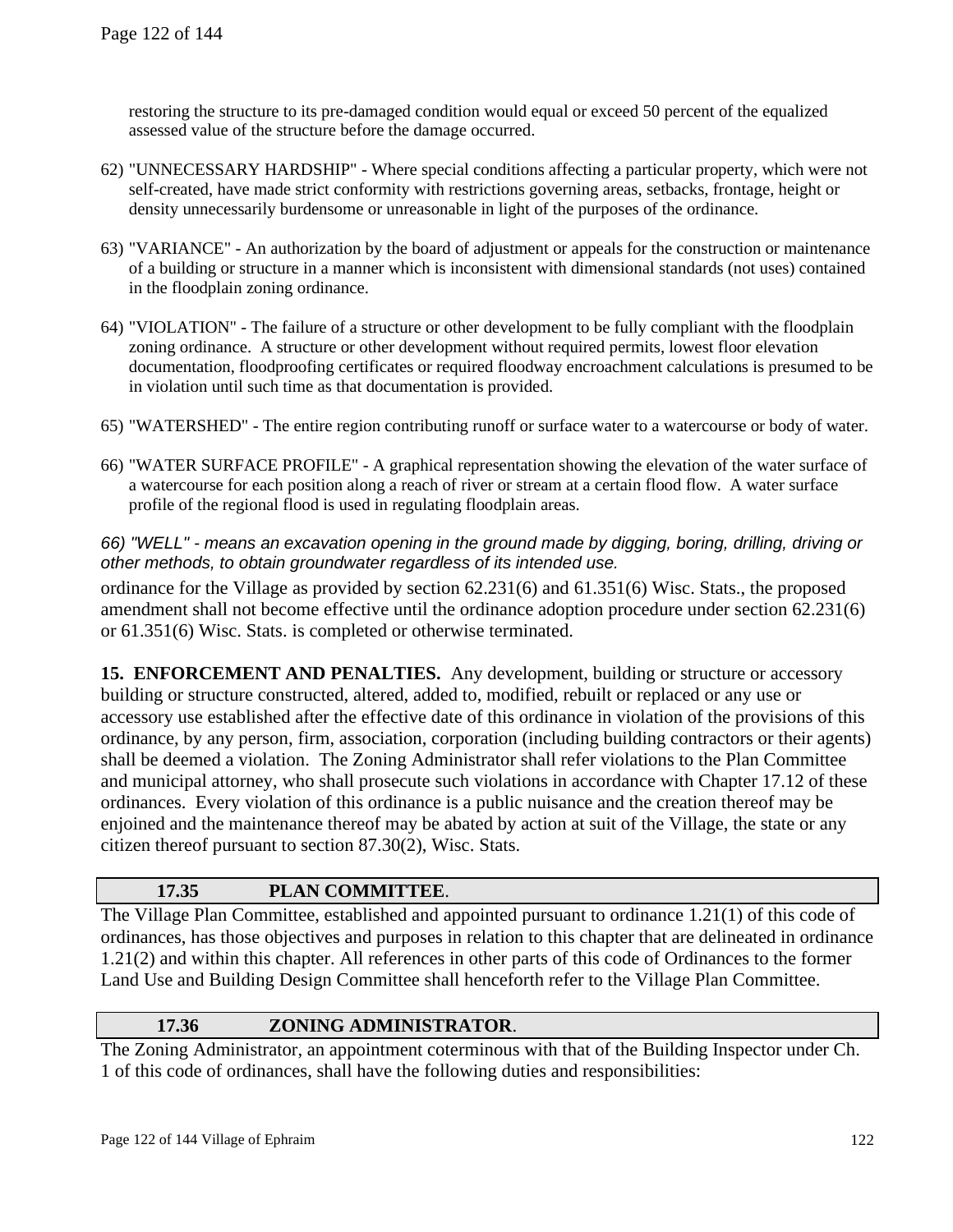(1) At all times be knowledgeable about all Village ordinance requirements pertaining to land use planning, land subdivision, Ch. 14 of this Code of Ordinances, zoning, storm water management and erosion control, historic preservation, Village zoning and related matters and be capable of explaining these requirements to interested parties.

(2) Within the limits of authority and discretion delegated by the Plan Committee, advise applicants for permits or approvals of the required applications, the required exhibits and prior county, State or Federal approvals and the documents required to filed with applications.

(3) Provide applicants with appropriate application forms and guide applicants to the appropriate reviewing bodies and when required by the reviewing bodies, answer and explain the application and identify relevant ordinance standards.

(4) Receive completed applications which are accompanied by required fees in accordance with the latest fee schedule established by the Village board. The Zoning Administrator shall collect, provide receipts for the transmit to the Village Treasurer all application fees within 3 days of receipt.

(5) Examine permit applications received and present properly completed applications to the Village Plan Committee at their next regularly scheduled permit review meeting.

(6) If delegated by the Plan Committee, Board of Zoning and Building Appeals or the Village Board, correspond with interested parties regarding the processing of applications or outcome of Village decisions on same.

(7) Decide upon those applications for permits or approvals when the power to make such decision has been specifically delegated in writing by the Village Plan Committee.

(8) In other cases, when the decision on the application is to be made by the Plan Committee, 0Board of Zoning and Building Appeals or the Village Board, the Zoning Administrator shall notify the applicant in writing of any action taken on the application and issue any required permits within 3 days of such decision. If a permit or project is approved with conditions, a written statement of such conditions shall be recorded along with the permit. If a permit is denied, the Zoning Administrator shall inform the applicant of the right of appeal, but such information shall not be construed as encouragement to appeal.

(9) Make required inspections of site and construction to monitor compliance and/or inspect the usage of premises to determine that conditions conform to all applicable ordinances and requirements and inform the Plan Committee of such compliance.

(10) In the event of an appeal, transmit all records in the possession of the Zoning Administrator concerning an appeal to the board of Zoning and Building Appeals or the court.

(11) Establish and maintain an inventory of all nonconforming premises and conditions.

(12) Upon reasonable cause, initiate enforcement proceedings and file complaints on violations with the Village Attorney.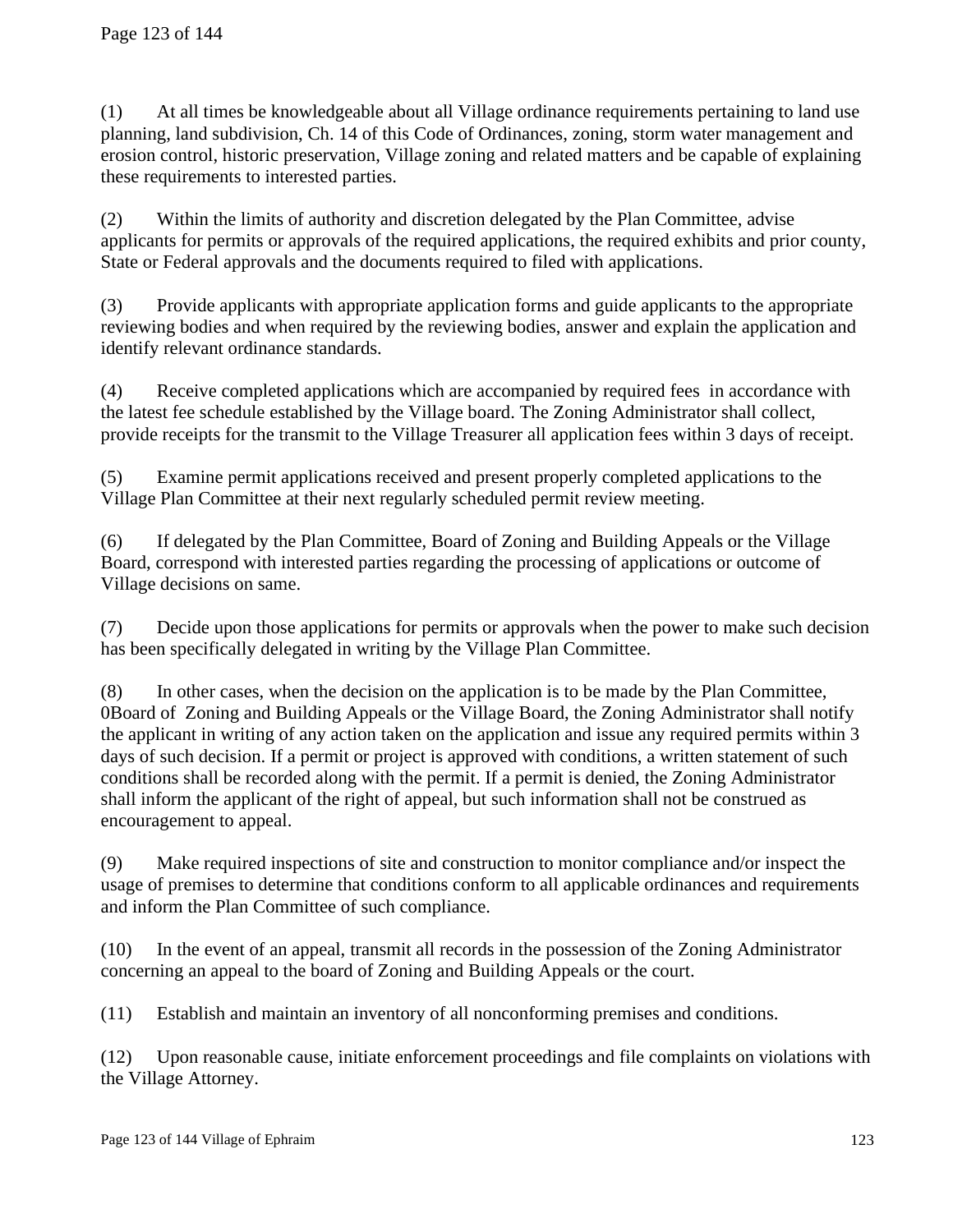(13) Maintain files of applications, permits and other relevant materials.

(14) Serve as an agent of and as an advisory staff to the Plan Committee and the board of Zoning and Building Appeals.

(15) Perform such other duties as are delegated by this chapter or by the Plan Committee, Board of Zoning and Building Appeals or Village Board.

(16) Maintain regular office hours at designated Village offices as prescribed by the Village Board. On-site inspections shall not be performed during these scheduled time periods.

## **17.37 DETERMINATION OF LOT DIMENSIONS AND REFERENCES.**

(1) **FINDINGS.** Many standards of this chapter are based upon lot area, lot lines and related parcel references. It is therefore, essential that the lot references be defined for each application. It is also a fact that some land records in the Village are ambiguous. The following process shall govern decisions on lot dimensions and references for purposes of ordinance administration.

## (2) **CERTIFIED SURVEY REQUIRED**

(a) Any land division within the Village of Ephraim requires that a certified survey map as defined by the Village be submitted to the Zoning Administrator or other Village designee for Village review and confirmation that it meets zoning requirements. Proposed divisions resulting in three or more parcels of five acres or less within a five-year period are also subject to requirements per Chapter 18 Subdivision and Platting. (**Added October 13, 2003)**

(3) **PLAN COMMITTEE RESPONSIBILITIES**. The Plan Committee shall review the applicant's materials against public records and established patterns of land occupancy and shall then define the zoning lot (the lot boundaries that will be used for regulatory purposes). In making this determination, the Committee shall be guided by this criteria:

(a) Zoning lots shall not include lands under public rights-of-way, under functioning public roads or vehicular ways or under surface water bodies.

(b) If public roads or ways or public approved rights-of-way bisect a lot, each part of the parcel is a separate zoning lot. However, where a portion of such bisected lot is committed to open space usage under terms deemed acceptable by the Plan Committee including, but not limited to, waterfront open space zoning, Wetland and District zoning, Shoreland-Wetland District zoning and/or special deed restrictions with Village enforcement powers, that portion of the bisected lot may be included within unitary zoning lot with lands on the other side of the street, way or right-of-way for purposes of allowing a transfer of density or redevelopment portions of the lot. The amount of density or redevelopment opportunities from the open space portion to developable portions of the lot. The amount of density or redevelopment opportunity allowed to be transferred shall be no greater than that otherwise allowable in the restricted portion.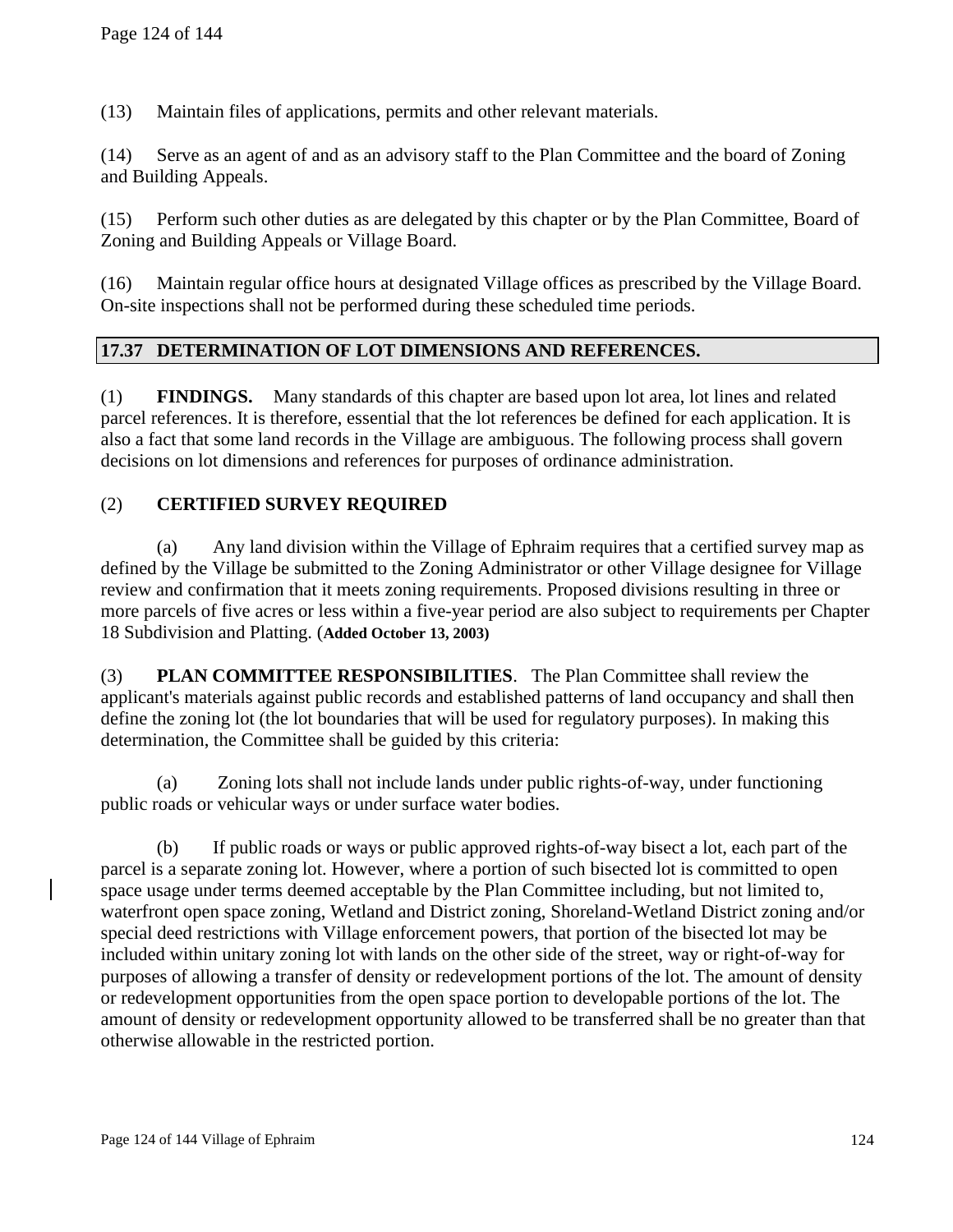(c) Separate parcels broken by features other than roads, but held in common ownership, shall be combined in a single zoning lot if doing so would produce a zoning lot that conforms to applicable dimensional standards,

(d) In calculating lot area, parts of zoning lots that are occupied by navigable water bodies or public rights-of-way or roadways shall not be counted.

(e) Lots that are apparently gerrymandered to include functionally unusable area solely to achieve required area may be redefined in establishing the zoning lot for purposes of zoning review.

(f) Zoning lots may also be established for individual principal structures when more than one principal structure is allowed on a lot of record pursuant to ordinance 17.15(2) of this chapter and/or when functional equivalents of lots of record are established by condominium regime.

**(4) RELATIONSHIPS BETWEEN ZONING LOTS AND LOTS OF RECORD**. Unless otherwise specified, all zoning determinations for a parcel apply to the full lot of record, even if parts of such lot were not included in the zoning lot dimensions used for regulatory purposes.

## **17.38 PERMITS REQUIRED.**

A zoning permit, either a regular zoning permit, conditional use permit or special exception permit, depending on the classification of the use, shall be required prior to establishment or change of a use of property or premises and/or prior to the establishment or alteration of a building or structure (see 17.11(1) for requirements), except for the following permit-exempt facilities:

(1) Permit-exempt utility facilities are provided in ordinance 17.16(4).

(2) Minor incidental structures, such as birdhouses, yard light poles, birdbaths, doghouses, tree houses, clothes line poles and mail boxes.

- (3) Minor incidental non-structural repairs or non-structural remodeling not facilitating or resulting in a change of use. However, a permit for major interior remodeling for commercial structures is required (no permit for new cabinets, floor or wall coverings, but a permit is required for replacing electrical, HVAC/plumbing piping/moving of floors, ceilings or walls). (12/10/01)
- (4) Structures that are 6" or less above the earth surface provided, however, that swimming pools and paved courts do not fall within this exemption. Resurfacing graveled areas to paved surfaces, even though the area is not expanded, requires a permit for the purposes of erosion control and runoff concerns.
- (5) The Plan Committee may require purely administrative, no-fee permits for excluded developmental activities for Village records to allow for taxation or other purposes.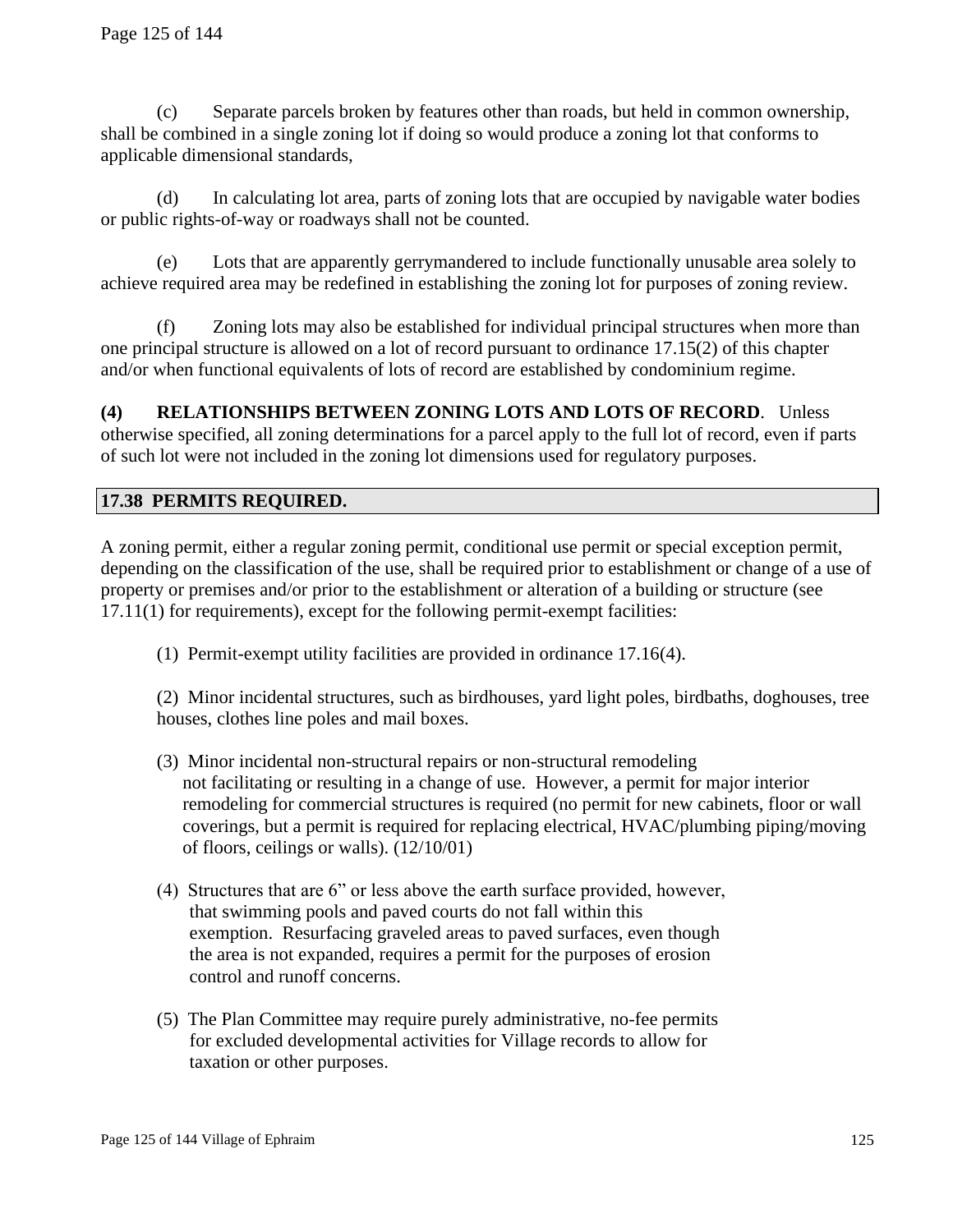(2) Change of Use. A Change of Use application must be submitted to the Plan Committee for any proposed change in classification of use on a property. Submission must include:

(a) Types an dimensions of structures, existing and proposed, with their proposed use(s);

(b) A site plan showing all roadways, waterways, existing and proposed structures, ell, sanitary systems and, if applicable, normal high water mark of navigable waters;

(c) Building plans, including floor plans and at least one elevation;

(d) Documentation re safe and adequate water supply and disposal of sewage;

- (e) A parking plan per  $19.15(9)(g)$ ;
- (f) If applicable, a sales display area diagram per 9.09(4)(c).

The change of use must be approved by the Plan Committee prior to establishment of the new use. If the new use is a conditional use, the procedures in 17.44 apply.

## **17.39 CONCEPT REVIEWS/DESIGN REVIEW.**

Prior to formal application under ordinance 17.40, applicants may apply to the Plan Committee for concept review. Concept review applications that come to the Plan Committee shall be subject to the following:

(1) Prior to a committee meeting the Zoning Administrator shall classify the proposed project as one requiring a regular zoning permit or a conditional use and as one requiring or not requiring design review. All such classification decisions shall be in accordance with other ordinance provisions and this section grants no independent power to impose or modify requirements. A primary purpose for the categorization and for this concept review is to identify areas of special concern that may need extra clarification and detail when subject to formal design review. No formal decision will be made at the concept review stage, it is an opportunity to apprise the Plan Committee of an upcoming application in an effort to aid the applicant in presenting a full and complete application at the normal Plan Committee design review meeting.

(2) The Plan Committee may identify applicable checklists, standards and timetables for the formal application and subsequent official review thereof.

## **17.40 FORMAL APPLICATION.**

(1) The content of a formal application for regular zoning or conditional use permits shall include floor plans, detailed elevations of all floors, site plan, landscaping plan, and a completed application.

Upon request by the Plan Committee and/or the Zoning Administrator applicants may be required to provide additional information on:

• Building materials (roofing, siding, windows, doors, etc.) including colors. Providing material samples is recommended and may be required.

Page 126 of 144 Village of Ephraim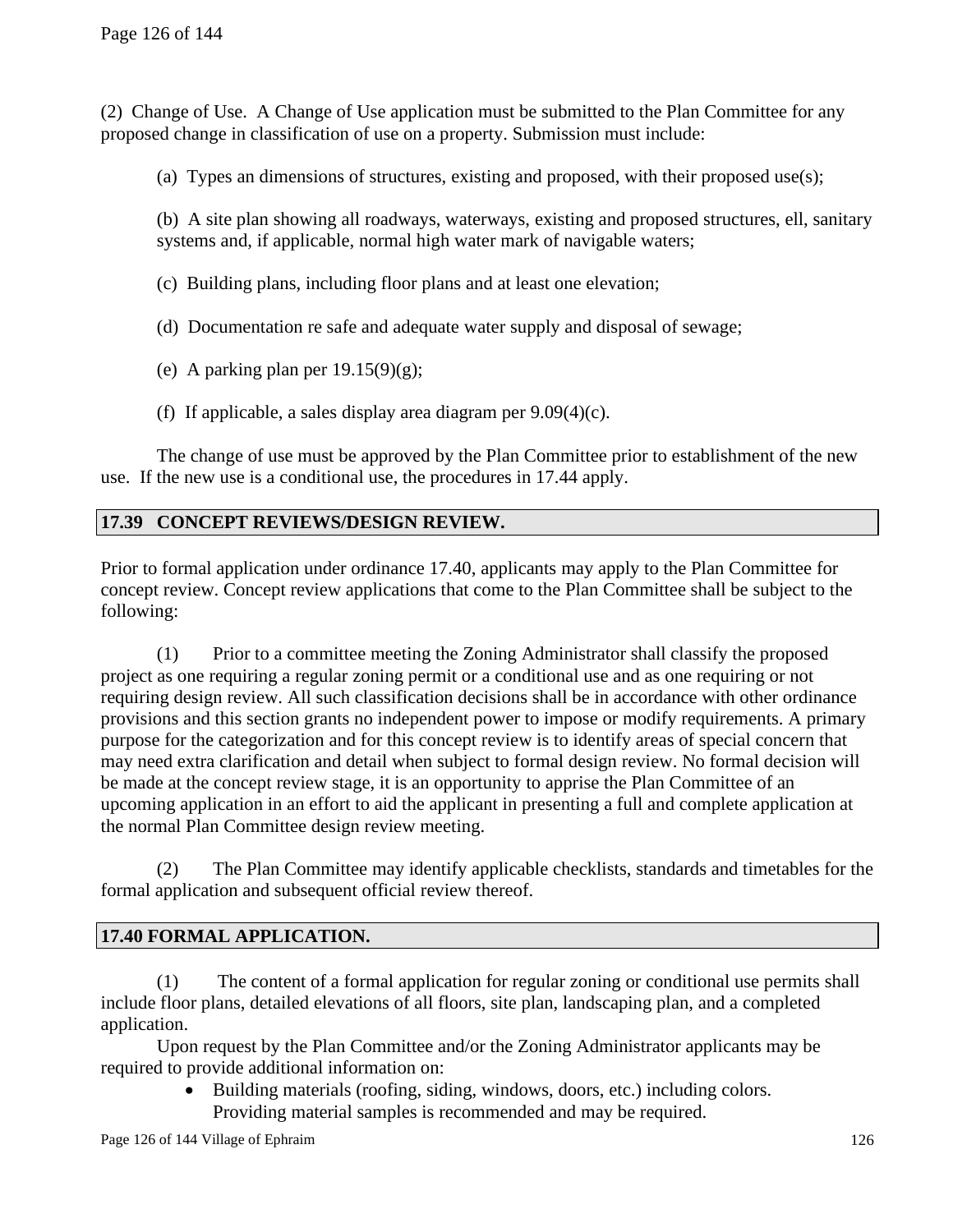- Landscaping plan with elevation contours and tree removal plans.
- Erosion control plan pursuant to Chapter 16 of the Ephraim Municipal Code

(2) Documentation shall be provided that provisions have been made for safe and adequate water supply and disposal of sewage. The application shall also include a nonrefundable application fee in accordance with a schedule established

by the Village Board. The Plan Committee may require purely administrative, no-fee permits for excluded developmental activities to allow Village records for taxation and other purposes.

(3) State approval stamps are not required at the time of application, but any Village approval shall be conditioned upon completion of all State reviews and approvals as required.

## **17.41 REVIEW AND DECISION ON APPLICATIONS FOR REGULAR ZONING PERMITS.**

(1) Regular zoning permits may be issued by the Zoning Administrator for permits not requiring conditional use or special exception permits only after receipt of a complete application, after review and finding by the Zoning Administrator that such use or structure is in full compliance with the requirements of village ordinances, and Plan Committee Design Review has been approved (if required).

(2) The Village Plan Committee has legal responsibility under this chapter for decisions on regular zoning permits. The responsibility may be delegated by resolution establishing categories of regular zoning permit uses or modification on which decision responsibility is to be delegated to the Zoning Administrator. However, delegation may not be revoked as to particular permit application once a complete permit application has been accepted for review by the Zoning Administrator under a previous delegation.

## **17.42 APPLICABILITY OF BUILDING CODE. See Ch.14.**

## **17.43 ZONING ADMINISTRATOR TO INSPECT**.

The zoning administrator shall make at least one inspection of new construction during the construction period and one inspection at the completion of construction. The first such inspection shall be at the stage of pouring of footings. Each permit that issued shall inform the owner/contractor of the responsibility to call for such inspection in timely fashion. The Zoning Administrator shall make such inspection within 2 working days of the receipt of such call. If inspection is not made within such a 2 day period, construction may proceed without inspection. Absence of inspection does not absolve the property owner/contractor from the of compliance with this chapter. The second inspection shall be at the completion of construction and prior to occupancy.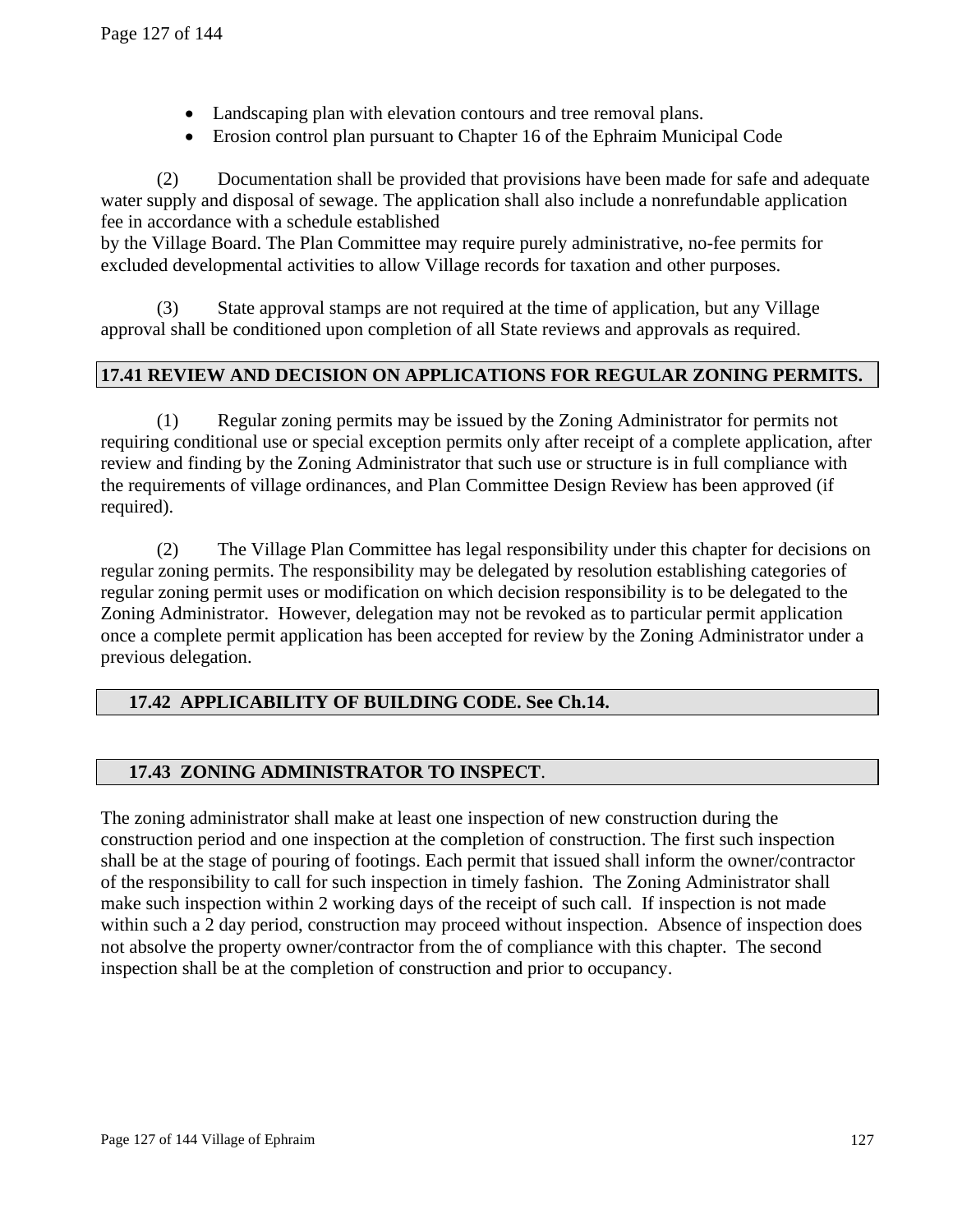## **17.44 PROCEDURES FOR CONDITIONAL USES. and SPECIAL EXCEPTIONS**

## **(A) CONDITIONAL USES.**

 **(1) PERMITS REQUIRED**. Conditional use permits are required for all uses and operations identified for conditional use treatment anywhere in this chapter. A conditional use may require more than one meeting for final determination by the Plan Committee.

 **(2) APPLICATION**. An application for conditional use permit shall be made to the Zoning Administrator for transmittal to the Plan Committee on forms furnished by the Village. Information provided on the application shall include the following:

- (a) Name and address of the property owner.
- (b) Signature of the property owner or agent.
- (c) Legal description of the subject site.
- (d) Proposed use of the site or structure.

 (e) Types and dimensions of structures, existing and proposed, with planned views and elevations contained in the application.

(f) A site plan drawn to scale showing the dimensions of the subject site; the spatial relationship of the subject site to abutting roads and rights-of-way, private roads and navigable waters; the locations and dimensions of all existing structures and any proposed structures and their relationship to abutting public roads and rights-of-way, private roads, property lines, recorded easements, existing and proposed wells and sanitary waste disposal systems, bulkhead lines, wetlands; and the normal high watermark of navigable waters.

(g) Building plans, including all floor plans and at least one elevation view.

(h) Additional information as may be required by the Plan Committee in order to determine full compliance with the requirements of this chapter.

(i) Documentation that provision has been made for safe and adequate water supply and disposal of sewage.

(j) A nonrefundable application fee in accordance with the schedule established by the Village Board.

 **(3) REVIEW, APPROVAL OR DENIAL**. The Plan Committee shall review and approve or deny conditional use permit applications. Before approving or denying an application the Plan Committee shall hold a public hearing. Prior to the public hearing, the Zoning Administrator shall visit the site and make a written report of his/her their observations as they may relate to the standards and criteria in (4) below.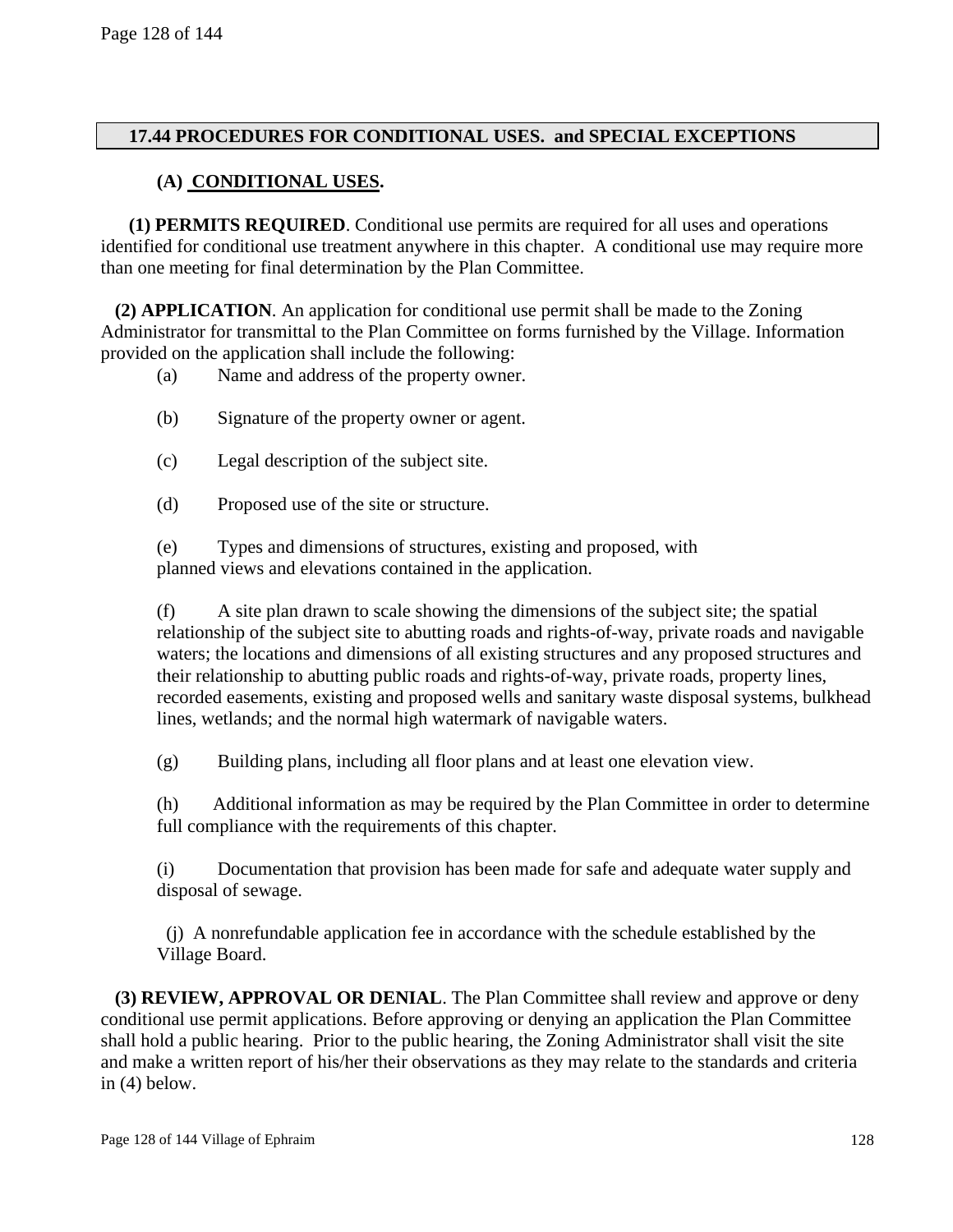The Zoning Administrator shall issue permits based on the decision of the Plan Committee. Those permits shall include an accurate description of the use permitted, a functional description of the property on which it is permitted and the conditions made applicable thereto. The Planning Committee may, in approving an application for a conditional use permit, impose such restrictions and conditions that it determines are required to prevent or minimize adverse effects from the proposed use or development on other properties and on the general health, safety, and welfare of the Village of Ephraim.

If an application for a conditional use permit is denied the grounds for denial shall be stated in writing.

#### **(4) BASIS OF APPROVAL**.

(a) The Plan Committee shall review each conditional use permit application against standards and criteria derived from the following:

- 1. Purpose and intent of relevant laws.
- 2. Purpose and intent of this chapter.
- 3. The Village master plan and master plan elements.
- 4. Community health, safety and welfare.
- 5. Character of this community and neighborhood.
- 6. Special community conditions including the predominant visual character as articulated in 17.15(13) of this chapter and seasonal nature of Village occupancy and economy. The Village Board directs the Plan Committee to take into account factors of seasonal peak traffic and demand and to regulate projects to accommodate to these peak conditions, where appropriate.
- 7. Standards, criteria and factors specified for particular uses in this chapter.
- 8. Harmony of the request with usage of nearby lands.
- 9. Other considerations relevant to those listed herein.
- (b) The applicant's failure to satisfy applicable standards shall be deemed grounds to deny the conditional use permit.

 **(5) EXPIRATION**. All outstanding conditional use permits shall expire 12 months from the date of issuance where no part of the permitted action has commenced. Action shall be deemed to have been commenced if construction or demolition of any structures has begun or if other actions are taken which are of such a nature that the Plan Committee can clearly determine the intent to establish the authorized use. If conditional use permit expires the property will revert to its previously approved use.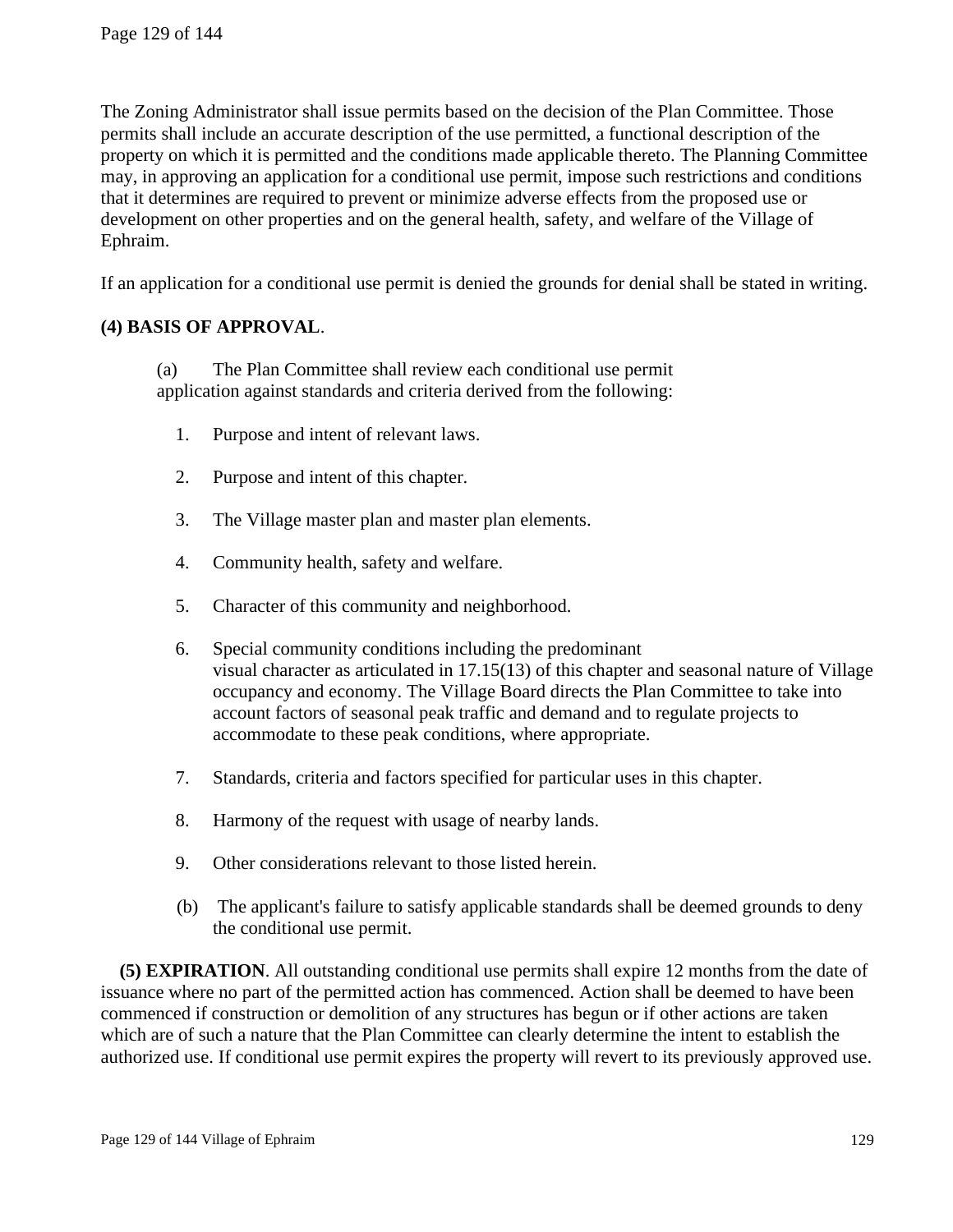**(6) PROJECT COMPLETION**. All conditional uses authorized by the Planning Committee shall be given a specific amount of time within which the project must be completed. The time limit may be negotiated between the project applicant and the Planning Committee. If the applicant fails to complete the approved project within the designated time period, the Planning Committee may either extend the time limit or require the applicant to seek a new conditional use permit authorizing the remainder of the project.

 **(7) REVIEW.** If there is a question as to whether an established conditional use is in conformity with the permit issued or with this chapter, such use shall be reviewed by the Zoning Administrator and brought forth to the Plan Committee for determination of compliance.

 **(8) TERMINATION**. If it is determined by the plan Committee that an established conditional use permit issued does not continue in conformity with the permit or this chapter, the conditional use permit shall be terminated by action of the Plan Committee. If evidence exists that supports a claim that an established conditional use ceases for a period of more than 12 months, the future activity shall require a new permit.

 **(9) APPEAL**. Any person or persons, jointly or severally, aggrieved by a decision of the Plan Committee concerning the issuance or denial of a conditional use permit may appeal such decision to the Board of Zoning Appeals.

## **B. SPECIAL EXCEPTIONS**

**(1) PERMITS REQUIRED.** Special Exception permits are required for all applications identified as special exceptions anywhere in this chapter.

**(2) APPLICATION**. An application for special exception permit shall be made to the Zoning Administrator for transmittal to the Plan Committee upon forms furnished by the Village. Information provided on the application shall include the following:

- (a) Name and address of the property owner.
- (b) Signature of the property owner or agent.
- (c) Legal description of the subject site.

 (d) Those special exception being requested, with applicable information to the exceptions that may apply. Documentation shall include types and dimensions of structures, site plan drawn to scale showing the dimensions of the subject site, the spatial relationship of the subject site to abutting roads, navigable waters, building plans, and any additional information as may be required by the Zoning Administrator and Plan Committee in order to determine full compliance with the requirements of this section.

 (e) If the exception being requested has a spatial aspect—additional height, footprint, etc. the applicant may be required to physically stake out the dimensions prior to the public hearing to demonstrate the potential impact of the request;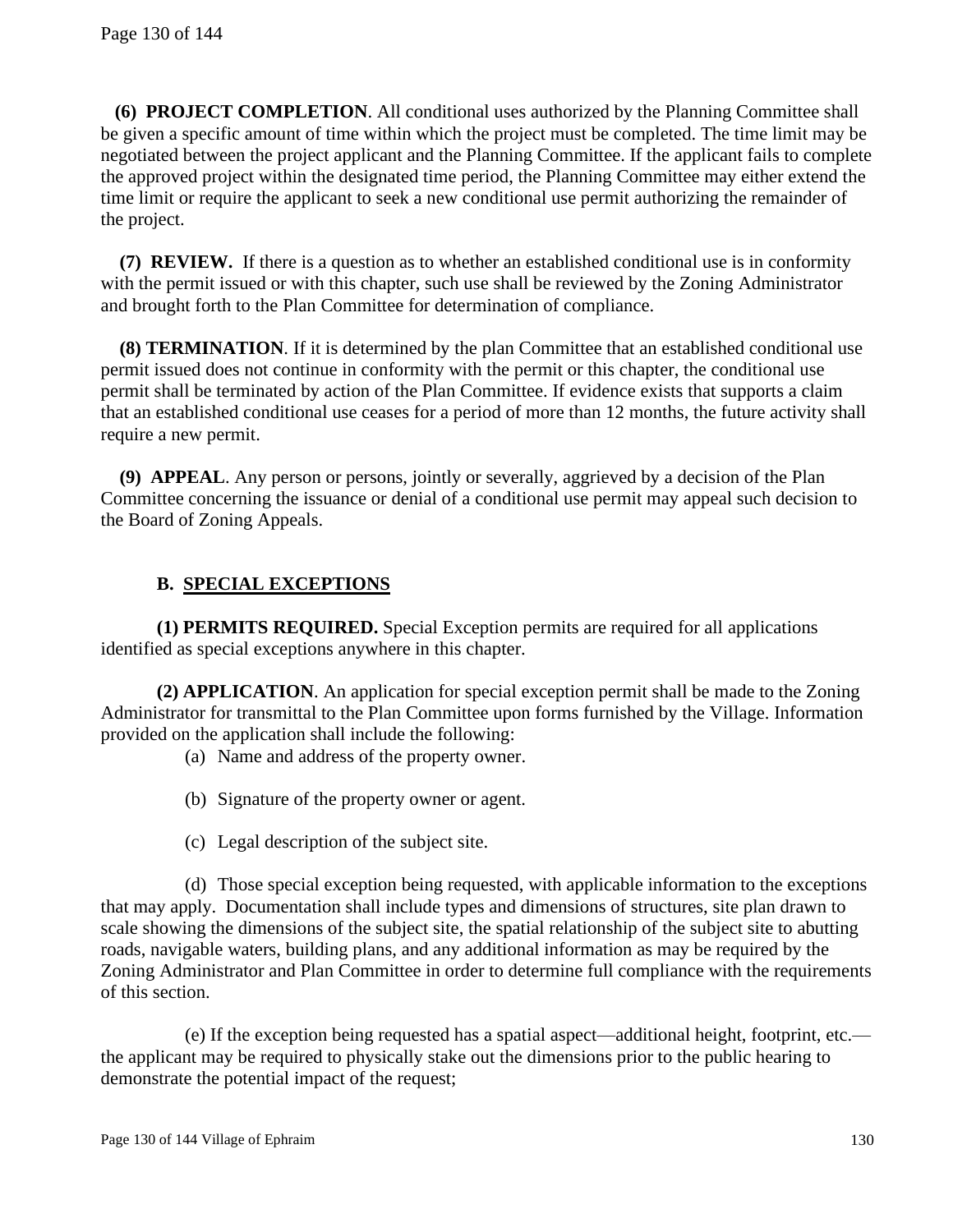(f) A non-refundable application fee in accordance with the schedule established by the Village Board.

 **(3) REVIEW, APPROVAL OR DENIAL**. The Plan Committee shall review and approve or deny special exception permit applications. Prior to the public hearing, at least two Plan Committee members and the Zoning Administrator shall visit the site and make a written report of their observations as they may relate to the standards and criteria in (4) below. Before passing on an application, the Plan Committee shall hold a public hearing and make a determination on the application at a subsequent meeting. The Plan Committee shall issue its decision in writing and shall include an accurate description of the exception permitted, a functional description of the property on which it is permitted and the conditions made applicable thereto. The grounds for denying a special exception permit shall be stated in writing.

## **(4) BASIS OF APPROVAL.**

(a) The Plan Committee shall review each special exception permit application against standards and criteria derived from the following:

- 1. Purpose and intent of relevant laws.
- 2. Purpose and intent of this chapter.
- 3. The Village comprehensive plan and plan elements.
- 4. Community health, safety and welfare.
- 5. Character of this community and neighborhood.

 6. Special community conditions including the predominant visual character as articulated in 17.15(13) of this chapter and

7. Other considerations relevant to those listed herein.

 (b) The applicant's failure to satisfy applicable standards shall be deemed grounds to deny the special exception permit.

 **(5) CONDITIONS**. The Plan Committee may attach conditions to any special exception permit that it deems necessary to further the purposes of the chapter standards established for the district. Such conditions may include specifications relating to, but not limited to, landscaping, type of construction, sureties, lighting, fencing, screening, operational control, hours of operation, traffic circulation, deed restrictions, road access, increased. Conditions shall be acknowledged by the owner of record of the lot in question.

 (**6) TERMINATION.** All special exception permits shall expire 12 months from the date of issuance where no action has been taken on the permit to establish it. If a special exception does not conform with the permit or this chapter, the permit shall be terminated by action of the Plan Committee.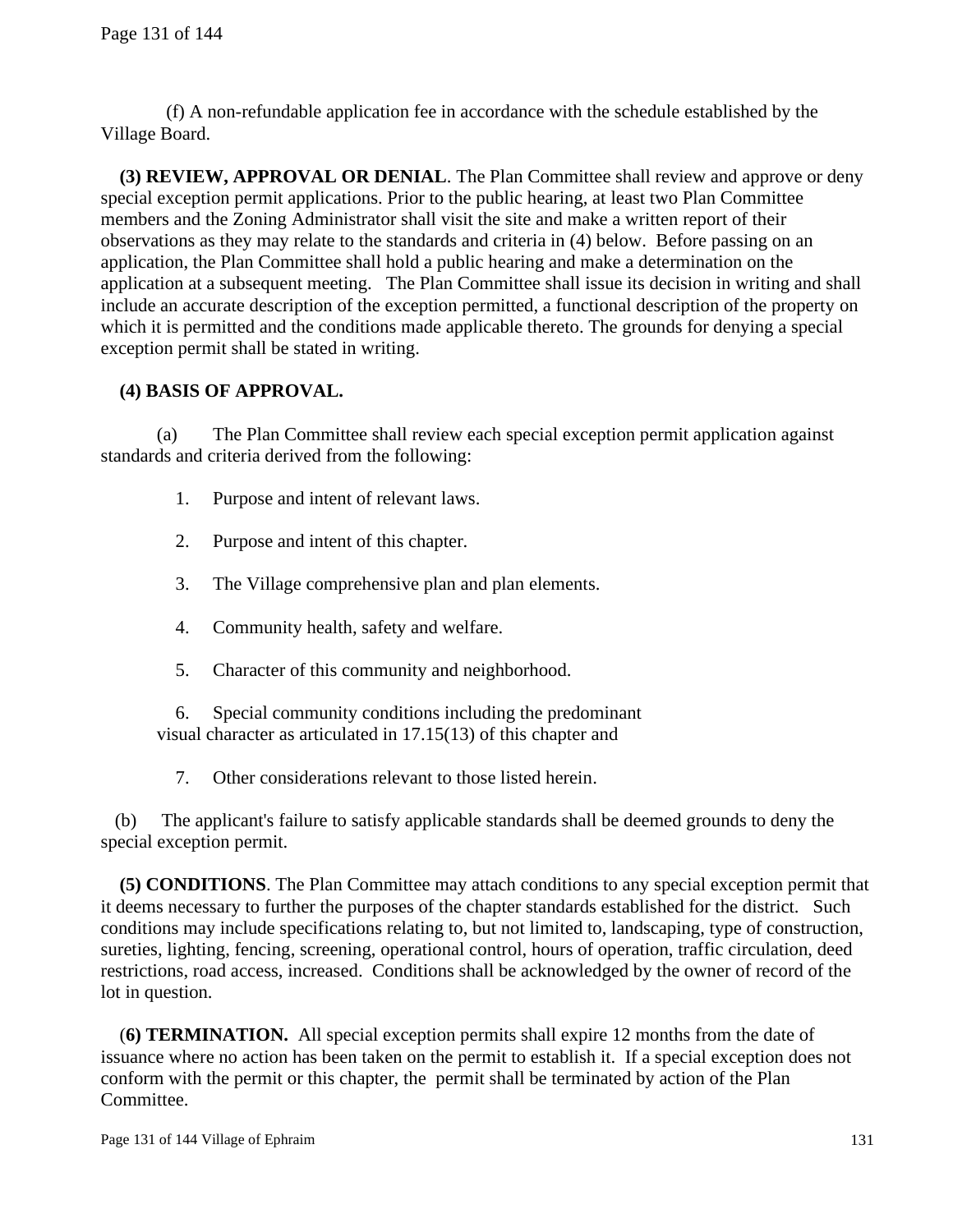(**7) APPEAL**. Any person or persons, jointly or severally, aggrieved by a decision of the Plan Committee concerning the issuance or denial of a special exception permit may appeal such decision to the Board of Zoning Appeals.

## **17.45 PROCEDURES FOR DESIGN REVIEW**.

Formal design review shall be conducted by Plan Committee in accordance with standards set forth in ordinance 17.15(13) and cross-referenced contained therein. The intent of this chapter is to streamline design review in the following ways:

 (1) Hearing proposals in the concept review stage are intended to aid the applicant in presenting a full and complete application at the normal Plan Committee Design Review meeting.

 (2) The Plan Committee may not impose changes on a permitted use project by design review that will render the project impossible.

 (3) Imposition of such rigorous requirements on a conditional use project are permitted only if coupled with a finding that the use must be denied under conditional use review on land use grounds.

#### **17.46 CERTIFICATION OF COMPLIANCE.**

(1) **CERTIFICATE OF COMPLIANCE.** No land shall be occupied or used and no building hereafter erected, altered or moved shall be occupied until a certificate of compliance is issued by the Zoning Administrator.

 (a) The certificate of compliance shall show that the building, premises or part thereof and the proposed use thereof conforms to the provisions of this chapter and all requirements imposed under this chapter.

(b) The certificate of compliance shall be issued if the building or premises or proposed use thereof conforms with all provisions of this chapter and any other applicable regulations.

(c) For commercial buildings, Ephraim's Fire Chief or his designate must inspect and sign off on the project prior to issuance of a certificate of compliance. (9/10/01)

 **(2) TEMPORARY CERTIFICATES.** A temporary certificate of compliance may be issued for part of a building.

 **(3) CERTIFICATION OF EXISTING BUILDING AND USE**. Upon written request from the owner, the Zoning Administrator shall issue a certificate of compliance for any building or premises existing at the time of the adoption of this chapter, certifying after inspection the extent and type of use of the building or premises and whether or not this use conforms to the provisions of this chapter.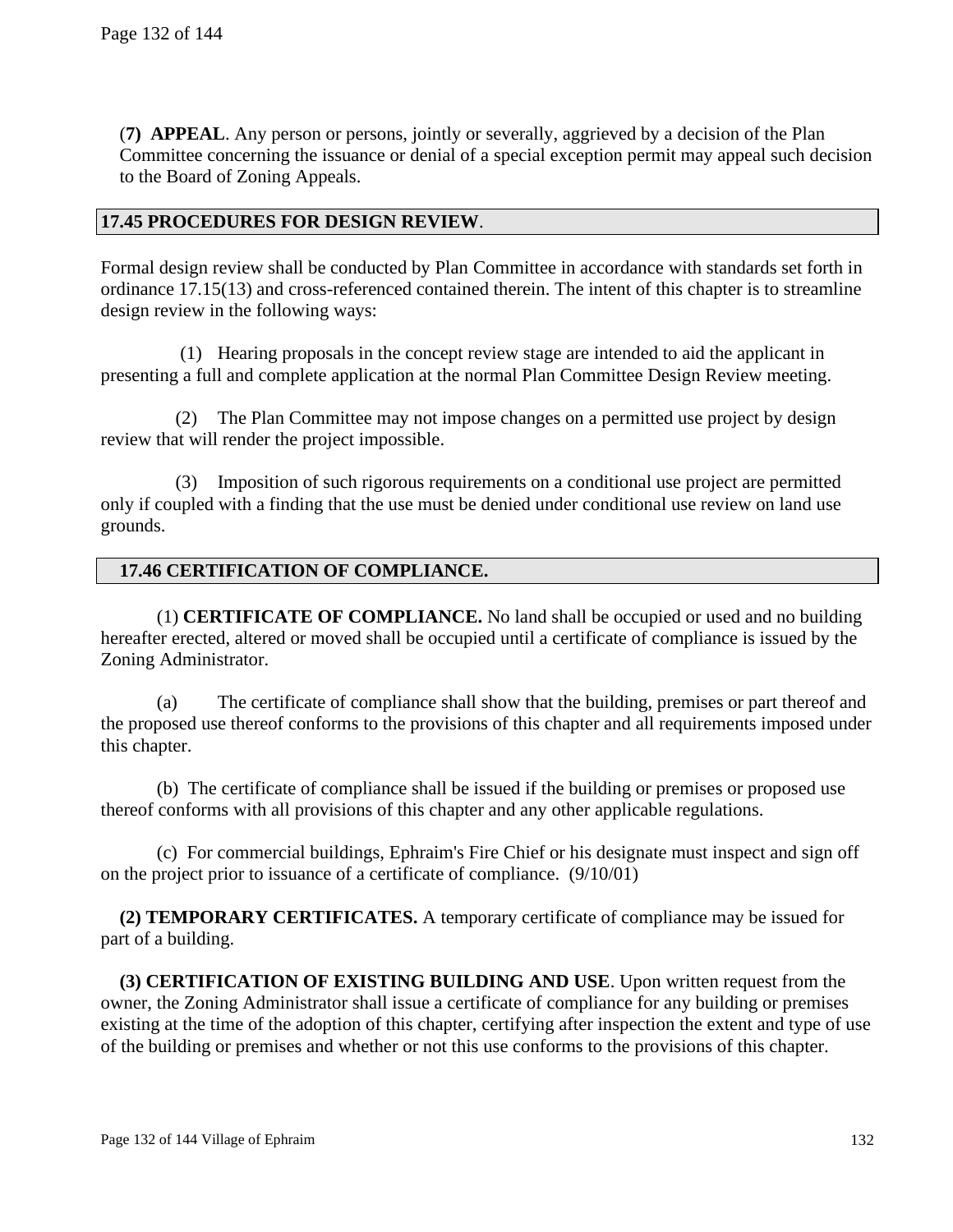## **17.47 PERMIT RESPONSIBILITY**.

Acceptance of a permit by a property owner, a person with interest in the subject or an agent thereof shall bind all persons holding interest in such property and all agents of such persons to full compliance with all terms of this chapter, to all conditions attached to approved applications and to the precise terms and characteristics of the approved permit application. No alterations to approved plans as shown in Village zoning files shall be authorized without prior advance written approval of the Village Plan Committee or approval from delegated agents of such committee.

## **17.48 LAND DISTURBANCE PERMIT REQUIREMENTS.**

An applicant for a regular or conditional use permit who proposes land disturbance activities must also comply with the provisions of this chapter. An applicant may request that the regular or conditional use permit be processed concurrently with a land disturbance permit, if required.

## **17.49 PUBLIC HEARINGS.**

(1) Notice of any public hearing which the Village Board, Plan Commission or Board of Zoning Appeals is required to hold under the terms of this chapter shall specify the date, time and place of such hearing and shall state the matter to be considered at such hearing. Unless otherwise required by State law, hearing notice under this chapter shall be posted in at least 3 public places likely to give notice to persons affected at least one week prior to such hearing.

(2) The Village clerk shall also give at least 10 days prior written notice to the clerk of any city or Village within 1000' of any land to be affected by the proposed action. In addition, notice shall be mailed to owners of property located within 300' of the proposed action at least 10 days prior to such public hearing. The failure of such notice to reach any property owner shall not invalidate any amending ordinance or the granting of a permit or approval.

## **17.50 BOARD OF ZONING AND BUILDING APPEALS**.

The board of zoning and building appeals shall be known herein as the Board of Zoning Appeals.

## **(1) RULES**.

(a) Call for Meetings. The Board of Zoning Appeals shall meet at the call of the chairman and at such other times as the Board of Zoning Appeals may determine.

(b) Open Meetings. Meetings of the Board of Zoning Appeals shall be governed by the Wisconsin Open Meeting Law. This law does allow some matters to be considered by the Board of Appeals in closed session.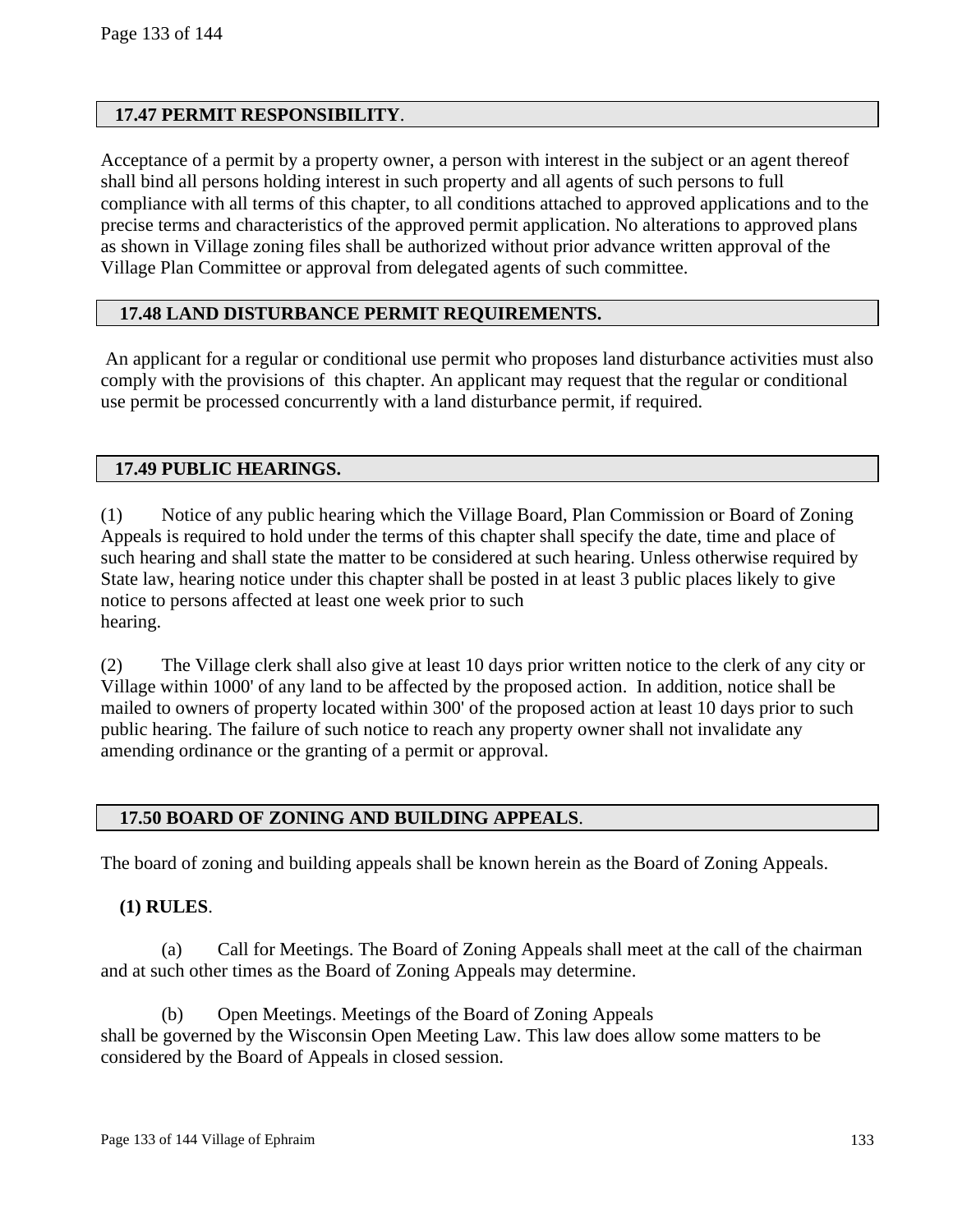(c) Oath and Subpoena. The chairman, or in his absence, the acting chairman, may administer oaths and compel the attendance of witnesses.

 (d) Concurring Vote. The concurring vote of a majority of the Board shall be necessary to reverse any order, requirement, decision or determination of the Zoning Administrator or to decide in favor of the applicant in any matter upon which it is requested to pass under any such ordinance. The grounds of every such determination shall be stated.

(e) Minutes. The Board of Zoning Appeals shall keep minutes of its proceedings showing the vote of each member upon each question or if absent or failing to vote, indicating such fact, and shall keep records of its examinations and other official actions, all of which shall be of public record.

(f) Rules of Procedure. The Board of Zoning Appeals may adopt such rules as are necessary to carry into effect the regulations of the Village Board.

## **(2) APPEALS TO BOARD**.

(a) General Provisions. Appeals to the Board of Zoning Appeals may be taken by any person aggrieved or by any officer, department, board or bureau of the Village affected by any decision of the Zoning Administrator or of the Plan Committee. Such Appeal must be taken within 30 days of the mailing date of the notice of the decision being appealed by filing with the Zoning Administrator and with the Board of Zoning Appeals a notice of appeal specifying the grounds thereof. The Zoning Administrator or Village Clerk shall immediately transmit to the Board of Zoning Appeals all the papers constituting the record upon which the action appealed form was taken.

(b) Stays. An Appeal shall stay all proceedings in furtherance of the action appealed from unless the Zoning Administrator or Plan Committee shall certify the Board of Zoning Appeals after the notice of Appeal shall have been filed that by reason of facts stated in the certificate, a stay would cause imminent peril to life or property. In such case, the proceedings shall not be stayed otherwise than by a restraining order, which may be granted by the Board of Zoning Appeals or by a court of record on application on notice to the Zoning Administrator or the Plan Committee and on due cause shown.

 (c) Hearing Appeals. The Board of Zoning Appeals shall fix a reasonable time for the hearing of the appeals and give public notice thereof as well as give due notice to the parties in interest and decide the same within the reasonable time. At the hearings, any party may appear in person or by agent or attorney.

**(3) POWERS OF BOARD.** The Board of Zoning Appeals shall have the following powers:

(a) To hear and decide appeals where it is alleged there is error in any order, requirement, decision or determination made by the Zoning Administrator or the Plan Committee in the interpretation or enforcement of ordinance62.23, Wis. Stats., or this chapter.

(b) To authorize upon appeal in specific cases such variance from the terms of this chapter as will not be contrary to the public interest where owing to special conditions a literal enforcement of the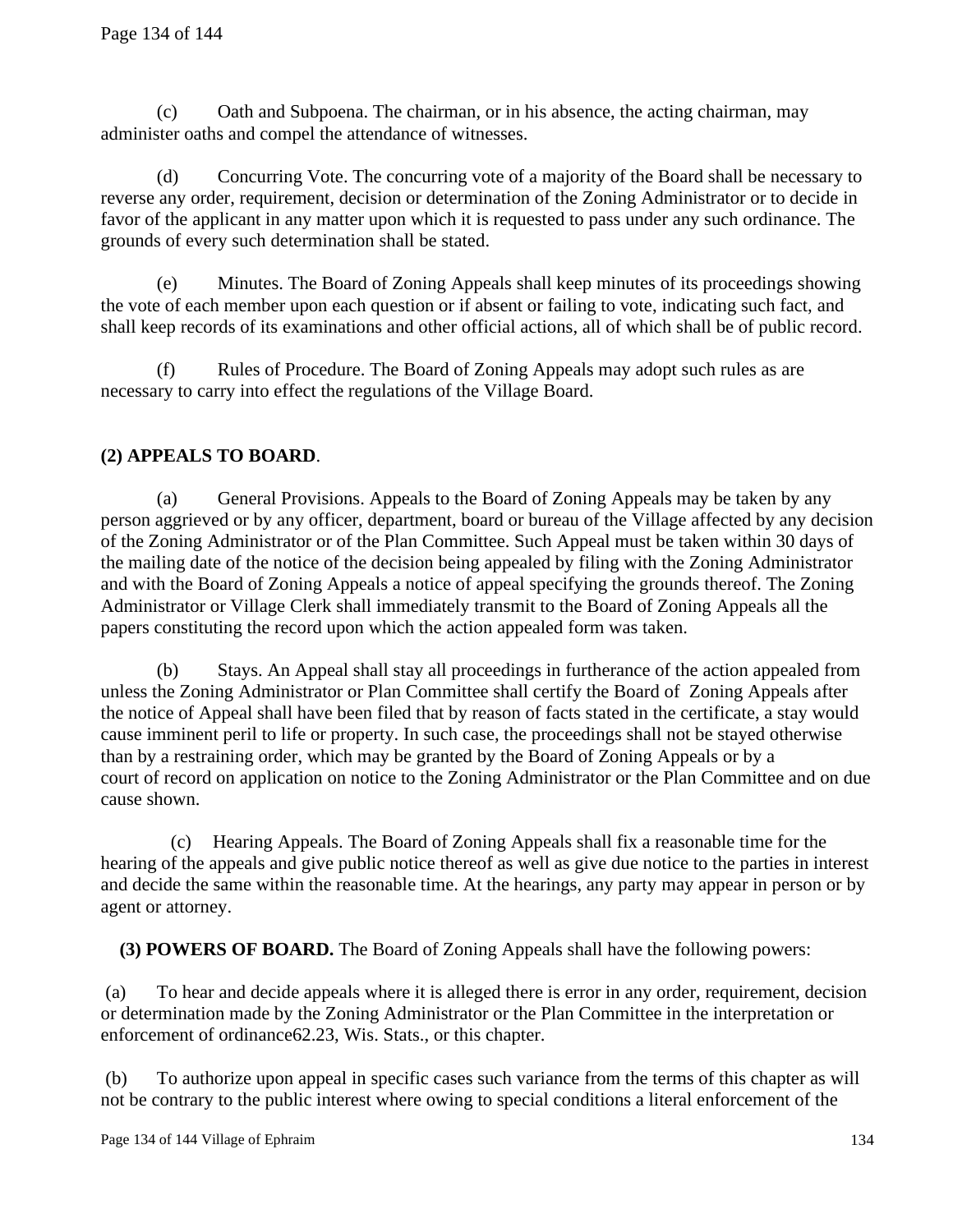provisions of this chapter will result in unnecessary hardship and so that the spirit of this chapter shall be observed and substantial justice done provided, however, that no such variance shall have effect of allowing in any district a use prohibited in that district.

(c) In exercising the above-mentioned powers, such Board may in conformity with the provisions of this section, reverse or affirm, wholly or partly, or may modify the order, requirement, decision or determination appealed from and may make such order, requirement, decision or determination as ought to be made and to that end shall have all the powers of the Zoning Administrator and may issue or direct the issuance of a permit.

## **17.51 AMENDMENTS**.

 **(l) AUTHORITY**. Whenever the public necessity, convenience, general welfare or good zoning practice require, the Village Board may by ordinance amend the district boundaries or amend, change or supplement the regulations established by this chapter or amendments thereto. Such amendment shall be subject to prior review and recommendations of the Village Plan Commission.

 **(2) INITIATION**. A change or amendment of either this chapter or to the district map boundaries may be initiated by any member of the Village Board, Plan Committee or by a petition of one or more of the owners of property within the area proposed to be changed.

 **(3) PETITIONS**. Petitions for any change to the district boundaries or amendments to the regulations shall be filed with the Village Clerk, describing the premises to be rezoned or the regulations to be amended, listing the reasons justifying the petition and specifying the proposed use and have attached the following:

 (a) Plot plan drawn to a scale of 1" equals 100' showing the area proposed to be rezoned, its locations, its dimensions, the locations and classification of adjacent zoning districts and the location and existing use of all properties within 300' of the area proposed to be rezoned.

(b) Owners' names and addresses of all properties lying within 300' of the area proposed to be rezoned.

(c) Additional information required by the Village Plan Committee, Village Board or Zoning Administrator.

**(4) RECOMMENDATIONS**. The Village Plan Committee shall review all proposed changes and amendments within the Village limits and shall recommend that the petition be granted as requested, modified or denied. The recommendation shall be made at a meeting subsequent to and within 60 days of the meeting at which the petition is first submitted to the Village Board and the recommendation shall be made in writing to the Village Board.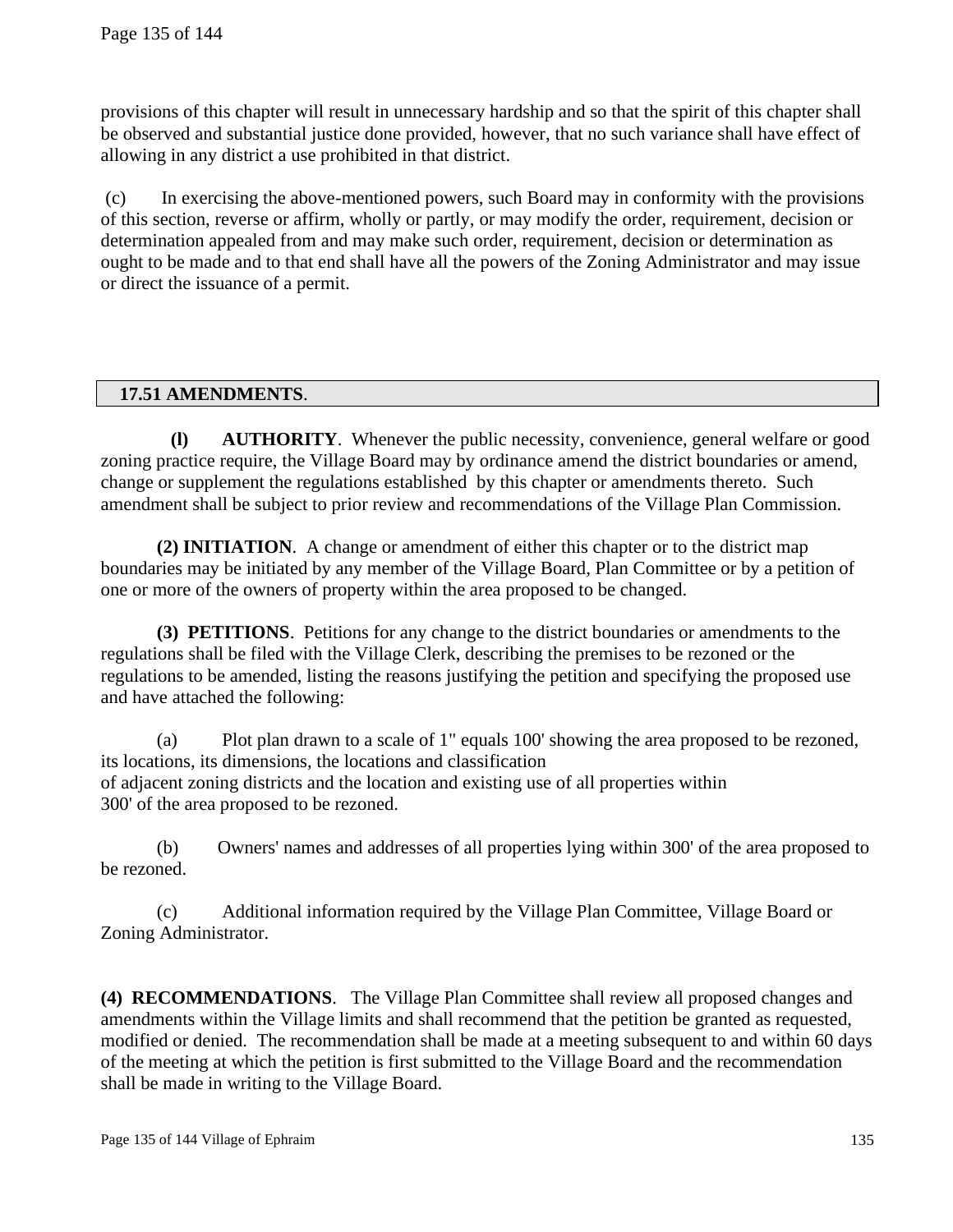**(5) HEARINGS**. The Village Board shall hold a public hearing upon each petition after recommendation by the Village Plan Committee and shall give notice of such hearing as required by law. Prior to such hearings, the Village Plan Committee or Village Board may hold a public informational meeting to solicit comments from and inform the public prior to their recommendation.

 **(6) VILLAGE BOARD ACTION**. Following such public hearing and after careful consideration of the Village Plan Committee's recommendations, the Village Board shall, within 30 days from the date of the public hearing, approve or deny the proposed change or amendment.

 **(7) REZONING WITHIN THE WETLAND DISTRICT**. Special standards found within Ch. NR 117, Wisc. Adm. Code, apply to rezoning of lands within the Wetland District and are adopted herein by cross-reference.

 **(8) PROTEST PETITION**. In case of a protest petition against such amendment, signed and acknowledged by the owners of 20% or more, either of the area of the land included in such proposed amendment, by the owners of 20% or more of the area of the land immediately adjacent extending 100' therefrom or by the owners of 20% or more of the land directly opposite thereto extending 100' from the street frontage of such opposite land, the amendment shall not become effective, except by the favorable vote of 3/4 of the members of the Village Board voting on the proposed change.

| Planned Residential Development Density<br>Appendix A |                          |                        |
|-------------------------------------------------------|--------------------------|------------------------|
| <b>Maximum Density</b>                                | <b>Footprint Maximum</b> | <b>Overall Maximum</b> |
| <b>Units</b>                                          | <b>Square Footage</b>    | <b>Square Footage</b>  |
| per Acre                                              |                          |                        |
| $R-1$<br>$1.50 \text{ A}$                             | 1000-1500 square feet    | 1000-2250 square feet  |
| $1.25$ <b>B</b>                                       | 1501-2000 square feet    | 1501-3000 square feet  |
| $1.00 \quad C$                                        | 2001-2600 square feet    | 3001-3900 square feet  |
|                                                       |                          |                        |
| <b>RR</b><br>$.75\quad\mathbf{A}$                     | 1000-1500 square feet    | 1000-2250 square feet  |
| $.625$ <b>B</b>                                       | 1501-2000 square feet    | 2251-3000 square feet  |
| $.5 \text{ C}$                                        | 2001-3500 square feet    | 3001-5250 square feet  |

#### **17.52 PENALTY. See 17.12 of this chapter**

## **Planned Residential Development Density Appendix A**

#### **Lot Area Required per Dwelling Unit:**

|               | 1.50 | 29,040 |  |
|---------------|------|--------|--|
| $\mathbf{R}1$ | 1.25 | 34,848 |  |
|               | 1.0  | 43,560 |  |
|               | .75  | 58.080 |  |
| <b>RR</b>     | .625 | 69,696 |  |
|               | .50  | 87,120 |  |

## *EXAMPLES:*

**R1 - 10-ACRE SITE** - 10 x 43,580 = 435,600 square feet site area Category A units -  $435,600 / 29,040 = 15$  category A units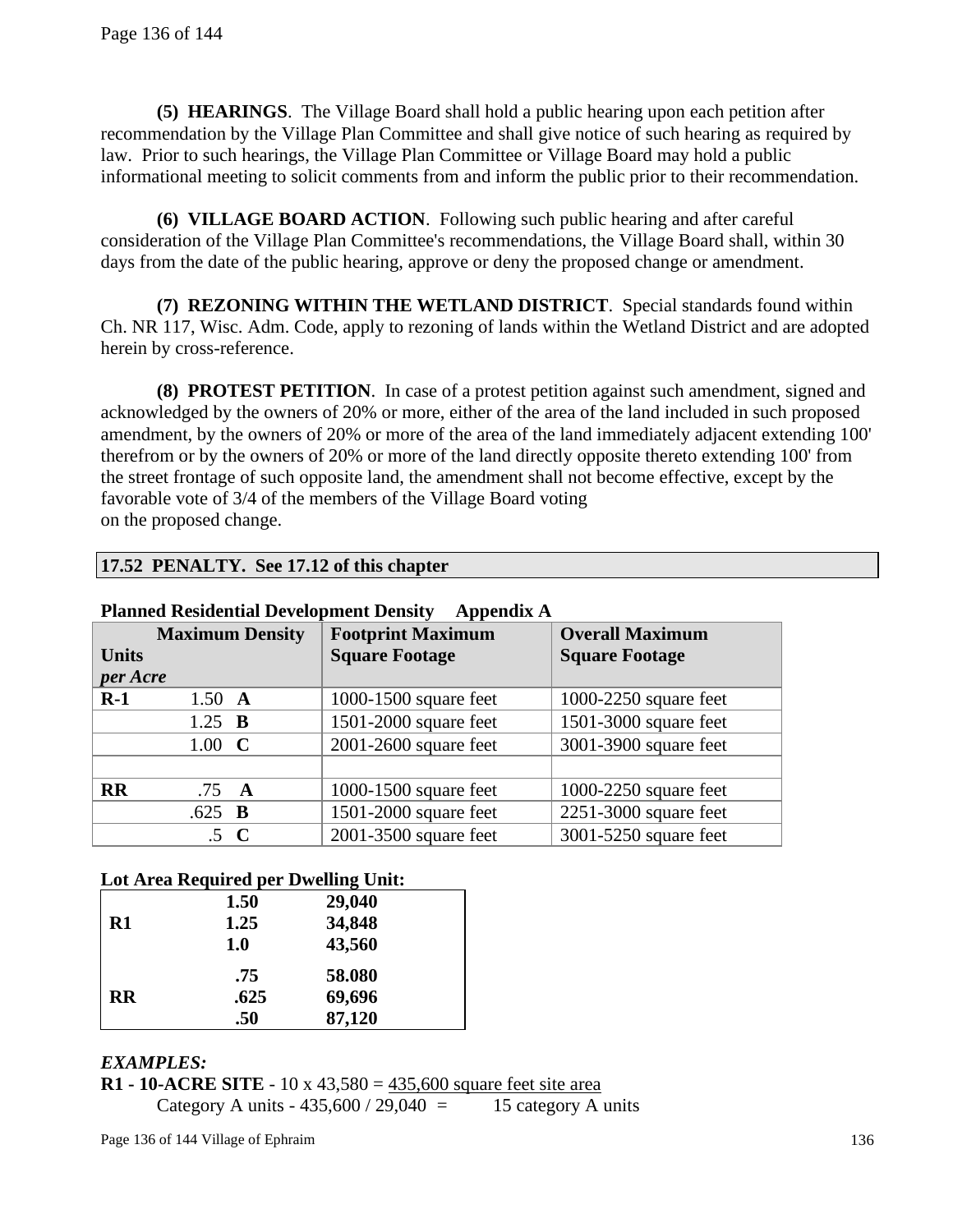| <b>or</b> | Category B units - $435,600 / 34,846 =$                               | $12.5(12)$ category B units                        |
|-----------|-----------------------------------------------------------------------|----------------------------------------------------|
|           | Mixed sized units on a 10 acre site:                                  |                                                    |
|           | 10 Category A units = $10 \times 29,040$                              | 290,400 sq. ft used<br>$145,200$ sq. ft. available |
|           | Could be 4.16(4) Category B units - 145,200 / 34,848                  |                                                    |
|           | <b>RR</b> - 20-ACRE SITE - 20 X 43,560 = 871,200 square feet lot area |                                                    |
|           | Category A units - $871,200 \times 58,080 =$                          | 15 category A units                                |
| or        | Category B units - 871,200 x 69,696 =                                 | $12.5(12)$ category B units                        |
|           | Mixed sizes on a 20-acre site:                                        |                                                    |
|           | 10 Category A units = $10 \times 58,080$                              | 580,800 sq. ft. used                               |
|           |                                                                       | 290,400 sq. ft. available                          |
|           | Could be 4.16(4) Category B units - 280,400 / 69,696                  |                                                    |

# **ZONING CODE INDEX**

**-A-**

|                                         | Section  | <u>Page</u> |
|-----------------------------------------|----------|-------------|
| ABROGATION AND GREATER RESTRICTIONS     | 17.03    |             |
| <b>ACCESSORY STRUCTURES</b>             | 17.15(3) |             |
| <b>ADMINISTRATION</b>                   |          | 17.35-17.52 |
| Amendments                              | 17.51    |             |
| Applicability of building code          | 17.42    |             |
| Board of zoning and building appeals    | 17.50    |             |
| Certification of compliance             | 17.46    |             |
| Concept reviews/design review standards | 17.39    |             |
| <b>Conditional Use Procedures</b>       | 17.44    |             |
| <b>Design Review Procedures</b>         | 17.45    |             |
| Determination of lot dimensions and     |          |             |
| references                              | 17.37    |             |
| Formal applications                     | 17.40    |             |
| Land disturbance permit requirements    | 17.48    |             |
| Penalty                                 | 17.52    |             |
| Permit responsibility                   | 17.47    |             |
| Permits required                        | 17.38    |             |
| <b>Plan Committee</b>                   | 17.35    |             |
| Public hearings                         | 17.49    |             |
| Review and decision on application      |          |             |
| for regular zoning permits              | 17.41    |             |
| <b>Special Exception Procedures</b>     | 17.44    |             |
| Zoning Administrator                    | 17.36    |             |
| Zoning Admin to inspect                 | 17.43    |             |
| <b>AMENDMENTS</b>                       | 17.51    |             |
| <b>ANIMALS</b>                          | 17.13(4) |             |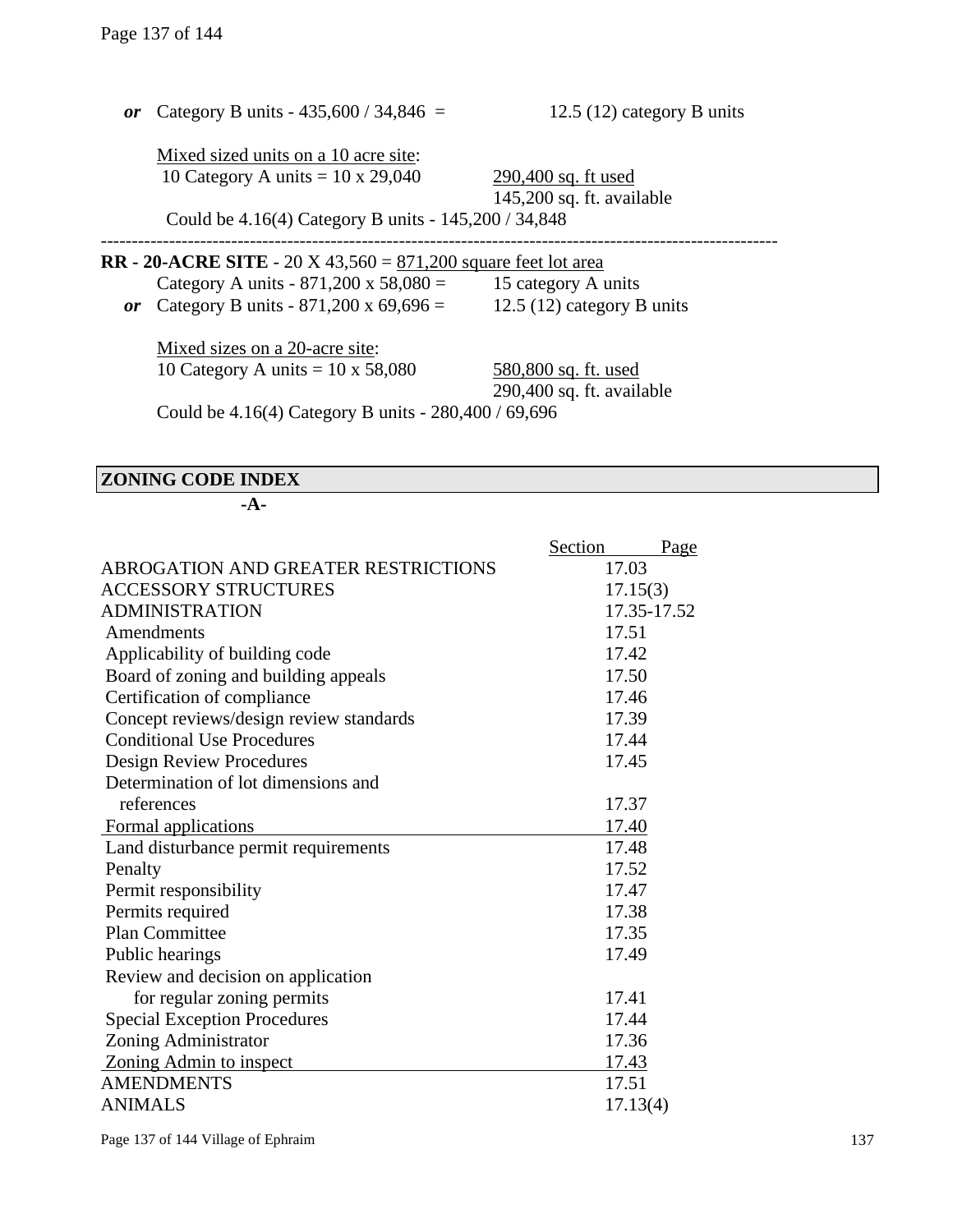| APPEAL                                   | 17.44(8) |
|------------------------------------------|----------|
| APPEALS TO BOARD                         | 17.50(2) |
| APPLICATION, FORMAL                      | 17.40    |
| APPLICATIONS FOR REGULAR ZONING PERMITS, |          |
| <b>REVIEW AND DECISION ON</b>            | 17.41    |

## -**B-**

| <b>BOARD OF ZONING AND BUILDING APPEALS</b> | 17.50    |
|---------------------------------------------|----------|
| Appeals to                                  | 17.50(2) |
| Powers of                                   | 17.50(3) |
| <b>BOATHOUSE DEFINED</b>                    | 17.09    |
| <b>BOUNDARIES</b>                           | 17.13(2) |
|                                             |          |

|                                                        | Page<br>Section |
|--------------------------------------------------------|-----------------|
| <b>BUILDING</b>                                        |                 |
| Accessory, defined                                     | 17.09           |
| Defined                                                | 17.09           |
| Principal, defined                                     | 17.09           |
| BUILDING CODE, APPLICABILITY OF                        | 17.42           |
| BUILDINGS AND USE, CERTIFICATION OF<br><b>EXISTING</b> | 17.46(3)        |
| <b>BULKHEAD LINE, DEFINED</b>                          | 17.09           |
| $-C-$                                                  |                 |
| <b>CAMPGOUND DEFINED</b>                               | 17.09           |
| <b>CEMETERY DEFINED</b>                                | 17.09           |
| <b>CERTIFICATION OF COMPLIANCE</b>                     | 17.46           |
| COMMENCE, COMMENCES,                                   |                 |
| <b>COMMENCED DEFINED</b>                               | 17.09           |
| COMMERCIAL DISTRICT (C)                                | 17.25           |
| <b>COMMERCIAL TRANSIENT LODGING</b>                    | 17.16(2)        |
| Defined                                                | 17.09           |
| <b>COMPLIANCE</b>                                      | 17.10           |
| Certification of                                       | 17.46           |
| <b>CONCEPT REVIEWS/DESIGN REVIEW</b>                   |                 |
| <b>SUBCOMMITTEE</b>                                    | 17.39           |
| <b>CONDITIONAL USE Defined</b>                         | 17.09           |
| <b>CONDITIONAL USES</b><br>(see each district)         |                 |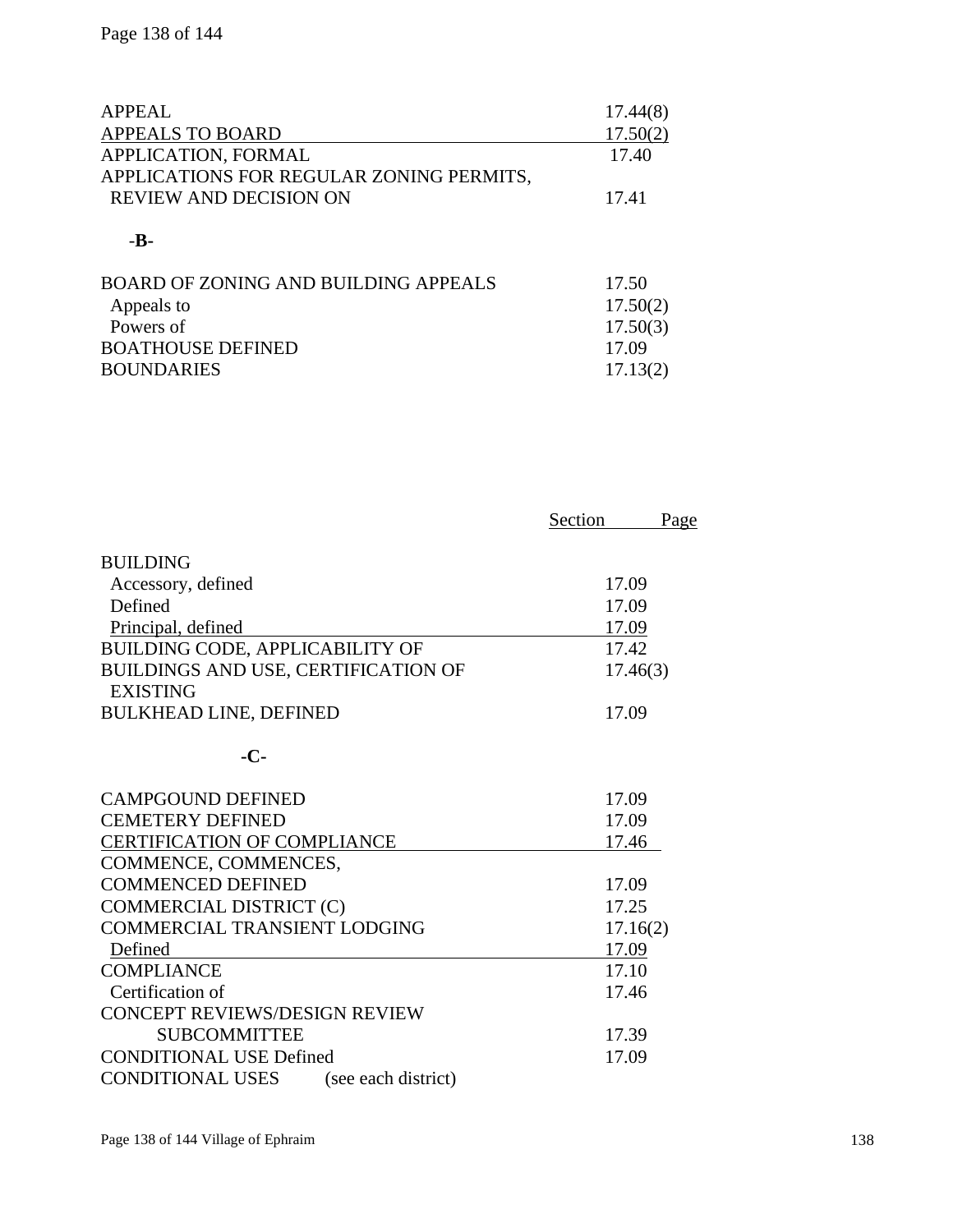- **D -**

| <b>DEFINITIONS</b>               | 17.09              |
|----------------------------------|--------------------|
| <b>DESIGN REVIEW</b>             |                    |
| Procedures for                   | 17.45              |
| Historic preservation            | 17.15(13)          |
| <b>DIMENSIONAL STANDARDS</b>     |                    |
| C District                       | 17.25(4)           |
| R-1 District                     | 17.20(4)           |
| <b>PRD</b> District              | 17.22(4)           |
| <b>R-R District</b>              | 17.23(4)           |
| <b>W</b> District                | 17.27(5)           |
| PW District                      | 17.26(4)           |
| <b>DISTRICTS</b>                 | $17.20 -$          |
| <b>DRIVEWAYS</b>                 | 17.15(6)           |
| <b>DWELLING</b>                  |                    |
| Defined                          | 17.09              |
| Multi-family, defined            | 17.09              |
| Single family, defined           | 17.09              |
| Two-family, defined              | 17.09              |
| Unit defined                     | 17.09              |
|                                  |                    |
| $-E$ -                           |                    |
|                                  | <b>SectionPage</b> |
| <b>EFFECTIVE DATE</b>            | 17.08              |
| <b>ENACTMENT</b>                 | 17.01              |
| <b>ENCROACH DEFINED</b>          | 17.09              |
| <b>EXCLUDED USES</b>             | 17.16(9)           |
| -F-                              |                    |
|                                  |                    |
| <b>FACILITIES</b>                |                    |
| Or Operations, outdoor or mobile | 17.16(8)           |
| Public and semi-public           | 17.16(5)           |
| Recreational                     | 17.16(7)           |
| <b>Utility</b>                   | 17.16(4)           |
| FAMILY, DEFINED                  | 17.09              |
| FARM LIVESTOCK, DEFINED          | 17.09              |
| FENCE, DEFINED                   | 17.09              |
| <b>FENCE</b>                     |                    |
| See-through, defined             | 17.09              |
| Solid, defined                   | 17.09              |
| Fence, regulations               | 17.15(8)           |
| <b>FILLING AND GRADING</b>       | 17.15(14)          |
| Filling, defined                 | 17.09              |
| FLOODPLAIN ORDINANCE             | 17.29              |
| <b>FLOOR AREA</b>                |                    |
| Defined                          | 17.09              |
|                                  |                    |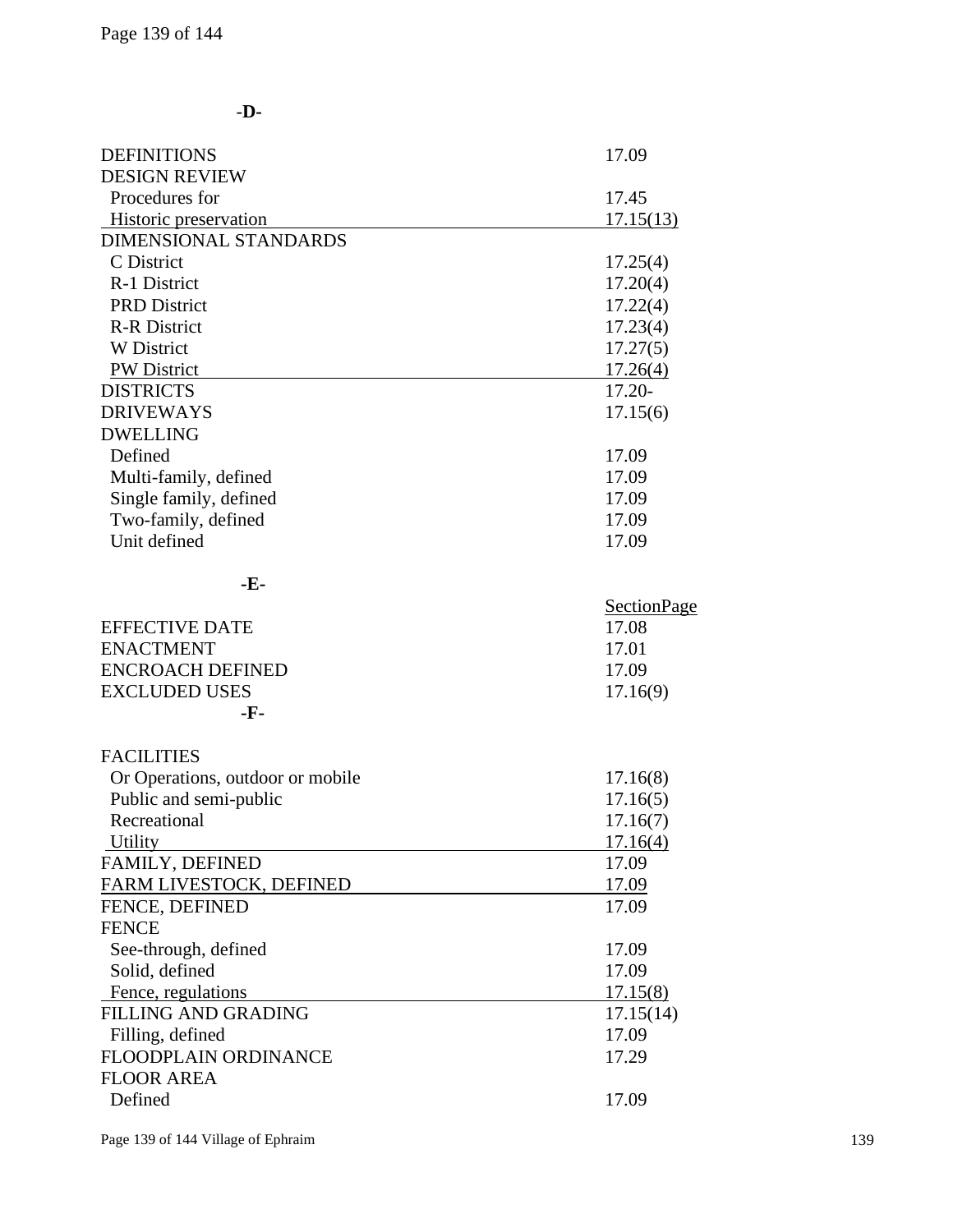| Rental units with comm'l transient  |       |
|-------------------------------------|-------|
| lodging facilities, defined         | 17.09 |
| Restaurants and retail sales areas, |       |
| defined                             | 17.09 |

## **-G-**

| GRADING                              | 17.15(14) |
|--------------------------------------|-----------|
| <b>GROUP HOMES, DEFINED</b>          | 17.09     |
| <b>GROUP HOMES: COMMUNITY LIVING</b> |           |
| <b>ARRANGEMENTS</b>                  | 17.15(5)  |
|                                      |           |

## **-H-**

| <b>HEARINGS</b><br>Public                | 17.51(5)<br>17.49 |
|------------------------------------------|-------------------|
| Section<br>Page                          |                   |
| <b>HEIGHT</b>                            |                   |
| Defined                                  | 17.09             |
| Limitations                              | 17.15(12)         |
| HIGH WATER LINE/MARK (ORDINARY), DEFINED | 17.09             |
| <b>HISTORIC PRESERVATION</b>             | 17.15(13)         |
| <b>HOME BUSINESS, DEFINED</b>            | 17.09             |
| <b>HOME BUSINESS</b>                     | 17.15(4)          |

## **-I-**

| <b>IMPACT FEES</b>                  | 17.30 |
|-------------------------------------|-------|
| <b>IMPERVIOUS SURFACES, DEFINED</b> | 17.09 |
| <b>INTERPRETATION</b>               | 17.04 |

**-L-**

| LAND DISTURBANCE PERMIT REQUIREMENTS | 17.48       |
|--------------------------------------|-------------|
| <b>LODGING</b>                       |             |
| Commercial transient                 | 17.16(2)    |
| Timesharing/Interval Occupancy       | 17.25(4)(c) |
| <b>LOT</b>                           |             |
| Coverage, maximum defined            | 17.09       |
| Defined                              | 17.09       |
| Dimensions and references,           |             |
| determination of                     | 17.37       |

Page 140 of 144 Village of Ephraim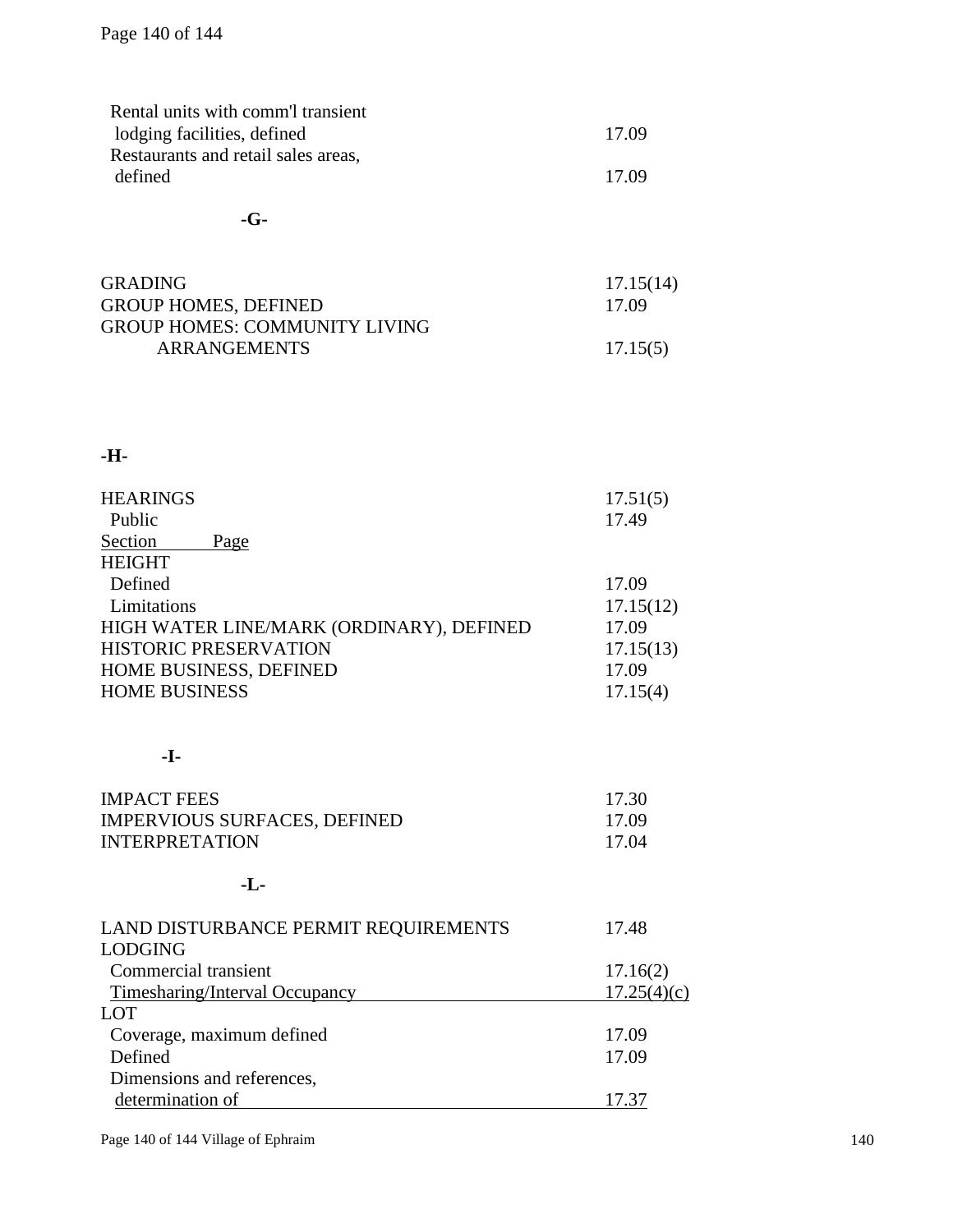Lines—lot lines, widths, etc. 17.09

## **-M-**

| MANUFACTURED BUILDING, DEFINED | -17.09  |
|--------------------------------|---------|
| MANUFACTURED HOUSING, DEFINED  | -17.09  |
| <b>MOBILE HOME DEFINED</b>     | - 17.09 |

## **-N-**

| NAVIGABLE WATER DEFINED               | 17.09 |
|---------------------------------------|-------|
| NONCONFORMING USES, STRUCTURES & LOTS | 17.17 |

**-O-**

| OFF-STREET PARKING AND SERVICE AREAS   | 17.15(9) |
|----------------------------------------|----------|
| <b>OUTDOOR OR MOBILE FACILITIES OR</b> |          |
| <b>OPERATIONS</b>                      | 17.16(8) |

Section Page

**-P-**

| PARCEL, DEFINED                            | 17.09    |
|--------------------------------------------|----------|
| <b>PARKING</b>                             |          |
| Lots                                       | 17.16(6) |
| Off-street                                 | 17.15(9) |
| <b>PENALTY</b>                             | 17.52    |
| PERMITS REQUIRED                           | 17.38    |
| PERMITTED USES (see each district)         |          |
| <b>PETITIONS</b>                           | 17.51(3) |
| PLAN COMMISSION, DEFINED                   | 17.09    |
| <b>PLAN COMMITTEE</b>                      | 17.35    |
| Responsibilities                           | 17.37(3) |
| PLANNED RESIDENTIAL DISTRICT (PRD)         | 17.22    |
| PROTEST PETITION                           | 17.51(8) |
| <b>PUBLIC HEARINGS</b>                     | 17.49    |
| <b>PUBLIC &amp; SEMI-PUBLIC FACILITIES</b> | 17.16(5) |
| <b>PURPOSE</b>                             | 17.02    |
| RECREATIONAL FACILITIES                    | 17.16(7) |
| RESIDENTIAL DISTRICTS, ADDIT'L STANDARDS   | 17.24(2) |
| ROADSIDE STAND, DEFINED                    | 17.09    |
| RURAL RESIDENTIAL DISTRICT                 | 17.23    |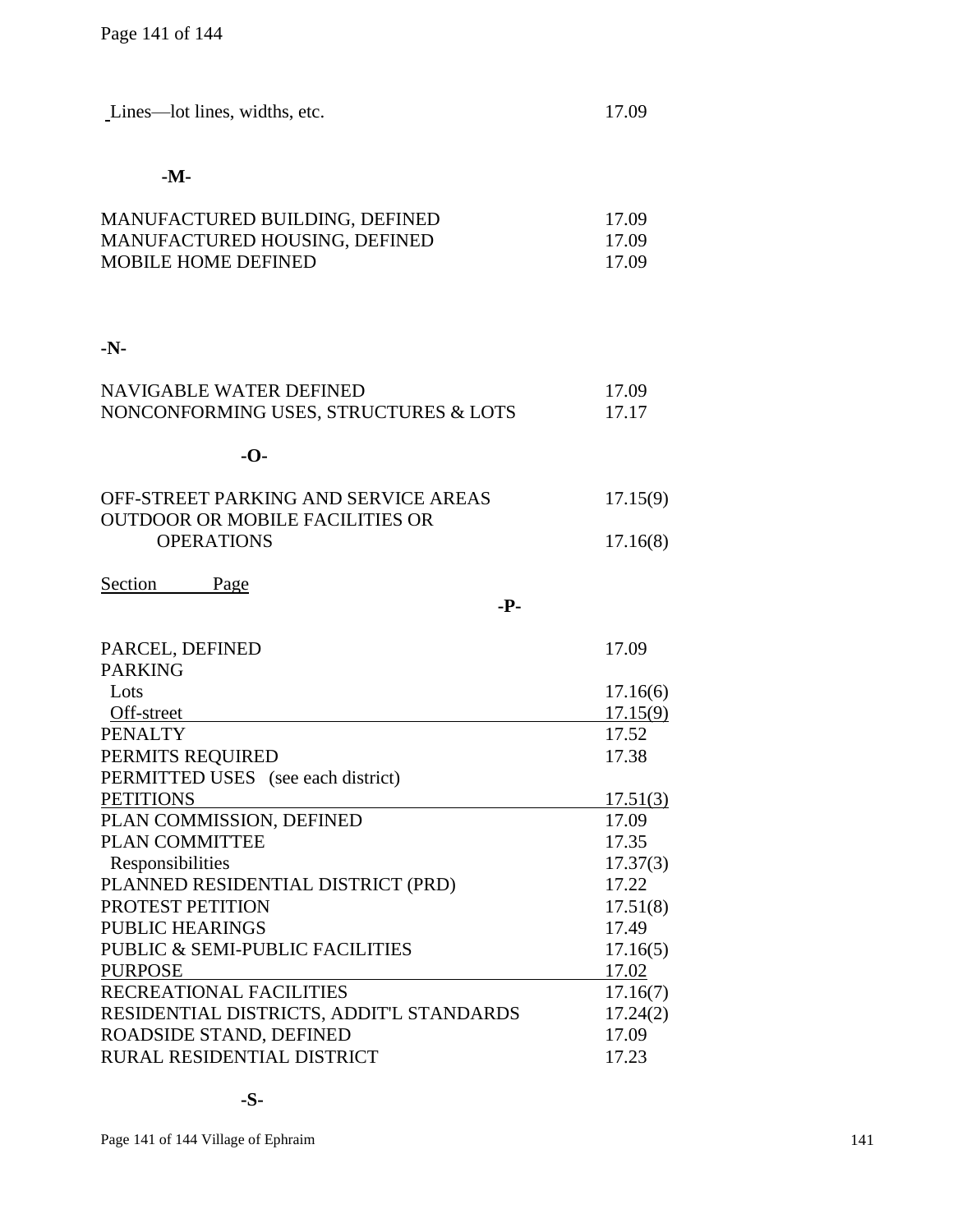| SANITARY REQUIREMENTS              | 17.15(17)    |
|------------------------------------|--------------|
| SETBACK, DEFINED                   | 17.09        |
| <b>SETBACKS</b>                    | 17.15(10)    |
| From navigable waters              | 17.15(11)    |
| From roads                         | 17.15(8)     |
| <b>SEVERABILITY</b>                | 17.05        |
| SHORELAND COVER, REMOVAL OF        | 17.15(15)    |
| SHORELAND-WETLAND DISTRICT (S-W)   | 17.27        |
| <b>SIGN Defined</b>                | 17.09        |
| Gross area, defined                | 17.09        |
| Off-premises, defined              | 17.09        |
| On-premises, defined               | 17.09        |
| <b>SIGNS</b>                       | 17.15(18)    |
| SINGLE FAMILY RESIDENTIAL ZONING   |              |
| DISTRICT (R-1)                     | <u>17.20</u> |
| SITE AND DEVELOPMENT STANDARDS     | 17.15        |
| <b>STANDARD</b>                    |              |
| For spcific uses                   | 17.16        |
| Site and development               | 17.15        |
| Supplemental residential           | 17.24        |
| STATUTORY AUTHORIZATION            | 17.01        |
| STRUCTURAL ALTERATION, DEFINED     | 17.09        |
| <b>STRUCTURE</b>                   |              |
| Accessory, defined                 | 17.09        |
| Defined                            | 17.09        |
| Principal, defined                 | 17.09        |
| <b>STRUCTURES</b>                  |              |
| Accessory                          | 17.15(3)     |
| Existing non-conforming            | 17.17(1)     |
| Nonconforming                      | 17.17        |
| SUPPLEMENTAL RESIDENTIAL STANDARDS | 17.24        |
|                                    |              |

# **-T-**

| TIMESHARING, DEFINED                   | 17.09       |
|----------------------------------------|-------------|
| TIMESHARING/INTERVAL OCCUPANCY LODGING | 17.25(4)(c) |
| <b>TITLE</b>                           | 17.07       |
| TRADE AND CONTRACTORS' ESTABLISHMENTS  | 17.16(3)    |
| <b>TRAFFIC VISIBILITY</b>              | 17.15(7)    |
| TRANSIENT LODGING, COMMERCIAL          | 17.16(2)    |
| TRAVEL EQUIPMENT, UNENCLOSED           |             |
| <b>STORAGE OF</b>                      | 17.15(16)   |
|                                        |             |

# **-U-**

USE

Page 142 of 144 Village of Ephraim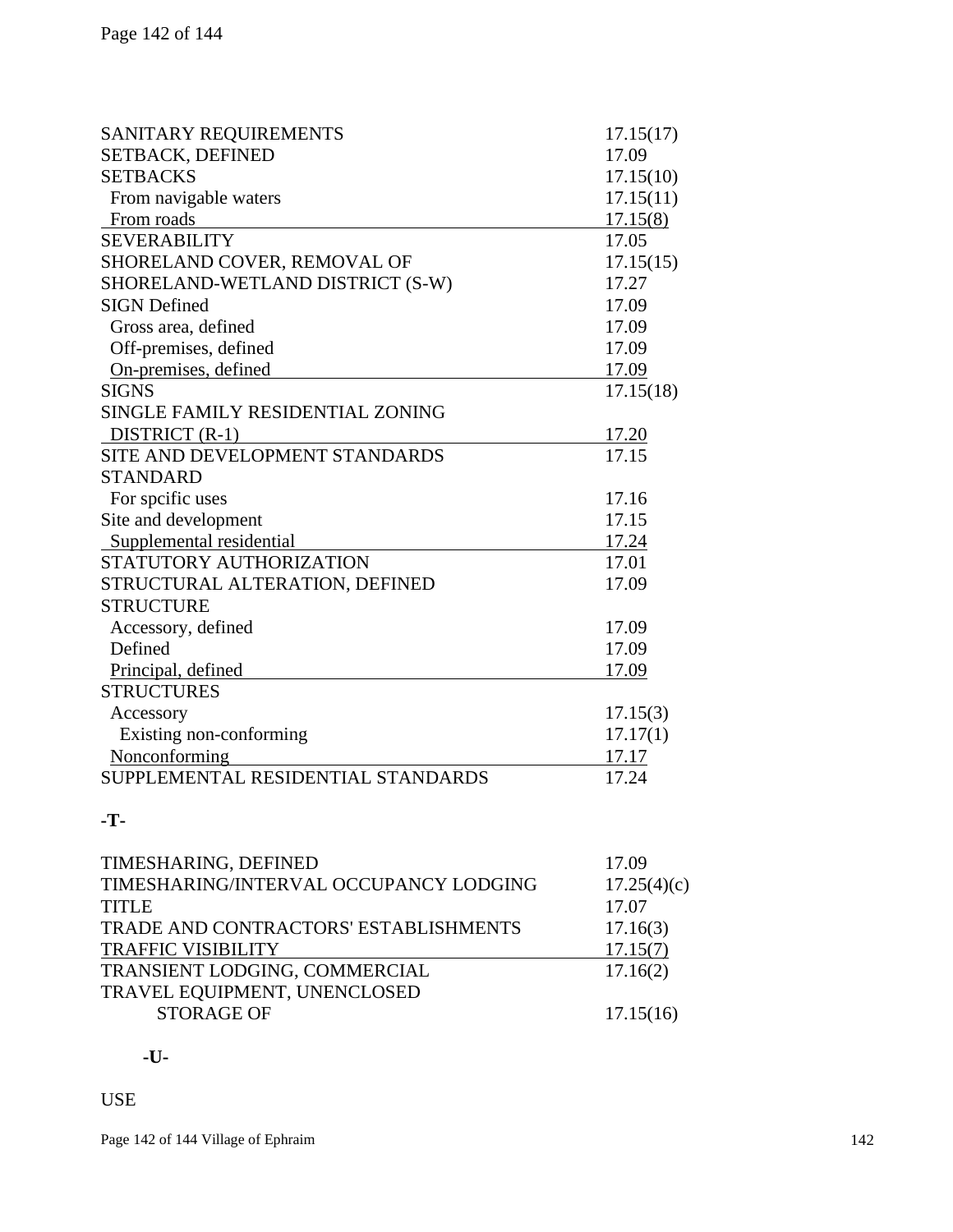| Accessory, defined                 | 17.09    |
|------------------------------------|----------|
| Defined                            | 17.09    |
| Principal, defined                 | 17.09    |
| Standards, S-W District            | 17.27    |
| <b>USES</b>                        |          |
| Conditional                        |          |
| C District                         | 17.25(3) |
| R-1 District                       | 17.20(3) |
| <b>PRD District</b>                | 17.22(3) |
| R-4 District                       | 17.23(3) |
| <b>W</b> District                  | 17.27(3) |
| <b>PW District</b>                 | 17.26(3) |
| Excluded                           | 17.16(9) |
| Existing nonconforming             | 17.17(1) |
| Nonconforming                      | 17.17    |
| Permitted                          |          |
| C District                         | 17.25(2) |
| R-1 District                       | 17.20(2) |
| <b>PRD District</b>                | 17.22(2) |
| <b>R-R District</b>                | 17.23(2) |
| <b>W</b> District                  | 17.27(2) |
| <b>PW District</b>                 | 17.26(2) |
| Procedures for conditional use     | 17.44    |
| Prohibited, PW District            | 17.20(5) |
| Standards for specific Uses        | 17.16    |
| <b>UTILITY</b>                     |          |
| Facilities                         | 17.16(4) |
| Public, defined                    | 17.09    |
|                                    |          |
| -V-                                |          |
| <b>VILLAGE BOARD ACTION</b>        | 17.51(6) |
| <b>VIOLATIONS</b>                  | 17.12    |
| <b>VISION CLEARANCE</b>            | 17.15(7) |
|                                    |          |
| $-W-$                              |          |
| PROTECTED WATERFRONT DISTRICT (PW) | 17.20    |
| <b>WETLAND</b>                     |          |
| Defined                            | 17.09    |
| District (W)                       | 17.27    |
| Rezoning within                    | 17.51(7) |
| -Y-                                |          |
| <b>YARD</b>                        |          |
| Defined                            | 17.09    |
| Front, defined                     | 17.09    |
|                                    |          |

Page 143 of 144 Village of Ephraim